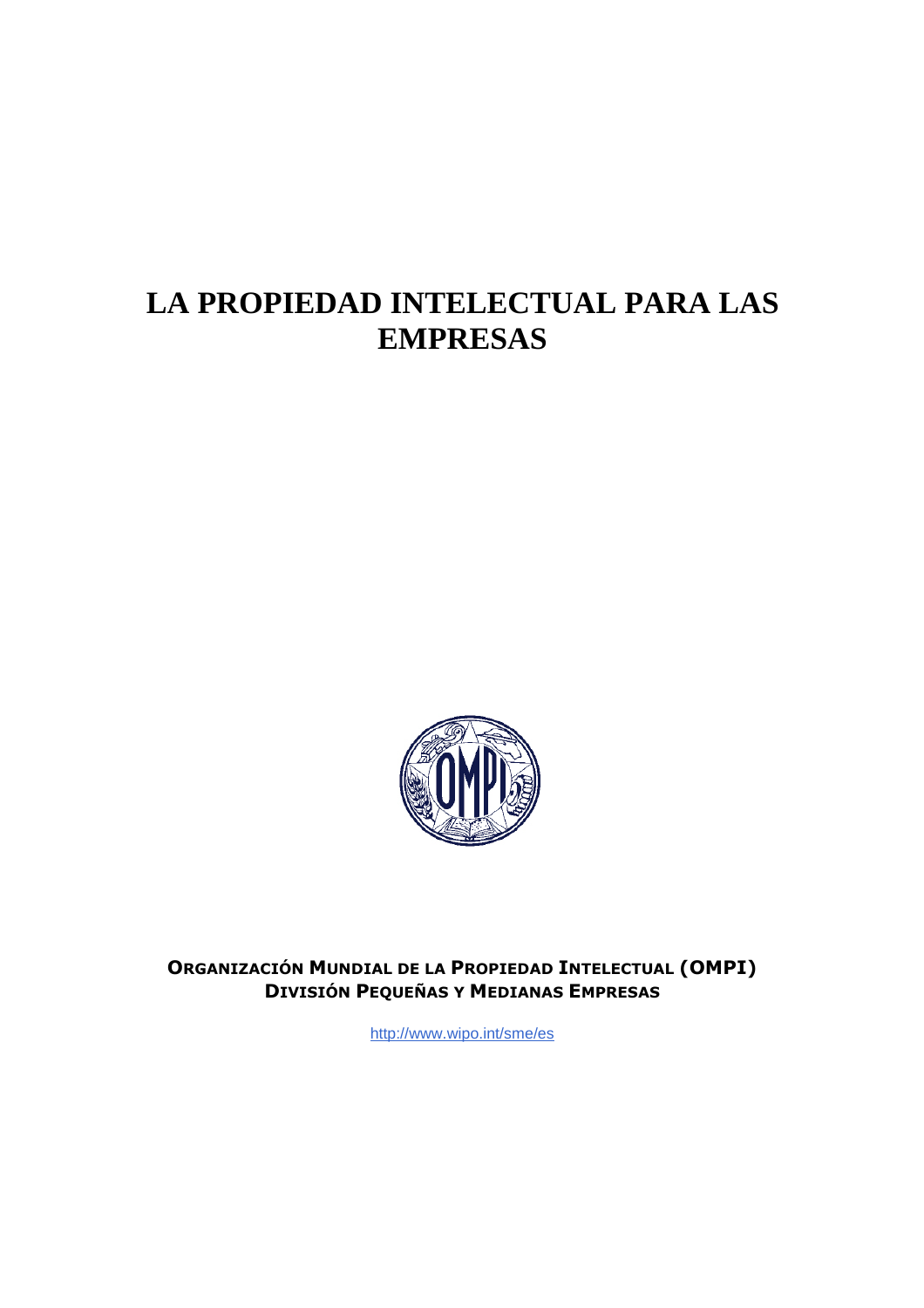### INDICEDEMATERIA S

| ¿PORQUÉLAPROPIEDA DINTELECTUALESIMP ORTANTEPARASUPYME ?4                             |  |
|--------------------------------------------------------------------------------------|--|
| ¿CÓMOPUEDEAUMENTAR LAPROPIEDADINTELE CTUALELVALORCOMER CIALDESU                      |  |
|                                                                                      |  |
|                                                                                      |  |
|                                                                                      |  |
|                                                                                      |  |
| ¿CÓMOTRANSFORMARLA SINVENCIONESENACT IVOSRENTABLESPARA SUPYME?  9                    |  |
|                                                                                      |  |
|                                                                                      |  |
|                                                                                      |  |
| ¿PORQUÉESFUNDAMEN TALLAPROPIEDADINT ELECTUALPARALA                                   |  |
|                                                                                      |  |
| LOSDERECHOSDEPROPIE DADINTELECTUALYLA SESTRATEGIASDECOM ERCIALIZACIÓN  12            |  |
|                                                                                      |  |
|                                                                                      |  |
| ¿PUEDESUPYMEUTILI ZARACTIVOSDEPROPI EDADINTELECTUALPAR ALA                           |  |
| LAFINANCIACIÓNDESU EMPRESAPORMEDIOD EACTIVOSDEPROPIED ADINTELECTUAL  16              |  |
| UNANUEVATENDENCIA :LACONVERSIÓNDEAC TIVOSDEPROPIEDADI NTELECTUALENVALORE SBURSÁTILES |  |
| LAIMPORTANCIADELA EVALUACIÓNADECUADA DELAPROPIEDADINTE LECTUALALAHORADE OBTENER      |  |
|                                                                                      |  |
| CUESTIONESPRÁCTICAS DEPROPIEDADINTELEC TUALPARALAELABORA CIÓNDEUNPLANDEN EGOCIOS     |  |
|                                                                                      |  |
| ¿CÓMOPUEDEINCREMEN TARLAPROPIEDADI NTELECTUALLASOPORT UNIDADESDE                     |  |
|                                                                                      |  |
| LACOMERCIALIZACIÓND EPRODUCTOSYSERVIC IOSENELEXTRANJERO MEDIANTEMARCASYD IBUJOSO     |  |
|                                                                                      |  |
| ELAGOTAMIENTODELOS DERECHOSAESCALAI NTERNACIONALYLASI MPORTACIONESPARALEL AS 27      |  |
|                                                                                      |  |
| ¿CÓMOPUEDESUPYME ADQUIRIRYMANTENER DERECHOSDEPROPIEDAD                               |  |
|                                                                                      |  |
|                                                                                      |  |
|                                                                                      |  |
|                                                                                      |  |
|                                                                                      |  |
|                                                                                      |  |
|                                                                                      |  |
| ¿CÓMOPROTEG ERLOSDERECHOSDEP ROPIEDADINTELECTUAL DESUPYMEENEL                        |  |
|                                                                                      |  |
| ¿CUÁNDODEBERÍASU PYMEPROTEGERSUPROPIED ADINTELECTUALENEL EXTRANJERO ? 36             |  |
| ¿CÓMOPUEDESU PYMEPROTEGERSUPROPIED ADINTE LECTUALENELEXTRAN JERO? 36                 |  |
|                                                                                      |  |
|                                                                                      |  |
|                                                                                      |  |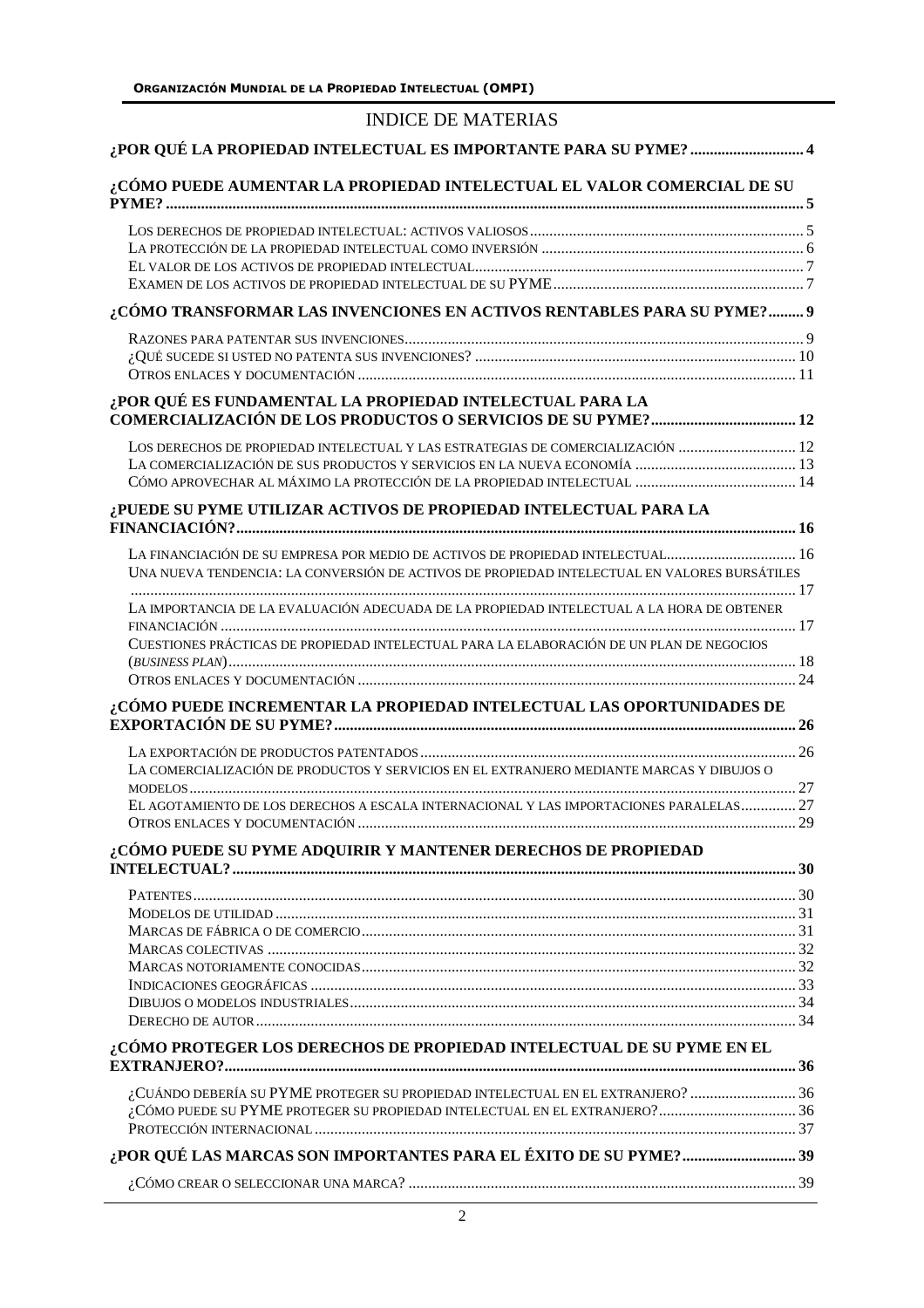| CASOSENLOSQUESU PYMEPODRÁBENEFICIARSE DELAPROTECCIÓNDE LOSSECRETOSCOMERCI ALES  43  |  |
|-------------------------------------------------------------------------------------|--|
|                                                                                     |  |
| OTROSCONSEJOSÚTILES PARASU PYMEENTANTOQUETITULA RDELDERECHODEAUT OR  49             |  |
| ¿CÓMOPROTEGERLASI NNOVACIONESMEDIAN TEMODELOSDEUTILID AD?  51                       |  |
|                                                                                     |  |
| ¿COMOADMINISTRARLO SACTIVOSDEPROPIED ADINTELECTUALDESU PYME?  53                    |  |
| ALGUNASMEDIDASIMPOR TANTESQUEDEBENCONSID ERARSEALELABORARU NAESTRATEGIAENMAT ERIADE |  |
| ¿CÓMOUTILIZARLAIN FORMACIÓNSOBREPATE NTESENBENEFICIODE SUPYME? 56                   |  |
| ¿CUÁLESSONLASVENTAJ ASDELOSDOCUMENTOS DEPATENTESCOMOFU ENTEDEINFORMACIÓN ? 57       |  |
| LACONCESIÓNDELICE NCIASSOBREDERECHOS DEPROPIEDADINTELE CTUAL:UN                     |  |
|                                                                                     |  |
|                                                                                     |  |
|                                                                                     |  |
| ¿QUÉPUEDEHACERSU PYMEPARARESOLVERL AS CONTROVERSIASENMA TERIADE                     |  |
|                                                                                     |  |
|                                                                                     |  |
|                                                                                     |  |
|                                                                                     |  |
|                                                                                     |  |
| ¿CÓMOPUEDENLASMAR CASCOLECTIVAS,LAS MARCASDECERTIFICAC IÓNYLAS                      |  |
|                                                                                     |  |
|                                                                                     |  |
|                                                                                     |  |
|                                                                                     |  |
|                                                                                     |  |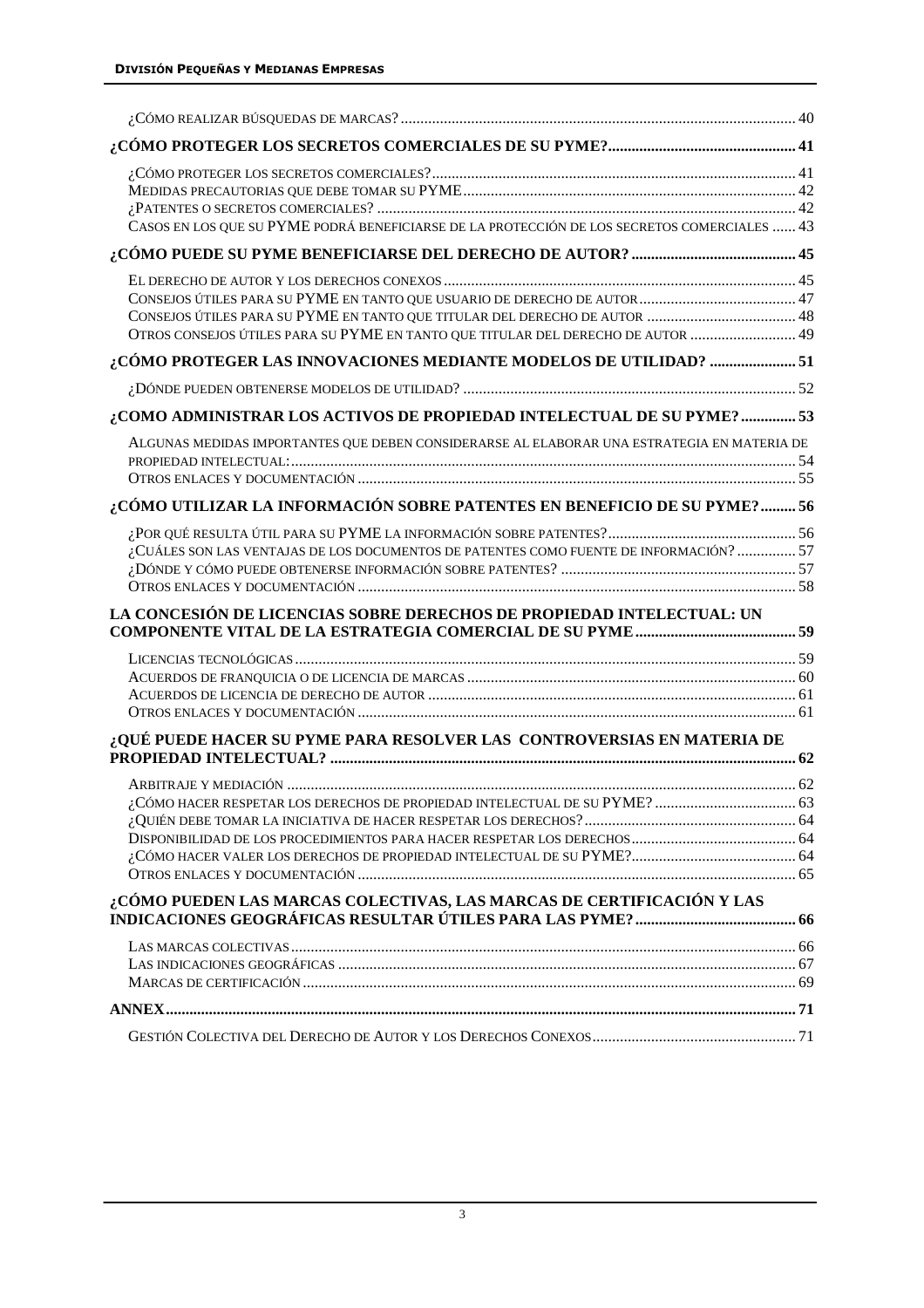### <span id="page-3-0"></span>**¿POR QUÉ LA PROPIEDAD INTELECTUAL ES IMPOR TANTE PARA SU PYME?**

La propiedad intelectual es un elemento constante del arealidad que nos rodea. Todo producto o servicio que utilizamos en nuestra vida cotidiana es el resultado de una larga cadena de innovaciones, grandes o pequeñas, como las mejoras que hacen que un producto tenga la apariencia que tiene hoy o funcione de la manera en que lo hace. Tomemosun simple producto, por ejemplo, el bolígrafo. La famosa patente de Ladislao Biro por la invención del bolígrafo supuso un avance sensacional en un producto de uso cotidiano. Sinembargo, aliqual que en su caso, muchos o tros han mejorado el producto y su diseño, y han protegido legalmente sus mejoras mediante la adquisición de derechos de propiedad intelectual. Las marcas que figuran en los bolígrafos también constituyen propiedad intelectual y contribuyen a que el fabric ante comercialice el producto y establezca una cliente la fiel.

Éste es el caso de casito dos los productos o servicios que se hallan en el mercado. Tomemos el caso del reproductor de discos compactos. La empresa que ha fabricado el disco compacto habrá obt enido la protección por patente de distintas partes técnicas de l aparato, mientras que su dibujo o modelo habrásido protegido por los derechos correspondientes a los dibujos y modelos industriales. Asimismo, esprobable que la marca del aparato esté prote gida por los derechos de marcas y la música que suena en el aparato esté (o ha sido) protegida por el derecho de autor.

### **¿Cómo influye todo esto en su empresa?**

Independientemente de los productos que fabrique o de los servicios que suministre, es probable q ue su empresa utilice v cree habitualmente una gran cantidad de activos de propiedad intelectual. Por lo tanto, usted debería considerar sistemáticamente las medidas necesarias para la protección, gestión y observancia de sus derechos, con el fin de obtene representar re los mejores resultados comerciales posibles gracias a su titularidad. En caso de que utilice activos de propiedad intelectual que pertenece na otros, usted de bería considerar la posibilidad de comprar o adquirir los derechos para su uso por medio de una licencia, con el fin de evitar controversias y los correspondientes litigios onerosos.

Casitodas las PYME poseen un nombre comercial o una omás marcas y convendría que estudiaran la posibilidad de protegerlas. La mayoría de las PYME suele pose ervaliosas informaciones comerciales de carácter confidencial, desde listas de clientes hasta tácticas de venta, que convendría proteger. Es posible que gran número de ellas haya desarrollado dibujos y modelos originales y creativos. Por otraparte, muchas PYME habr án producido o contribuido a la publicación, difusión o puesta a la venta de obras protegidas por el derecho de autory cabe la posibilidad de que algunas hayan inventado o mejorado un producto o servicio.

Entodos estos casos, su empresa debería estudiar la mejor manera de utilizar el sistema de propiedad intelectual en beneficio propio. A esto sefectos, conviene recordar que la propiedad intelectual puede prestar asistencia a las PYME en casi todos los aspectos relacionados con el desarrollo comercial y l a estrategia competitiva: el desarrollo y diseño de productos, la prestación de servicios y la comercialización, la acumulación de recursos financieros y la exportación o ampliación de la empresa en el extranjero por medio de licencias ofranquicias.

Para descubrir la manera en que la propiedad intelectual puede ayudar a su PYME, consulte las páginas del presente sitio Weby descubra el mundo de la propieda dintelectual y las oportunidades que ofrece a suPYME.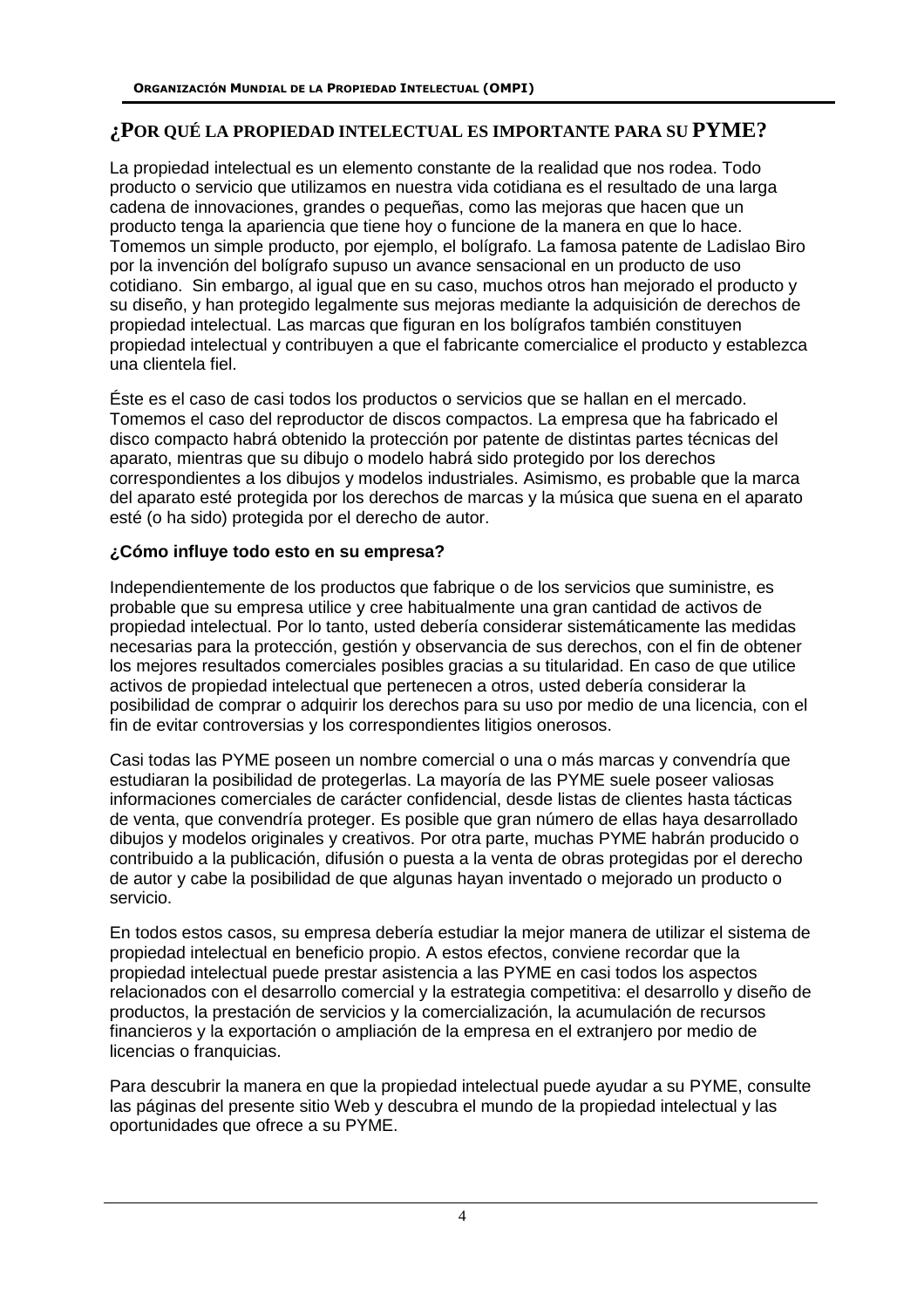### <span id="page-4-0"></span>**¿CÓMO PUEDE AUMENTAR L A PROPIEDAD INTELECT UAL EL VALOR COMERCIAL DESU PYME?**

Confrecuencia, las PYME novaloran adecuadamente el valor de la propiedad intelectual y subestiman ampliamente las posibilidades de obtener beneficios futuros gracias a su uso. Sinembargo, la propiedad intelectual puede co nvertirse en un **activo valioso** cuando se protege de acuerdo con la ley y cuando existe una demanda en el mercado para los productos y servicios protegidos.

- La propiedad intelectual puede generar ingresos para su PYME por medio de la concesión de licencias, la venta o la comercia lización de los productos o servicios protegidos, gracias a locual puede mejorar sensiblemente la cuota de mercado de la empresa o aumentar su margen de beneficios.
- Los de rechos de propiedad intelectual pueden incrementar el valor de su PYME para los inversores e instituciones financieras.
- En caso de que se produzca una venta, fusión o adquisición, cabe la posibilidad de que aumente el valor de su empresa gracias a los activos de propiedad intelectual, que a veces resultan ser los activos principales o los únicos que tienen valor.

Por consiguiente, la utilización estratégica de la propieda dintelectual puede incrementar de manera sustancial la competitividad de su PYME. Conviene que las PYME se aseguren de estar en condiciones de a frontar este desafío y adopten medidas para explotar sus activos de propiedad intelectual y proteger los siempre que sea posible. Al igual que en el caso de los activos tangibles, los activos de propiedad intelectual debenser adquiridos y mantenidos, (véase "¿Cómo puede adquirir y mantener su PYME la protección de la propiedad intelectual?"), explicados, evaluados, estrechamente supervisados y cuidadosamente gestionados con el fin de extraer todo su valor (véase "Gestión de los activos de propiedad intelectual de su PYME"). Conto do antes de que pueda llevarse a cabo estatarea, las PYME deben reconocer en primer lugar el valor de la propieda dintelectual y comenzar a considerarla como un activo valioso.

### **LOS DERECHOS DE PROPI EDAD INTELECTUAL : ACTIVOS VALIOS OS**

Generalmente, los activos de la empresa se dividen en dos categorías: activos físicos, incluidos los edificios, la maquinaria, los activos financieros y la infraestructura, y activos intangibles, que van desde el capital humano y los conocimientos técni cos hasta las ideas, las marcas, los dibujos y modelos, y otros frutos intangibles de la capacidad creadora e innovadora de la empresa. Tradicionalmente, los activos físicos han constituido la parte más importante del valor de la empresa, y se les ha consi de rado como el factor principal a la hora de determinar la competitividad de la empresa en el mercado. En los últimos años, la situación ha variado de manera significativa. Suce de cada vez con mayor frecuencia que, principalmente como consecuencia de la re volución que se ha producido en las tecnologías de la información y el crecimiento de la economía del sector servicios, la sempresas son conscientes de que a menudo los activos intangibles pasan a ser más valiosos que los activosfísicos.

En suma, cada ve z son más la sempresa sento do el mundo que sustituyen grandes fábricas por potentes programas informáticos e ideas innovadoras como principal fuente de ingresos. Incluso en los sectores en los que las técnicas tradicionales de producción siguen siendo dominantes, la innovación constante y la creatividad incesante se convierte nen las claves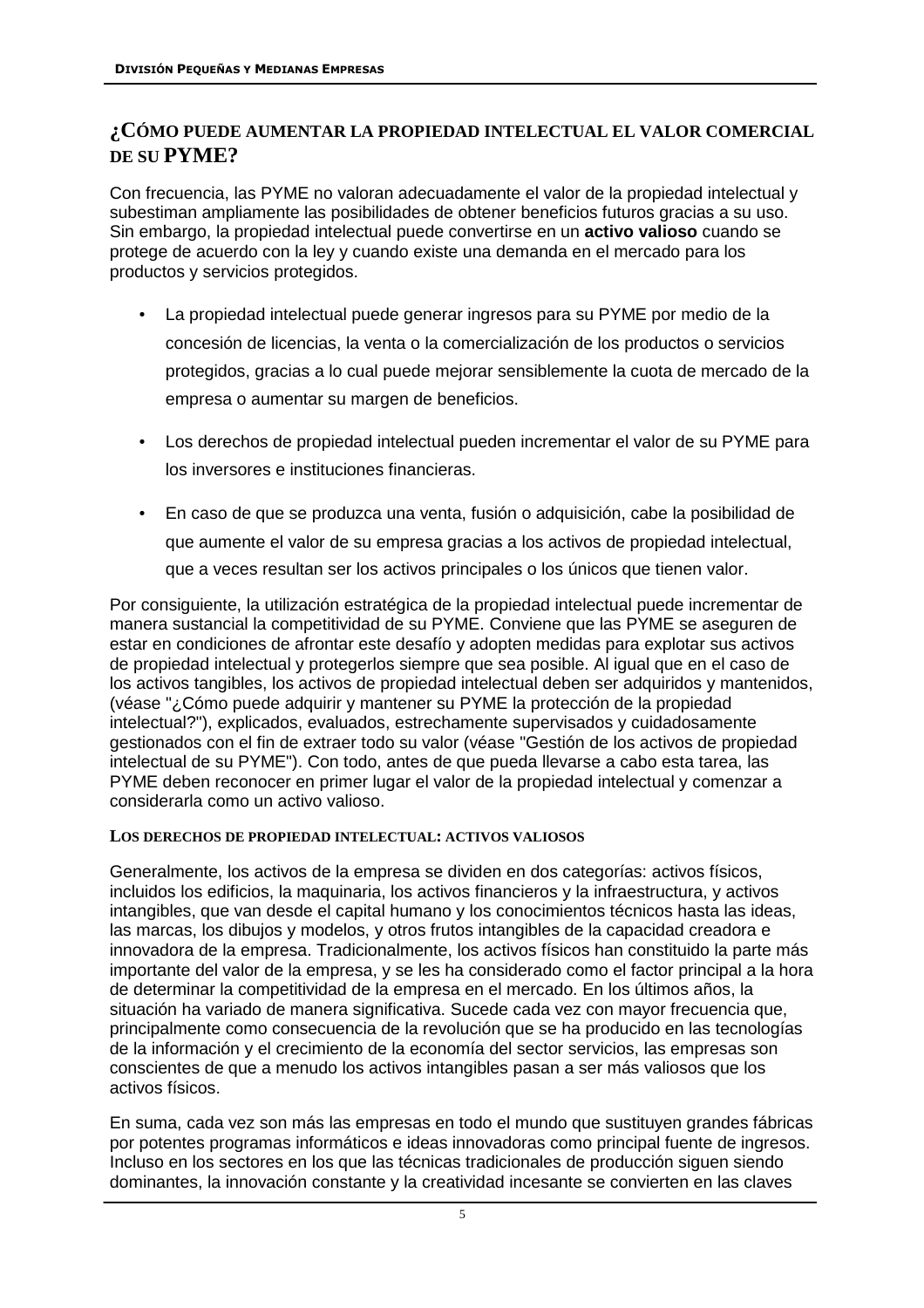<span id="page-5-0"></span>para tener una mayor competitividad en los mercados, tanto nacionales como internacionales, en los que se da una competencia feroz. A sípues, a medida que los activos intangibles adquieren una posición de privilegio, las PYME deberían estudiar la mejor manera de aprovechar dichos activos.

Un modo fundamental de valerse de dichos activos es mediante su protección por medios jurídicos y, en caso de que se satisfagan los cr iterios de protección de la propiedad intelectual, mediante la adquisición y mantenimiento de derechos de propiedad intelectual. Los de rechos de propiedad intelectual pueden adquirirse en particular en relación con las categorías siguientes de activos inta ngibles:

- productos v procedimientos innovadores (por medio depatentes y modelos de utilidad);
- obras culturales, artísticas y literarias, entre las que también figuran, en la mayoría de los países, los programas informáticos y las bases de datos (por medi ode la protección por derecho de autory derechos conexos);
- dibujos y modelos innovadores, incluidos los dibujos y modelos textiles (por medio de los derechos de dibujos o modelos industriales);
- signos distintivos (principalmente, mediante la protección de marcas, incluidas las marcas colectivas y de certificación, pero también en algunos casos por medio de las indicaciones geográficas; véase mása delante);
- microchips (por medio de la protección de esquemas de trazado o topografías de circuitos integrad os);
- denominaciones de productos de una calidad o reputación determinadas atribuibles a la procedencia geográfica (mediante la protección de la sindicaciones geográficas); y
- secretos comerciales (mediante la protección de información no divulgada de valo r comercial).

### LA PROTECCIÓN DE LA P**ROPIEDADINTELECTUAL COMO INVERSIÓN**

A fin de incrementar el valor comercial de su PYME, es fundamental efectuar las inversiones adecuadas. Invertiren herramientas, terrenos, desarrollo de productos, comercialización e investigación puede mejorar en gran manera la situación financiera de su empresa, ampliando su base de activos y aumentando la productividad en el futuro. Es posible que la adquisición de propiedad intelectual tenga un efecto parecido. El mercado valor ará segundo para un un el solo empresateniendo en cuenta sus activos, sus operaciones comerciales actuales y sus expectativas de beneficios, y cabe la posibilidad de que la adquisición de patentes fundamentales influya considerablemente en dichas expectativas. Existen numerosos ejemplos de PYME que han visto aumentar de un día para otro su valor comercial como consecuencia de la adquisición de patentes importantes sobre tecnologías esenciales.

Igualmente, una marca de prestigio que posea una buena reputación entre los consumidores puede contribuir a incrementar el valor actual de su empresa y contribuir de manera de cisiva a que sus productos y servicios sean más atractivos para los consumidores. Así pues,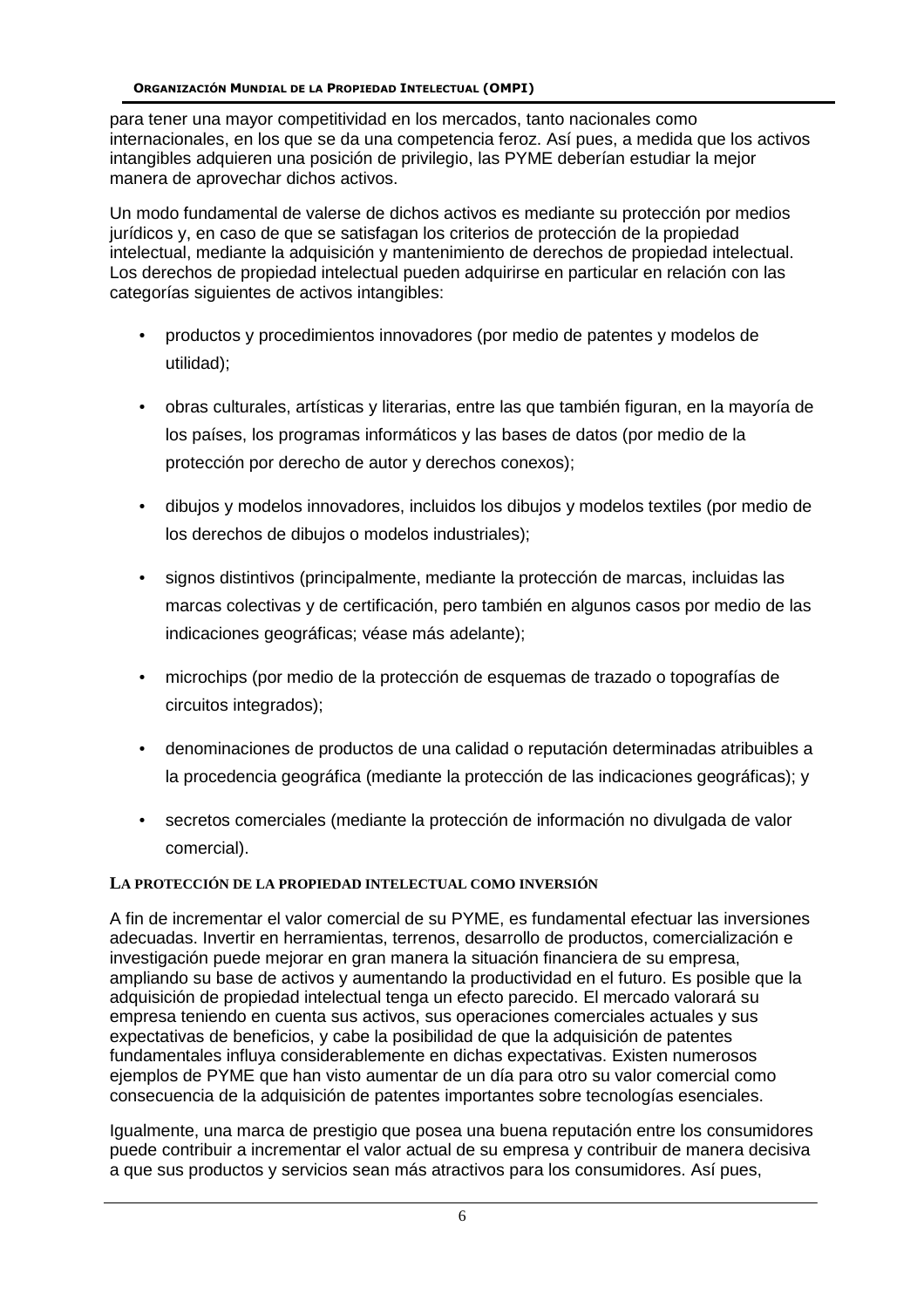<span id="page-6-0"></span>invertirenelestablecimiento de una adecuada cartera de derechos de propiedadi metelectual es mucho más que un acto de defensa en contra de posibles competidores. De hecho, es una manera de aumentar el valor comercial de su empresa y mejorar su rentabilidad en el futuro.

### **EL VALOR DE LOS ACTIV OS DE PROPIEDAD INTE LECTUAL**

Unpunto fundam ental sobre la protección por medios legales de la propieda dintelectual es que convierte los activos intangibles en derechos de propiedad exclusivos, si bien por un período de tiempo limitado. Gracias a esto, su PYME puede reivindicar la titularidad sobre sus activos intangibles y explotarlos al máximo. En resumen, la protección de la propiedad intelectual hace que los activos intangibles sean algo más tangibles, al convertir los en activos valiosos y exclusivos que a menudo pueden ser objeto de comercio en el mercado.

Silasideas innovadoras, los dibujos y modelos novedosos y las marcas de su PYME no están protegidas con arreglo a la legislación que rige los derechos de propiedad intelectual, cualquier otra empresa podrá utilizar los de manera gratuita, sin iningún tipo de limitaciones. Sinembargo, cuando están protegidos por los derechos de propiedad intelectual, estos activos adquieren un valor concreto para su empresa, pues se convierten en derechos de propiedad que no pueden ser comercializado so utiliza dos sin su autorización.

Cada vez con más frecuencia, inversores, agentes de bolsa y ases or es financieros son conscientes de esta realidad y han comenzado a valorar los activos de propiedad intelectual. Empresas de todo el mundo reconocen cada vez más el v alor de sus activos de propiedad intelectual venocasiones los han incluido en sus balances. Muchas empresas, incluidas las PYME, han comenzado a realizar auditorías de tecnología y propiedad intelectual de manera habitual. Envarios casos, las empresas sendidado cuenta de que sus activos de propiedad intelectual son de hecho más valiosos que sus activos físicos. Esto sucede a menudo en el caso de empresas que funcionan en sectores muy innovadores y en los que priman los conocimientos, o en el de empresa sque poseen una marca notoriamente conocida.

#### EXAMENDELOSACTIVOS DEPROPIEDADINTELE CTUALDESU PYME

Una manera de que su PYME se halle en disposición de aprovechar satisfactoriamente los posibles beneficios de sus activos de propiedad intelectual y ext raer su pleno valor consiste en llevar a cabo un examen de los activos de propiedad intelectual de la empresa. La mejor manera de llevar a cabo el examen sería contar con la ayuda de profesionales en este ámbito, aunque a menudo esposible realizar un exam en preliminar de la propiedad intelectual en el seno mismo de la empresa. Esta labor trae consigo la identificación, supervisión vevaluación de los activos de propiedad intelectual de su PYME, con el fin de asegurarse de que se les saca el mayor partido posible. De esta manera, su PYME estará en condiciones de tomar de cisiones bien fundadas en los siguientes casos:

- **Adquisición de activos de propiedad intelectual:** conociendo la propiedad intelectual de su empresa, así como su valor, usted podrá de cidir qué tipo de derechos de propiedad intelectual ha de adquirir y mantener, así como cuál es la mejor manera de gestionar los activos de propiedad intelectual de su PYME (véase "¿Cómopuede su PYME adquirir y mantener de rechos de propiedad intelectual?" y "Cómoa dministrarlosactivos de propieda dintelectual")
	- **Fusiones vadquisiciones:** unbuen conocimiento de los activos de propiedad intelectual de su PYME puede dar lugar a un aumento importante en el valor de la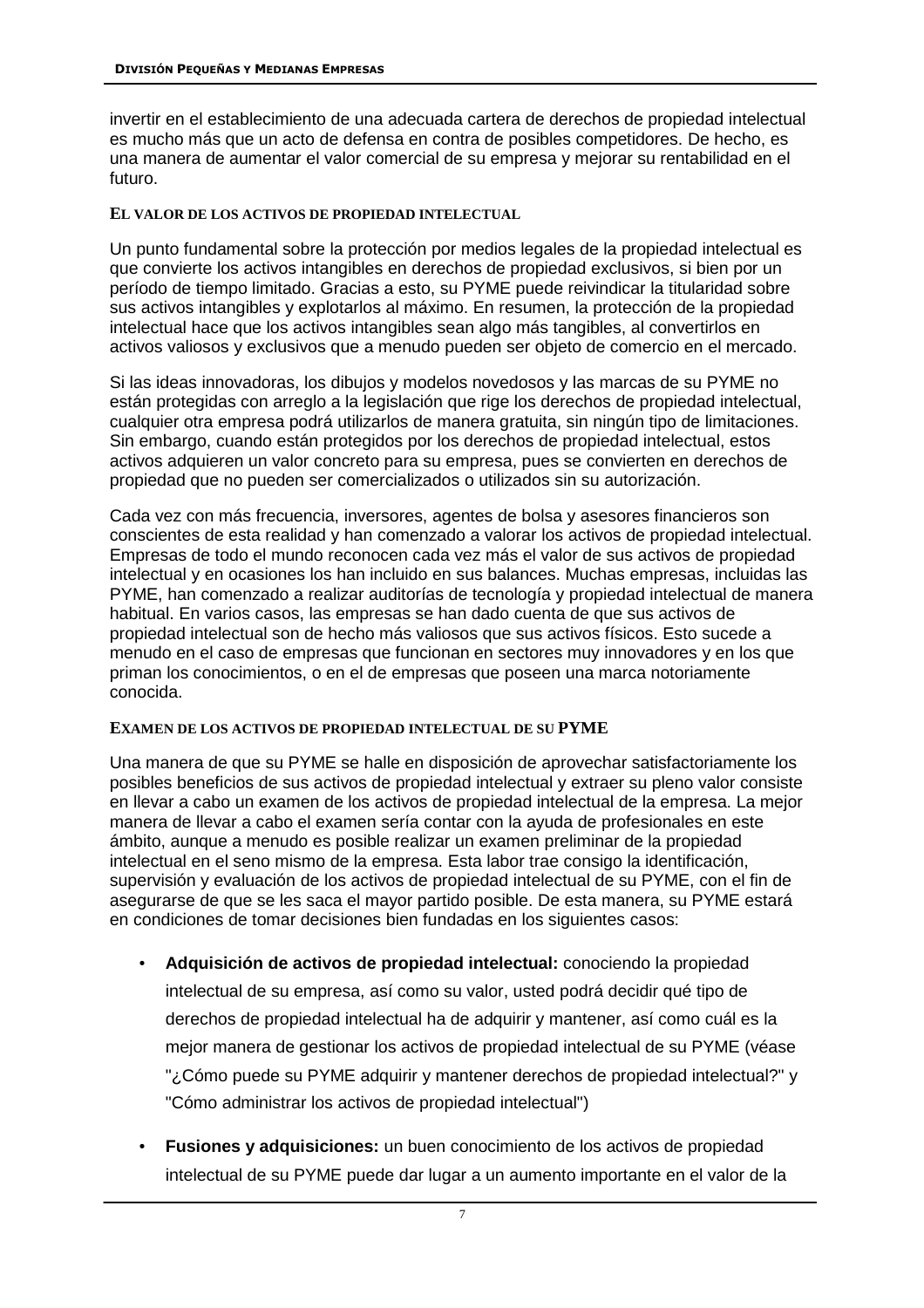empresa. Esto se debe a que los inversores valora rán la empresa teniendo encuenta sus expectativas de beneficios, que se basarán en gran medida en la explotación de los derechos de propiedad intelectual.

- **Concesión de licencias:** su PYME puede aumentar suflujo de efectivo (ingresos) mediante la cesión de sus derechos de propiedad intelectual a un tercerobajo licencia (véase "La concesión de licencias sobre de rechos de propiedad intelectual: un componente vital de la estrategia comercial de su PYME"). El examende la propiedad intelectual ayudará a su PY ME a determinar el valor de sus activos de propiedad intelectual, a fin de obtener las máximas ventajas de los acuerdos de licencia. Losingresos derivados de esta actividad pueden dar lugar a una umento del valor comercial de su PYME.
- Garantía secundaria : una cartera de valores de propiedad intelectual bien organizada también puede utilizar se como garantía secundaria. En tal caso, el prestamista utilizará los activos de propiedad intelectual de su PYME para determinar la solvencia de la empresa (véase" ¿P uede utilizar su PYME activos de propiedad intelectual para su financiación?").
- **Observancia de los derechos:** conociendo el valor de sus activos de propiedad intelectual, su PYME podrátomar decisiones sobre sime recela pena ejercer acciones judiciales contralas infracciones, así como sobre la manera en que pueden ejercerse en cada caso.
- **Reducción de costos:** un registro de propiedad intelectual bien administrado contribuirá a determinar cuáles son los activos de propiedad intelectual que han pasado a ser obsoletos (permitiendo de esta manera reducir los costos de mantenimiento de dichos activos), evitar que se produzcan infracciones de los derechos de propiedad intelectual de otras personas, etc. Esto dará lugar indudablemente a una reducción delos costo s.

Gracias al estable cimiento de una cultura empresarial en la que se determinen, se cultiven y seutilicen estratégicamente los activos de propiedad intelectual, la empresa podrá aumentar sus ingresos, adquirir cierta ventaja sobre sus competidores voos icionarse ventajos amente en el mercado; estas estrategias pueden dar lugar a un aumento del valor comercial de su PYME.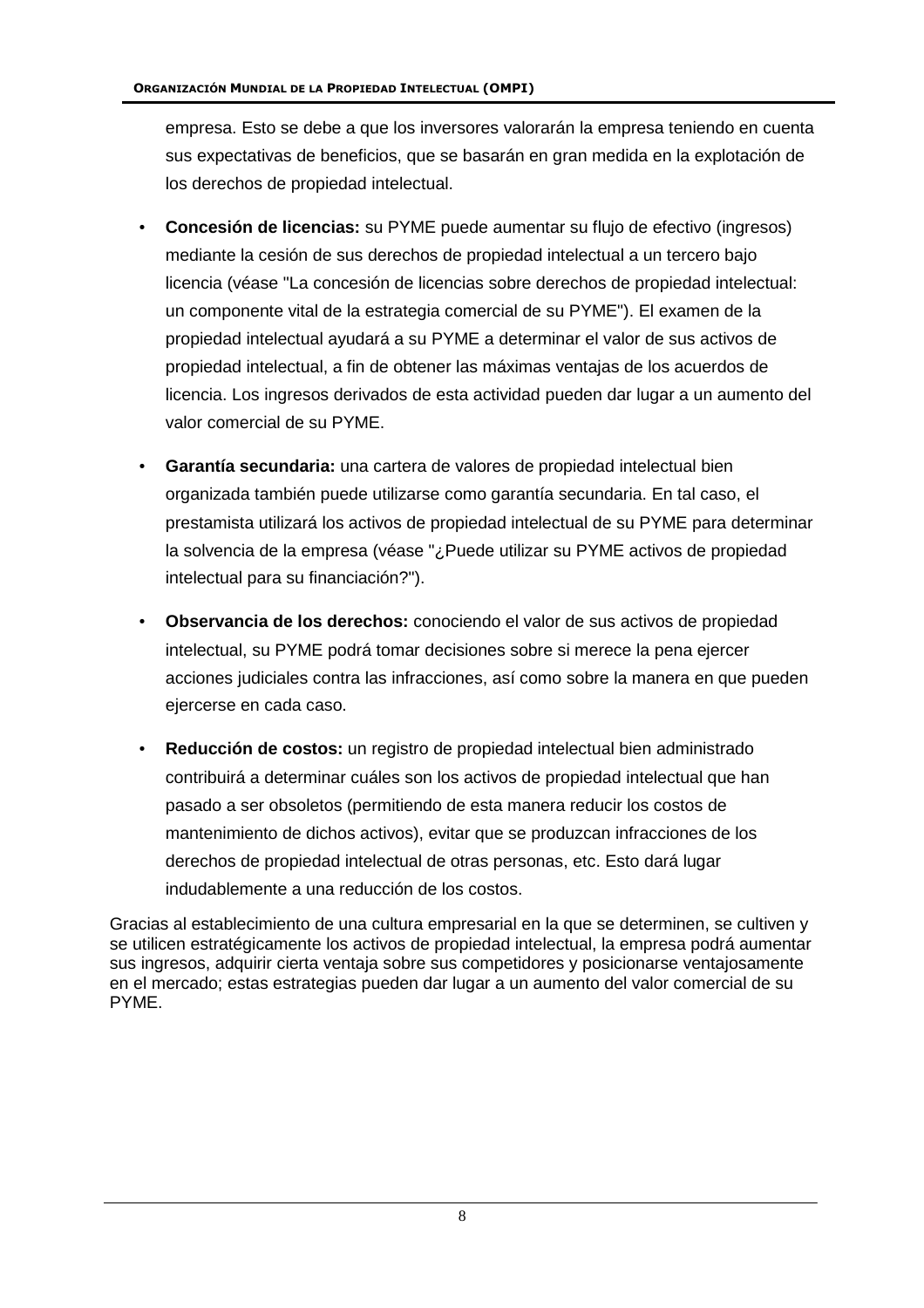### <span id="page-8-0"></span>**¿CÓMO TRANSFORMAR LAS INVENCIONES EN ACTIV OS RENTABLES PARA SU PYME?**

Lasideas innovadoras son la base de la mayoría de la sempresas promoveras. Sin embargo, las ideas de por sí tienen muy pocovalor y handedes arrollarse, transformarse en productos o servicios innovadores y comercializarse satisfactoriamente con el fin de que la empresa coseche los beneficios de su innovación y creativid ad. La propiedad intelectual, en particular las patentes, puede resultar fundamental a la hora de convertir idease invenciones innovadoras en productos competitivos que aumentan de manera significativalos márgenes de beneficios.

Asimismo, su PYME puede v alerse de las patentes para obtener ingresos por regalías mediante la concesión de licencias de invenciones patentadas a otras empresas que tengan la capacidad para comercializarlas. Esto no solamente permitirá a horrar dinero a su PYME, sino que también le proporcionará un flujo de ingresos a partir de sus invenciones o de las invenciones de sus empleados, sin necesidad de invertir en su comercialización.

Para obtener informaciones prácticas sobre los costos de adquisición de patentes, el tiempo necesariop ara su concesión y otras preguntas frecuentes, consulte el enlace o diríjas e a su oficina nacional depropiedad intelectual.

#### **RAZONESPARAPATENTAR SUSINVENCIONES**

- Derechosexclusivos: laspatentesproporcionanlos derechosexclusivos que habitualmente perm iten a su PYME utilizar y explotar la invención por un período de 20 años a partir de la fecha de presentación de la solicitud de patente.
- **Sólida posición en el mercado:** gracia sa estos de rechos exclusivos, usted estará en condiciones de impedir que otras personas utilicen comercialmente su invención patentada, reduciendo de esta manera la competencia y adquiriendo una posición de prestigio en el mercado.
- **Mayorrendimiento de las inversiones:** habiendo invertido una considerable cantidad de tiempo y dinero en el desarrollo de productos innovadores, al amparo de estos derechos exclusivos, su PYME podría comercializar la invención permitiéndole obtener un mayor rendimiento de las inversiones.
- **Oportunidad de vender la invención o ceder la bajolicencia:** si opt a porno explotar usted mismo la patente, puede venderla o ceder los derechos a otra empresa para que la comercialice bajo licencia, lo cual supondrá una fuente de ingresospara su PYME.
- **Aumento del poder de negociación:** si su PYME se halla en curso de ad quisición de derechos para utilizar las patentes de otra empresa, por medio de un contrato de licencia, su cartera de patentes aumentarás upoder de negociación. Es decir, cabe la posibilidad de que sus patentes resulten muy interes antes para la empresa co n la que usted negocia y su empresa podría concertar un acuerdo de concesión mutua de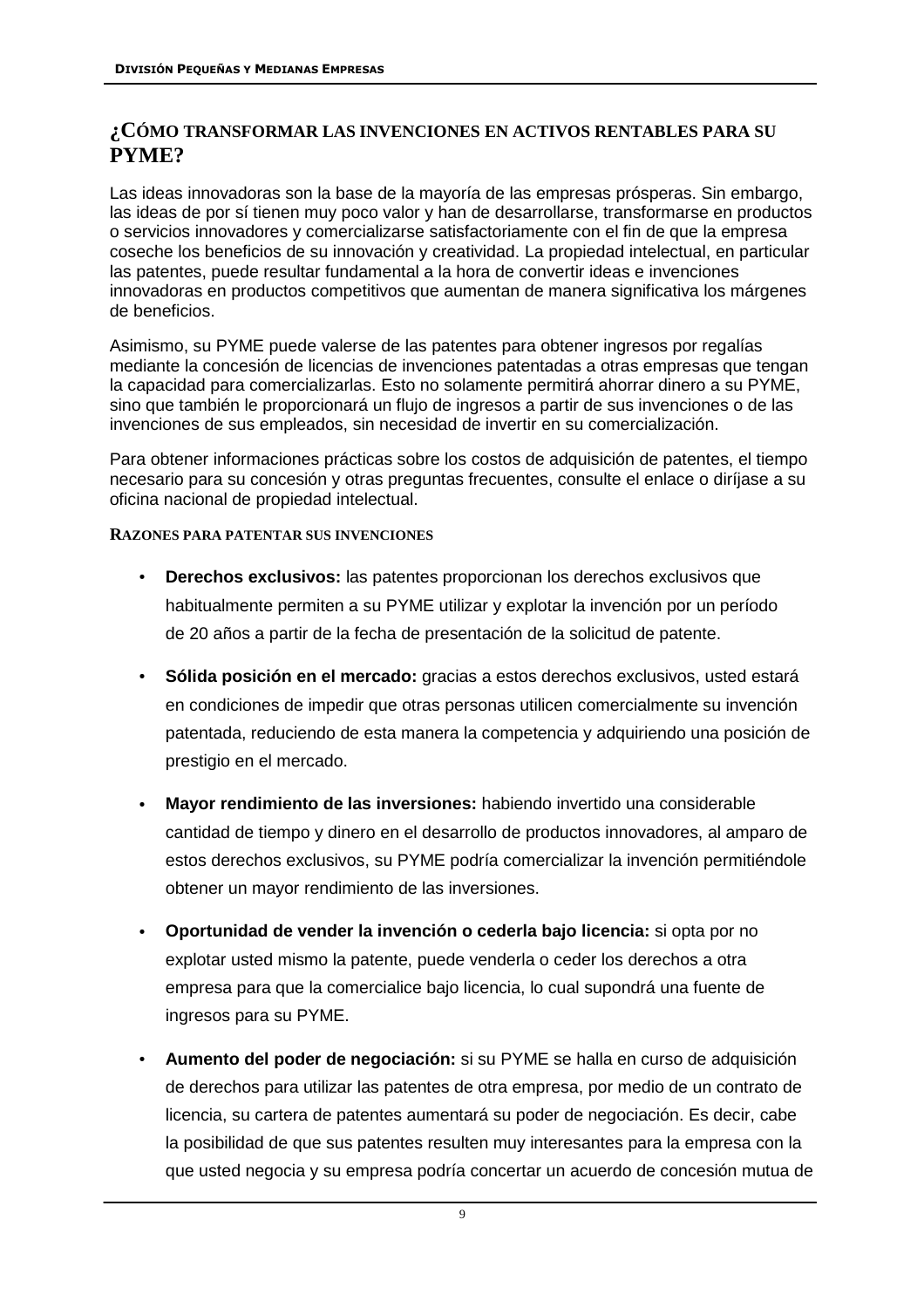<span id="page-9-0"></span>licencias mediante el que, en resumidas cuentas, ambas empresas podrían intercambiar derechos depatentes.

**Imagenpositiva de la empresa:** Cabela posibilidad de que empre esas asociadas, inversores y accionistas consideren que las carteras de patentes son una muestra del altonivel de conocimientos técnicos, especialización y capacidad tecnológica de su empresa. Esto puede resultar útil a la hora de recaudar fondos y buscar socios empresariales y podría aumentar el valor de su empresa en el mercado.

Losdocumentos "Formulating an Intellectual Property Development Strategy for Enterprises" (eninglés) y "The Role of IPRs in the Promotion of Competitiveness and Development of Enterprises" (eninglés) proporcionan información sobre la manera de elaborar una estrategia de patentes para su PYME.

En muchos casos, cuando una empresa simplemente ha mejorado un producto existente y dicha mejora no tiene la altura inventiva suficiente para ser considerada patentable, pueden constituir una buena alternativa a las patentes los modelos de utilidad ("pequeñas patentes" o "innovaciones de utilidad"), en caso de que estén disponibles en el país en cuestión. En determinadas ocasiones, esposi bleque convenga que su PYME conserve sus innovaciones en calidad de secretos comerciales, lo cual exige, en particular, que se tomen las medidas necesarias para mantener la información en secreto.

Es muy recomendable que las PYME que toman parte en activi dades inventivas consulten las bases de datos de patentes con el fin de conocer las tecnologías existentes y evitar la duplicación de las actividades de investigación. Se halla disponible una nálisis más a fondo de la importancia de las búsquedas de patent es.

**¿QUÉ SUCEDE SI USTED N O PATENTA SUS INVENC IONES?**

- Alguien más podría patentarlas : en la mayoría de los países (a excepción de los Estados Unidos), la primera persona o empresa que solicita una patente de invención tendrá el derecho sobre la patente. Est osignifica de hecho que, si usted no patenta sus invenciones o las invenciones de los empleados de su PYME, otra persona, que quizás haya desarrollado la misma invención o una invención equivalente posteriormente, podrá patentarla y excluir de manera legí tima a su empresa del mercado, limitar sus actividades a la continuación del uso anterior, cuando la legislación sobre patentes prevea dicha excepción, o solicitar a su PYME el pago de una tasa para utilizar la invención bajo licencia.
- **Los competidores se aprovecharán de suinvención** : si el producto tiene éxito, otras muchas empresas competidoras estarán tentadas de fabricar el mismo producto utilizando su invención, sin tener que pagar por dicho uso. Las grandes empresas pueden aprovechar las economías de escala para fabricar el producto más barato y competir a un precio de mercado más favorable. Esto puede reducir considerablemente la cuota de mercado de su PYME en relación con dicho producto. Incluso otras pequeñas empresas que compiten con usted pueden fraction abricar el mismo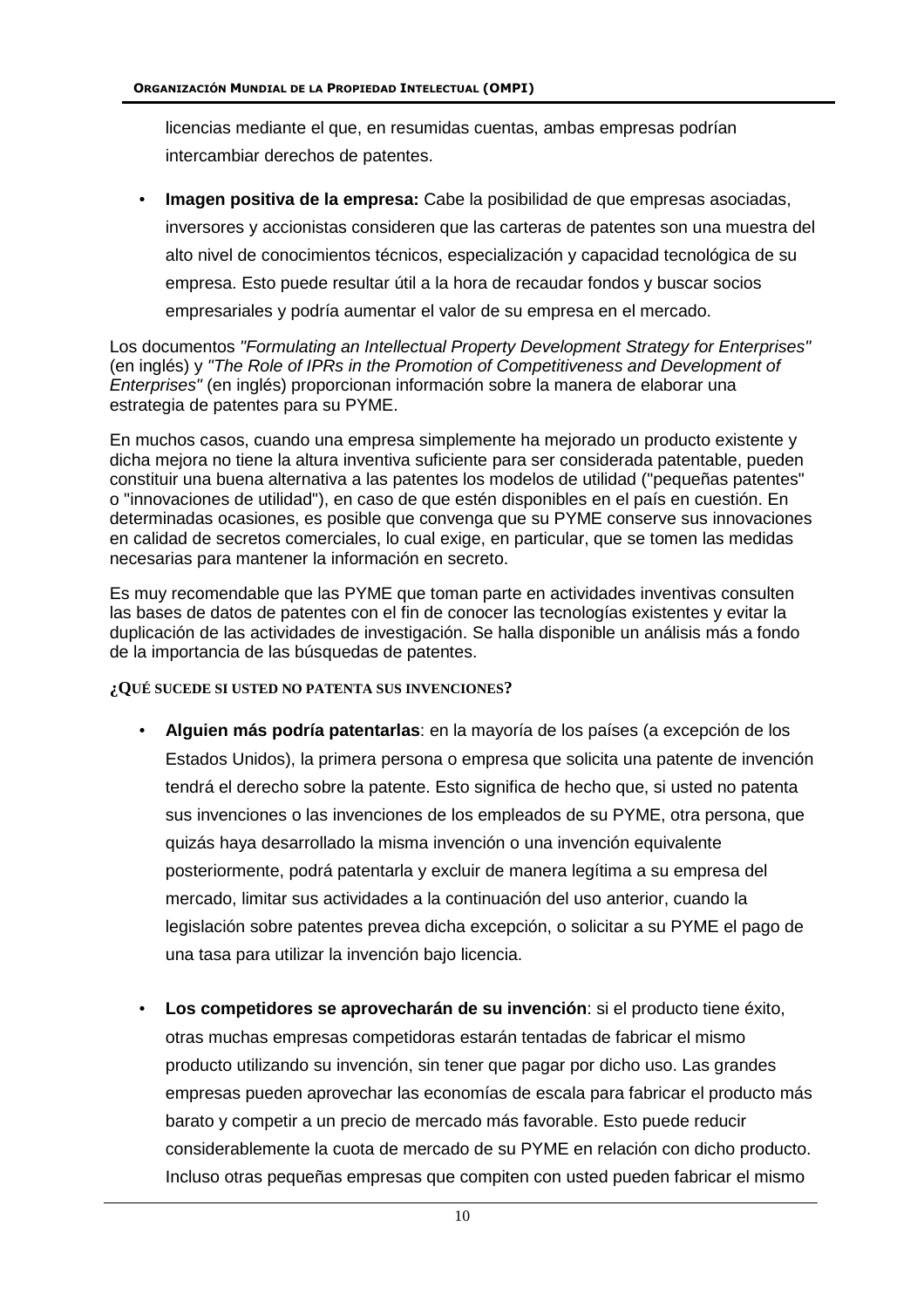<span id="page-10-0"></span>producto y a menudo venderlo a un precio más reducido, y a que no tienen que recuperar los costos de investigación y desarrollo en los que ha incurrido su PYME.

• **Quedarán enormemente obstaculizadas las posibilidades de concesión de licencias, venta o transferencia de tecnología** : sin de rechos de propiedad intelectual, la transferencia de tecnología resultará difícil, si no imposible. La transferencia de tecnología presupone la titularidad de una tecnología que únicamente puede obtenerse median te la protección adecuada de la propiedad intelectual. Además, cuando se produzcan negociaciones para la transferencia de un descubrimiento tecnológico dado sin que la tecnología en cuestión esté protegida por medio de la propieda dintelectual, las partes se mostrarán remisas a divulgar sus invenciones, portemor a que la otra parte sustraiga la invención. La protección de la propiedad intelectual, especialmente la protección por medio de patentes, es fundamental para la adquisición de tecnología mediante la aconcesión de licencias.

### **OTROSENLACESYDOCUM ENTACIÓN**

Para más información sobre la manera en que la spatente spueden contribuir aque las PYME exploten todo supotencial innovador, véanse los documentos siguientes:

- "Formulating an Intellectual Property Development Strategy for Enterprises" (véase WIPO/IP/HAN/98/7(b) en Adobe PDF (eninglés)).
- "Fostering the Globalization Potential of SMEs in the Globalization Era" (véase WIPO/IP/MIL/01/1(B) enAdobePDF(eninglés)).
- "The Role of the IPR in the Prom otion of Competitiveness and Development of Enterprises"(véase WIPO/IP/HAN/98/5(b)enAdobePDF(eninglés)).
- Para un panorama de los aspectos generales de las patentes y las invenciones patentables véase el documento: "The Protection of Inventions: Pate nts and Other Titles of Protection" (véase **WIPO/IP/ADD/97/2** en Adobe PDF (en inglés)).
- "Seeking Cost Effective Patents" ([http://www.fplc.edu/tfield/sEeking.htm\)](http://www.fplc.edu/tfield/sEeking.htm).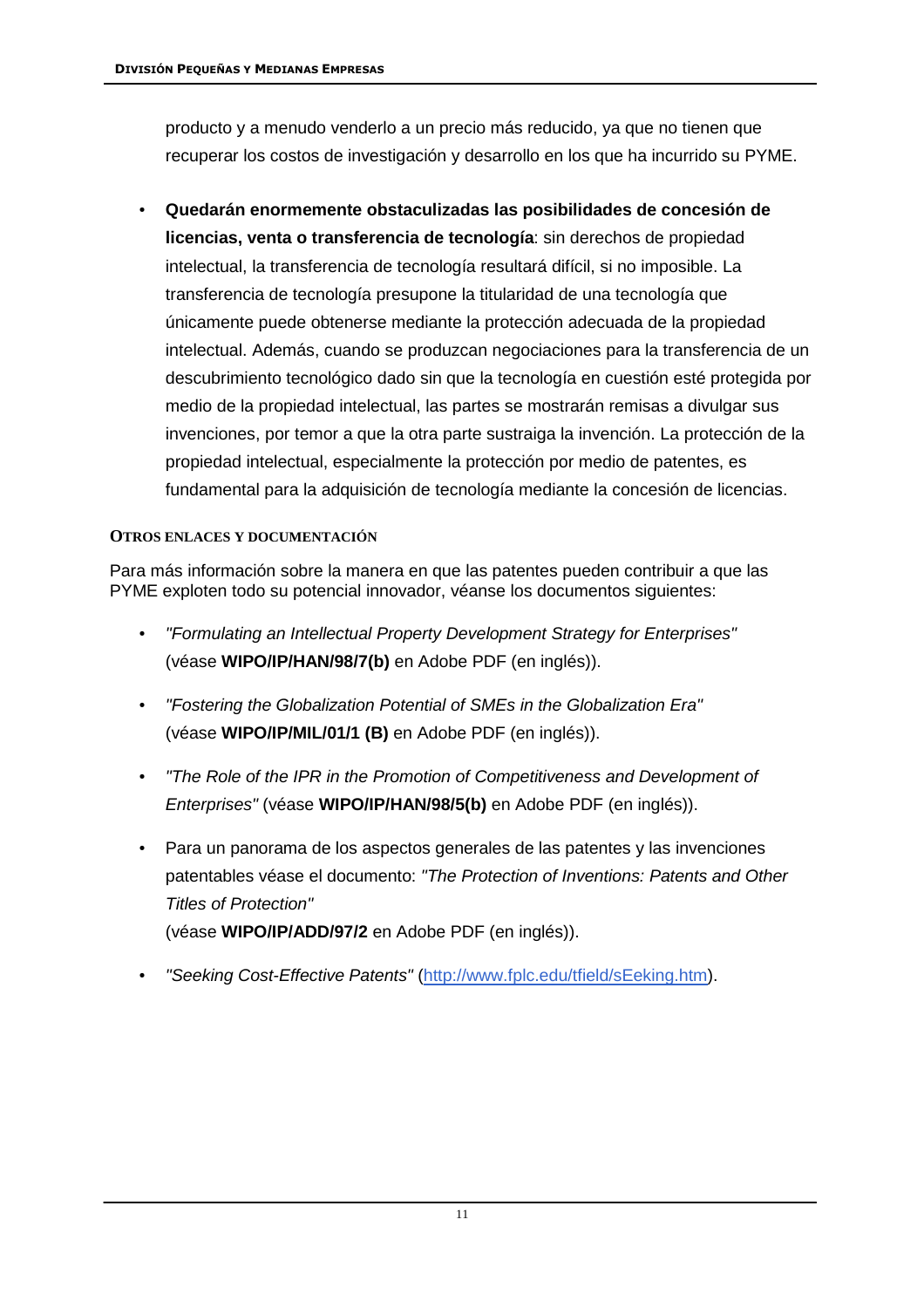### <span id="page-11-0"></span>**¿POR QUÉ ES FUNDAMENTA L LA PROPIED AD INTELECTUAL PARA LA COMERCIALIZACIÓNDE LOSPRODUCTOSOSERV ICIOSDESU PYME?**

Para la mayoría de las PYME, la comercialización de sus productos o servicios es un desafío de primer orden. La estrategia de comercialización de be establecer un vínculo claro entre los productos o servicios y su PYME, en calidad de fabricante o proveed orade dichos productos o servicios. Es decir, los clientes deben estar en condiciones de distinguir, de un vistazo, sus productos o servicios de los desus competidores, así com o vincular los a determinadas cualidades deseadas.

Cuando se usa de manera eficaz, la propiedad intelectual es un instrumento importante en la creación de la imagen que tienen de su empresa sus clientes actuales y potenciales, así como en la posición que su empresa ocupa en el mercado. Los derechos de propiedad intelectual, en combinación con otros instrumentos de comercialización (como los anuncios y otras actividades de promoción de ventas) son fundamentales para:

- Distinguir sus productos y servicios y hac erlos fácilmente reconocibles
- Promover sus productos o servicios v crear una cliente la fiel
- Diversificar su estrate gia de mercado para dirigir la adistintos grupos de clientes
- Comercializar sus productos o servicios en el extranjero (véase"; Cómo puede incrementar la propiedad intelectual la soportunidades de exportación de su PYME?")

### **LOS DERECHOS DE PROPI EDAD INTELECTUAL Y L AS ESTRATEGIAS DE CO MERCIALIZACIÓN**

Distintos de rechos de propiedad intelectual pueden contribuir a su estrategia de comercialización de distintas maneras:

### **Marcas de productos y de servicios**

A menudo una marca bien configurada constituye un instrumento de cisivo para el éxito de su PYME en el mercado. Dicha marca permitirá a los consumidores distinguir los productos o servicios de su P YME en relación con los desus competidores, así como asociar sus productos o servicios a la calidad deseada. Además, puede desempeñar una parte importante en la capacidad que tiene su producto o servicio de penetrar nuevos mercados, especialmentesiseha tenidocuidado en seleccionar o crear la marca de manera que resulte atractiva para el mercado al que va destinada. Es fundamental que uste dhaga una búsqueda de marcas conflictivas antes de presentar una solicitud o utilizar una nueva marca en sus produc tos o servicios. Contal fin, conviene que utilice los servicios de un abogado o agente competente. Esto a horraría a su PYME incurrir en gastos innecesarios, en caso de que ya exista una marca idéntica o conflictiva en el mercado al que se destinan sus productos o servicios (véase "Cómo realizar búsquedas de marcas"). Para más información sobre el uso y la protección de las marcas haga click aquí.

### **Marcas colectivas**

El uso de una marca colectiva (por parte de una cooperativa o asociación de empresas) permitealas PYME miembros beneficiarse de la reputación adquirida sobre la base de la procedencia común u otras características comunes de los productos fabricados o servicios suministrados por distintas empresas. En concreto, se da este caso cuando la proc edencia u otras características comunes son el principal factor que contribuye a determinar la calidad o el sabor de un producto o servicio. El uso de una marca colectiva puede promover una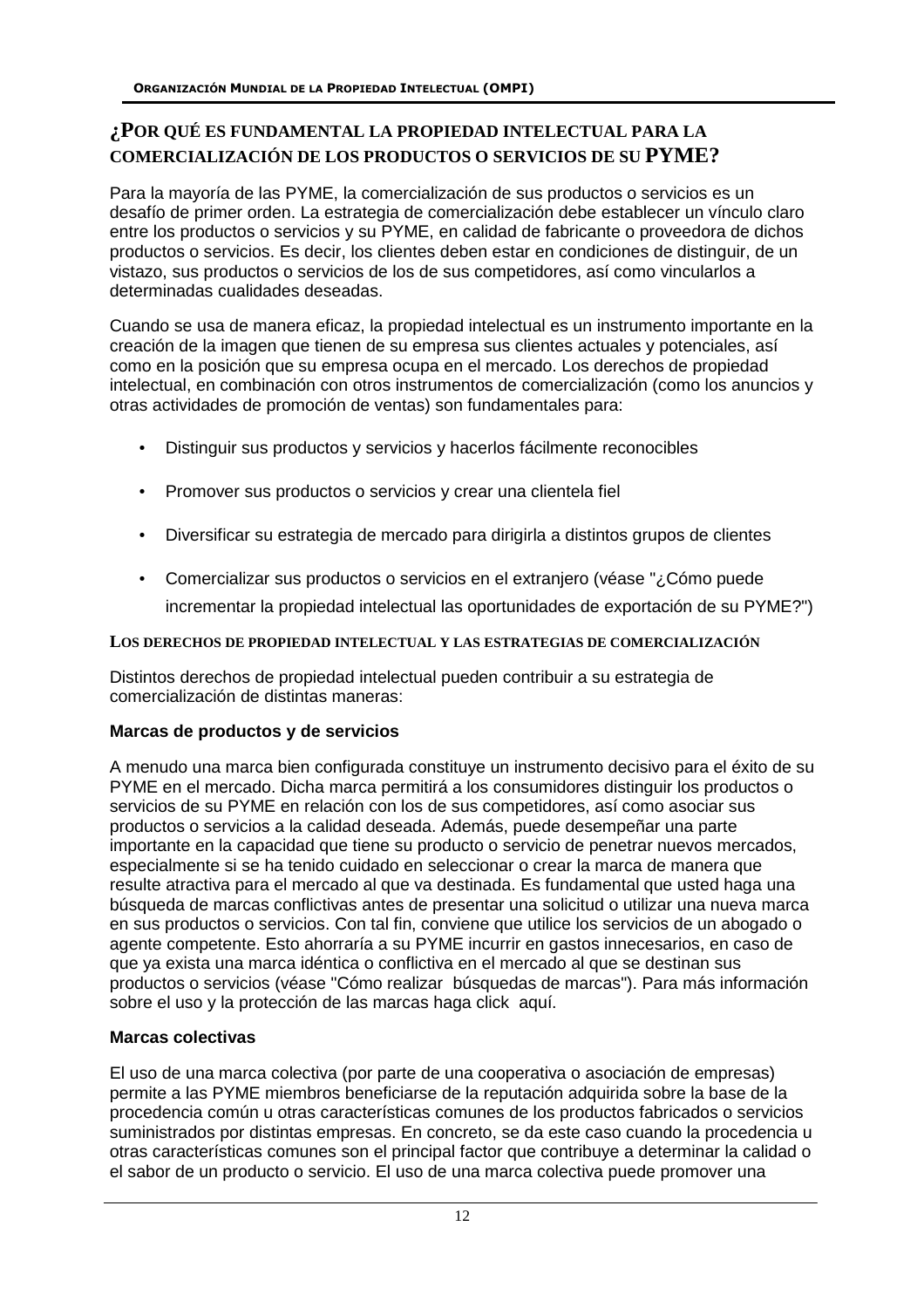<span id="page-12-0"></span>alianza o facilitar la cooperación con otras PYME con el fin de apresar provechar plenamente los recursos comunes.

### **Dibujos y modelos industriales**

En la economía mundial actual, altamente competitiva, es posible cautivar a una clientela exigente y muy diversificad a simplemente por medio de un dibujo o modelo que resulte atractivo visualmente. Gracias alos dibujos y modelos innovadores, su PYME puede llegara distintos grupos de clientes procedentes de distintos grupos de edades, regiones, culturas, etc. Contar con los derechos de dibujos y modelos industriales sobre la forma o e stilo atractivos de un producto puede otorgarle una ventaja muy necesarias obre la competencia.

### **Indicaciones geográficas**

Consustanciales a determinados productos procedentes de una región son algunas características debidas al terreno, al clima o alos con ocimientos especializados de las gentes de dicha región que los consumidores de esos productos esperan hallar en los mismosyenlascuales confían. En la estrategia de comercialización de su PYME,<br>constituye una sólida de cisión empresarial distinguirsus productos de los de otrospara constituye una sólida de cisión empresarial distinguir sus aprovecharse de esa reputación en el caso de productos que proceden de dicha región o se benefician de dichos conocimientos. Es importante observar que en el caso de tales productos, su empresa debe mantener las normas de cal idad previstas para los productos elaborados en dicha región o mediante dichos conocimientos. Para mayor información sobre la indicaciones geográficas véase el enlace.

### **Patentes**

El mercado al que va destinado su nuevo producto puede protegerse efectivamente obteniendo la protección por patente. Ser titular de una patente también ofrece otras oportunidades comerciales, como la concesión de licencias o el establecimiento de alianzas estratégicas (véase "Cómo convertir las invenciones en activos rentables para su PYME").

### **Modelos de utilidad**

Lautilización eficaz de los modelos de utilidad, en caso de que esté disponible su protección, puede contribuir a que su PYME se mantenga al frente de sus competidores. Cuando se utiliza estratégicamente, la protección de lo smodelos de utilidad puede resultar uninstrumento eficaz para el posicionamiento de su PYME en el mercado, especialmente si su empresa desarrolla sus actividades en una esfera en la que las ventajas tecnológicas desempeñan una función importante a la hor a de determinar el reparto de la cuota de mercado. Siempre podráme jorar los productos de su PYME prestando granatención a los productos de sus competidores y a las ventajas que ofertan, con el fin de proporcionar las mismas ventajas o incluso ventajas ma yores, así como proteger sus innovaciones bajo la categoría de modelos de utilidad, especialmente si no se cumplen todos los criterios de patentabilidad.

LA COMERCIALIZACIÓND ESUSPRODUCTOSYSE RVICIOSENLANUEVA ECONOMÍA

### **La repercusión del comercio elec trónico en la propiedad intelectual y en su PYME**

Aunque las PYME pueden contar con muchas oportunidades gracias a Internet, este medio también plante a varios problemas para la protección y observancia eficaz de los derechos de propiedad intelectual, en gen eral, y la del derecho de autor y los derechos conexos, las patentes y las marcas, en particular. Algunas de las cuestiones y problemas controvertidos que ha de afrontar su PYME son la protección del derecho de autor y los derechos conexos en el entorno di gital, la posibilidad de proteger por patente métodos comerciales en el entorno electrónico, la utilización de marcas como "meta etiquetas" y palabras clave, la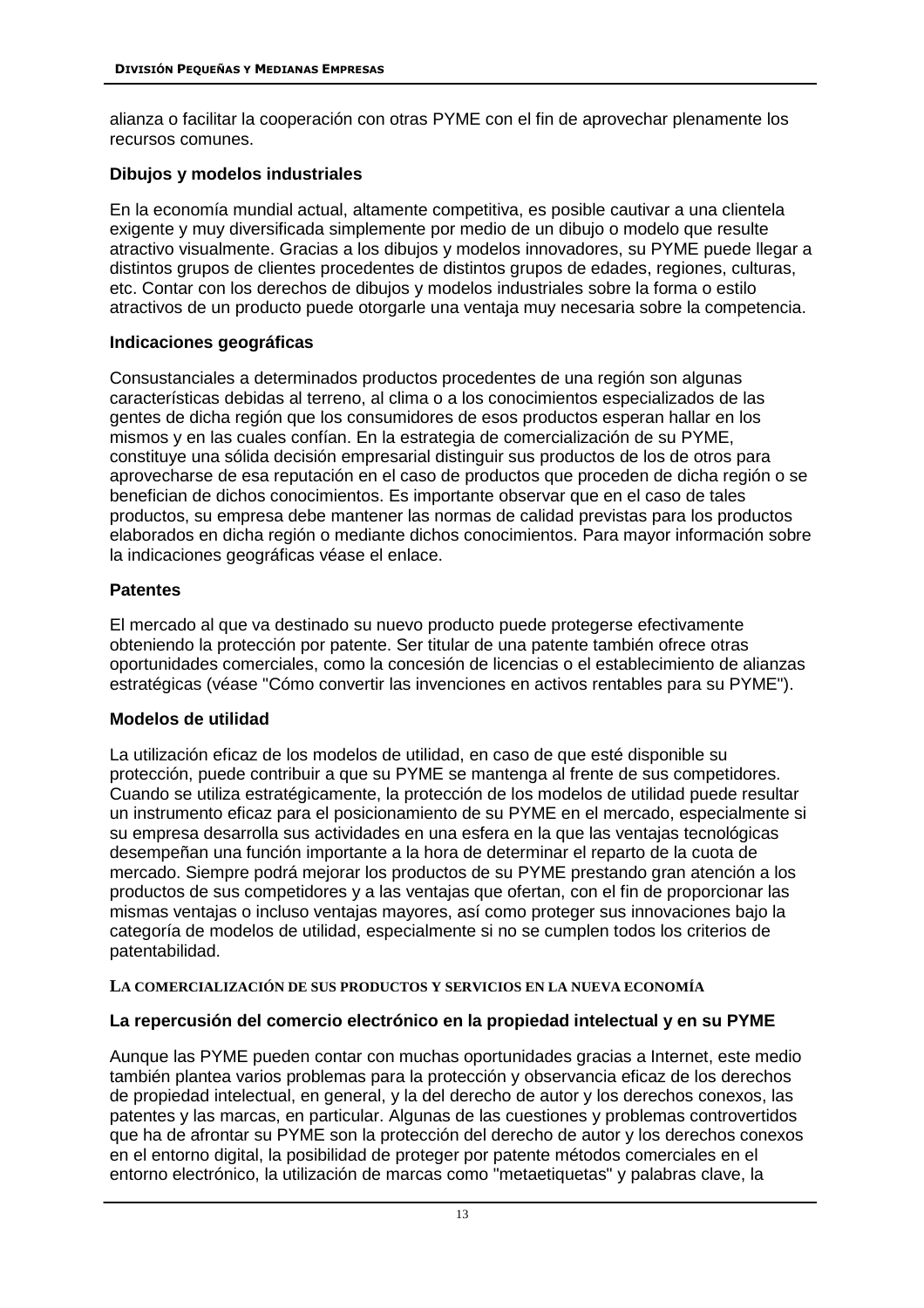<span id="page-13-0"></span>infracción de derechos de marcas mediante la utilización de un signo en Internet, el alcance de la protección de las marcas notoriamente conocidas y la competencia desleal en el comercio electrónico. Para mayor información, véase el apartado relativo a la propiedad intelectualenel comercio electrónico.

### **Nombres de dominio**

Sitiene intención de reali zar actividades comerciales por medio del niternet, le hará falta una dirección de Internet, conocida en el ámbito técnico como nombre de dominio. A pesar de poseer funciones distintas, los nombres de dominio a menudo entran en conflicto con las marcas que se utilizan para identificar v distinguir sus productos o servicios de los desus competidores. Así pues, su PYME deberá evitar utilizar un nombre de dominio que ya esté protegido por otra empresa en calidad de marca. Cuando su PYME se enfrente a la utilización de su marca como nombre de dominio por parte de un competidor, conviene que solicite asesoramiento sobre la manera de solventar la controversia de manera eficaz va un costo razonable. Aunque los conflictos entre las marcas y los nombres de dominio p ueden resolverse en los tribunales, esposible que muchas PYME prefieran aprovechar los procedimientos especiales previstos en virtud de los mecanismos alternativos de solución de controversias, que son más rápidos y económicos. Los servicios de la OMPI de solución de controversias en materia de nombres de dominio son de los más avanzados en esta esfera.

### **O t r o s e n l a c e s y d o c u m e n t a c i ó n**

- <http://europa.eu.int/ISPO/ecommerce/>
- [http://kite.tsa.de](http://kite.tsa.de/)

### **CÓMO APROVECHAR AL MÁ XIMO LA PROTECCIÓN D E LA PROPIEDAD INTEL ECTUAL**

Con el fin de asegurarse de que su programa de comercialización aprovecha al máximo sus de rechos de propiedad intelectual, me recela pena tener encuenta los puntos siguientes:

- Registre sus activos de propiedad intelectual os olicites uprotección lo más pronto posible con el fin de aprovechar plenamente sus derechos de propiedad intelectual mientras lleva a cabo actividades publicitarias y depromoción.
- Asegúresede que su PYME no infringe los derechos de propiedad intelectual de otros. A este respecto, es recomendable efectuar búsquedas de patentes y marcas antes de comercializar productos y servicios que puedan estar en conflicto con los derechos de propiedad intel ectual protegidos por otras personas o empresas.
- Utilice o haga referencia a sus derechos de propiedad intelectual en sus actividades publicitarias y promocionales con el fin de que sus clientes sean conscientes de que sus productos y servicios están prot egidos por los derechos de propiedad intelectual.
- Vigile el mercado y esté preparado para ponerse en contacto con un abogado de propiedad intelectual o una autoridad encargada de la aplicación de la ley encuanto detecte que se ha producido una infracción de sus de rechos de propiedad intelectual que pueda resultar per judicial para la rentabilidad y la reputación de su PYME (véase "¿Qué puede hacer su PYME para resolver controversias relacionadas con la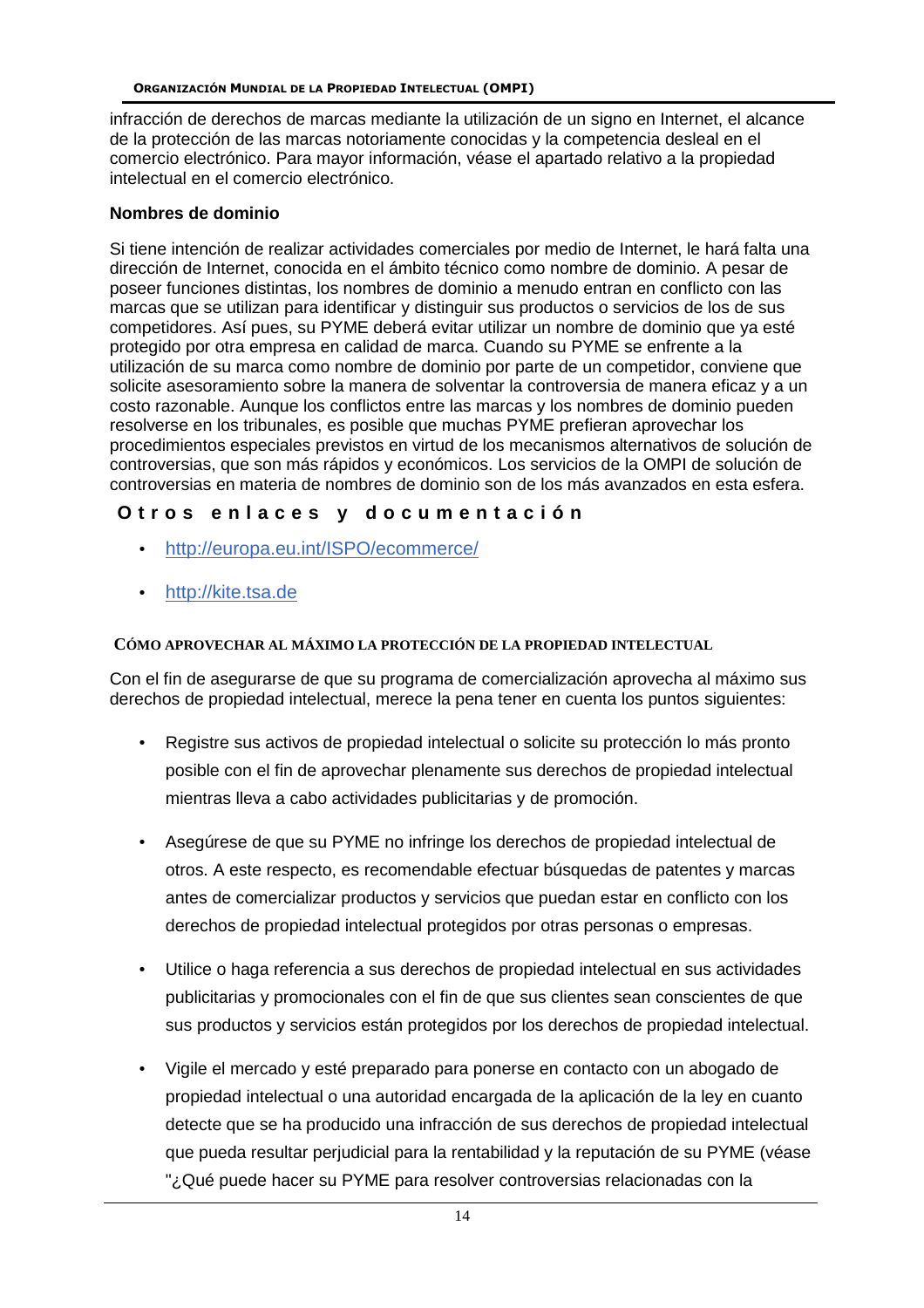propiedad intelectual?"). De hecho, los de rechos de propiedad intelectual le permiten luchar contra las copias no autorizadas, las imitaciones y otras clases de infracción. La legislación nacional o la jurisprudencia también pueden proporcionar protección contra la competencia desleal, como las falsas alegaci ones destinadas a desacreditar sus productos o servicios, las alegaciones destinadas a inducir al público a error en cuanto a las características de sus productos y servicios, y los actos destinados a crear confusión en relación con sus productos y servicios.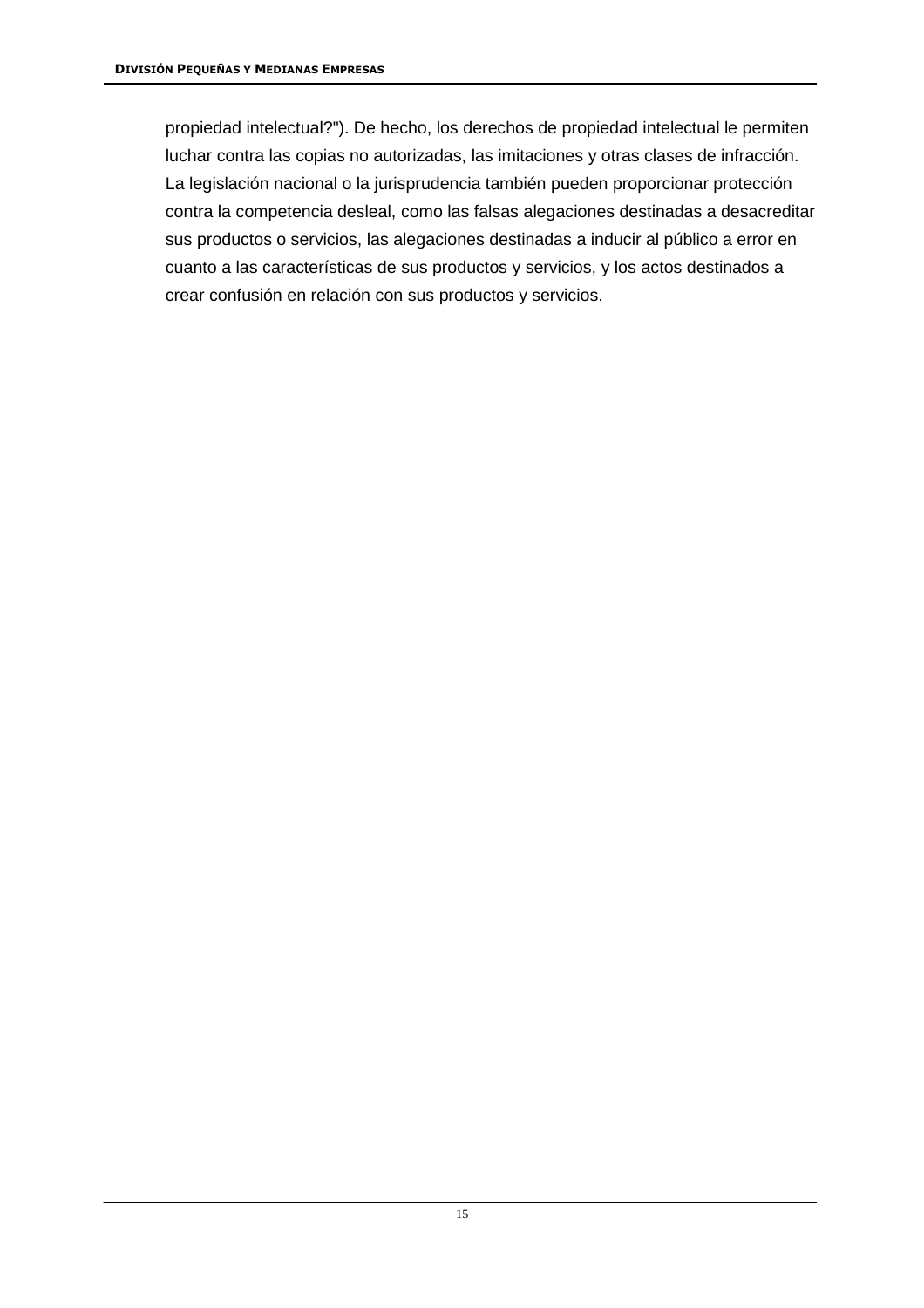### <span id="page-15-0"></span>**¿PUEDE SU PYME UTILIZAR ACTIVOS DE PROPIEDAD INTELECTU AL PARA LA FINANCIACIÓN?**

En los últimos años, cada vez hay más constancia de quelo sactivos de propiedad intelectual pueden transformarse en activos monetarios, lo cual puede llevarse a cabo de varias maneras. La propiedad intelectual puedes ervendida, cedida bajo licencia, utilizada como garantía colateral para el financiamiento de la deuda o servir de base adicional o alternativa a la hora de solicitar capital de amigos, familiares, inversores privados (los denominados inversores no convencional esque invierte nen pequeñas y medianas empresas que no cotizan en bolsa y que a menudo proporcionan su experiencia y conocimientos empresariales), empresarios de capital riesgo, bancos especializados y a veces incluso bancos comerciales.

Además, en la mayoría de los países, el gobierno proporciona apoyo e incentivos a las nuevas empresas en el ámbito de la alta tecnología y a otras PYME innovadoras por medio de subvenciones, avales, subsidios o préstamos encondiciones favorables, que se ofrecen por medio de diversas instituciones y bancos de financiación pública que directa o indirectamente reconocen la importancia de los activos de propiedad intelectual.

Por consiguiente, esimportante que usted, propiet ario/administrador de PYME, proteja la propiedad intelectual de su empresa, no solamente como bien jurídico, sino como instrumento financiero.

#### LA FINANCIACIÓN DESU EMPRESA POR MEDIOD E ACTIVOS DE PROPIED AD INTELECTUAL

Los activos de propiedad intelectual pueden contribuir a presentar un análisis costos beneficios más favorable a la hora de obtener contribuciones financieras de inversores/prestamistas. Alefectuar una evaluación de la solicitud de aportación de capital o de préstamo, el inversor/prestamista, ya sea un banco, una institución financiera, un inversor de capital riesgo o un inversor situado al margen de las estructuras de financiación oficiales, evaluará si el producto o servicio nuevo o innovador o frecido por la PYME está protegido por una pate nte, un modelo de utilidad, una marca, un dibujo o modelo industrial, el derecho de autor o los derechos conexos. Con frecuencia, dicha protección es un buen indicador de las posibilidades que tiene su PYME de obtener un buen rendimiento en el mercado.

Así pues, es importante poseer activos de propiedad intelectual para convencer a inversores/prestamistas de las oportunidades de que goza la empresa para la comercialización del producto o servicio en cuestión. En ocasiones, una única patente que tenga grande s capacidades puede abrir las puertas avarias oportunidades de financiación.

La titularidad de los derechos de propiedad intelectual sobre la producción creadora o las innovaciones relacionadas con los productos o servicios que la empresa pretende comercializar garantiza cierto grado de exclusividad y, por tanto, una mayor cuota de mercado en caso de que el producto/servicio tenga éxito entre los consumidores.

Inversores y prestamistas evaluarán sus activos de propiedad intelectual de distintas manerasyo torgarán distintos grados de importancia a los derechos de propiedad intelectual. No obstante, se está produciendo una tendencia clara hacia la dependencia cada vez mayor de los activos de propiedad intelectual como fuente de ventajas competitivas para las empresas. Así, inversores y prestamistas se interes an cada vez más por empresas que poseen una cartera de valores de propiedad intelectual bien administrada, aunque haya, incluso en los países desarrollados, numeros os problemas que surgen altratar de est ablecer garantías reales basadas en la propiedad intelectual.

Portanto, en calidad de propietario/administrador de PYME, usted debe to mar las medidas necesarias para comprender el valor comercial de los activos de propiedad intelectual de su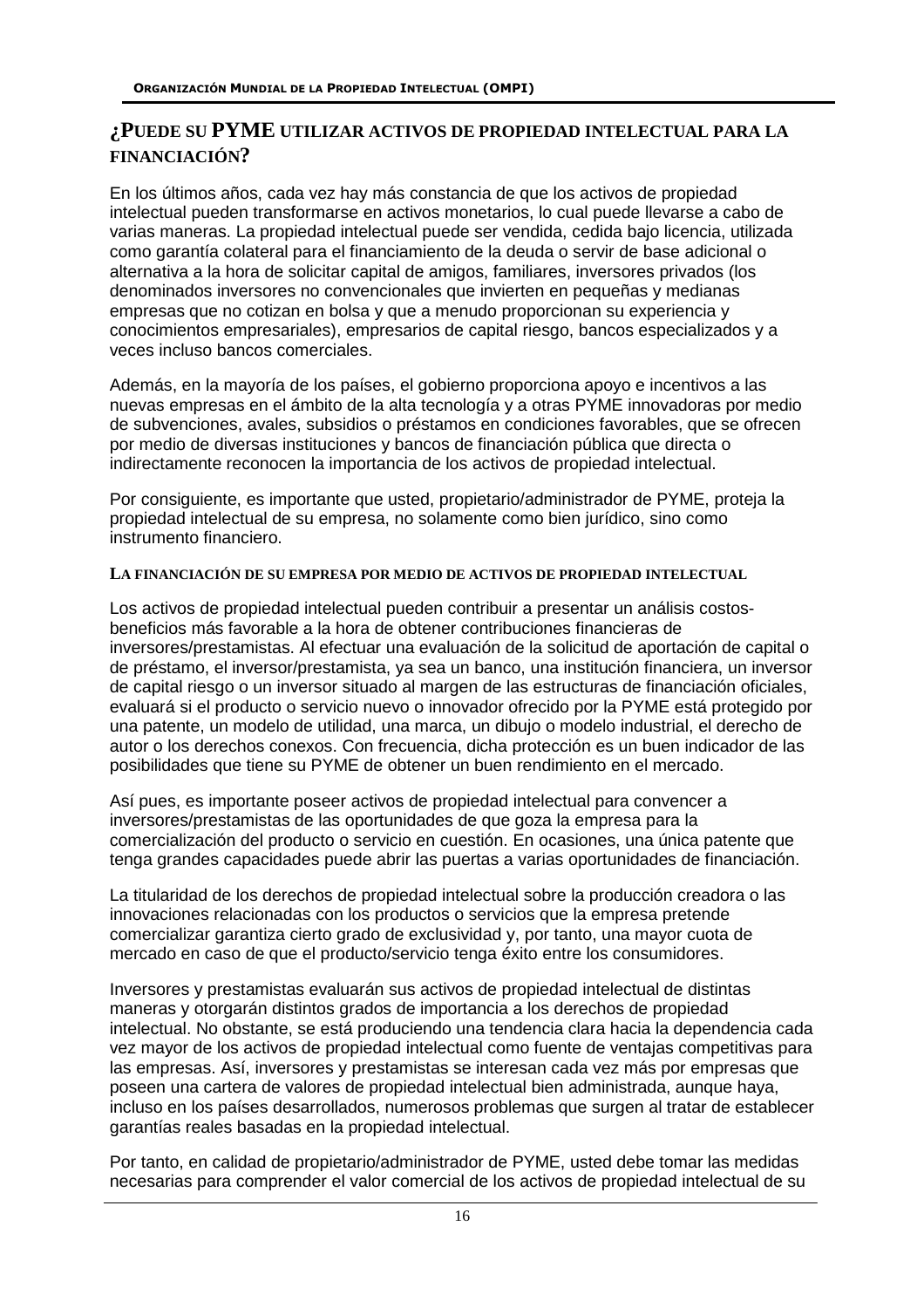<span id="page-16-0"></span>empresa, gara ntizar en caso necesario su evaluación por parte de profesionales y ser consciente de los requisitos, si los hubiere, relativos a su inclusión adecuada en los libros contables y en el balance de la empresa. Sobretodo, as egúrese de incluir los activos de propiedad intelectual de su PYME en el plan comercial, cuando lo presente a posibles inversores y prestamistas.

#### **UNA NUEVA TENDENCIA : LA CONVERSIÓN DE AC TIVOS DE PROPIEDAD I NTELECTUAL EN VALORE S BURSÁTILES**

La práctica de tomar préstamos en parte o en su tota lidad basados en activos de propiedad intelectual es un fenómeno reciente incluso en los países desarrollados. Se trata de una práctica en auge en la que se respaldan las garantías colaterales de préstamos comerciales y financiaciones bancarias por medio d e garantías reales basadas en la propiedad intelectual, especialmente en la industria musical, en las PYME del entorno de Internet y en elámbito de la alta tecnología.

La conversión de activos en valores se refieren ormalmente a la práctica de compilar distintos activos financieros y ala emisión de nuevos valores garantizados por dichos activos. En principio, puede tratarse de activos sobre los que es posible predecir que traerán consigo movimientos de efectivo o incluso de cuentas exclusivas por cobrar. Así pues, es posible la conversión de activos en valores en el caso de futuros pagos de regalías a partir de la concesión de licencias de patentes, marcas o secretos comerciales, o las composiciones musicales o los derechos de grabación de un músico. De he cho, una de las conversiones más famosas de los últimos años guardaba relación con el pago de regalías de un músico de rock en los Estados Unidos a saber, el Sr. David Bowie.

En la actualidad, los mercados para la emisión de valores basados en activos de p ropiedad intelectual son reducidos, yaque el conjunto de compradores y vendedores es limitado. Sin embargo, si sirve de indicación la reciente proliferación de intercambios sobre propiedad intelectual en Internet, es sólo una cuestión de tiempo el que tod as las partes interes adas muestren un mayor interés y una mayor capacidad a la hora de utilizar los activos de propiedad intelectual para la financiación de nuevas empresas y la expansión de empresas ya establecidas. A medida que la propiedad intelectual q energ and proportion to sdeep variation of the state m efectivo, se crearán mayores oportunidades para ese tipo de prácticas.

#### LA IMPORTANCIA DE LA EVALUACIÓN ADECUADA DE LA PROPIEDAD INTE LECTUAL A LA HORA DE **OBTENER FINANCIACIÓN**

Sibien la conversión de activos en valores parece que na parte reno, la práctica convencional de préstamos sigue siendo la fuente principal de financiación externa para muchas PYME. No es muy corriente la práctica de concesión de préstamos garantizados únicamente por los activos de propiedad intelectual; de hec ho, corresponde más a las actividades de inversores de capital riesgo que a las de los bancos. Si usted trata de utilizar sus activos de propiedad intelectual como garantía para obtener la financiación de su empresa, dicho sactivos tienen más posibilidades de ser aceptados si escapaz de demostrar suliquidez y la posibilidad de evaluarlos independientemente de su empresa. Además, tendrá que demostrar que sus activos de propiedad intelectual son duraderos, al menos durante el período en el que ha de pagare l préstamo, y negociable sen caso de ejecución hipotecaria o bancarrota.

A este respecto, es fundamental clasificar todos los activos de propiedad intelectual de su PYME v obtener una evaluación objetiva de los mismos efectuada por una empresa competente. Cadavez tiene más importancia en la economía de Internet el valor de los procedimientos de administración de la propiedad intelectual que identifican, registran, localizan y cuantifican los activos de propiedad intelectual. Ésta es otra razón para que su empresa esté más concienciada de la medida y el valor de sus activos de propiedad intelectual, incluidos los secretos comerciales, que pueden utilizarse como garantía colateral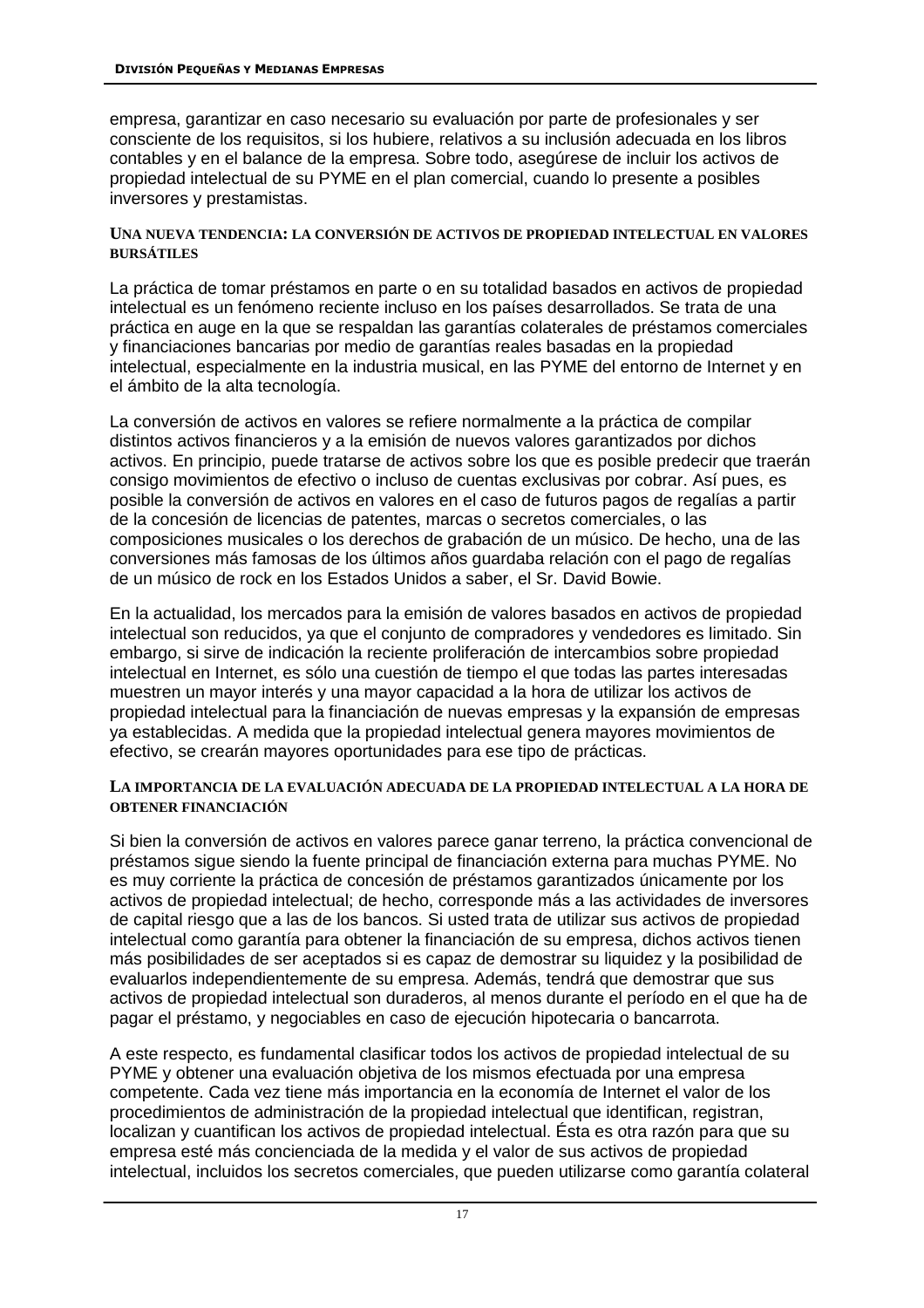<span id="page-17-0"></span>a la hora de obtener un préstamo. Es verdad que hasta la fecha tanto prestamist as como prestatarios consideran muy subjetiva la evaluación de la propiedad intelectual. Aunque existen metodologías de evaluación bien fundadas, la mayoría de la gente considera que son demasiado subietivas ono las entiende. Sin embargo, el uso cada vez mayor de flujos de regalías derivadas de la concesión de licencias para determinar el valor de la propiedad intelectual es una circunstancia positiva que fomenta la aceptación de los activos de propiedad intelectual como activos valiosos que proporcionan g arantías para la financiación de la deuda y la participación en el capital.

Por consiguiente, altratarse de una PYME, es importante tener en cuenta este aspecto al solicitar asistencia financiera y al elaborar su estrategia empresarial y sus planes empresariales.

**CUESTIONESPRÁCTICAS DEPROPIEDADINTELEC TUALPARALAELABORA CIÓNDEUNPLANDE**  $NEGOCIOS (BUSINES SPLAN)$ 

### **¿De qué le puede servir un plan de negocios?**

Un plan de negocios consiste en un mecanismo destinado a asegurar que los recursos o activos de una empresa se utilicende modorentable entodas sus actividades a finded esarrollar y mantener una ventaja competitiva en el mercado. Para una empresa nueva, representa un plan de trabajo que asegurará su éxito, mientras que para una empresa que ya es tá en marcha, le ofrece un panorama de la situación general de la empresa, de cómo se está orientando y de cómo tiene previsto cumplir sus objetivos para alcanzar o mantener suéxito.

Establecer un buen plan de negocios requiere mucho trabajo. ¿Cómo se j ustifica entonces el tiempo y la energía que usted de dicará a la creación de un plan? Un plan de negocios se puede usar condiversos propósitos:

- Para **determinar la viabilidad de suidea** : al formular por escrito un plande negocios, la empresa se ve obli gada a analizar todos los aspectos importantes, tales como la demanda potencial de sus productos o servicios, qué tipo de competencia y de obstáculos existen para su entrada en el mercado, si su producto o servicio se diferencia realmente del o sque ya exi sten en el mercado o los mejora, los recursos necesarios, los empleados cuya contribución es decisiva, las tecnologías apropiadas y las asociaciones estratégicas, la movilización de fondos, los costos iniciales previstos, las estrategias de comercializació n, etc.
- Para **tener acceso a financiación y ayuda iniciales** : las incubadoras de empresas e inversores y prestamistas potenciales precisan planes de negocios bien formulados y realistas. Éstos no suelen serlo, de ahíque cerca del 80% de los planes de negocios que se presentan a los inversores e incubadoras de empresas sean rechazados.
- Paraformular **directrices estratégicas** : el plande negocios es un punto de referencia que ofrece una base objetiva para que usted y su equipo directivo determinen si la em presa tiene posibilidades de alcanzar las metas y los objetivos en el plazo convenido y con arreglo alos recursos disponibles.
- Para establecer **una norma o base de comparación** que permita evaluar toda decisión y resultado comercial en el futuro. Esta nor ma o base de comparación puede ir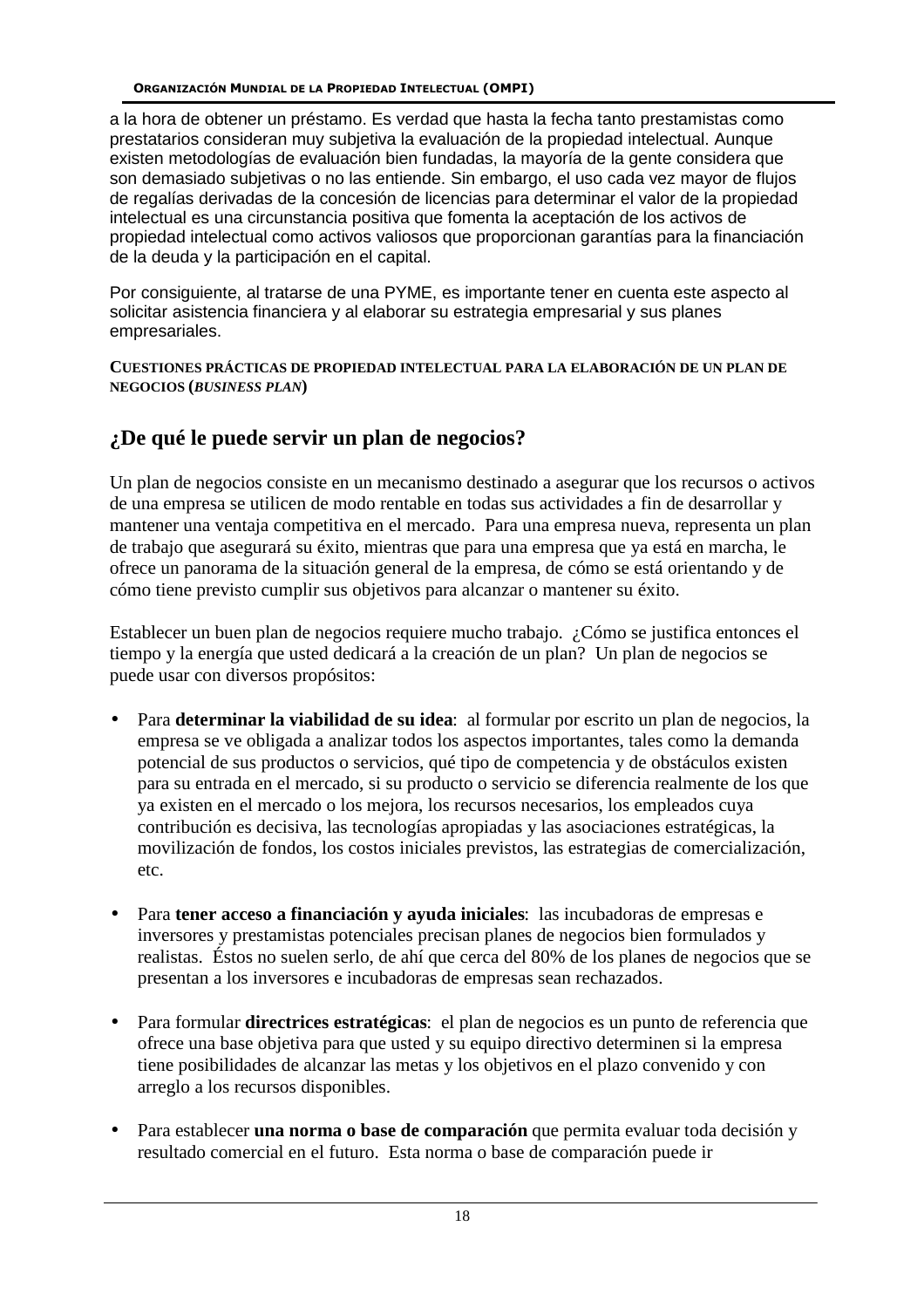evolucionando con la empresa y, como tal, el plan de negocios es un documento dinámico que se deberevisar teniendo en cuental as nuevas circunstancias y su evolución.

### **¿Por qué se debería incluir la propiedad intelectual en el plan de negocios?**

Los conocimientos nuevos u originales y la expresión creativa de ideas son los motores de las empresas que tendrán éxito en el siglo XXI. Por lo tanto, la protección de dichos conocimientos y creatividad contra su divulgación invo luntaria o su uso no autorizado por parte de competidores es cadavez más importante para desarrollar y mantener una ventaja competitiva. Para la creación de una empresa también son necesarios otro tipo de recursos, como una red de relaciones y fuentes de financiación. El sistema de protección de la propiedad intelectual representa una herramienta esencial para 1) mantener alejados alos competidores sines crúpulos, 2) entablar relaciones con empleados, consultores, proveedores, subcontratistas, socios co merciales y clientes y 3) recaudar fondos.

Para recibir el visto bueno de una incubadora de empresas o atraer inversiones, es necesario disponer de un plan de negocios de calidad que refleje de forma objetiva las posibilidades de l negocio propuesto. Para convencer a los inversores, tendrá que demostrarles 1) que existe una demanda para su producto en el mercado, 2) que su producto es superior a los productos de la competencia, si los hay, y 3) que ha tomado las medidas adecuadas para evitar que los competidores des leales se beneficien gratuitamente de suéxito.

La mayoría de los empresarios aseguran que el producto que ofrecen es innovador, único o superioralo que ofrecen sus competidores. ¿Pero es acaso cierto? Si usted cree que lo es, tendrá que dem ostrarlo y una patente (o los resultados de una búsqueda de patentes fiable) puede ofrecer la mejor prueba de que su idea es una novedad.

El nombre comercial, las marcas y los nombres de dominio pueden ser los elementos fundamentales que diferencian su pr oducto de los de la competencia. Por consiguiente, deberá elegir cuidados amente el nombre comercial, la marca o marcas y el nombre o nombres de dominio que proponga y exponer en su plan de negocios las medidas tomadas para registrarlos.

Asimismo, los pro veedores de ayuda e inversores iniciales que rrán asegurarse de que el producto que usted propone a la venta no se basa, sin autorización alguna, en secretos comerciales, material protegido por derecho de autor, patentes u otros derechos de propiedad intelectual que pertenecen a otras empresas, dado que esto podría provocar la ruina de su propio negocio en costosas actuaciones judiciales. En algunos sectores de alta tecnología, el riesgo de violar los derechos de propiedad intelectual de terceros es elevado y los proveedores deservicios e inversores iniciales pueden mostrarse reacios a tomar ese riesgo, amenos que usted pueda demostrarles que no corrental riesgo (por ejemplo, mediante una búsqueda de patentes o de marcas).

La información comercial confid encial, como los datos relativos a la producción, las invenciones secretas y los conocimientos técnicos, financieros y de comercialización, puede ser el factor principal en el que reside la ventaja competitiva de muchas empresas. En esos casos, esimporta nte que los proveedores de ayuda e inversores iniciales sepan que la empresa tiene información de dominio privado significativa, conocida como secretos comerciales, y que usted ha tomado las medidas adecuadas para proteger la de los empleados y los competidores. De hecho, el propio plan de negocios constituye un documento secreto que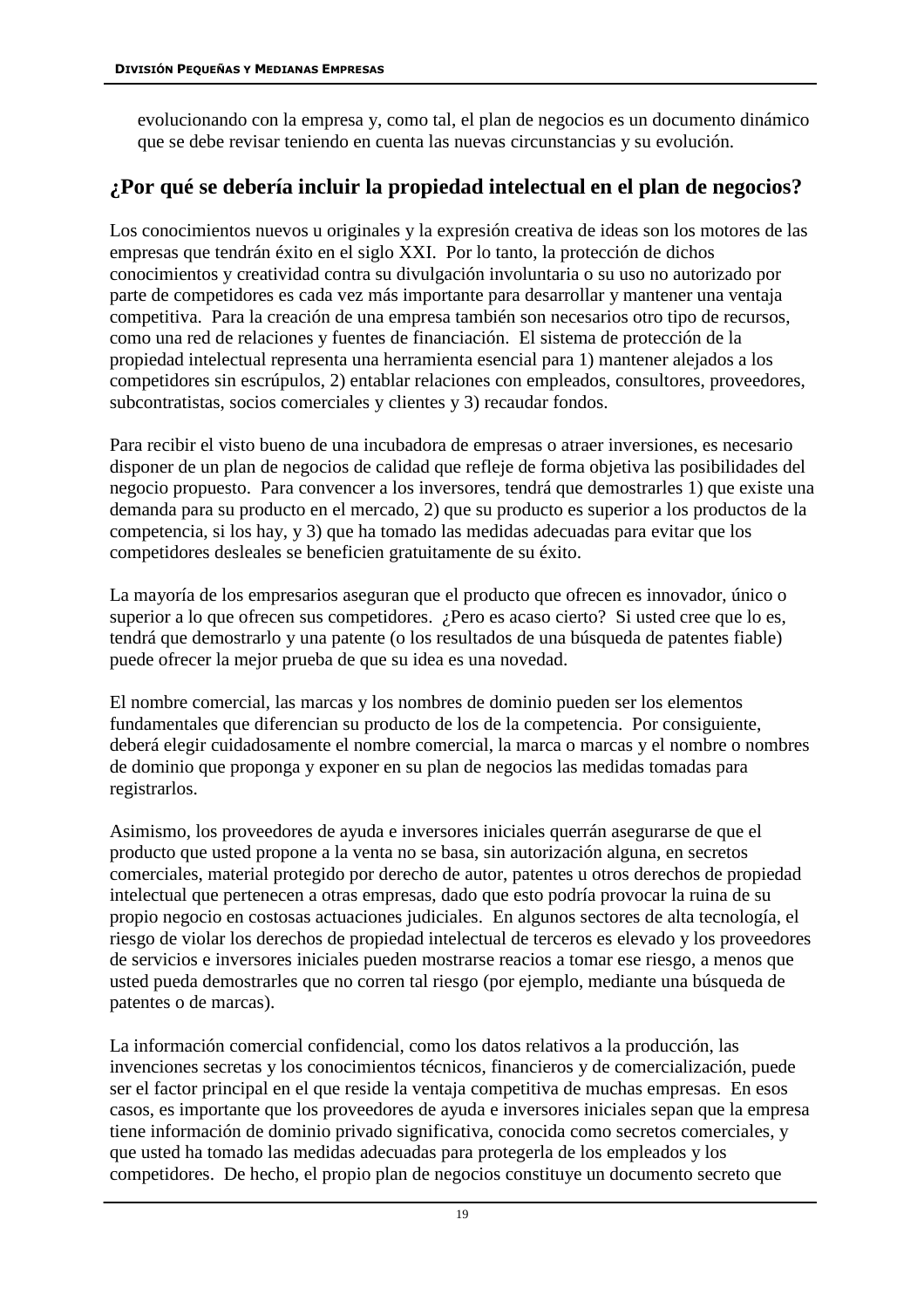sólo debe divulgarse a título confidencial, previa firma, en general, de un acuerdo de no divulgación o confidencialidad por parte del empleado, el inversor o cualquier otra per rsona involucrada.

En resumen, si la propiedad intelectual es un activo importante para su negocio (es decir, si su empresa posee patentes o tecnologías patentables, diseños industriales, secretos comerciales o marcas acreditadas, o si usted es el titular de los derechos patrimoniales sobre una obra protegida por derecho de autor), deberá constituir un elemento clave de su plan de negocios. Al pasar revista a los activos de la compañía y asus oportunidades comerciales, hay que exponertanto los activos t angibles (fábricas, equipamiento, capital, etc.) como los activos intangibles, pues en estos últimos reside cada vez más la clave de léxito comercial de una empresa en un entorno competitivo aultranza. Así, toda prueba de diligencia debida por su partee n la gestión de sus activos de propiedad intelectual será sin duda determinante para convencer alos proveedores de ayuda e inversores iniciales del potencial que ofrece su empresa.

### **¿Cómo se puede integrar la propiedad intelectual en el proceso de planificación?**

La redacción de un plan de negocios requiere una preparación adecuada. Antes de redactar su plan de negocios, de berá plantearse una serie de cuestiones. De berás aber a qué tipo de negocio se refiere; qué recursos serán necesarios para alcanzar sus objetivos comerciales; cuáles son los mercados en los que desea introducir sus productos o servicios; qué viabilidad y qué potencial de crecimiento presenta la empresa, etcétera. También deberá identificar la importancia comercial de los activos de propiedad intelectual, ya sean activos de titularidad propia o activos alos que usted tiene autorizado el acceso, así como los recursos necesarios para obtener y mantener esos activos.

A continuación se resumen algunos puntos fundamentales en materia de propiedad intelectual que usted debe plantearse a la hora de preparar su plan de negocios. La importancia de los distintos aspectos dependerá de su situación y negocio particulares. Además, no se trata de una lista exhaustiva y posiblemente tenga que con siderar muchas otras cuestiones, dependiendo de su situación. No obstante, la respuesta a estas preguntas podrá ayudarlo a integrar los activos de propiedad intelectual en el proceso de planificación de su empresa.

## 1. *¿Quéactivos de propiedad intelectua* lposee?

- Identifique sucartera de propiedad intelectual y clasifique su contenido. Incluirá sin duda información confidencial/secretos comerciales, uno o varios nombres comerciales y una ovarias marcas, así como, posiblemente, nombres de dominio, diseños industriales, derechos de autory derechos conexos y, en algunos casos, modelos de utilidad v patentes para invenciones.
- $i$ , Qué otros activos de propiedad intelectual intangibles posee? En esta esfera, incluya los contratos de franquicia, licencia y distintatividades ribución, los derechos de publicación, los acuerdos de no competencia, la información de sus bases de datos, los programas de sistemas informáticos, el perfil de comercialización, la experiencia en materia de gestión, la red de distribución, la capacidad tecnica, etcétera.

## **2. ¿Qué características tiene su cartera de propiedad intelectual?**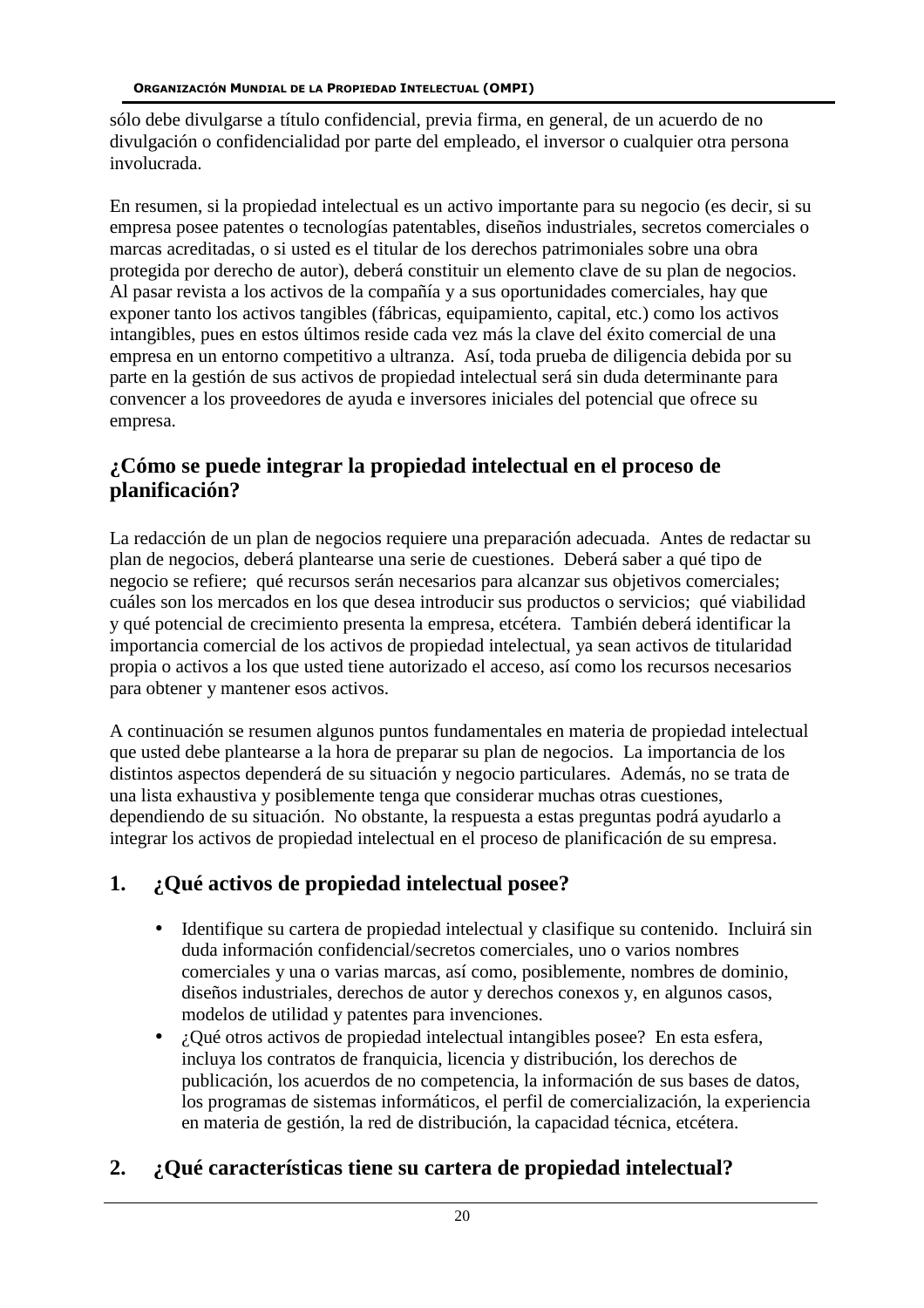- ¿Dispone de un sistema para identificar los activos de propiedad intelectual que posee?¿Tiene una cartera de propiedad intelectual? ¿Cuándo fue creada? ¿Quién lacre ó?
- De los activos de propiedad intelectual que posee, ¿cuáles se pueden registrar? ¿Están ya registrados o deberían registrarse? ¿Están también registrados en otros países/mercados de exportación? ¿Se va a renovar su registro? En caso a firmativo, ¿cuándo?
- ¿Lleva usted a cabo evaluaciones de su propiedad intelectual o tiene previsto llevarlas a cabo? En caso a firmativo, ¿quién las realiza(rá) y con qué frecuencia?

### **3. ¿Qué medidas prevé para proteger los activos de propiedad intelectual que posee?**

- Enc asodeque comercialice (internamente o conunsocio) los activos de propiedad intelectual que posee, *i* dispone de acuerdos para garantizar la propiedad o copropiedad de esos activos?
- Si recurre ala contratación de servicios externos para algunas actividad es de su negocio, ¿ha establecido contratos para garantizar la protección de sus derechos de propiedad intelectual sobreel trabajo subcontratado y prohibir que otros saquen provecho de su productoolocomercialicensinacuerdoprevio?
- ¿Cuán fácil o difíc il resulta la adquisición o duplicación por medios adecuados de la información secreta de su empresa por terceros? ¿Qué medidas ha tomado para preservar el carácter secreto de la información confidencial de su empresa? ¿Dispone para sus activos físicos y electrónicos de una política y un plande seguridad integrados? En caso de comercializar (internamente o conunsocio) los activos de propiedad intelectual que posee, ¿cuenta con acuerdos para proteger la confidencialidad de la información secreta de su empresa?¿Haincluido cláusulas de confidencialidad o de no divulgación y cláusulas de no competencia en los contratos de sus empleados clave y de sus socios comerciales?
- *i* Se ha cerciorado de que la información confidencial o los secretos comerciales des una universidad e se un empresano están disponibles en su sitio Web o perdidos a causa de su difusión en el mismo?¿NocontieneningunodelosencabezamientosdelURLdesuempresa información confidencial? ¿Ofrecen sus páginas Web en la cesa páginas con información confidencial?

### **4. ¿Qué importancia tienen los activos de propiedad intelectual para el éxito de su empresa?**

- ¿En qué medida está usando actualmente los activos de propiedad intelectual que posee y cuál es su utilidad o falta de utilidad potencial para su empresa?
- ¿Depende el éxito comercial de su empresa de los activos de propiedad intelectual que posee, se trate de activos de titularidad propia o de activos obtenidos por conducto de una licencia? ¿De qué tipo de activos de propiedad intelectual depende?
- ¿Poseenue vosproductos o procesos que representen una ventaja competitiva  $excepcional?$  Deserasí,  $i$  van a revolucionar alguna rama de la industria?  $i$  Pueden obtenerse los derechos de propiedad intelectual correspondientes para diferenciarse de los competidores e i mpedirles la entrada en el mercado?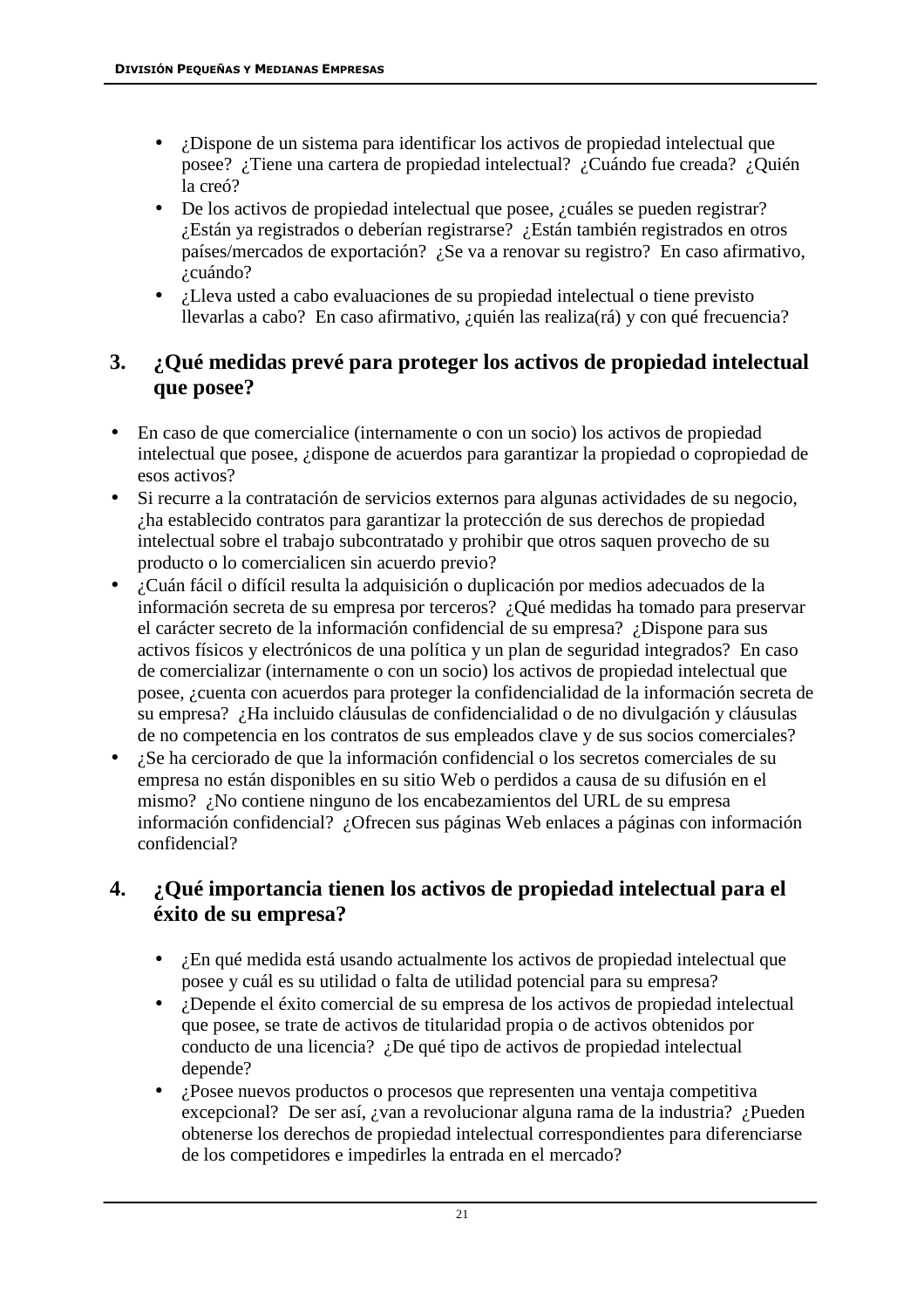- ¿Qué ventaja competitiva representan sus activos de propiedad intelectual (ya sean de titularidad propia u obtenidos por conducto de una licencia) para su empresa? Analice vexpongala forma en que la propiedad intelect ual puede representar un valor o un valor añadido para sus clientes y contribuir al desarrollo de una ventaja competitivasostenible.
- ¿Son los secretos comerciales, las patentes, las marcas, las obras protegidas por derecho de autory los diseños industria les que pos esuficientes para proteger adecuadamente los aspectos de su empresa que determinan el éxito de la misma?

### **5. ¿Es propietario de todos los activos de propiedad intelectual que precisa o se ve obligado a recurrir a los activos de propiedad**   $intelectual detectors?$

- ¿Es usted el propietario de todos los activos de propiedad intelectual que está usando?; Puede demostrarlo?; Dispone de los registros, las inscripciones, los contratos y demás pruebas que pueda solicitarle un inversor, un socio comer cial o un tribunal? ¿Esposible que un tercero le reclame una parte de supropiedad intelectual (por ejemplo, empresas patrocinadoras o clientes que lo hayan contratado para realizar una investigación)?
- *i* Está seguro de que no viola los derechos de propied adintelectual de terceros? ¿Puede demostrarlo (por ejemplo, ha realizado búsquedas de patentes, marcas comerciales o diseños industriales)? ¿Se ha asegurado de que los empleados de primera importancia de su empresa que hayan trabajado para un competidor en el pasado firmaron acuerdos vinculantes de confidencialidad o de no competencia impuestos por su empleador o empleadores anteriores al dejar su empleo o empleos anteriores? ¿Necesita acceder a la propiedad intelectual de terceros para explotars u idea?¿Le han sido concedidas la licencia o licencias necesarias para usar la propiedad intelectual de laqueusted no estitular?
- ¿Ha firmado un acuerdo de no divulgación o de no competencia con el personal clave, los subcontratistas, los consultores y otros proveedores externos que ceden a su empresa cualquier propiedad intelectual que desarrollan al trabajar para usted?
- Alusara contratistas externos para redactary diseñar su material de comercialización y de promoción o su sitio Web/páginas Web, ¿especif ica en sus contratos quién será el titular de la propiedad intelectual que se cree? Si son sus empleados los que realizan estas actividades, ¿se incluye esta labor en su empleo individual? Denoserasí, ¿ha especificado por escrito quién será el titular de los derechos de autory otros derechos de propiedad intelectual pertinentes? ¿Dispone de los permisos necesarios para usar en su sitio Web o acualquier otro fine l material escrito, los gráficos, las fotografías, la música o cualquier otro elemento que hayasido creado por terceros?
- $i$ Figuran en su sitio Web metaetiquetas, hiperenlaces o marcos con enlaces profundos a otros sitios Web? ¿Están debidamente autorizados por las terceras partes encuestión?

### **6.** *¿Sabelosuficiente acerca de las estrategias* **vde las carteras de propiedad intelectual adoptadas por la competencia?**

• ¿Ha previsto un plan para llevar a cabo un seguimiento de la competencia? ¿Ha reunidootienepensadousarinformación/basesdedatosenmateriadepropiedad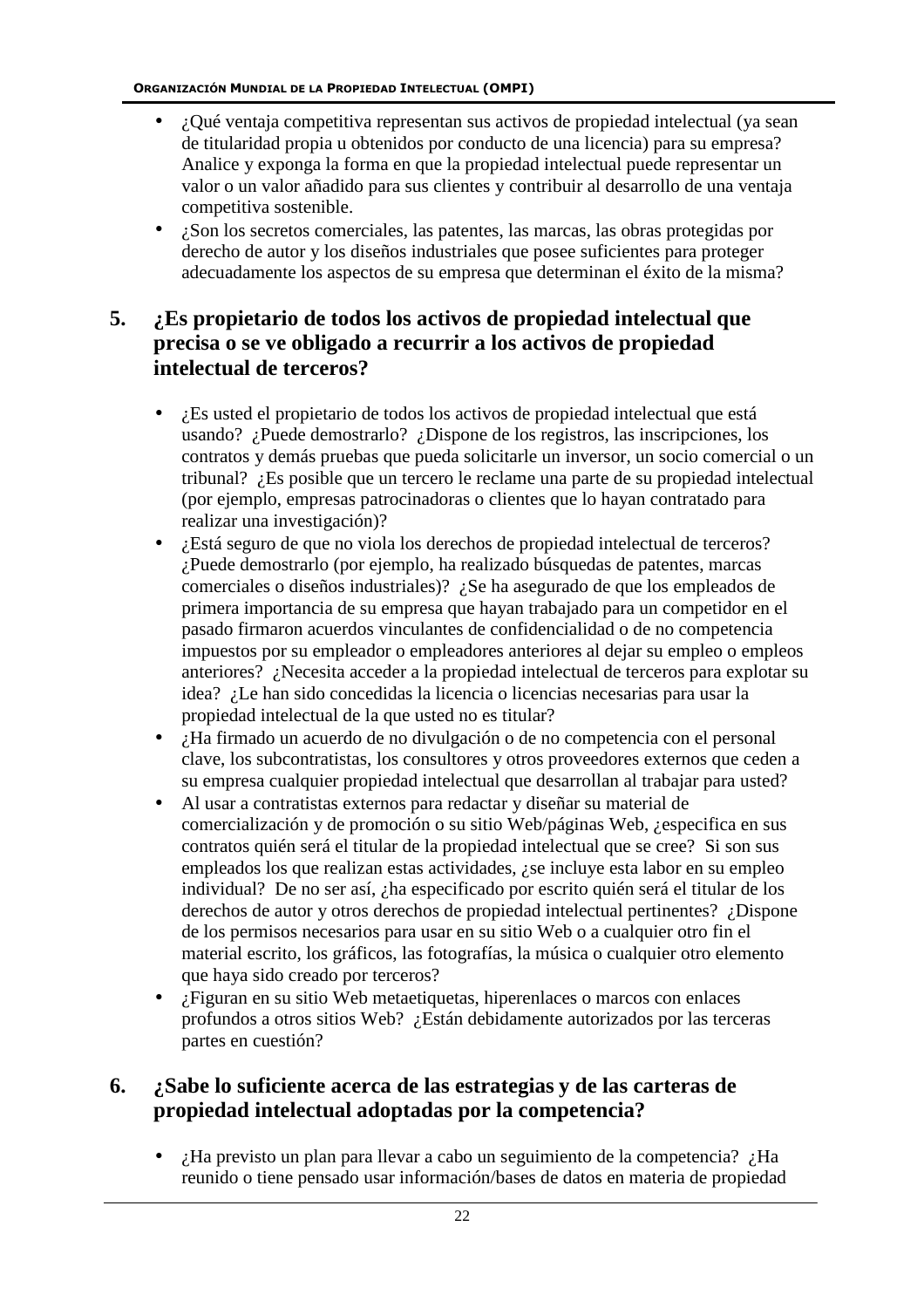intelectual para reali zar un seguimiento de la competencia? Las búsquedas en los registros de patentes, marcas comerciales y diseños industriales permiten obtener información detallada de carácter jurídico, técnico y comercial acerca de las operaciones y productos de un compet idor. Puede usar dicha información para evaluarlas posibilidades de entradades us productos en el mercado. Asimismo, una búsqueda en materia de propiedad intelectual es un medio deverificar si usted puede proteger supropiedad intelectual, si está inf ringiendo la propiedad intelectual de terceras partes y si éstas están infringiendo o son susceptibles de infringir los derechos de propiedad intelectual de los que usted estitular.

• ¿Existen obstáculos en materia de propiedad intelectual que impiden la en trada de sus productos en el mercado de su competidor, por ejemplo patentes, marcas comerciales o diseños industriales que apuntalan la fidelidad del cliente a la imagen empresarial del competidor, a sus marcas, etcétera?

### **7.** *¿Disponedeunapolíticayde* una estrategia de propiedad intelectual **para su empresa?**

- ¿Cómo sueleidentificar, proteger, explotary gestionar los activos de propiedad intelectual desuempresa?
- ¿Qué planes ha puesto en marcha para sacar el máximo valor de la comercialización desusa ctivos de propiedad intelectual?
- ¿Dispone de una estrategia de comercialización especial? ¿Tiene previsto exportar? Encaso afirmativo, ¿ha usado o planea usar un sistema de presentación de solicitudes o de registro regional o internacional, tal como el Tratado de Cooperación en materia de Patentes, el Sistema de Madrido el Arreglo de La Haya, para la solicitud de patentes y el registro de marcas comerciales o diseños industriales?
- $i$ : Haevaluado el potencial que ofrece la comercialización de una parte o de la totalidad de los activos de propiedad intelectual de su empresa, mediante la concesión total o parcial de licencias y franquicias o la venta directa de los activos?
- ¿Ha llevado a cabo evaluaciones periódicas e independientes de los activos de propiedad intelectual de su empresa? ¿Se ha realizado una valoración de dichos activos?¿Fuellevadaacabodeformaindependiente?
- ¿En qué medida ha tenido en cuenta las cuestiones impositivas y los incentivos asociados a la comercialización de la propiedad int electual de su empresa? Pueden existir requisitos de carácter impositivo, tales como la inscripción registral, para la comercialización de la propiedad intelectual. El tratamiento fiscal de los ingresos y gastos derivados de la comercialización de la propiedad intelectual de su empresa puede variar mucho con respecto al trato contable. Pueden existir medidas gubernamentales de ayuda financiera relativas a los activos de propiedad intelectual y a su comercialización.
- $i$ Planeausar los activos de propiedad intelectual que posee como fianza o garantía para un préstamo o para crear un título comercializable en el mercado de valores? ¿Cuáles son las posibilidades de titularización de los futuros flujos de ingresos vinculados a supaquete/cartera de activos de propiedad intelectual?
- ¿Cuenta con un programa de formación del personal que trate de la gestión y la protección de los activos de propiedad intelectual de su empresa?

#### **Resumen**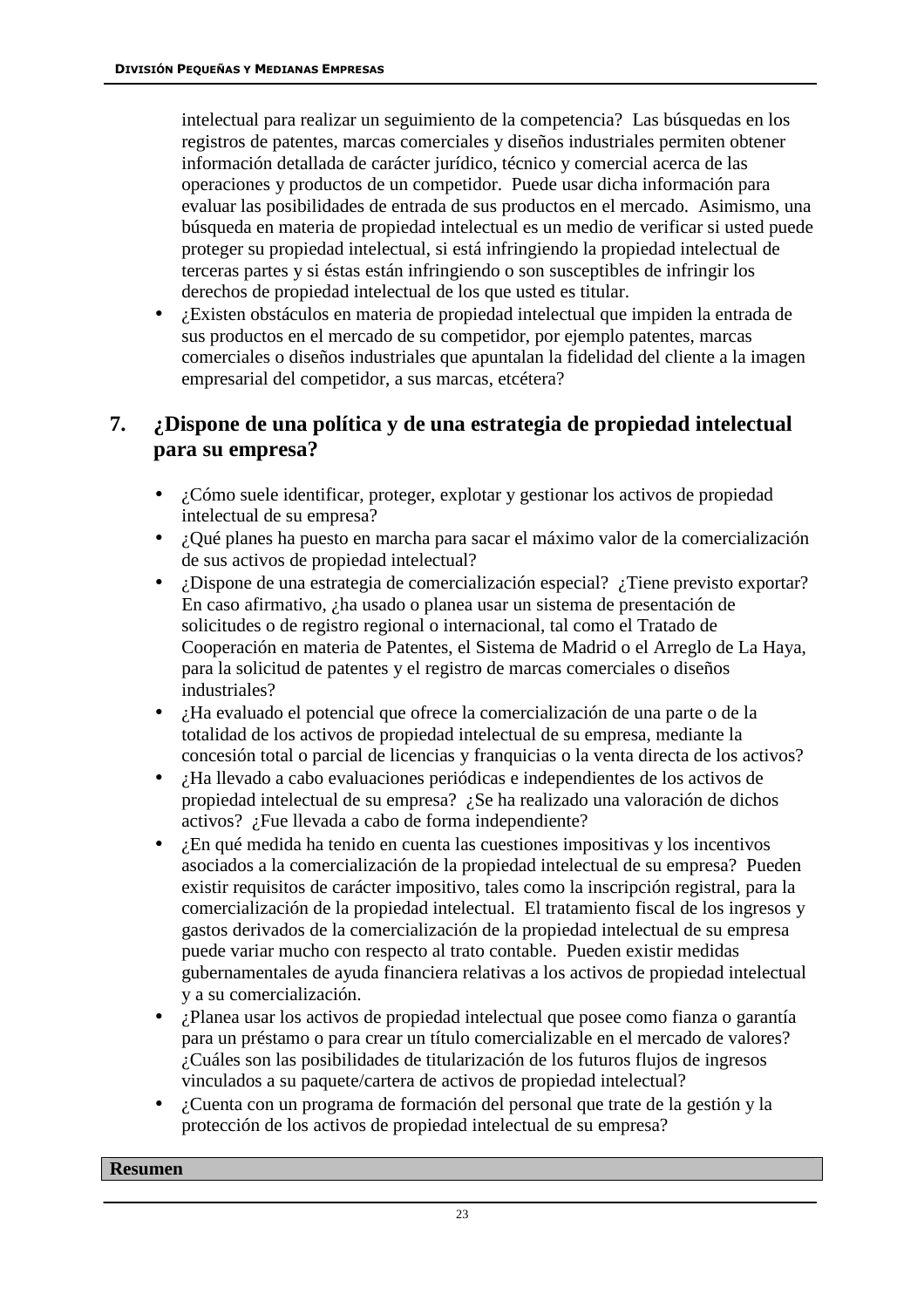<span id="page-23-0"></span>Los planes de negocios son un instrumento fundamental de cara a los proveedores sole ayuda e inversores iniciales y a la hora de determinar las posibilidades de su empresa en el mercado. La propiedad intelectual of receventajas competitivas para suempresa e incrementa suvalor, por lo que es necesario exponer detalladamente a los pr oveedores de ayuda e inversores iniciales los activos de propiedad intelectual de que dispone, incorporándolos en su plan de negocios.

#### **OTROS ENLACES Y DOCUM ENTACIÓN**

La Red europea de inversores no convencionales (<http://www.eban.org/>) fomentael intercambio de experiencias entrered es de inversores no convencionales e influyed e manera indirecta mediante una gama de funciones asesoras y de difusión de información, comentarios directos de los inversores a las PYME y un a función educativa y de formación paratodos los participantes.

El sitio Web de la **Asociación Europea de Capital de Riesgo** [\(http://www.evca.com/sources.html\)](http://www.evca.com/sources.html)proporcionaenlacesconunagrancantidadde asociaciones nacionales de capital de riesgo en todo el mundo.

El sitio Web de la **Comisión Europea** ([http://www.cordis.lu/finance/src/angels.htm\)](http://www.cordis.lu/finance/src/angels.htm) proporciona información y enlaces sobre las fuentes de financiación para actividades de innovación y su comercialización.

La **Iniciativade Innovación 2000** ( [http://www.eib.org/pub/news/i2i/pmreport.htm\)](http://www.eib.org/pub/news/i2i/pmreport.htm) del Banco Europeo de Inversiones (BEI) supone u no notoro inconsus actividades de préstamo para proyectos de gran innovación y se centra en cinco elementos clave, uno del os cuales es "Las PYME y la capacidad empresarial". El BEI proporciona apoyo sobre todo mediante sus operaciones de préstamo, as í como de financiación de capital de riesgo para las PYME (por medio de su organismo subsidiario especializado, el Fondo Europeo del nversión - FEIF [\(http://www.eif.org/sme/default.htm\)](http://www.eif.org/sme/default.htm); encuanto a "Las PYME yla capacidad empresarial", el apoyo guarda relación con operaciones de capital de riesgo o garantías para el financiamiento de la deuda, gestionadas por el EIF (véase el párrafo  $\overline{7}$  de la página Web mencionada en primer lugar).

Elinformede febrerode 2001 sobre" Financing Innovative Firms Through Venture Capital ", a pesar de que examina la situación en Europa, la compara con la delos Estados Unidos y también se fija en la dels rael; este informe está disponible en <http://www.eib.org/pub/divers/vencap.pdf>

El sitio Web de la **Asociación de Inversores de Capital de Riesgo** ( [http://www.nvca.org](http://www.nvca.org/)) proporciona una introducción a la industria de capital de riesgo en los Es tados Unidos.

Elartículo" *Financing and Securing Intellectual Property* "en <http://www.bereskinparr.com/ar-html/FinancingSecuringIP.html>

Elartículo" IP Assets as Sources of Poten tial Corporate Profits " en [http://www.bereskimparr.com/art-html/IPCommercialTransactions.html](http://www.bereskinparr.com/art-html/IPCommercialTransactions.html)

Elartículo" Venture Capital in Canada: Focus on Small and Medium Technology En terprises" en [http://www.idrc.ca/lacro/vencap/lefton.html](http://www.idr.ca/lacro/vencap/lefton.html)

Elartículo" Has David Bowie Started a New Era Of Celebrity Securitizations? " en [http://www.icicicareers.com/finance/Has%20David%20Bowie%20Started%20a%20New%20](http://www.icicicareers.com/finance/Has David Bowie Started a New Era of Celebrity Securitizations.htm) [Era%20of%20Celebrity%20Securitizations.htm](http://www.icicicareers.com/finance/Has David Bowie Started a New Era of Celebrity Securitizations.htm)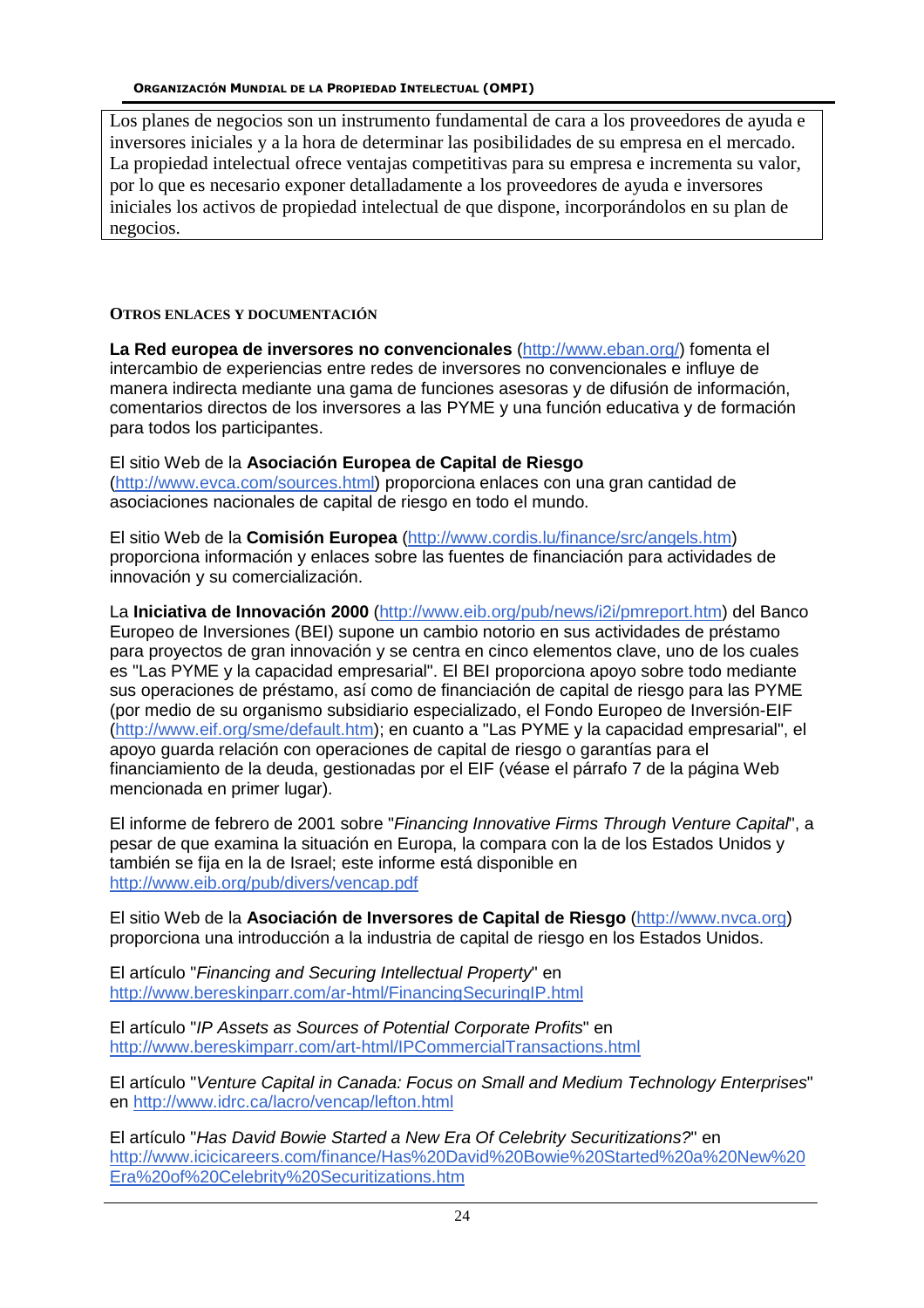Elartículo" FinancingE-Commerce: Legaland Practical R isks" en [http://elj.warwick.ac.uk/jilt/01-1/lipton.html](http://elj.warwick.acuk/jilt/01-1/lipton.html)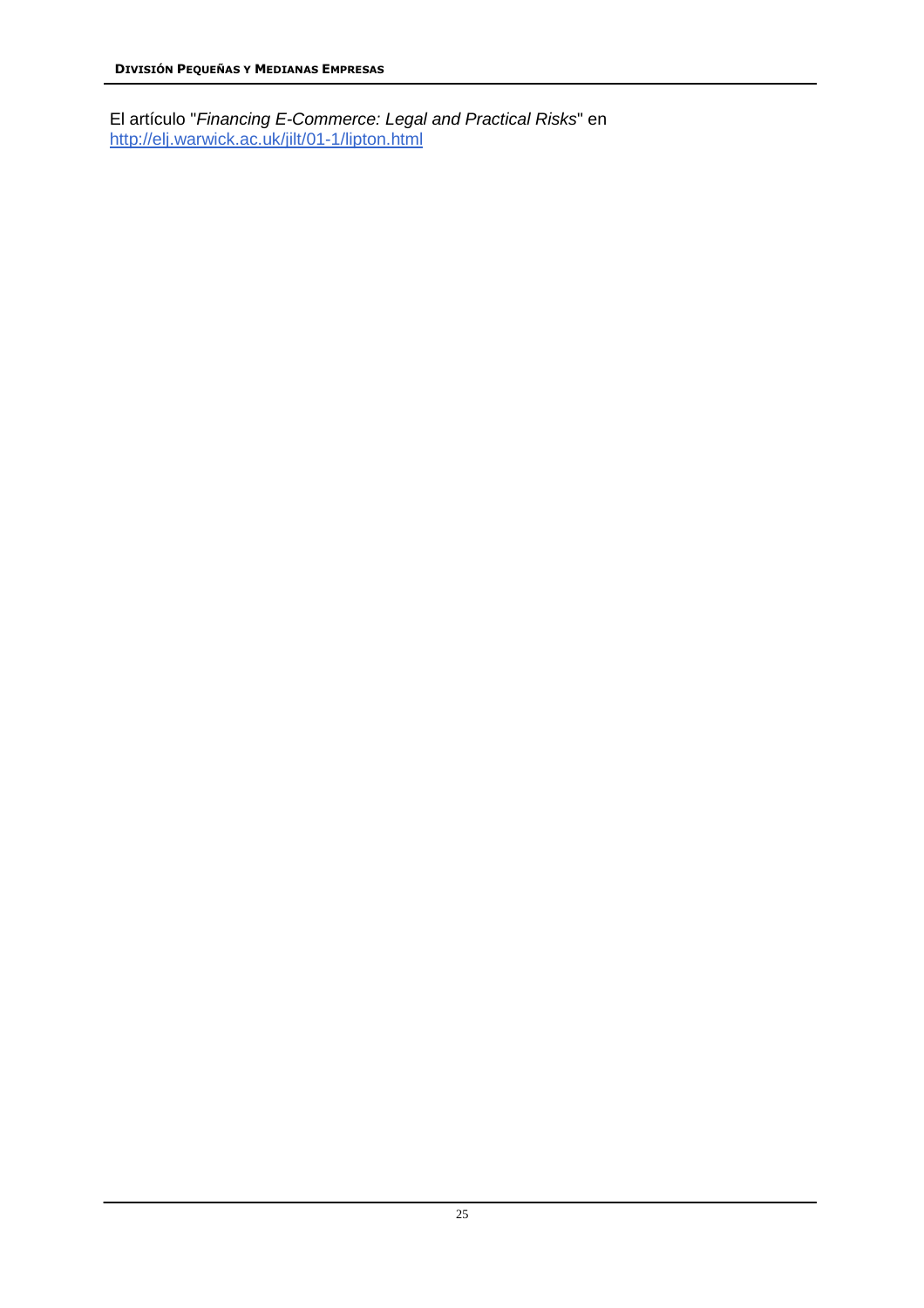### <span id="page-25-0"></span>**¿CÓMO PUEDE INCREMENTA R LA PROPIEDAD INTEL ECTUAL LAS OPORTUNIDADESDEEXP ORTACIÓNDESU PYME?**

Antes de iniciar actividades de exportación , las empresas pasan por una serie de etapas cruciales que van desde determinar cuál es el mercado de exportación adecuado y prever la demanda, hasta encontrar los canales de distribución, calcular los costos y obtener financiación. En este apartado se intentades cribir las razones principales por las que usted debería tener en cuenta las cuestiones de propiedad intelectual a la hora de planificar la estrategia de exportación y estudiar la manera en que los derechos de propiedad intelectual podrían incremen tar la competitividad de su PYME en los mercados de exportación.

Comolos de rechos de propiedad intelectual son territoriales, es decir, únicamente están disponibles en el país o región en el que han sido solicitados y se han concedido, a fin de gozar de d erechos exclusivos de propiedad intelectual en mercados exteriores, usted tendrá que solicitar y obtener la protección en el extranjero (excepto cuando dicha protección esté disponible automáticamente sinne cesidad de cumplir condeterminadas formalidades, por ejemplo, en el caso de los derechos de autor, gracias a un tratado internacional como el Convenio de Berna para la Protección de las Obras Literarias y Artísticas, véase, "¿Cómo puede su PYME beneficiarse del derecho de autor?").

A continuación figura n las principales razones para la protección de la propiedad intelectual en los mercados de exportación:

- Los de rechos de propiedad intelectual, especialmente las patentes, pued en darlugar anuevas oportunidades de exportación.
- Los de rechos de propiedad intelectual, especialmente las patentes, las marcas y los dibujos o modelos industriales, pueden contribuir a que su empresa adquiera una posición de mercado ventajos a en los mercados de exportación.
- Losderechos de propiedad intelectual incrementan las op ortunidades de lograruna clientela fiel para sus productos y servicios en los mercados de exportación.

### LA EXPORTACIÓN DE PRO **DUCTOS PATENTADOS**

La protección de patentes (o modelos de utilidad) en el extranjero le permite gozar de una ventaja competitiva i mportante en los mercados de exportación. Las empresas que han protegido adecuadamente sus invenciones en el extranjero cuentan con una gama de opciones de exportación de productos innovadores que quizás no estuvieran disponibles en caso contrario. Entree stas opciones figuran las siguientes:

Producir el producto a escala nacional vexportar el producto protegido directamente o por medio de intermediarios, sabiendo que ninguna otra empresa podrá fabricar, vender o explotar de maneralegal el mismo producto en el mercado seleccionado sin su autorización (y que la mayoría de las legislaciones sobre patentes y ano permiten, de conformidad con las obligaciones internacionales contraídas por el país en cuestión, la expedición de licencias no voluntarias con motivo de que los productos protegidos no se producen localmente en el país de destino de la exportación).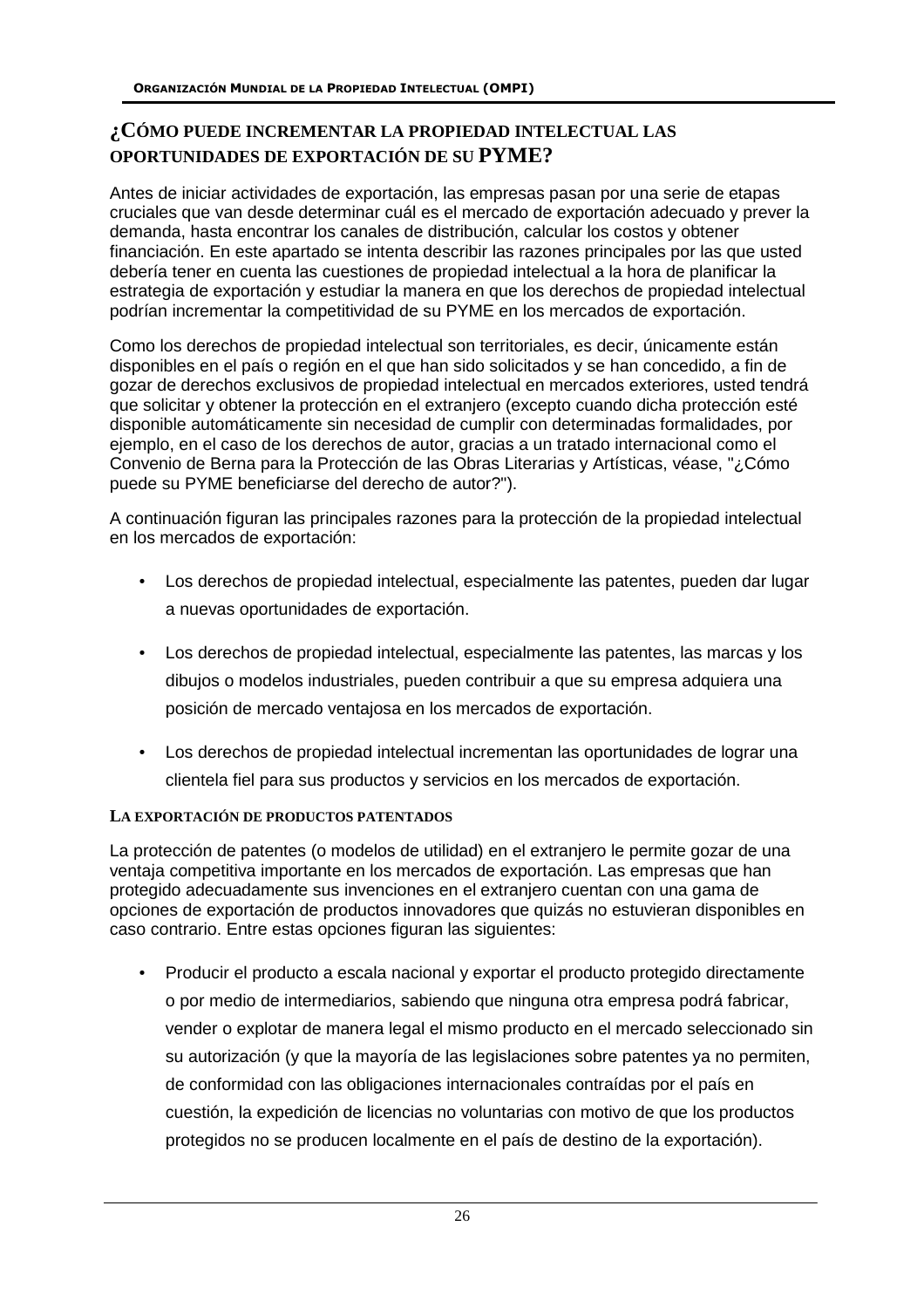- <span id="page-26-0"></span>Conceder una licencia sobre la invención a una empresa extranjera que fabrique el producto a escala local, a cambio del pago de una suma fija o de un can on (véase "La concesión de licencias de propiedad intelectual: un componente vital de la estrategia comercial de su PYME").
- Establecer empresas conjuntas para la fabricación y comercialización del producto en los mercados de exportación seleccionados.

En función de su estrategia, su PYME obtendrá ingresos adicionales mediante la venta directa del producto o gracias a las tasas y regalías procedentes de la licencia.

#### LA COMERCIALIZACIÓN DE PRODUCTOS Y SERVIC IOS EN EL EXTRANJERO MEDIANTE MARCAS Y **DIBUJOS O M ODELOS**

Las razones para la protección de las marcas y los dibujos y modelos industriales en el mercadonacional se aplican íntegramente a los mercados exteriores. En concreto, el registro de marcas permite aprovechar al máximo la distinción, la difusión pu blicitaria y la publicitaria y l comercialización del producto, fomentando de esta manera el reconocimiento de su producto o servicio en los mercados internacionales y estableciendo un vínculo directo con los consumidores de otros países. En función de la naturaleza de su servicio, un acuerdo de franquicia con empresas en el extranjero podría ser un modo alternativo valios o de obtener ingresos en el extranjero gracias a sumarca.

Las empresas que exportan productos sin marca afrontan desventajas tales como:

- Menores ingresos debido a que los consumidores exigen precios más bajos por los productos sin marca.
- Carecer de la fidelidad del consumidor, debido en gran medida a que no puede reconocer el producto v distinguir lo de los productos de los competidores.
- Dificultades en l a comercialización y discusión publicitaria de productos o servicios en el extranjero, al no existir un símbolo adecuado o unidentificador sencillo que vincule los productos o servicios a su PYME, ya que deporsí es mucho más difícil comercializar un pro ducto sin marca.

Encuanto a los dibujos o modelos industriales, su protección en los mercados de exportación no sólo contribuirá a fortale cer su estrategia comercial global, sino que también será importante para adaptar los productos a las necesidades es es pecíficas de dichos mercados, creando nuevos nichos de mercado para los productos de su PYME y fortaleciendo la imagen y reputación de su empresa vinculándo la a un dibujo o modelo concreto.

#### **EL AGOTAMIENTO DE LOS DERECHOS A ESCALA I NTERNACIONAL Y LAS I MPORTACIONES PARALELAS**

Alelaborar su estrategia de exportación, usted deberá comprobar, preferiblemente consultando a un profesional competente, si un comprador puede revender en otro mercado productos protegidos por propiedad intelectual y comprados a su PYME , o con el consentimiento de su PYME, sin tener que solicitar su consentimiento. Esta cuestión surgirá únicamente en caso de que usted ya haya protegido o vaya a proteger sus derechos de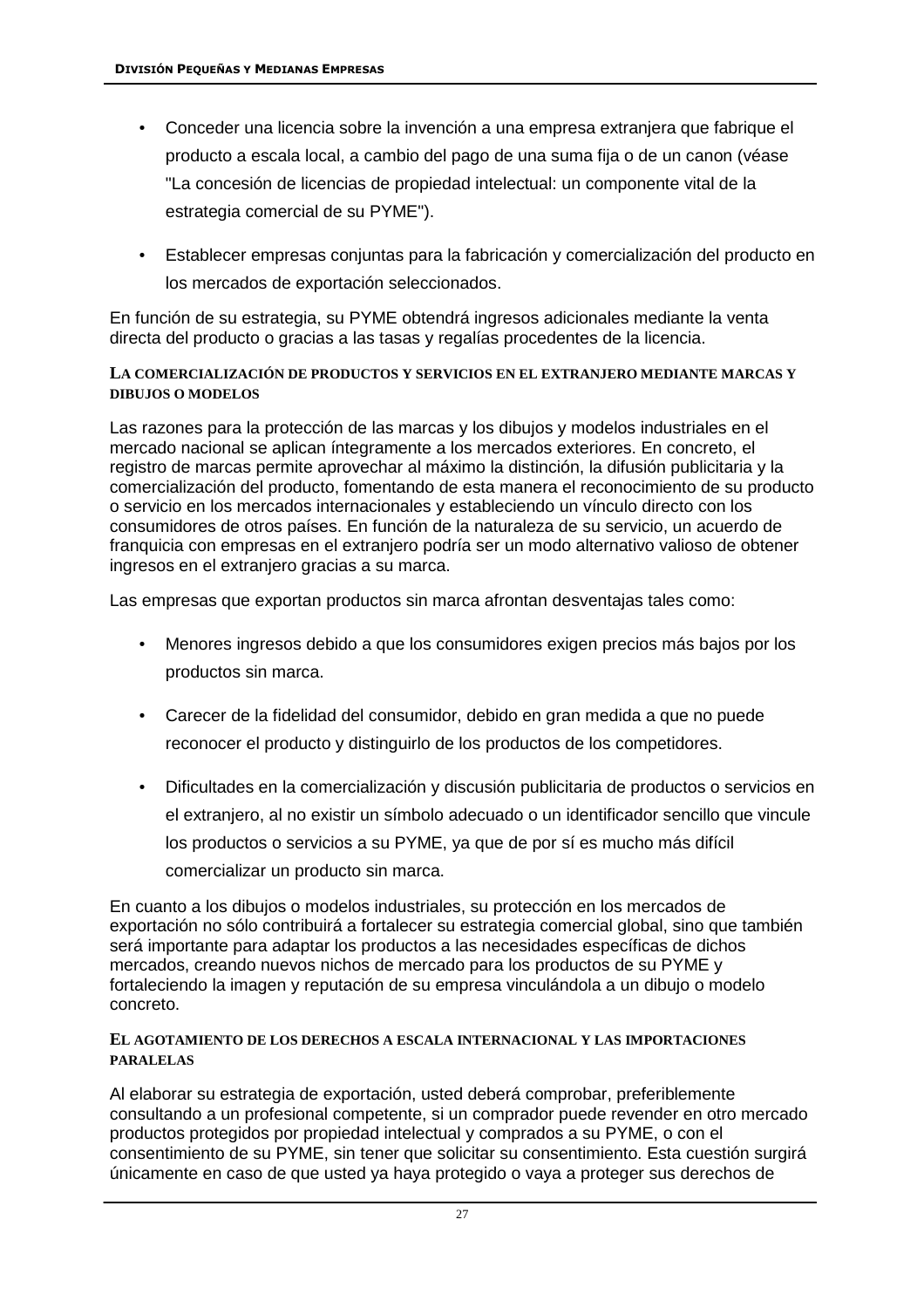propiedad intelectual en el mercado nacional y en el de exportación. Igualmente, si su PYME ha comprado productos protegidos por patentes, marcas, dibujos o modelos industriales o derechos de autor, usted de berá averiguar si necesita el acuerdo formal del titular de los derechos de propiedad intelectual para vender esos productos en el extranjero, es decir, en otros mercados (con el fin de determinar si se considera que los derechos de propiedad intelectual están "agotados"). Es posible que se sorprenda de lo complejas que son las respuestas a estas cuestiones, que no solame nte pueden resultar distintas de un país a otro, sino que también de penden de la clase de derechos de propiedad intelectual de que se trate.

Antes de examinar estas cuestiones, debemos definir qué se entiende por el "agotamiento" de los derechos de propied ad intelectual. El "agotamiento" se refiere a una delas limitaciones de los de rechos de propiedad intelectual. Una vez que un producto protegido por un derecho de propiedad intelectual ha sido comercializado por su PYME o por otros con su consentimiento, su PYME ya no tiene derecho a ejercer los derechos depropiedad intelectual de la explotación comercial sobre este producto dado, puesto que se han "agotado". A veces esta limitación se denomina igualmente la "doctrina de la primera venta", puesto que los derechos de explotación comercial sobre un producto dado finalizan con la primera venta del producto. Salvo que la legislación disponga específicamente lo contrario, su PYME no podrácontrolar u oponerse a los actos posteriores de reventa, alquiler, préstamo u otras formas de uso comercial porterceros. Existe un consenso bastante amplio en el sentido de que esto se aplica al menos dentro del marco del mercado nacional.

El consenso no estan amplio a la hora de determinar en qué medida la venta de un producto protegido por la propiedad intelectual en el extranjero agota los derechos de propiedad intelectual sobre ese producto en el marco de la legislación nacional. La cuestión pasa a ser pertinente en los casos de la denominada "importación paralela". Por im portación por tación paralela se hace referencia a la importación de productos fuera de los canales de distribución negociados contractualmente por el fabricante. Como el fabricante/titular de derechos de propiedad intelectual no posee una conexión contractual con la parte que efectúa la importación paralela, a veces se describe a los productos importados como "productos del mercado gris", lo cual de hecho puede inducir a engaño, puesto que los productos como tales son originales, mientras que los canales de distribuc ión no están controlados por el fabricante/titular de los derechos de propiedad intelectual. Basándose en el derecho de importación que un derecho de propiedad intelectual confiere a su titular, cabe la posibilidad de que este último se oponga a dicha impo rtación con el fin de mantener mercados independientes. No obstante, si la comercialización del producto en el extranjero por parte del titular del derecho de propiedad intelectual, o consuconsentimiento, dalugar al agotamiento del derecho de propiedad intelectual en el ámbito nacional, también se produce el agotamiento del derecho de importación y, por consiguiente, no puede recurrirse a dicho de recho para impedir la importación paralela.

Los principios mencionados tienen distintas repercusiones en func ión del concepto de agotamiento, nacional, regional o internacional, que aplique el país de importación, por razones de legislación o depolítica. El concepto de **agotamiento nacional** no permite al titular del derecho de propiedad intelectual controlar la e xplotación comercial de productos puestos en el mercado nacional por dicho titular o consucon sentimiento. No obstante, el titular de los derechos de propiedad intelectual (o su licenciatario autorizado) todavía podría oponerse a la importación de product os originales comercializados en el extranjero, sobre la base del derecho de importación. En el caso del **agotamiento regional** , tras la primera venta del producto protegido por propiedad intelectual que corresponde al titular de los derechos, o consu conse ntimiento, se produce el agotamiento del os derechos de propiedad intelectual sobre dichos productos, no sólo a escala nacional, sino entoda la región, y no ha lugar a la oposición a la simportaciones paralelas dentro de la región sobre la base de los derechos de propiedad intelectual. Cuando un país aplica el concepto de **agotamiento internacional**, los derechos de propiedad intelectual seagotan una vez que el producto ha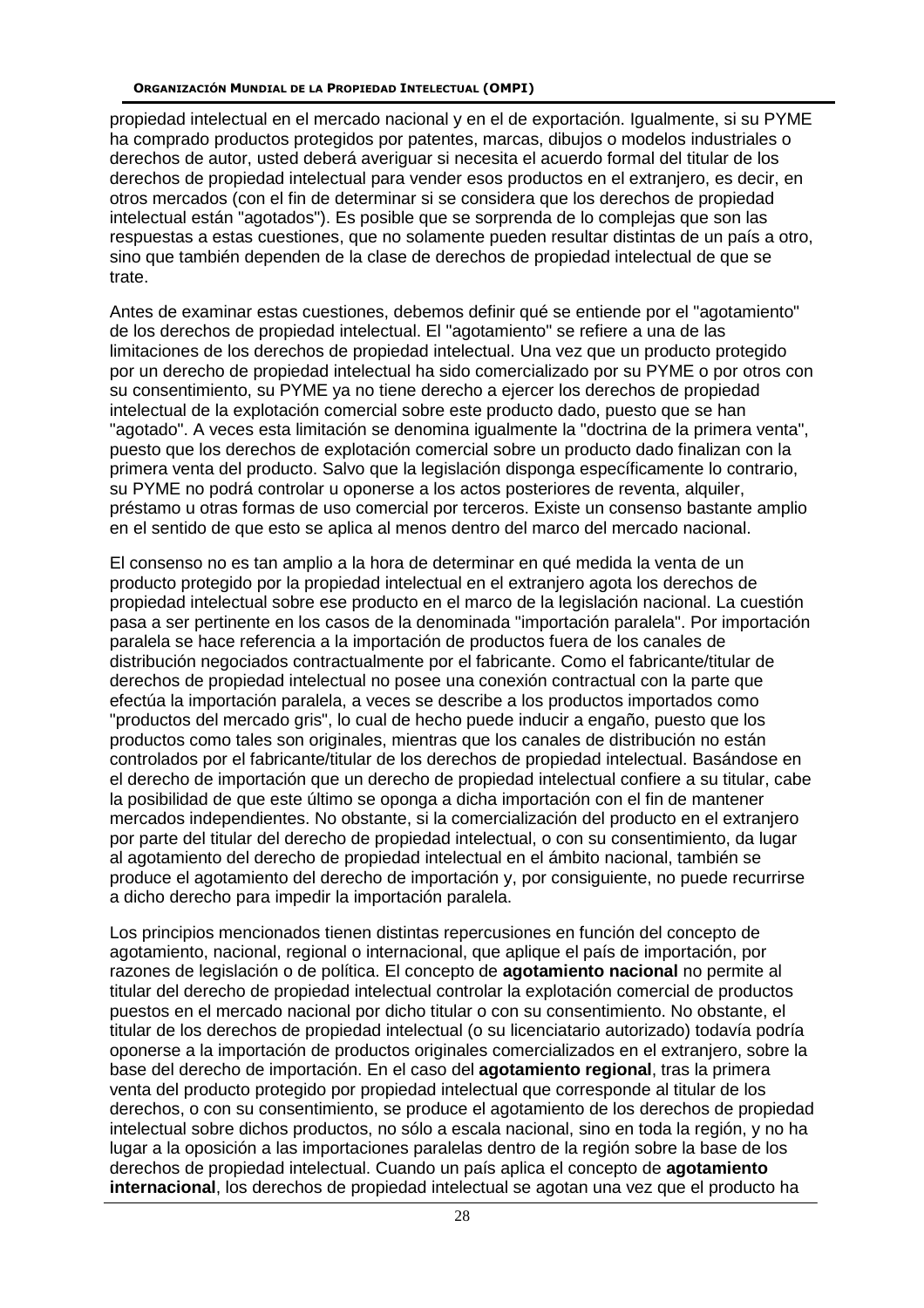<span id="page-28-0"></span>sido vendido por el titular de los derechos o consu con sentimiento en cualquier part e del mundo.

Las oficinas nacionales de propiedad intelectual o los agentes/abogados que se ocupande dicho ámbito estarán en condiciones de informar les obrelas disposiciones o la jurisprudencia que se aplican en el país correspondiente para cada tipo de derecho de propiedad intelectual.

Para más información sobre decisiones recientes y distintos enfoques en los países que se rigen por el derecho civil y por el derecho anglosajón, así como sobre el contexto internacional, véase el documento ATRIP/GVA/99/6 "Parallel Imports and International Trade" (Adobe PDF (en inglés)) (presentado en la Reunión Anual de la Asociación Internacional para el Progreso de la Enseñanza y la Investigación de la Propieda dIntelectual (ATRIP) en la sede de la OMPI, en Ginebra (7 a 90 - 90 de julio de 1999)).

#### **OTROS ENLACES Y DOCUM ENTACIÓN**

Puede hallar as esoramiento sobre la exportación de sus productos en:

**CentrodeComercioInternacional** ( [http://www.intracen.org/tradinst/welcome.htm\)](http://www.intracen.org/tradinst/welcome.htm). Este sitio Web incluve una lista de organizaciones de fomento del comercio votras instituciones de apovo al comercio.

**Tradenet Export Advisers** ([http://www.tradenet.gov/\)](http://www.tradenet.gov/). Este sitio Web proporciona asesoramiento sobre distintos aspectos de las actividades de exportación. Aunque algunas de las cuestiones se abordandes de el punto de vista de los exportadores norteamericanos, en numerosos casos la sexplicaciones son generales y valios as para las PYME de cualqui erecun país. Véase en particular la sección denominada" Export answers " ( [http://www.tradenet.gov\)](http://www.tradenet.gov/).

**Reddecámaras mundiales** ( [http://www.worldchambers.com/index.htm\)](http://www.worldchambers.com/index.htm). Este sitio Web proporciona información sobre comercio y empresa por países, así como un repertorio de cámaras de comercio a escala mundial.

**Organización de Estados Americanos** ( [http://www.oas.org](http://www.oas.org/)). Este sitio Web contiene información por países para los exportadores que trabajan con países de América Latina o Norteamérica, en la base de datos SICE, en la Unidad de Comercio.

**BizAPEC** [\(http://www.BizAPEC.com/\)](http://www.bizapec.com/) es un servicio para las em presas proporcionado por la Secretaría de la APEC que contiene información sobre empresas e inversiones relacionadas con países del Foro de Cooperación Económica de Asia y el Pacífico.

**Guía de la SBA a la exportación** , dedicada especialmente a las empresas norteamericanas [\(http://www.sbaonline.sba.gov/OIT/info/Guide-To-Exporting](http://www.sbaonline.sba.gov/OIT/info/Guide-To-Exporting)).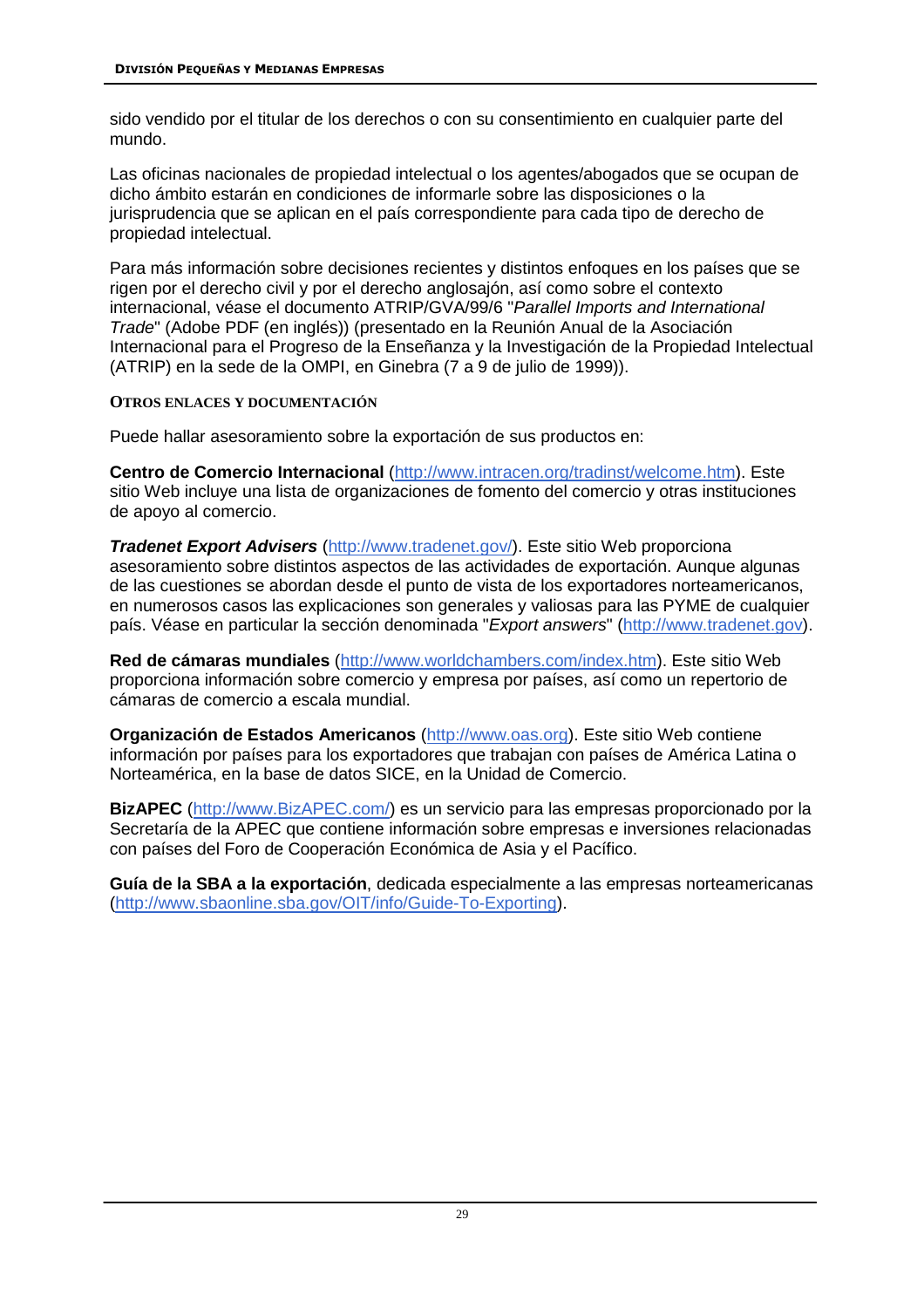### <span id="page-29-0"></span>**¿CÓMO PUEDE SU PYME ADQUIRIR Y MANTENER DERECHOS DE PROPIED AD INTELECTUAL?**

Antes de aprovechar los activ os de propiedad intelectual, su empresatione que adquirir derechos de propiedad intelectual, varios de los cuales se han de otorgar oregistrar. A escala nacional, las oficinas de propiedad intelectual de los países correspondientes son las únicas institu ciones que se ocupan de otorgar o registrar los derechos de propiedad intelectual. El procedimiento de adquisición y mantenimiento del os derechos varía de un país a otro, pero los principios y características básicos de estos procedimientos son comunes a la mayoría de los países. También cabe observar que pueden adquirirse derechos de propiedad intelectual a escala regional o internacional, siempre y cuando se cumplan determinadas condiciones (véase" ¿Cómo proteger los derechos de propiedad intelectualde suPYME en elextranjero?").

Antes de solicitar la protección de la propieda dintelectual para su PYME en un país en particular, le recomendamos que estudie el sistema jurídico del país que rige las cuestiones de propiedad intelectual. Existen varias fuent es de información sobre la legislación de propiedad intelectual. Probablemente, el mejor lugar para iniciar esta tarea será la oficina nacional de propiedad intelectual o la oficina de derecho de autor en la que se obtengan las informaciones específicas re lativas a la protección de la propieda dintelectual en supaís. Además, puede consultar la Colección de la OMPI de Leyes Electrónicamente Accesibles (CLEA).

Es recomendable a menudo solicitar as espramiento de una gente o abogado de propiedad intelectual, e specialmente cuando la legislación pertinente de propiedad intelectual exige que un solicitante que no resida en el país esté representado por un agente o abogado habilitado para ejercer su práctica en dicho país. La oficina de propieda dintelectual o el agente/abogado de propiedad intelectual deberá estar en condiciones de asesorarle respecto de si la PYME tiene a su disposición incentivos especiales, en forma de tasas reducidas, en relación con la adquisición y mantenimiento de derechos de propiedad intelectual.

### **Procedimientos para distintos derechos de propiedad intelectual**

A continuación figura el procedimiento correspondiente a la obtención de protección y mantenimiento de derechos de propiedad intelectual por parte de su PYME:

#### **PATENTES**

Una patente es u n derecho exclusivo otorgado para un producto o procedimiento que ofrece una nueva manera de realizar algo o una nueva solución técnica a un problema.

#### **Algunas características comunes de los procedimientos para la concesión y el mantenimiento de patentes**

En varios países, las patentes se conceden una vez que se considera que se han satisfecho los principales criterios de patentabilidad (novedad, actividad inventiva y aplicación industrial). Sinembargo, muchos países no llevan a cabo un examende fondo debi do a limitaciones financieras y de otro tipo. Dichas oficinas se limitan a examinar el cumplimiento de las formalidades necesarias antes de la presentación de la solicitud de patente. Varios de los países que llevan a cabo el examende fondo lo ejecutan au tomáticamente tras recibir la solicitud de patente, mientras que otros únicamente lo ejecutant ras la presentación de una petición especial. Dicha petición de examen debe presentarse dentro de un plazo de tiempo determinado que, con arreglo a la legislació naplicable sobre patentes, puede consistir en un período de hasta varios años. El procedimiento de concesión de la patente puede exigir un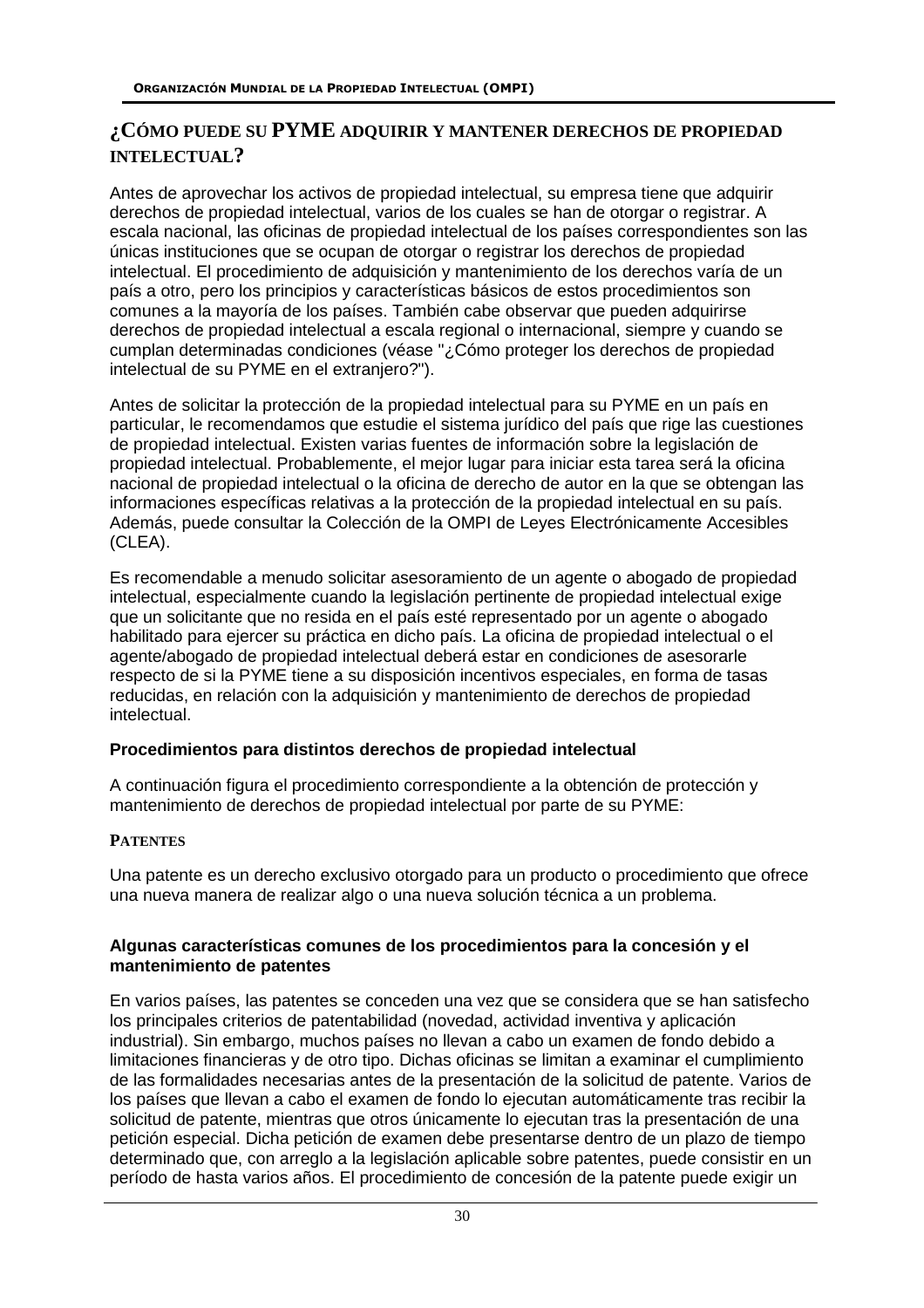<span id="page-30-0"></span>tiempo considerable, en función de que exista la posibilidad de aplazar el exameny desise permiten los procedimie ntos de oposición antes de la concesión de la patente. Por consiguiente, en numerosos países y a escala internacional se emprenden iniciativas destinada sa acelerar el procedimiento anterior a la concesión. A demás, varios países estipulan la publicación de las solicitudes de patente después de un determinado período de tiempo (normalmente, después de 18 meses a partir de la fecha de presentación o, cuando se haya reivindicado la prioridad, de la fecha de prioridad (véanse las preguntas frecuentes)).

En gene ral, se exige al solicitante que pague una tasa de solicitud y cabe la posibilidad de que tenga que pagar una tasa de examen (cuando selle ve a cabo un examen de fondo) y una tasa de mantenimiento anual correspondiente a la solicitud. En la mayoría de los países, las tasas de mantenimiento de patentes tienen que pagarse anualmente (anualidades). De conformidad con las obligaciones internacionales establecidas en el Convenio de París para la Protección de la Propieda dindustrial y el Acuerdo sobre los Aspect os de los Derechos de Propiedad Intelectual relacionados con el Comercio (el Acuerdo sobre los ADPIC), existe un período de gracia mínimo de 6meses para el pago de las tasas de mantenimiento, aunque los países están facultados para permitir períodos de grandes prolongados. Sino se pagan las tasas de mantenimiento durante el período de gracia, se producirá la cancelación de la patente de manera retroactiva, es decir, a partir de la fecha original en la que estaba previsto el pago de la anualidad.

### **MODELOSDEUTILIDAD**

En algunos países, cabe la posibilidad de proteger las invenciones mediante los modelos de utilidad, también conocidos como "pequeñas patentes" o "innovaciones de utilidad". Las condiciones de registro de los modelos de utilidads on habitualm ente menos estrictas (puesto que no se exige ninguna actividad inventiva o solamente una actividad inventiva de menor importancia), el procedimiento de registro es más rápido (ya que habitualmente no se examinan antes del registro la novedad y la actividad inventiva) y las tasas de adquisición y de mantenimiento son generalmente inferiores a las aplicables a las patentes. Las solicitudes han de presentarse normalmente en la correspondiente oficina nacional de propiedad intelectual.

### **MARCASDEFÁBRICAOD EC OMERCIO**

Una marca fábrica o de comercio es un signo distintivo que indica que ciertos productos o servicios han sido producidos o proporcionados por una persona o empresa determinada o por un grupo de personas/empresas, lo que permite al consumidor disting uir dichos productos o servicios de los de otros.

### **Algunas características comunes de los procedimientos de registro de marcas**

En algunos países, puede adquirir se la protección de la marca por medio del registro o del uso. En otros, en el caso de la mayoría de las marcas, usted tendrá que registrar las obligatoriamente si desea protegerlas. Incluso cuando tenga la opción de proteger la marca sin el registro, es decir, sobre la base de la utilización de la marca, es siempre recomendable registrar la marca con el fin de obtener una protección mejor o más sólida.

Sidesea adquirir la protección de la marca para su PYME por medio del registro, deberá presentar una solicitud en una oficina nacional de marcaso, cuando exista dicha posibilidad, en una oficina region al de marcas. A continuación, una vez que se hayan pagado las tasas exigidas, la oficina examinará la solicitud. Existen varias razones por las que puede rechazarse la solicitud. En la práctica, las solicitudes rechazadas más frecuentemente lo son debidoa que: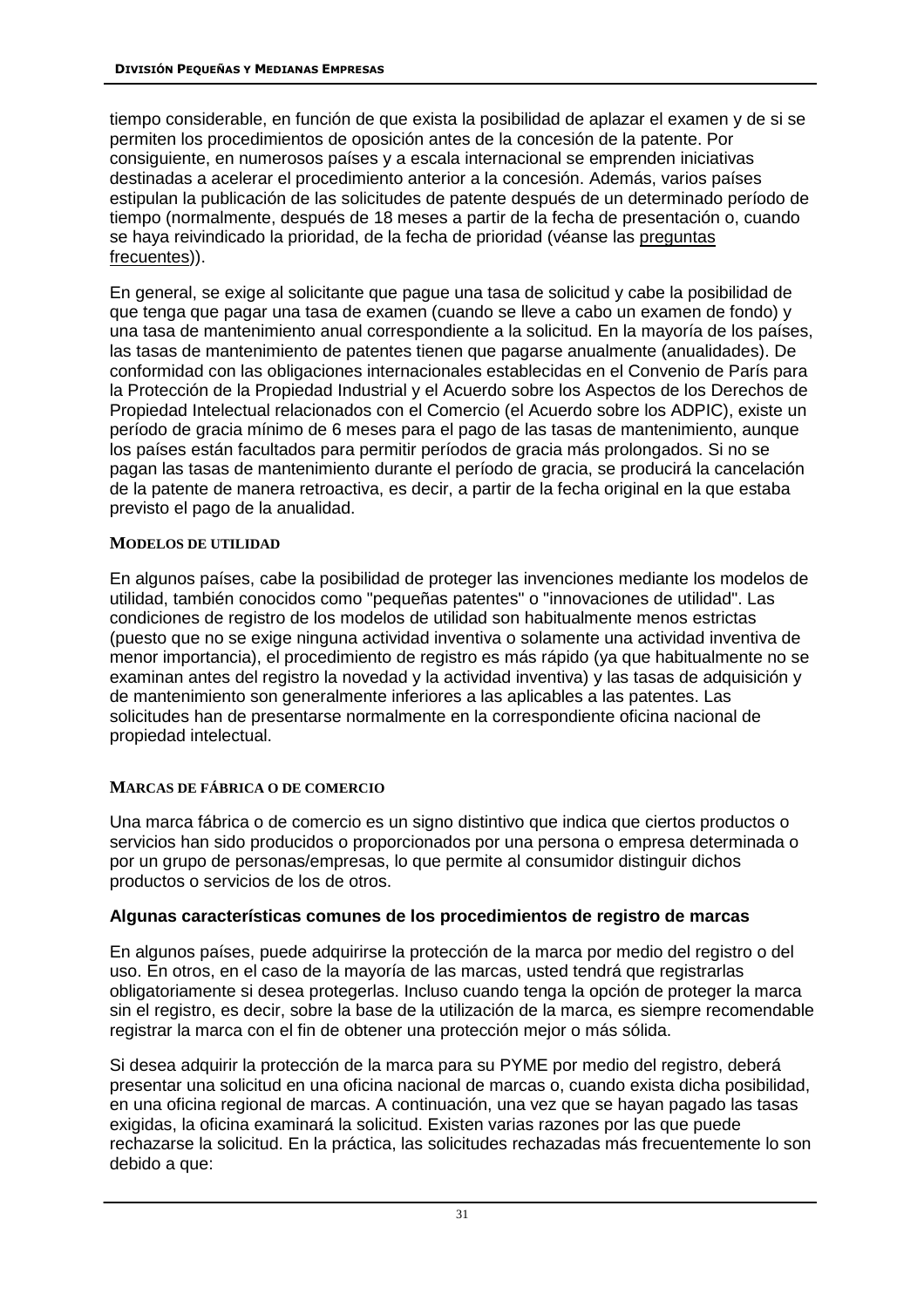<span id="page-31-0"></span>i) existe el riesgo de que los consumidores confundan su marca con una marca y a registrada o para la que se ha solicitado el registro o con una marca notoriamente conocidanoregistrada;

ii) su marca únicamente describe un producto o servicio o una contra aracterística del productooservicio;

iii) su marca consiste en un término qeográfico que induce a engaño o no debería estar monopolizada por una única empresa;

iv) su marca viola el orden público o la moralidad; o

v) su marca consiste en, o contiene sin autorización, un elemento idéntico o una imitación de un signo oficial, escudo de armas, bandera u otro emblema, o punzón de un estado u organización internacional que esté protegido.

Cuando la ley de marcas de un país prevea un procedimiento de oposición, la solicitud se publicará después de que haya sido examinada y cualquier persona interesada tendrá la oportunidad de oponerse al registro de la marca, en caso de que considere que es probable que sus derechos sean afectados por el registro. A continuación , la oficina tomará una decisión teniendo en cuenta las pruebas suministrada por las dos partes y esta decisión estará sujeta normalmente a recurso.

Enfunción de las legislaciones nacionales, el período inicial de registro no será inferiora siete años (e n general, seráde 10 años). Sin embargo, a diferencia de otros derechos de propiedad industrial, el registro de la marca podrá renovarse indefinidamente tras el pago de una tasa de renovación. Véase asimismo el apartado" ¿Porqué las marcas son importante s para el éxito de su PYME?".

#### **MARCASCOLECTIVAS**

Aunque la definición puede variar de un país a otro, habitualmente las marcas colectivas se definen como signos que distinguen la procedencia geográfica, el material, el modo de fabricación, la calidad u otra scaracterísticas comunes de los productos os ervicios de distintas empresas que utilizan la marca colectiva. El titular puedes erunas sociación a la que pertenezcan dichas empresas o cualquier otra entidad, incluidas las instituciones públicas o las coop erativas. La mayoría de los países exige que la solicitud de marca colectiva vaya acompañada de una copia de las normas que rigen el uso de la marca colectiva y no permiten la concesión de licencias en relación con este tipo de marcas. Al igual que las mar cas de fábrica o de comercio, las marcas colectivas también se mantienen mediante el pago de tasas de renovación.

#### **MARCASNOTORIAMENTEC ONOCIDAS**

Las marcas de fábrica o de comercion o toriamente conocidas gozan de protección en la mayoría de los países contr a los signos que se consideren reproducción, imitación o traducción de dichas marcas, siempre y cuando corran el riesgo de crear confusión en el sector pertinente del público. Las marcas notoriamente conocidas están habitualmente protegidas, independientem ente de que estén registradas, respecto de productos y servicios que sean idénticos, o similares hasta el punto de crear confusión, a los que constituyen la base de su reputación. En muchos países, bajo determinadas condiciones, también están protegidas en el caso de producto sy servicios que sean diferentes. Cabe observar que, a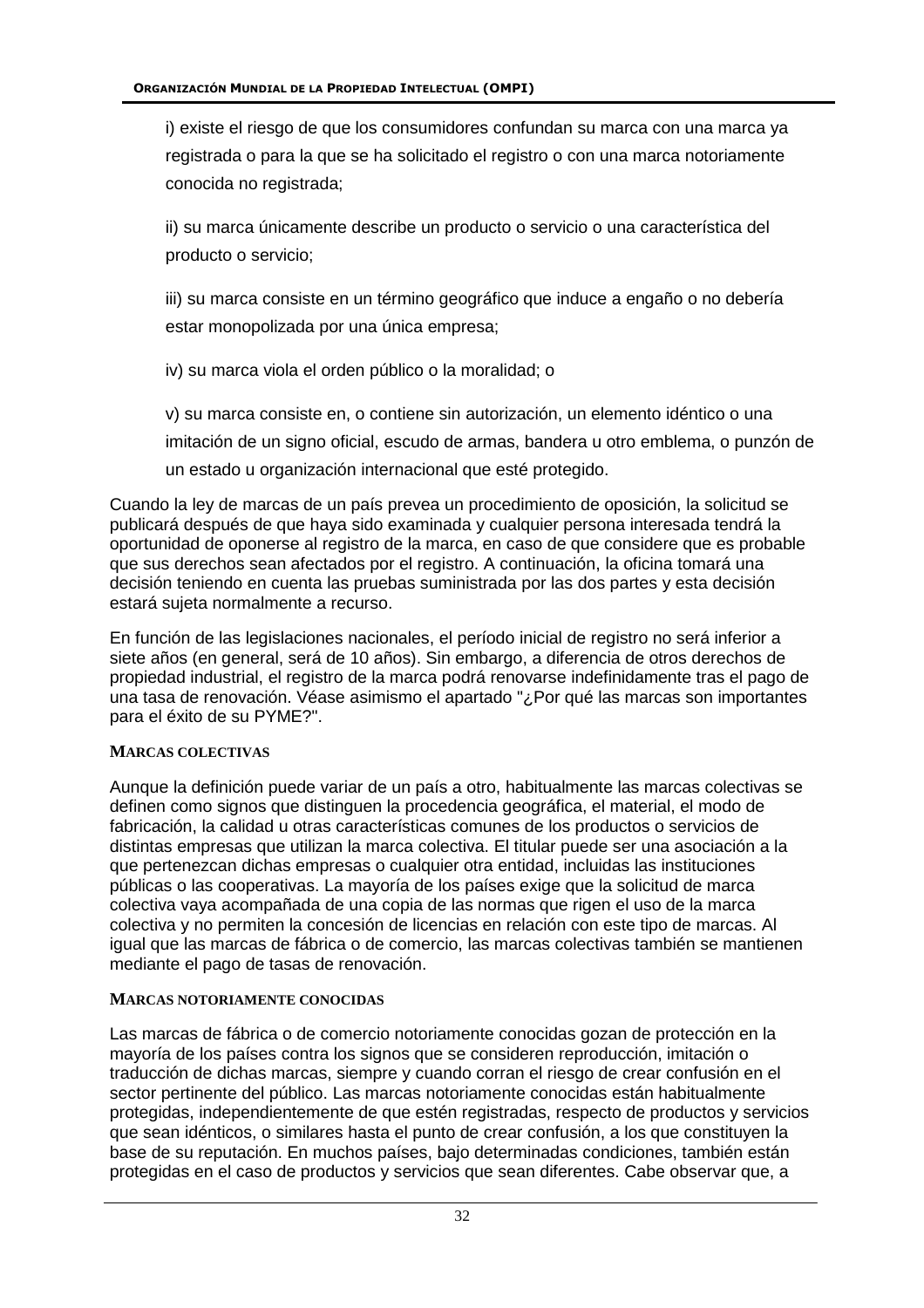<span id="page-32-0"></span>pesar de que no existe una definición exhaustiva y de común acuerdo sobre lo que constituye una "marca notoriamente conocida", los países puede na provechar las Recomendaciones conj untas de la OMPI sobre la protección de las marcas notoriamente conocidas.

### **La protección de las marcas notoriamente conocidas**

Numerosos países protegen las marcas notoriamente conocidas que no estén registradas de conformidad con las obligaciones internaci onales contraídas en virtud del Convenio de París para la Protección de la Propieda dindustrial vel Acuerdo sobre los Aspectos de los Derechos de Propiedad Intelectual relacionados con el Comercio (el Acuerdo sobre los ADPIC). Enconsecuencia, no solament elas grandes empresas, sino también las PYME tienen la oportunidad de alcanzar una buena reputación entre sus clientes de manera talque sus marcas sean reconocidas como notoriamente conocidas y adquieran la protección sin solicitar suregistro. No obstan te, es recomendable solicitar el registro de las marcas, teniendo en cuenta que muchos países prevén la protección ampliada contra la dilución de las marcas notoriamente conocidas y registradas (Artículo 16.3 del Acuerdo sobre los ADPIC), es de cir, en el c aso de que la reputación de la marca que de menos cabada por el uso no autorizado de dicha marca por otros.

Le conviene saber que varias legislaciones sobre marcas ejecutan las disposiciones relativas al Artículo 16.3 del Acuerdo sobre los ADPIC vúnicamente protegen las marcas notoriamente conocidas y registradas bajo las siguientes condiciones:

- encaso de que los productos y servicios para los que se utiliza la otra marca, o para la que se solicita protección, no se anidénticos o similar es alos productos repecto de los que la marca notoriamente conocida haya adquirido su reputación.
- encaso de que el uso de la otra marca indique una relación entre estos productos y eltitular de la marca notoriamente conocida, y
- en caso que corra el riesgo de que sus int eres resulten per judicados por dicho uso.

**INDICACIONES GEOGRÁFI CAS**

### **¿Qué es una indicación geográfica?**

Una indicación geográfica es un signo utilizado para productos que tienen un origen geográfico concreto y poseen cualidades o una reputación derivadas específicamente de su lugar de origen. Por lo general, una indicación geográfica consiste en el nombre del lugar de origen de los productos. Un ejemplo típico son los productos agrícolas que poseen cualidades derivadas de su lugar de producción, y están so metidos a factores locales específicos como el clima y el terreno. El hecho de que un signo desempeñe la función de indicación geográfica depende de la legislación nacional y de la percepción que tengan de ese signo los consumidores. Las indicaciones geographicas pueden utilizarse para una amplia gama de productos agrícolas como, por ejemplo, "Toscana" para el aceite de oliva producido en esa región italiana (indicación geográfica protegida, por ejemplo, en Italia, en virtud de la Ley Nº 169 de 5 de febrero de 1992), o "Roque fort" para el que so producido en Francia (indicación protegida, por ejemplo, en la Unión Europea, en virtud del Reglamento CE Nº 2081/92, y en los Estados Unidos, en virtud del registro de la marca de certificación US Nº 571.798).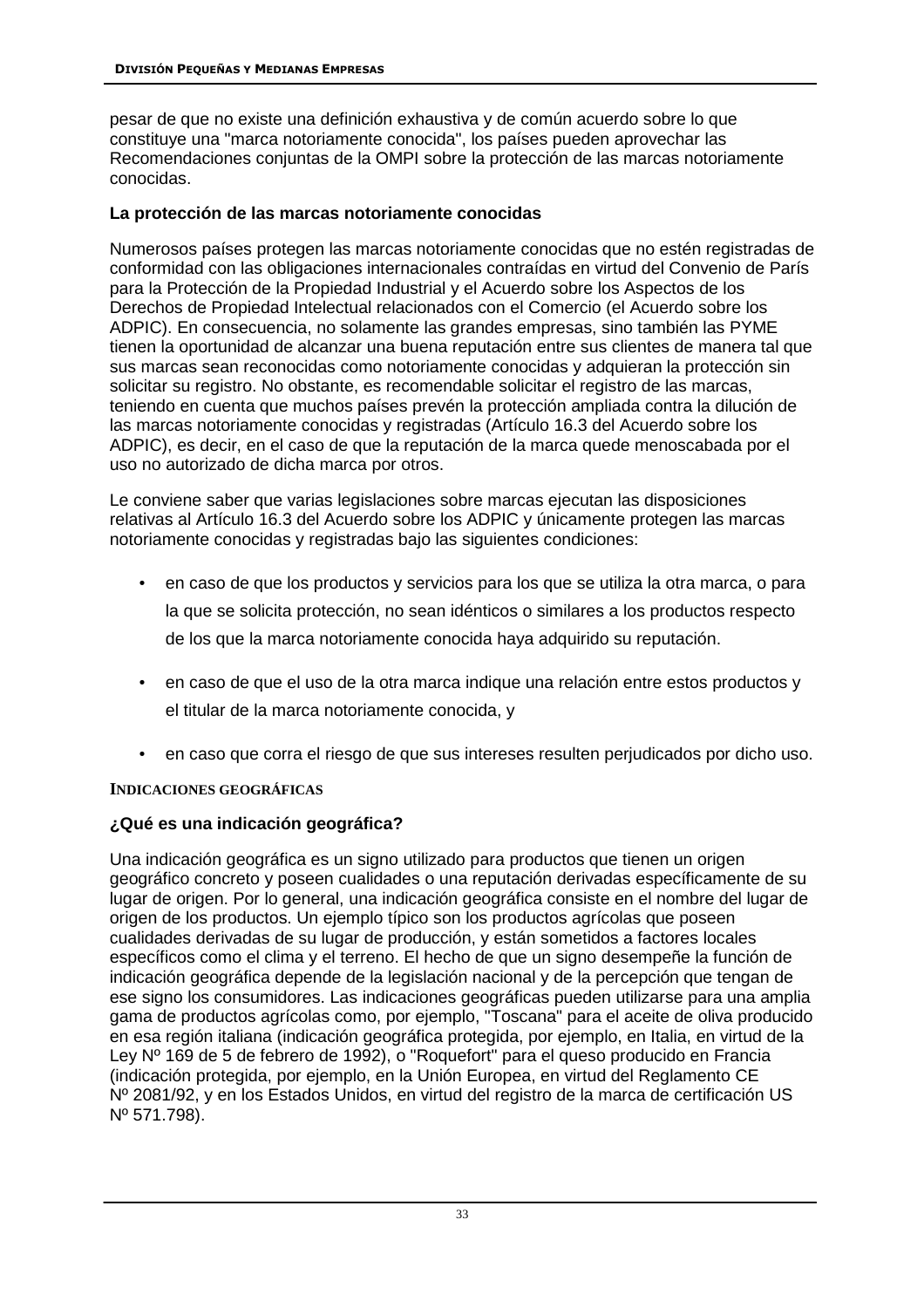#### <span id="page-33-0"></span>**DIBUJOS O MODELOS INDUSTRIA LES**

Los dibujos o modelos industriales son composiciones de líneas o colores o formas tridimensionales que otorgan una apariencia especial a un producto u obra de artesanía. Los dibujos o modelos industriales protegene las pecto ornamen tal o estético de un objeto útil, que normalmente resulta atractivo para el sentido de la vista o del tacto, y pueden reproducirse en cantidades importantes.

#### **Algunas características comunes de los procedimientos de protección de los dibujos o modelos indu striales**

En la mayoría de los países la protección de los dibujos o modelos industriales únicamente puede efectuarse mediante el registro. En varios de estos países, no se efectúan búsquedas y no se realizan exámenes de fondo antes del registro del dibujo o modelo industrial. Varios países prevén la búsqueda y el examen en caso de que la solicitud de dibujo o modelo industrial se haya publicado y un tercero se haya opuesto a suregistro, transmitiendo un aviso de oposición. En unos pocos países, también cab el aposibilidad de proteger los dibujos o modelos industriales que no estén registrados.

Por norma general, con el fin de tener de recho a la protección mediante el registro, el dibujo o modelo industrial debeser "nuevo" u "original". La duración de la promodelo invaría de un país a otro. Mientras que el plazo de protección habitual es de  $15$ años (un período inicial de 5 años, al que se añade la posibilidad de renovación durante otros períodos de 5 años), varios países únicamente prevén la protección durant e 10 años, mientras que otros la amplían incluso hasta los 25. La renovación de la protección está sujeta habitualmente al pago de una tasa de renovación. No obstante, a diferencia de las marcas, una vez concedida la protección de los dibujos o modelos ind ustriales, ésta no está sujeta a cancelación en caso de que no se utilicen efectivamente.

#### **DERECHODEAUTOR**

La protección del derecho de autora barca las creaciones originales en el ámbito literario (incluidos los programas informáticos), musical y artístic o, independientemente de su modo o forma de expresión. La protección del derecho de autor se adquiere normalmente de manera automática una vez que la obra queda fijada en alguna forma material. Sin embargo, en varios casos existe la posibilidad, o excepcio nalmente la necesidad, de registrar el derechodeautor.

#### **Dificultades para la adquisición de derechos de propiedad intelectual**

Entre las dificultades que la mayoría de las PYME afronta a la hora de adquirir la protección de la propiedad intelectual figuran las siguientes:

- personal inadecuado para emprender la labor preparatoria necesaria para la adquisición de derechos de propiedad intelectual, por ejemplo, las búsquedas iniciales y otros procedimientos previos a la presentación;
- costos elevados, especialm ente en los procedimientos de concesión de patentes que pueden sumarse a los gastos de traducción de documentos y a los honorarios de agentes o abogados especializados en propiedad intelectual;
- conocimiento inadecuado en el seno de la empresa de los derec hos de propiedad intelectual y los procedimientos para su protección.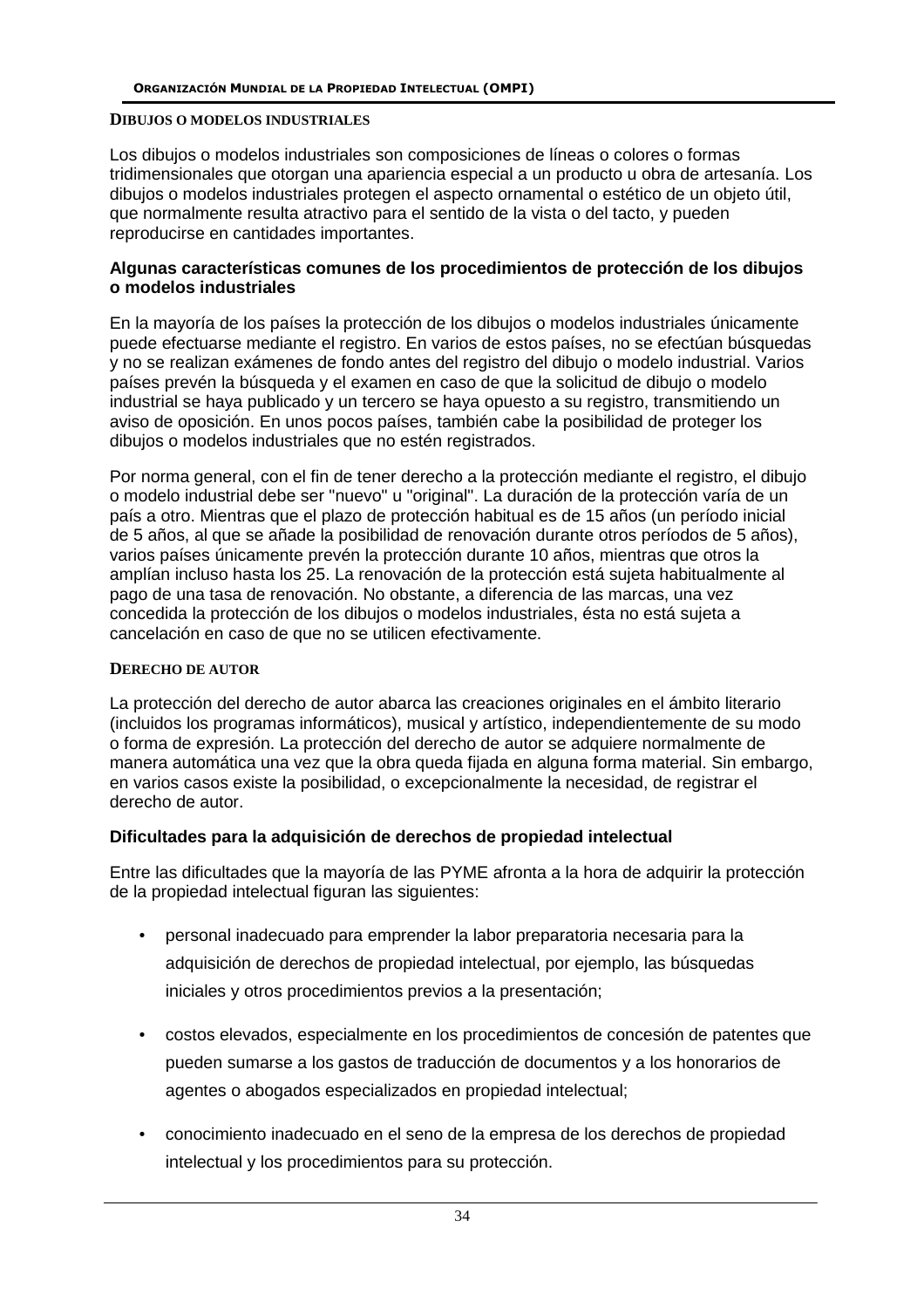En cierta medida, pueden reducirse las cargas relacionadas con la adquisición de derechos de propiedad intelectual sise pose eun may or entendimiento de la manera enque puede utilizarse eficazmente el sistema de propiedad intelectual. Asimismo, las PYME pueden reducir el volumen de trabajo y los costos de adquisición de derechos de propiedad intelectual solicitando dicha protección por medio de acuerdos regionales o internacionales, cuando se solicita la protección en el extranjero (véase"; Cómo proteger protección de los derechos de propiedad intelectual de su PYME en el extranjero?"), haciendo uso de los servicios especiales o incentivos que algunas oficinas de propiedad intelectual of recenal as PYME, en caso de que estén disponibles, o recurriendo a niveles de protección más reducidos, como en el caso de la protección por modelos de utilidad, en los casos en que la legislación del país o países en cuestión permita dichas formas de proportedades de producidades de proporteda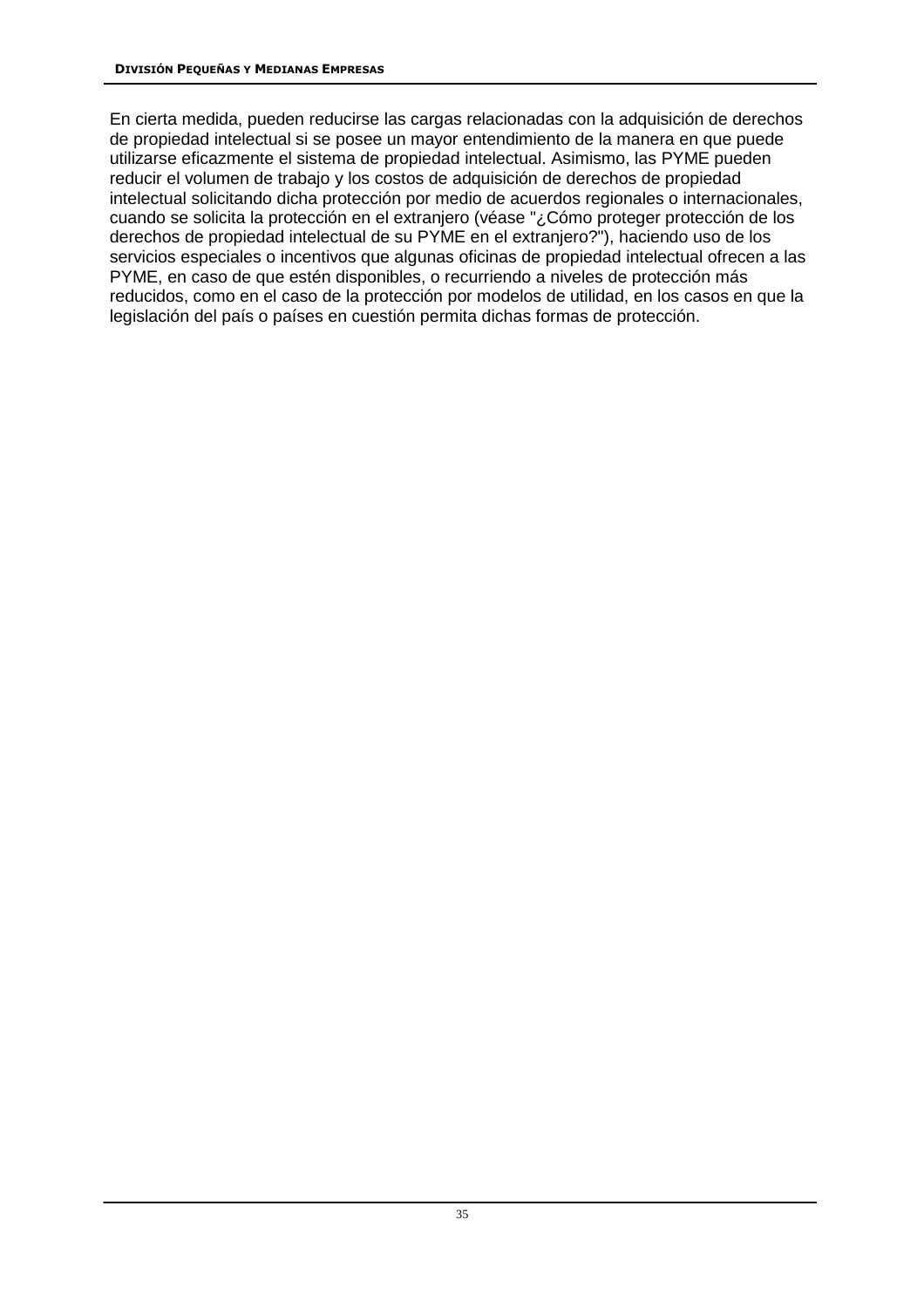### <span id="page-35-0"></span>**¿CÓMO PROTEGER LOS DER ECHOS DE PROPIEDAD I NTELECTUAL DE SU PYME EN EL EXTRANJERO ?**

### **¿Por qué debe proteger la propiedad intelectual de su PYME en el extranjero?**

Tardeotemprano, numerosas pequeñas y medianas empresas (PYME) operan en más de un mer cado vendiendo sus productos o servicios o concediendo licencias o franquicias sobre sus derechos de propiedad intelectual y conocimientos especializados más allá de sus fronteras nacionales. No obstante, los derechos de propiedad intelectual son territori ales, lo que significa que por lo general se protegen únicamente en el país o región donde se ha solicitado y obtenido la protección. Por consiguiente, resulta esencial proteger la propiedad industrial en mercados de exportación, a fin de gozar de la misma protección en el extranjero que en el mercado interno. Debe considerarse cuidadosamente la posibilidad de solicitar protección por propiedad intelectual con antelación suficiente en todos los países para los que cabe la posibilidad que exporte o conceda l icencias relativas a su producto o servicios en el futuro inmediato (véase"¿Cómo puede la propiedad intelectual aumentar las oportunidades de exportación de su PYME?").

#### **¿CUÁNDO DEBERÍA SU PYME PROTEGER SU PROPIED AD INTELECTUAL EN EL EXTRANJERO ?**

Comorecom endación general, su PYME debería intentar obtener la protección adecuada en todos los mercados de exportación pertinentes lo antes posible.

En relación con las **patentes** para las invenciones, la mayoría de los países, establecen un período de prioridad de 12 meses a partir de la fecha de presentación de la primera solicitud para solicitar patentes en otros países. Una vez transcurrido este período, esposible que no pueda obtenerse protección por patentes en otros países. Esto puede entrañar una pérdida importante de ingresos en sus operaciones de exportación. (Para obtener una breve explicación del significado de "fecha de prioridad" véanse las Preguntas frecuentes.)

En relación con las **marcas** y los **dibujos o modelos industriales** , la mayoría de los países establecen un período de prioridad de 6 meses a partir de la fecha de presentación de la primera solicitud para solicitar marcas y dibujos o modelos industriales en otros países.

Enrelación con el **derecho de autor** , si es usted nacional or esidente de un Es tado parte en el Convenio de Berna para la Protección de las Obras Literarias y Artísticas o miembro de la Organización Mundial del Comercio (OMC), vinculado por las disposiciones del Acuerdo sobre los ADPIC, o si ha publicado su trabajo por primera vez, o al menos simultáneamente en uno de los países mencionados, su derecho de autor estará automáticamente protegido en todos los demás países que sean parte en el Convenio de Berna o miembros de la OMC.

### **¿CÓMO PUEDE SU PYME PROTEGER SU PROPIEDAD INTELECTUAL EN EL EXTRANJERO ?**

### **Solicitudes nacionales**

Una posibilidad consiste en solicitar protección en cada país por separado presentando una solicitud directamente a las Oficinas Nacionales de Propiedad Intelectual/Industrial. Cada solicitud deberá traducirse en uni dioma determinado, que suele ser el idiomanacional. Deberá abonar las tasas nacionales de solicitud y, particularmente en el caso de las patentes, deberá encomendar un mandatario o abogado de propiedad intelectual que le ayudará a a segurar sede que la sol icitud cumple los requisitos nacionales. Si aún se encuentra en la fase de evaluar la viabilidad comercial de una invención o sisique explorando potenciales mercados de exportación o interlocutores en materia de licencias, el proceso nacional le resultará particularmente pesado y oneroso, especialmente si desea obtener protección en un gran número de países. En dichos casos, los mecanismos que ofrecen los sistemas de protección internacional administrados por la OMPI para las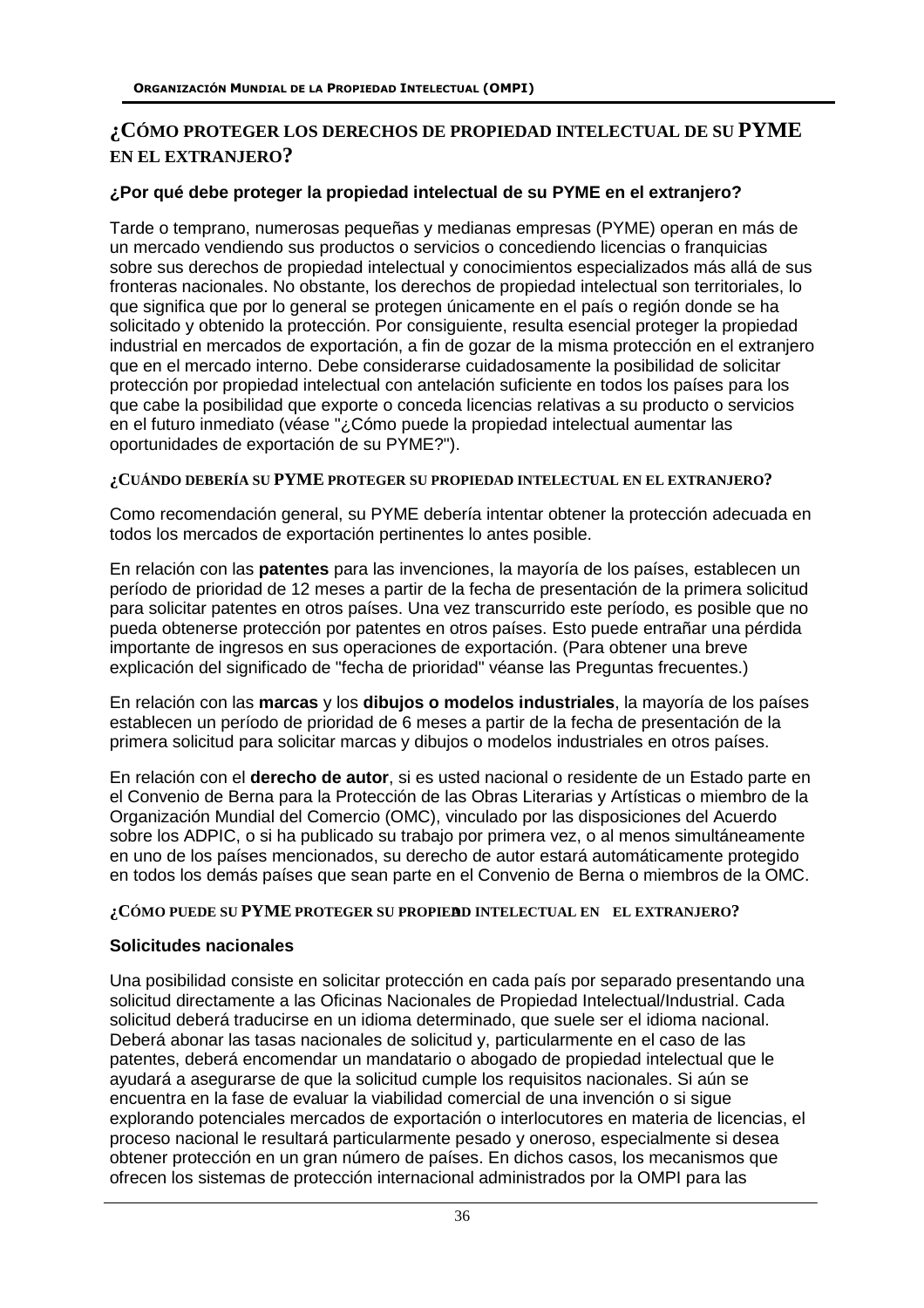invenciones, las marcas y los dibujos y modelos industriales of recenuna alternativamás sencillay, por logeneral, más económica.

### **Solicitudes regionales**

Algunos países han establecido acuerdos regionales para obtener protección mediante propiedad intelectual para toda una región grac ias a un única solicitud. Entre las oficinas regionales de propiedad intelectual seincluyen:

- La **Oficina Europeade Patentes** (para patente seuropeas): [http://www.european](http://www.european-patent-office.org/)[patent-office.org](http://www.european-patent-office.org/)
- **La Oficina de Armonización del Mercado Interior** (para las marcas de la Comunidad Europeay, próximamente, los dibujos y modelos industriales): <http://oami.eu.int/>
- **La Organización Regional Africana de la Propiedad Industrial** (ARIPO, oficina regional de propiedad industrial de los países de habla inglesa para las patentes, las marcas y los dibujos y modelos industriales): <http://aripo.wipo.net/>
- **La Organización Africana de la Propieda dintelectua lí OAPI, oficina regional de** propiedad intelectual de los países africanos de habla francesa para las patentes, las marcas, los dibujos o modelos industriales y, próximamente, indicaciones geográficas yesquemas de trazado de los circuitos integrados): <http://oapi.wipo.net/>
- **La Oficina Eurasiática de Patentes** (para la protección por patentes en países de la Comunidad de Estados Independientes): <http://www.eapo.org/>
- **La Oficina de Mar cas del Benelux y la Oficina de Dibujos y Modelos del Benelux** (para la protección de las marcas y los dibujos o modelos industriales en Bélgica, los Países Bajosy Luxemburgo): <http://www.bmb-bbm.org/>& <http://www.bbtm-bbdm.org/>
- **La Oficina de Patentes del Consejo de Cooperación de los Estados Árabes del Golfo** (parapatentes): <http://www.gulf-patent-office.org.sa/>

### PROTECCIÓN INTERNACIONAL

Lossistemas de protección internacional administrados por la OMPI simplifican considerablemente el proceso de solicitar protección mediante propiedad intelectual simultáneamente en un gran número de países. En lugar de presentar solicitud es nacionales en numerosos idiomas, los sistemas de protección internacional le permiten presentar un única solicitud, en un sólo idioma, pagando únicamente una tasa de solicitud. Estos sistemas de presentación internacional no sólo facilitan el proceso si no que, en el caso de las marcas y los dibujos y modelos industriales, reducen considerablemente los costos que entraña la obtención de protección internacional (en el caso de las patentes, el PCT ayuda a su PYME a economizar tiempo al evaluar el valor com ercial de su invención antes de que se paquen tas as nacionales en la fase nacional). Los sistemas de protección internacional administrados por la OMPI incluvent res mecanismos de protección diferentes para los derechos específicos de propiedad industrial.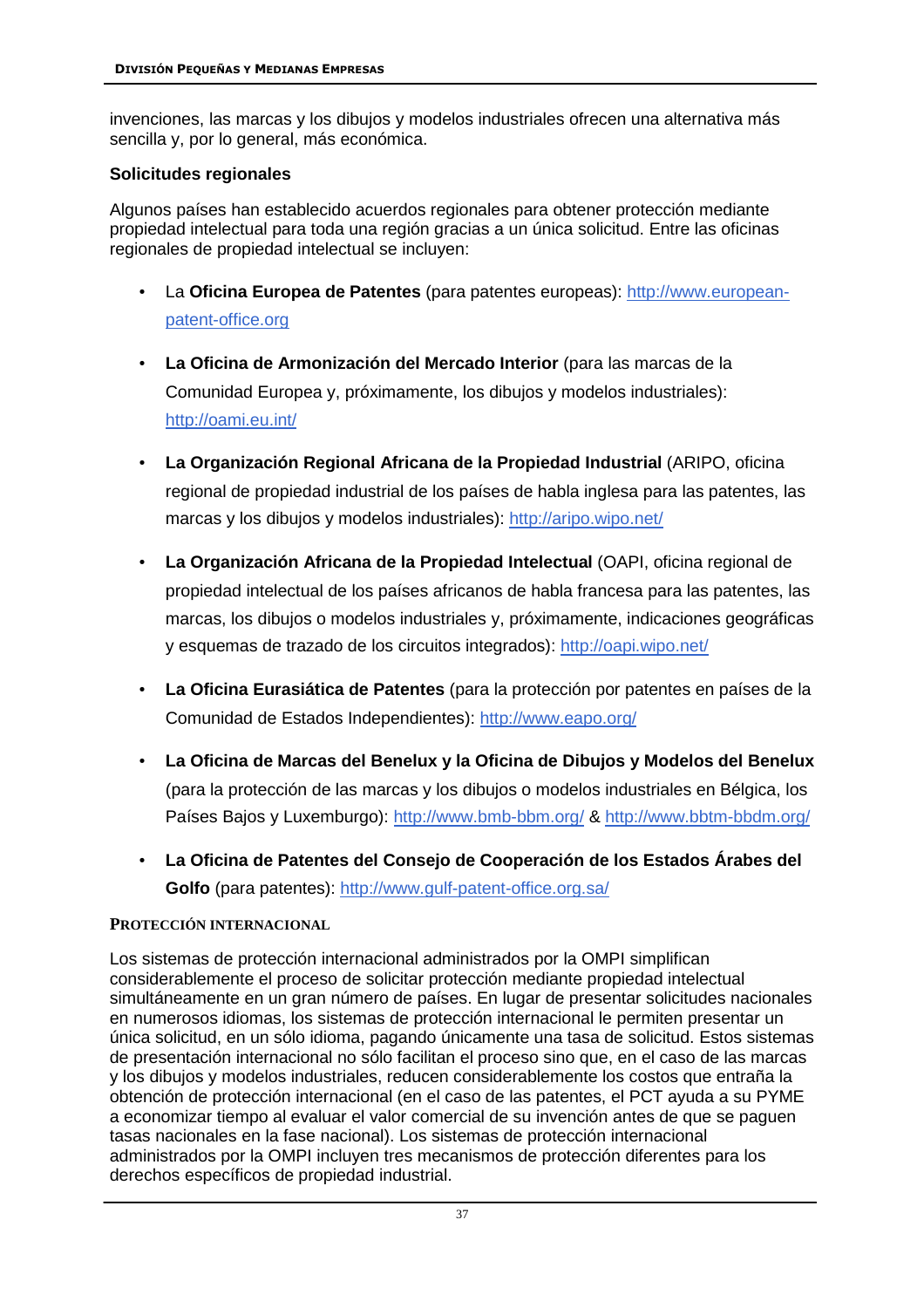- El sistema del PCT establece la **protección internacional de invenciones** , un sistema mundial destinado a simplificar la presentación múltiple des olicitudes de patente. Alpresentar una solicitud internacional depatente en virtud del PCT, usted solicital aprotección de una invención en cada uno del os países miembros (actualmente, más de 100) entodo el mundo.
- El "Sistema de Madrid" establece la **protección internacional de marcas** . El Sistema de Madrid simplifica considerablemente los procedimientos desti nados a registrar una marca en numeros os países que son parte en el Sistema de Madrid. Un registro internacional en virtud del Sistema de Madrid produce el mismo efecto que una solicitud para el registro de la marca presentada en cada uno de los países designados por el solicitante y, a menos que sea rechazada por la Oficina de un país determinado dentro de un cierto plazo, tiene el mismo efecto en dicho país que un registro en el Registro de Marcas de dicho país. (véase asimismo Twenty Questions about the Madrid Protocol eninglés (Adobe PDF).)
	- ElArreglodeLa Haya establecela protección internacional de los dibujos y modelos industriales . Este sistema ofrece altitular de un dibujo omodelo industrial la posibilidad de proteger su dibujo o modelo en var ios países presentando una única solicitud ante la Oficina Internacional de la OMPI, en un sólo idiomay abonando un único conjunto de tasas en una solamo neda.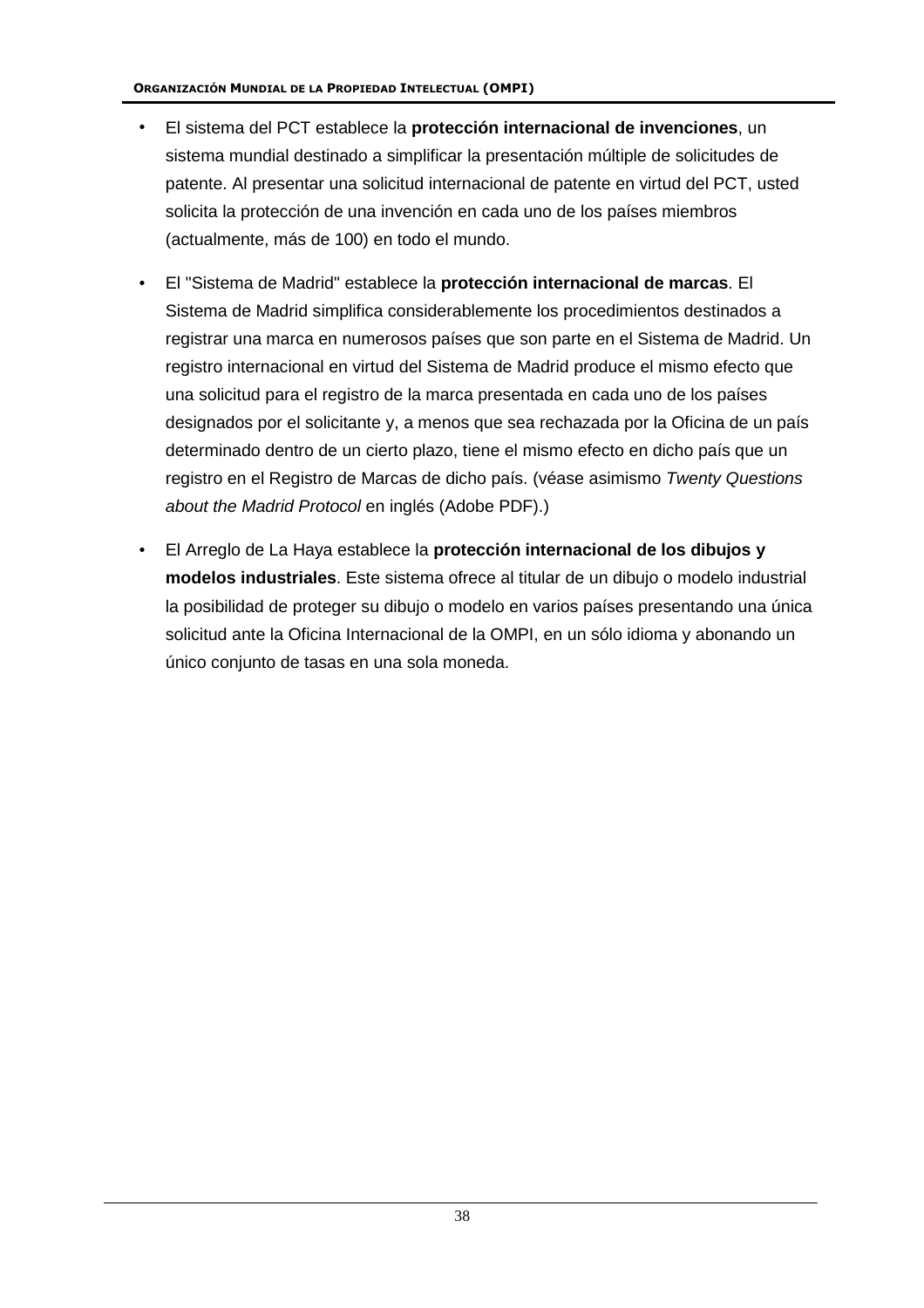# **¿POR QUÉ LAS MARCAS SO N IMPORTANTES PARA E L ÉXITO DE SU PYME?**

Susmarcasson, en muchos senti dos, el reflejo de su negocio. Permiten a sus clientes distinguir sus productos y servicios de los de sus competidores, of reciendo a su PYME la posibilidad de comercializar de la manera más a decuada sus productos o servicios. Pero las marcas no seutilizan simplemente como identificadores. Se considera asimismo que garantizan una calidad constante. Un cliente satisfecho de la calidad de su producto o servicio seguirá adquiriéndo lo basándo segulas expectativas de calidad que reposan en la marca conocida. Po r consiguiente, deberá usted escoger v diseñar cuidados amente una marca apropiada, protegerla, utilizarla con precaución en la publicidad, y supervisar que no induzca a engaño o sea utilizada de manera indebida por terceros.

Alseleccionar una marca, deber á averiguar sila marca escogida o marcas similares han sido registradas ya por otras empresas para la categoría de productos o servicios y mercados en los que está usted interesado. Este tipo de información se obtiene realizando una búsqueda de marcas. Re sulta capital hacerlo lo antes posible a fin de evitar conflictos innecesarios con otras empresas y la consiguiente pérdida de recursos.

Una vez que ha descartado las marcas conflictivas tras realizar una búsqueda en las bases de datos sobre marcas, deberá encontrar la mejor manera de proteger la marca. Para saber más acerca del modo de registrar su marca véase: "Algunos rasgos comunes de los procedimientos de registro de marcas".

Para conocer la importancia de proteger su marca en los mercados de exportaci ón, véase "¿Cómo utilizar marcas y dibujos y modelos para comercializar productos y servicios en el extranjero?" y" ¿Cómo proteger los derechos de propiedad intelectual de su PYME en el extranjero?".

### **¿CÓMO CREAR O SELECCIO NAR UNA MARCA ?**

La creación o la se lección de una marca no esta reafácil. Existen, de hecho, empresas especializadas en encontrar o elaborar una marca apropiada a sus necesidades. Aunque no existen normas inmutables que garanticen el éxito de una marca, existen algunas directrices útiles. Inicialmente, debeasegurarse de que la marca que propone satisface los requisitos jurídicos para el registro de marcas. Sobre todo, su marca debe ser lo suficientemente distintiva para poder ser protegida y registrada en las oficinas de marcas de superior vertext de la protegida y d extraniero. La distinción inherente aumentará asimismo las posibilidades de que sea reconocida con facilidad por los consumidores. Asimismo, entre los criterios utilizados habitualmente para crear, diseñar o seleccionar una marca, pueden mencionar se los siguientes:

- Elsignodebeserfácildeleer, deletrear, pronunciar y recordar entodos los idiomas pertinentes.
- Nodebetener significados o connotaciones nodeseadas.
- Debeadecuarse alos mercados de exportación sintener un significado peyorativo enidiomas extranjeros, particularmente si desea comercializar el producto en el extranjero.
- No debe prestar a confusión acerca de la naturaleza del producto.
- Debepoderadaptarseatodos los medios publicitarios.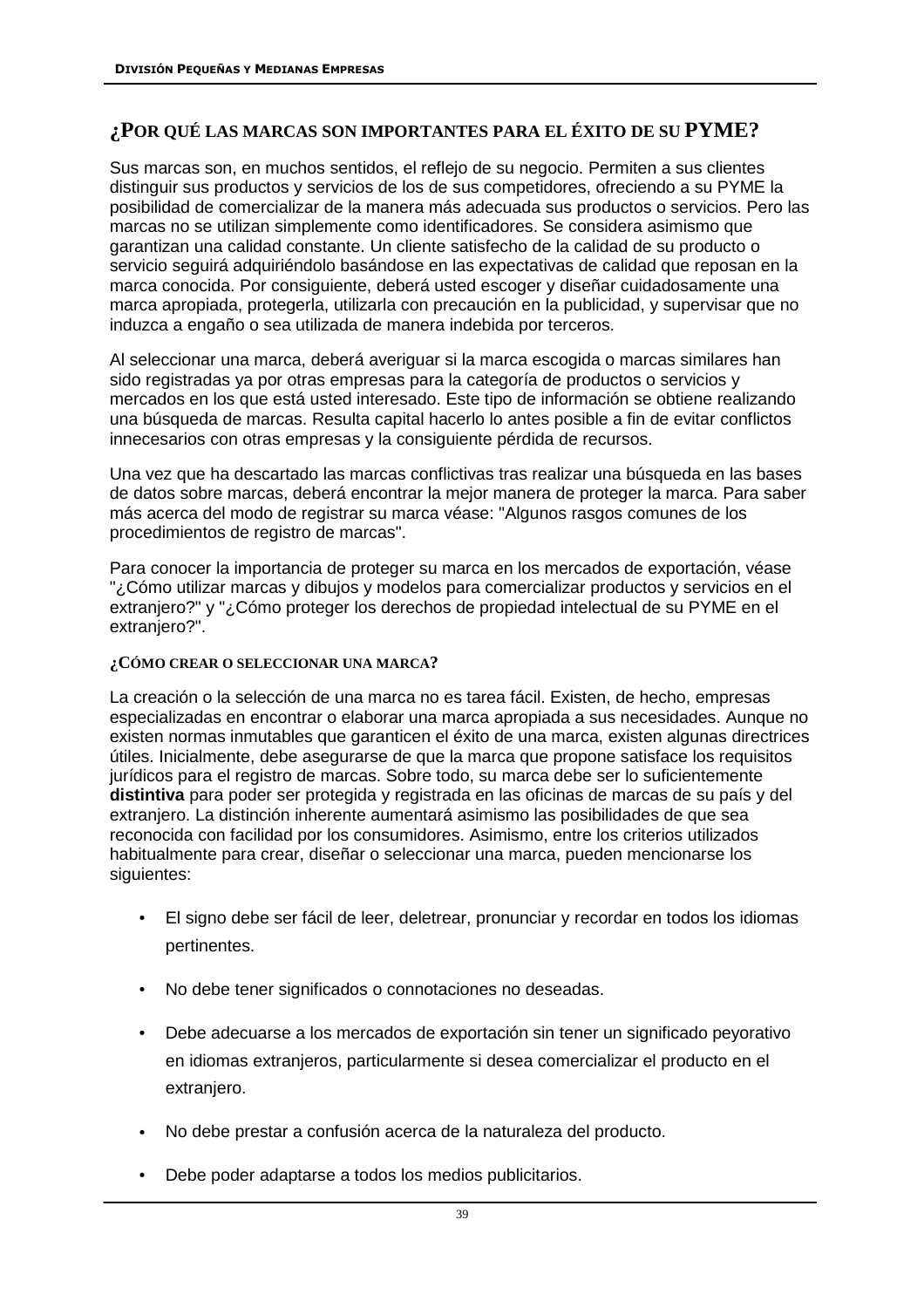Las marcas generalmente entrandentro de una de las siguientes categorías:

**Palabras acuñadas (o palabras "imaginativas")** : Setrata de palabras inventadas sin ningún significado real en ningún idioma (por ejemplo, Kodak o Exxon). Las palabras acuñadas tienen la ventaja de resultar fáciles de prot eger ya que es más probable que se consideren distintivas. No obstante, tienen la desventaja de que pueden resultar más difíciles de recordar para los consumidores y precisar mayores esfuerzos de publicidad.

**Marcas arbitrarias** : Setrata de marca sque consi sten en palabra sque tiene nun significado real. Noobstante, el significado de dichas palabras no tiene relación con el producto en sí o conninguna de sus cualidades (por ejemplo, Apple para una computadora). Al igual que en el caso de las palabras acuña das, si bien resulta más fácil dotarlas de un nivel de protección mayor, no existe asociación directa entre la marca y el producto, con lo que seprecisan mayores esfuerzos de publicidad para crear dicha asociación en la mente del consumidor.

**Marcas sugest ivas: Setratade marcas que hacen referencia a uno ovarios de los atributos** del producto. La ventaja de las marcas sugestivas reside en el hecho de que funcionan como publicidad en sí mismas y pueden establecer una asociación directa en la mente de los c onsumidores entre la marca, ciertas calidades deseadas y el producto. No obstante, se correel riesgo de que ciertas jurisdicciones puedan considerar que una marca sugestiva es demasiado descriptiva o no lo suficientemente distintiva para satisfacer los criterios necesarios para la protección de la marca.

## **¿CÓMO REALIZAR BÚSQUED AS DE MARCAS ?**

Como primer paso para proteger su marca, es aconsejable que realice una búsqueda de marcas a fin de asegurarse de que la marca encuestión no está siendo utilizada por o tra empresa en el mercado o mercados destinatarios. En numeros os países, las oficinas de marcas registran marcas sin compararlas con registros de marcas existentes y solicitudes recibidas anteriormente, dejando en manos de sus futuros competidores hacer op osición una vez que la marca o la solicitud se haya publicado o registrado. Por consiguiente, el hecho de obtener el registro de una marca en dichos países no garantiza que la marca no esté infringiendo los de rechos de terceros. Así pues, siempre que sea p osible, hay que realizar búsquedas en las bases de datos nacionales de marcas antes de utilizar una marca para sus operaciones de exportación.

Las búsquedas de marcas pueden realizar se en las bases de datos en línea (a pesar de que actualmente pocos países of recendichos servicios), por medio de empresas especializadas, ousando el registro de marcas nacional en las oficinas de propiedad industrial. Cabe recordarque, sibien las marcas que son idénticas a la marca que ha elegido usted pueden identificarse confacilidad, otras marcas engaños amentes imilares que puedan entrar en conflicto con la suya serán más difíciles de detectar. Dependiendo del caso, podrá ser aconsejable utilizar los servicios de un agente o abogado de marcas competente para que realice una búsqueda de marcas en nombre de su PYME.

Habida cuenta de que la mayoría de las marcas (con la excepción de las "marcas" notoriamente conocidas") protegen únicamente los productos o servicios para los que han sido registradas, así como los productos os ervicios similares a aquellos para los que se registróla marca, su marca registrada puede ser utilizada de manera legítima por terceros para comercializar productos o servicios que no guarden relación con los de su PYME.

Unalista de bases de datos por para ís está disponible en el siguiente enlace.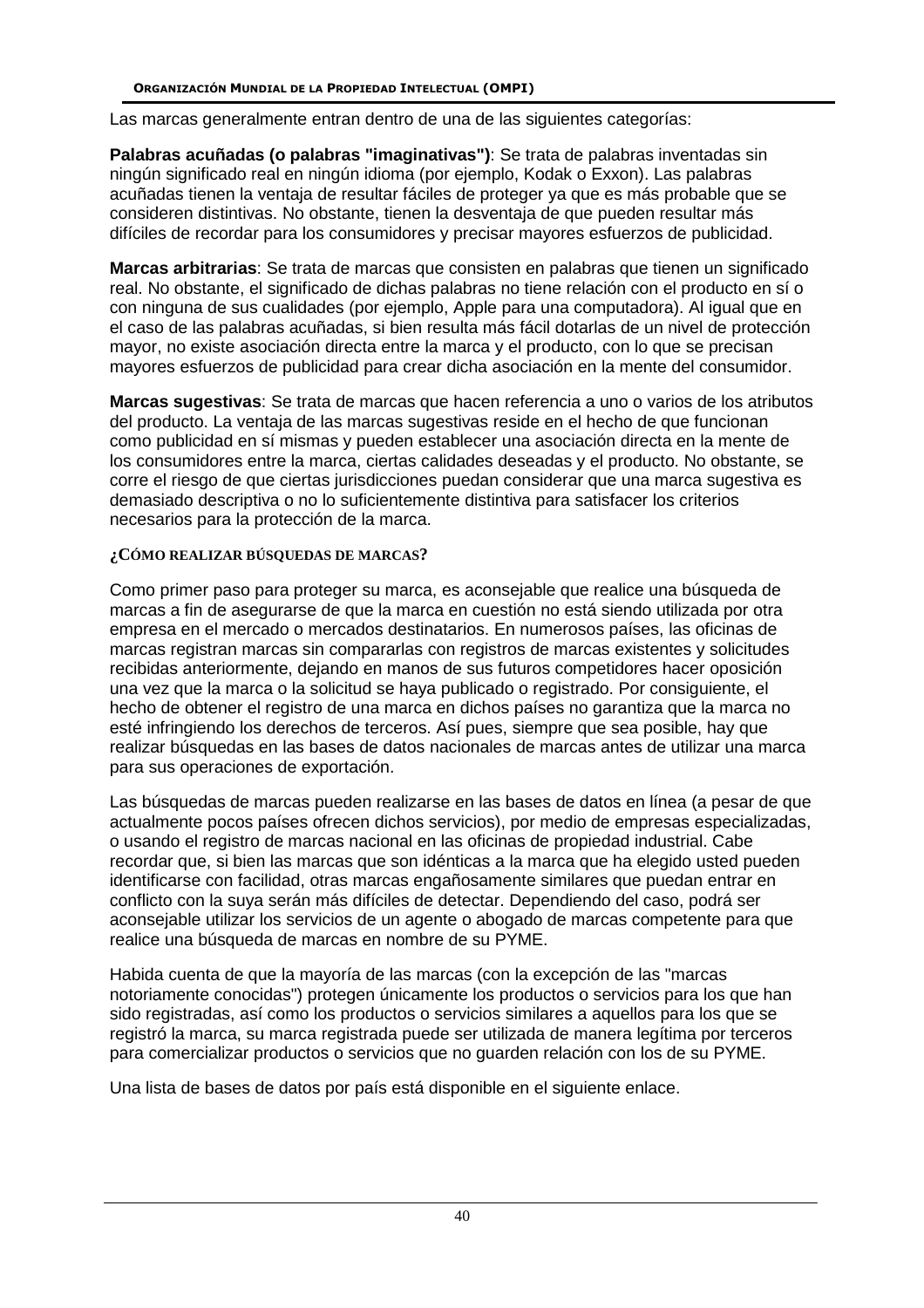# **¿CÓMO PROTEGER LOS SEC RETOS COMERCIALES DE SU PYME?**

## **¿Qué es un secreto comercial?**

De manera general, puede considerarse secreto comercial toda información comercial confidencial que confiera a una empresa una ven taja competitiva. Los secretos comerciales abarcan los secretos industriales o de fabricación y los secretos comerciales. La utilización no autorizada de dicha información por personas distintas del titular se considera práctica desleal y violación del sec reto comercial. Dependiendo del sistema jurídico, la protección de los secretos comerciales forma parte del concepto general deprotección contra la competencia desleal o se basa en disposiciones específicas o jurisprudenciales sobre la protección de la in formación confidencial.

La materia objeto de los secretos comerciales se define, por lo general, entérminos amplios eincluyemétodos de venta y de distribución, perfiles del consumidor tipo, estrategias de publicidad, listas de proveedores y clientes, y procesos de fabricación. Si bien la decisión final acerca de qué información constituye un secreto comercial depende de las circunstancias de cada caso individual, entre las prácticas claramente desleales en relación con la información secreta se incluye e lespionaje comercial o industrial, el incumplimiento de contrato y el abuso de confianza.

## **¿CÓMO PROTEGER LOS SEC RETOS COMERCIALES ?**

A diferencia de las patentes, los secretos comerciales seprote gensin necesidad de registro, es decir, que se protegen sin necesidad de formalidades de procedimiento. Por consiguiente, un secreto comercial puede protegerse durante un período ilimitado de tiempo. Portodo ello, la protección de los secretos comerciales puede resultar especialmente sugestiva para las PYME. No ob stante, existen ciertas condiciones para que la información se considere secreto comercial y satisfacer las puede resultar más difícil y oneros o delo que parece a primera vista. Si bien dichas condiciones varían de país en país, existen ciertas normas gene rales que figuran en el Artículo 39 del Acuerdo sobre los Aspectos de los Derechos de Propiedad Intelectual relacionados con el Comercio (Acuerdo sobre los ADPIC):

- La información de beser secreta (en el sentido de que no se a generalmente conocida nifácilm ente accesible para personas introducidas en los círculos en que normalmente se utiliza el tipo de información en cuestión).
- $\cdot$  Debetener unvalor comercial por serse creta.
- Debehabersidoobjetodemedidas razonables para mantener la secretatomadas por la persona que legítimamente la controla (por ejemplo, mediante acuerdos de confidencialidad).

## **Ejemplo**

Una PYME elabora un proceso de fabricación que le permiten producir sus productos de manera más rentable. Dicho proceso confiere a la empresa una ventaja competitiva sobre sus competidores. Por consiguiente, la empresa en cuestión considera estos conocimientos especializados como secreto comercial y no desea que sus competidores tengan conocimiento de los mismos. Se asegura de que únicamente un número limi tado de personas conozca el secreto y de que aquellos que lo conocen sean conscientes de que se trata de una información confidencial. Al tratar con terceros o conceder licencias relativas a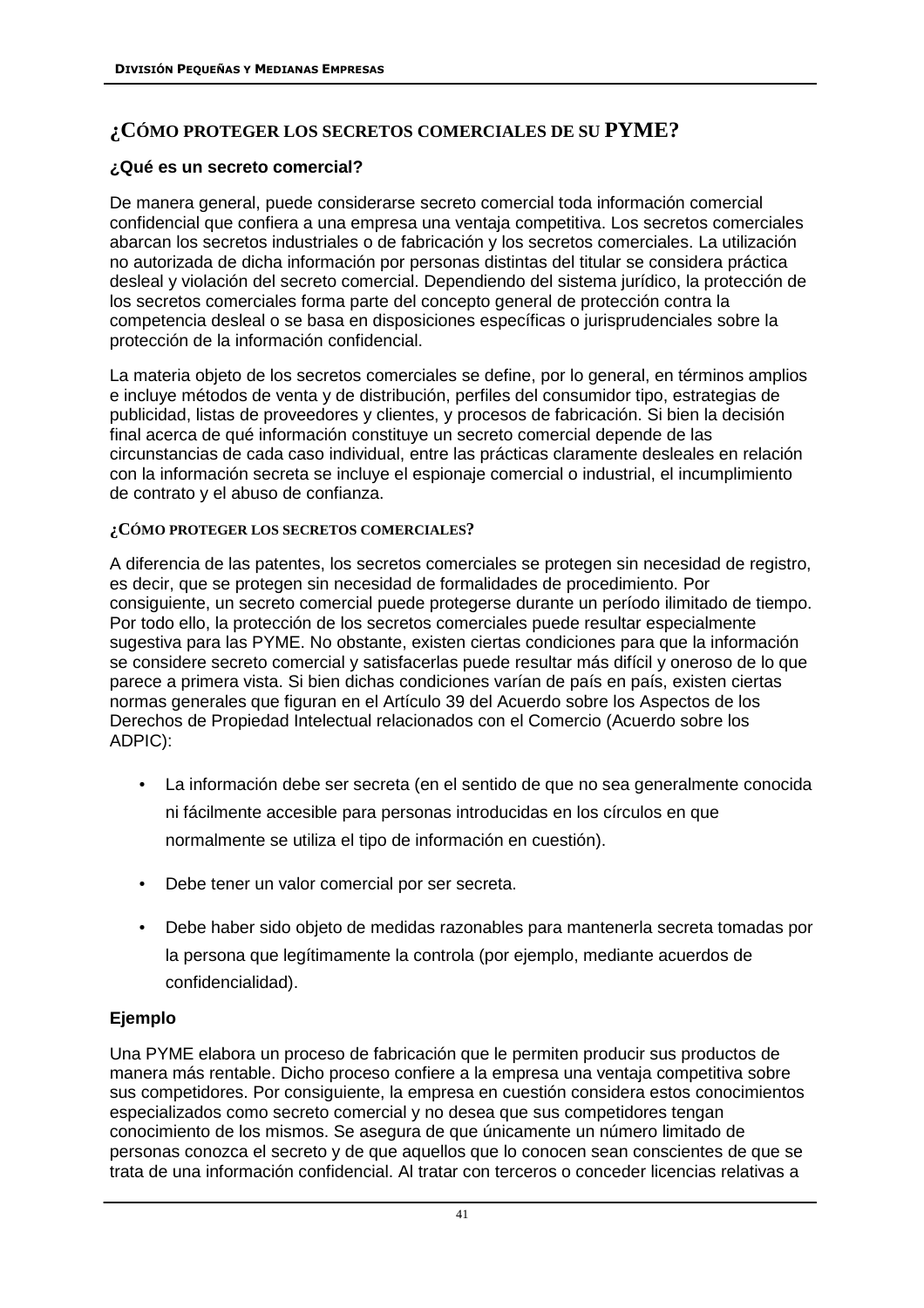sus conocimiento sespecializados, la empresa firma acuerdos de computidad a fin de nfidencialidad a fin de re garantizar que todas las partes sean conscientes de que se trata de información secreta. En dichas circunstancias, la apropiación indebida de la información por parte de un competidor o de terceros se considerará violación de los se cretos comerciales de la empresa.

### **MEDIDASPRECAUTORIAS QUEDEBETOMARSU PYME**

Las PYME utilizan de manera generalizada los secretos comerciales. De hecho, numeros as PYME se basan casi exclusivamente en los secretos comerciales para proteger su propiedad in telectual (aunque en numerosos casos no sean conscientes de que los secretos comerciales están legalmente protegidos). Por consiguiente, es capital asegurarse de que las empresas toman todas las medidas necesarias para proteger de manera eficaz sus secretos comerciales. Entreestas medidas seincluyen:

- Enprimerlugar, determinar si el secreto espatentable y, en caso a firmativo, si no estaría mejor protegido mediante una patente.
- En segundo lugar, as equitarse deque únicamente un número limitado de persona s conoce el secreto y de que éstas son conscientes de que se trata de información confidencial.
- En tercer lugar, incluir acuerdos de confidencialidad en los contratos firmados por los empleados. Noobstante, deconformidad con la legislación de numerosos países, los empleados deben respetar la confidencialidad debida a su empleador aunque no existan dichos acuerdos. El deber de respetar la confidencialidad relativa a los secretos del empleador se prolonga por lo general, al menos durante un cierto tiempo, incluso después de que el empleado haya cesado su empleo.
- Encuartolugar, firmar acuerdos de confidencialidad con interlocutores comerciales siemprequesedivulgue información confidencial.

## **¿PATENTES O SECRETOS C OMERCIALES?**

Los secretos comerciales pue den ser principalmente de dos tipos: por una parte, los secretos comerciales pueden concernir a invenciones o procesos de fabricación que no satisfagan los criterios de patentabilidad y, por consiguiente, puedan protegerse únicamente como secretos comercia les. Este podría ser el caso de las listas de clientes o deprocesos de fabricación que no sean lo suficientemente inventivos para que se les conceda una patente (aunque puedan gozar de protección como modelo de utilidad). Por otra parte, los secretos come rciales pueden concernir a invenciones que satisfagan los criterios de patentabilidad y, por consiguiente, puedan ser protegidos por patentes. En este caso, la PYME deberá decidir si patenta la invención o la considera como secreto comercial.

## **Algunas venta jas de los secretos comerciales:**

La protección de los secretos comerciales tiene la ventaja de no estar sujeta a límites temporales (las patentes tienen un plazo de duración que puede llegar hasta los 20 años). Por consiguiente, la protección de los secret os comerciales continúa de manera indefinida siempre que el secreto no serevele al público.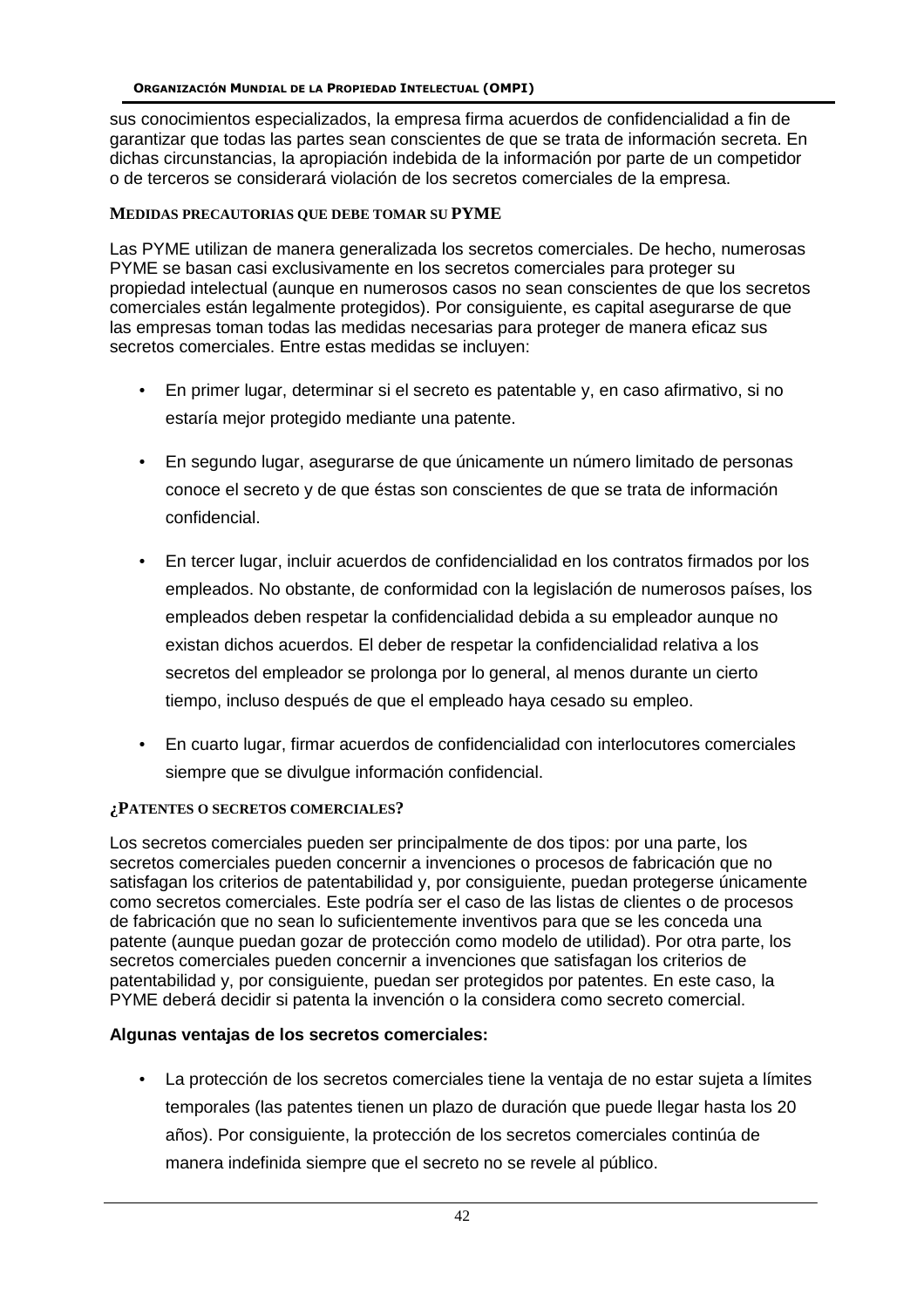- Los secretos comerciales no entrañan costos de registro (aunque puedan entrañar costos elevados destinados a mantener la información confidencial).
- Los secretos comerciales tienen un efecto inmediato.
- La protección de los secretos comerciales no requiere obedecer a requisitos como la divulgación de la información a una autoridad qui bernamental.

Noobstante, existen ciertas desventajas concretas aparejadas a la provocción de la información empresarial confidencial como secreto comercial, especialmente cuando la información satisface los criterios de patentabilidad:

- Sielsecreto se plasma en un producto innovador, éste podrá ser inspeccionado, disecado y analizado (lo que se llama "ingeniería inversa") por terceros que podrán descubrir el secreto y, por consiguiente, utilizarlo. De hecho, la protección por secreto comercial de una invención no confiere el derecho exclusivo de impedirate r ceros utilizarla de manera comercial. Únicamente las patentes y los modelos de utilidad brindan este tipo de protección.
- Unavez que else creto se divulga, to do el mundo puede tener accesso al mismo y utilizarlo como leplazca.
- Un secreto comercial es más difícil de hacer respetar que una patente. El nivel de protección concedido a los secretos comerciales varía significativamente de país en país, pero por lo general se considera bajo, especialmente cuando se compara con la protección brindada por una patente.
- Unsecreto comercial puede ser patentado por cualquier otra persona que haya obtenido la información pertinente por medios legítimos.

## CASOS EN LOS QUE SU PYME PODRÁ BENEFICIARSE DE LA PROTECCIÓN DE LOS SECRETOS **COMERCIALES**

Sibien las decisiones deberán tomarse caso por caso, es aconsejable recurrir a la protección del secreto comercial en las siguientes circunstancias:

- $\cdot$  Cuando el secreto no espatentable.
- Cuando es muy probable que la información pueda manten er se secreta durante un período de tiempo considerable. Si la inform ación secreta consiste en una invención patentable, la protección del secreto comercial resultará conveniente únicamente si el secreto puede mantenerse durante más de 20 años (período de protección de una patente) y sino parece probable que terceros pueda nilegar a la misma invención de maneralegítima.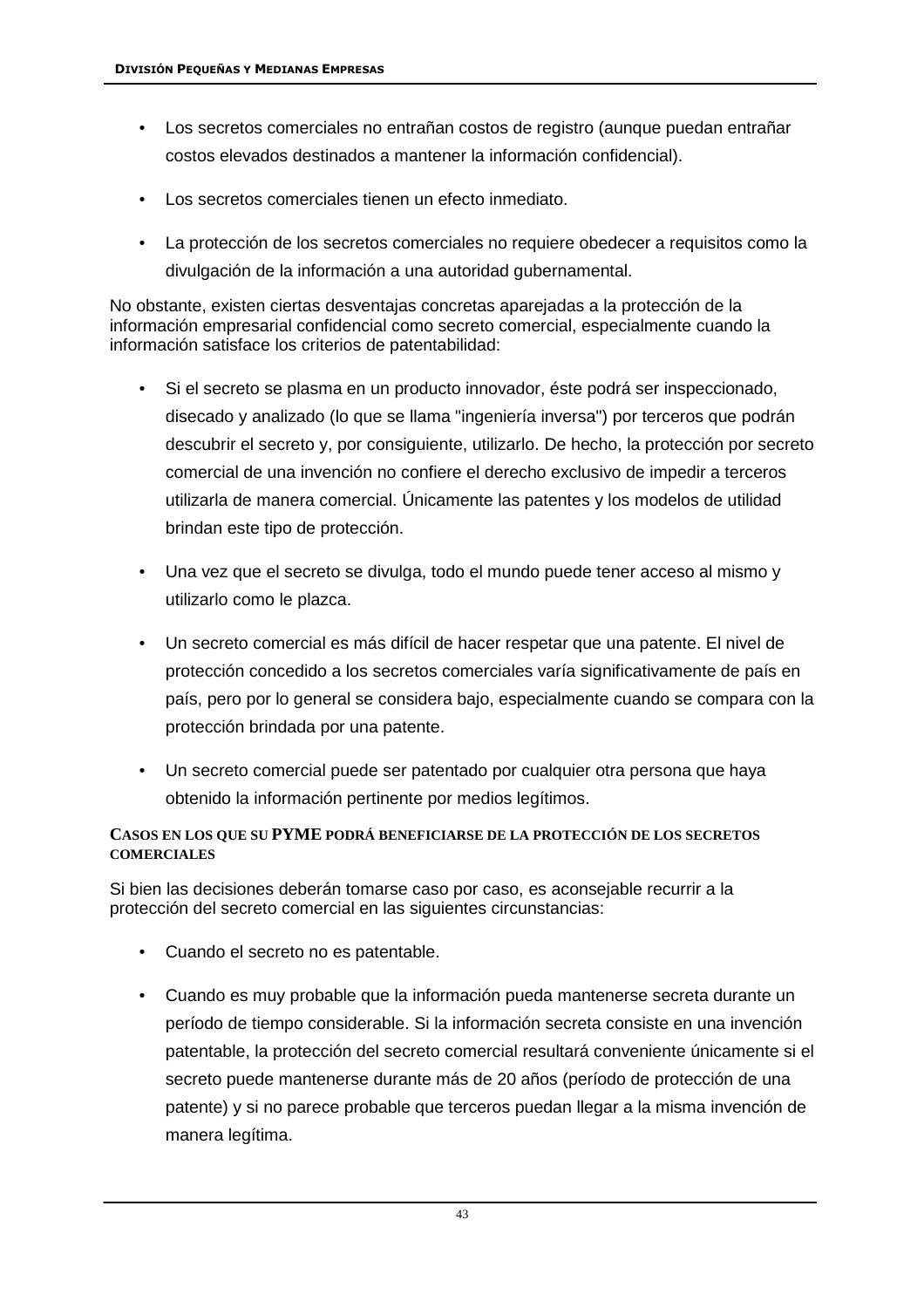- Cuando el secreto comercial no se considera lo suficientemente valios o como para ser objeto de una patente (si bien el modelo de utilidad podría ser una buena alternativa en países donde exista la protecci ón mediante modelo de utilidad).
- Cuando el secreto se refiere a un proceso de fabricación en lugar de a un producto, ya que los productos están más sujetos a la ingeniería inversa.
- Cuando ya ha solicitado una patente y está a la espera de que le sea conc edida.

Noobstante, cabe recordar que la protección del secreto comerciales, por lo general, limitada en la mayoría de los países, ya que las condiciones y el alcance de suprotección puede variar significativamente de país en país de pendiendo de los mecos en anismos estatutarios y del derecho jurisprudencial existente, y que los tribunales pueden requerir esfuerzos considerables y onerosos para preservar el secreto. Siempre que se aposible, la protección por patente o modelo de utilidad otorgará una protección mucho mayor.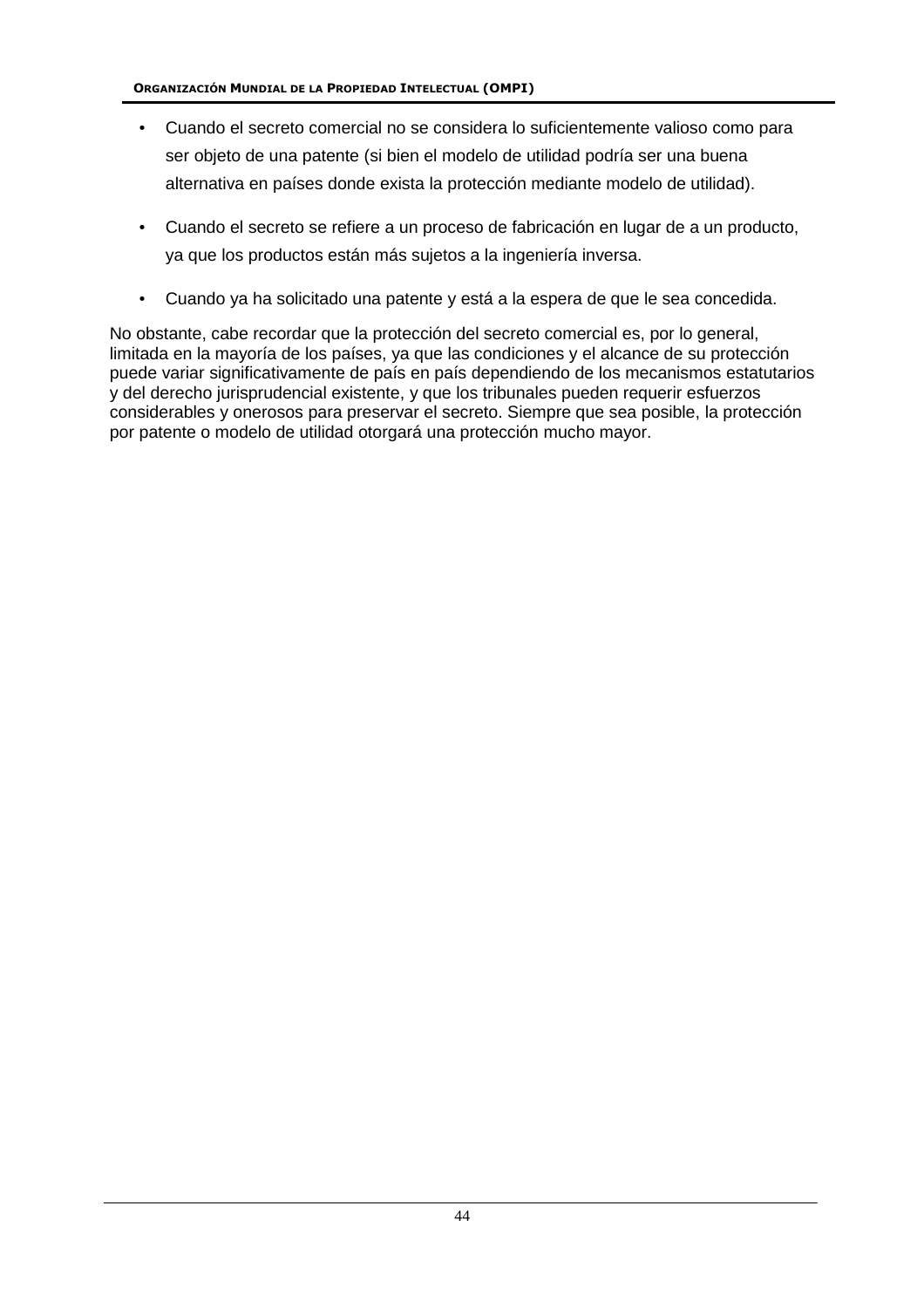# **¿CÓMO PUEDE SU PYME BENEFICIARSE DEL DE RECHO DE AUTOR ?**

¿Se ocupa su empresa de la creación, grabación, publicación, divulgación, distribución o venta al por menor de obras artísticas, musicales o literarias? ¿Cuenta su empresa con un sitio W eb, unfolleto, un vídeo interno de su empresa, o se anuncia en los periódicos o la televisión? ¿Utiliza su PYME música, fotografías o programas informáticos que pertenezcan aterceros en alguna de sus publicaciones, folletos, bases de datos ositios Web? in the statular su empresa de los derechos de rivados de un programa informático? Si ha contestado "sí" a alguna de las preguntas anteriores, es posible que desee obtener más información sobre cuestiones de derecho de autor. Aquí puede acceder a una breve expli cación de los tipos de obras que pueden ser protegidos mediante derecho de autory los derechos que confieren el derecho de autor y los derechos conexos.

Una vez que conoz ca mejor los fundamentos de la protección por de recho de autor, es posible que desee saber qué debe hacer su PYME para:

a) Utilizar o explotar de manera legítima las obras o creaciones de terceros con la autorización de lautor o el titular del derecho;

b) Proteger sus propias obras o creaciones y as egurarsed eque hace elmejor empleoposi ble de su derecho y obtiene retribuciones e conómicas justas por cualquier utilización que se haga de sucreación.

**EL DERECHO DE AUTOR Y LOS DERECHOS CONEXO S**

**¿Qué es el derecho de autor?**

El derecho de autor es un término jurídico que describe los **derechos concedidos a los derechos** concedidos a los creadorespor sus obras literarias y artísticas.

## **¿Qué abarca el derecho de autor?**

El **tipode obras que abarca el derecho de autor** incluye: obras literarias como novelas, poemas, obras de teatro, documentos de referencia, periódicos y progra mas informáticos; bases de datos; películas, composiciones musicales y coreografías; obras artísticas como pinturas, dibujos, fotografías y escultura; obras arquitectónicas; publicidad, mapas y dibujos técnicos.

**¿Qué derechos proporciona el derecho de auto r?**

Los **creadores originales** de las obras protegidas por el derecho de autor, y sus here deros, gozan de ciertos de rechos básicos. Detentan el **derecho exclusivo** a utilizar o autorizar a terceros autilizar la obra de conformidad contérminos convenidos de componéncia cuerdo. El creador de una obra puede prohibir o autorizar:

- $\cdot$  **reproducción** bajo distintas formas, como la publicación impresa o el grabado de sonidos;
- su ejecución o interpretación pública , como en el caso de una obra de teatro o musical;
- grabaciones delamisma, por ejemplo bajo forma de discos compactos, casetes o vídeocasetes;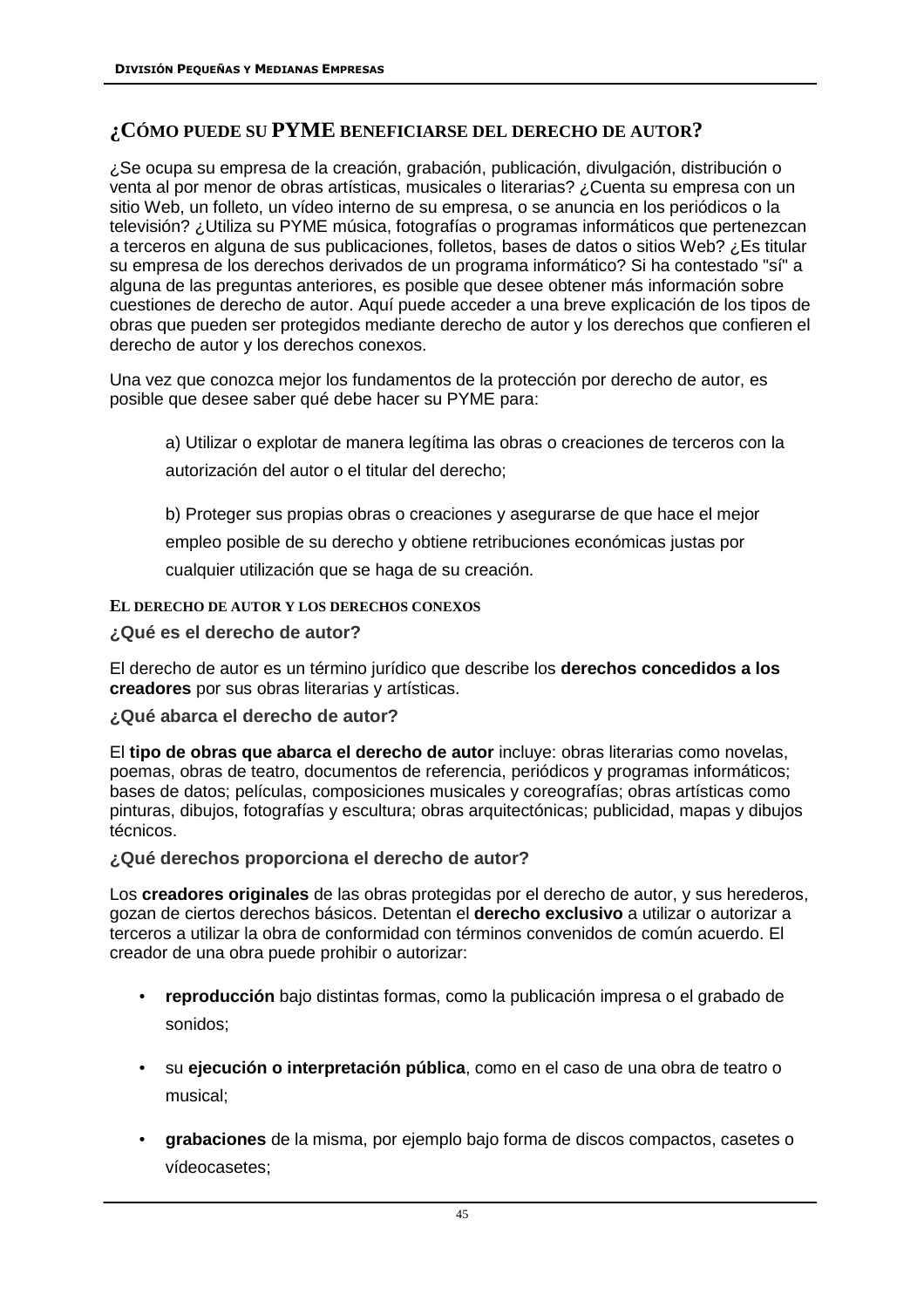- su **radiodifusión** por radio, cable o satélite;
- su **traducción** en otros idiomas o su **adaptación,** como en el caso de una novela adoptada en quión cinemato gráfico.

Muchas obras c reativas protegidas por el derecho de autor requieren una gran distribución, comunicación e inversión financiera para ser divulgadas (por ejemplo las publicaciones, las grabaciones de sonidos y las películas); por consiguiente, los creadores suelen **vender los derechos** desus obras a individuos o empresas más capaces de comercializar sus obras a cambio de un pago. Estos pagos se supeditan con frecuencia al uso real de la obra, en cuyo caso se denominan **regalías**.

Estos **derechos patrimoniales** tienen un plazo l ímite, de conformidad con los tratados pertinentes de la OMPI, de 50 años tras la muerte del creador. Las distintas le qui sia ciones nacionales pueden establecer plazos más largos. Este plazo permite tanto a los creadores como a sus herederos sacar provech of inanciero de la obra durante un período razonable de tiempo. La protección del derecho de autor incluy e asimismo los **derechos morales**, que incluyen el derecho a reivindicar la autoría de una obra y el derecho a oponerse a modificaciones que puedan atentar contra la reputación del creador.

El **creador** -o el **titular del derecho de autor** de una obra - puede **hacer valer sus**  derechosadministrativamente y antelos tribunales, mediante la inspección de locales para encontrar pruebas de protección o posesión de prod uctos **"pirateados"** (realizados de manera ilegal) relacionados con obras protegidas. El titular puede obtener una decisión de justicia encaminada a detener dichas actividades, así como percibir reparación por la pérdida de reconocimiento y ganancias financi eras, consecuencia de los actos de piratería.

### **¿Pueden las ideas, procedimientos, métodos de operación o conceptos matemáticos ser protegidos por el derecho de autor?**

La protección del derecho de autor se extiendes ó lo a las formas de expresión y no a las ideas, procedimientos, métodos de operación o conceptos matemáticos como tales. Este principio ha sido confirmado por el Acuerdo sobre los aspectos de los derechos de propiedad intelectual relacionados con el comercio (Acuerdo sobre los ADPIC) de la Organización Mundial del Comercio (OMC), así como por el Tratado de la OMPI sobre DerechodeAutor.

## **¿Cuáles son los derechos conexos al derecho de autor?**

Durante los últimos cincuenta años, se hades arrolladorá pidamente un conjunto de **derechosconexos al derecho de autor** . Estos derechos conexos han evolucionado *en* **torno** a las obras protegidas por el derecho de autor y proporcionan derechos similares aunque, confrecuencia, más limitados y de menor duración a:

- **los artistas e iecutantes** (como actores y músicos) en s us interpretaciones o ejecuciones;
- **los productores de grabaciones de sonidos** (por ejemplo, grabaciones de casetes y discos compactos) en sus grabaciones;
- **los organismos de radio difusión** en sus programas de radio y televisión.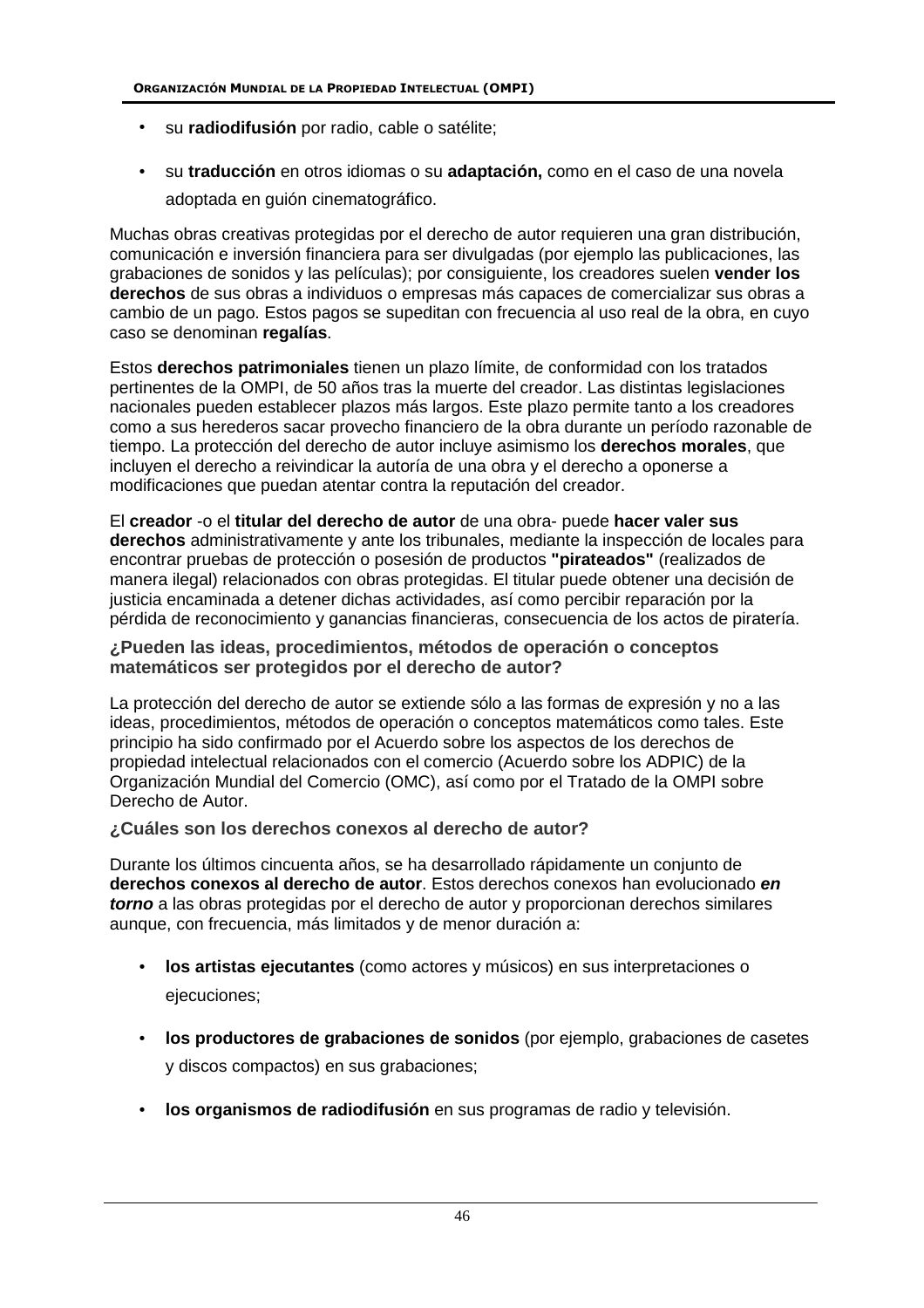# **¿Por qué debe protegerse el derecho de autor?**

El derecho de autor y sus derechos conexos son **esenciales para la creatividad humana** yaque of recenal oscreadores incentivos bajo forma de **reconocimiento** y **recompensas económicas equitativas** . En virtud de este sistema de derechos, lo screadores cuentan con la garantía de que sus obras serán divulgadas sin tener que preocuparse por la copia no autorizada o la piratería. Esto contribuye, a su vez, a facilitar el acceso y a **intensificar el disfrutedelacultura, el conocimiento y el entre retenimiento** entodo el mundo.

**¿Cómo ha seguido el derecho de autor los avances en la tecnología?**

La esferadel **derecho de autor y del poster echos conexos** se ha expandido **enormemente** gracias alos **progresos tecnológicos** acaecidos durante los últimos decenios, que han aportado nuevas maneras de divulgar creaciones por formas de **comunicación mundial** como la radiodifusión por satélite y los discos compactos. La divulgación de obras por **Internet** es el acontecimiento más reciente que plante a nuevas cuestiones en relación con el derecho de autor. La OMPI participa activamente en el debate internacional en curso, sobre la configuración de nuevas normas para proteger el derecho de autor en el espacio cibernético. La Organización administra el Tratado de la OMPI sobre e Derecho de Autor y el Tratado de la OMPI sobre Interpretación o Ejecución y Fonogramas (conocidos conjuntamente como "Tratados de Internet"), que establecen **normas internacionales** destinadas a impedir el acceso no autorizado y la utilización de obras creativas en Internet u otras redes digitales.

**¿Como está regulado el derecho de autor? ¿Es necesario el registro para beneficiarse de una protección del derecho de autor?**

Segúnel Convenio de Berna para la protección de las obras literarias vartísticas (a la protección es automática, no siendo necesario el cumplimiento de ninguna formalidad en los países Miembros del Convenio. Por ello, **la OMPI no ofrece ningún tipo de registro internacional de derecho de autor.**

Noobstante, numerosospaíses poseen una [officinal](http://www.wipo.int/news/es/links/addresses/cr/index.htm) [nacional de derecho de autor](http://www.wipo.int/news/en/links/addresses/cr/index.htm) y ciertas legislaciones nacionales establecen procedimientos de registro, por ejemplo, con el propósito de identificar o distinguir títulos o contenido de obras. En algunos países, el registro de obras puede servir com o prue base mi plena por ante los tribu nales en caso de conflictos sobreel de recho de autor.

**CONSEJOS ÚTILES PARA SU PYME EN TANTO QUE USUARI O DE DERECHO DE AUTO R**

Para algunas empresas, la utilización o la explotación de obras, grabaciones de sonido, retransmisiones o interpretaciones o ejecuciones protegidas por el derecho de autor puede constituir una parte central de sus actividades comerciales cotidianas. Así suce de enel caso de las emisoras radiofónicas, las editoriales, las bibliotecas, los comercios o los clubes nocturnos. Para otras em presas, puede tratarse simplemente de un instrumento ocasional utilizado para mejorar la publicaciones internas, los sitios Web y otros medios de comercialización. Para otras, la utilización del material protegido por derecho de autor puede limitarse al us o de suprograma informático. Entodos los casos, le conviene considerar las siguientescuestiones:

**¿Necesito una licencia?** Probablemente, lo más importante que necesita saber una empresa que utilice o comercialice o bras protegidas por el derecho de autor o los derechos conexos es si dichas actividades requieren una licencia. Como regla general, toda utilización o explotación comercial de dichos derechos requiere una licencia o una cesión de los derechos por parte del titular de los mismos. Aquí se incluyen actos tan diversos como la utilización de una conocida canción en un anuncio televisivo, la venta y distribución de CD y DVD, y la utilización de programas informáticos en las computadoras de una empresa. En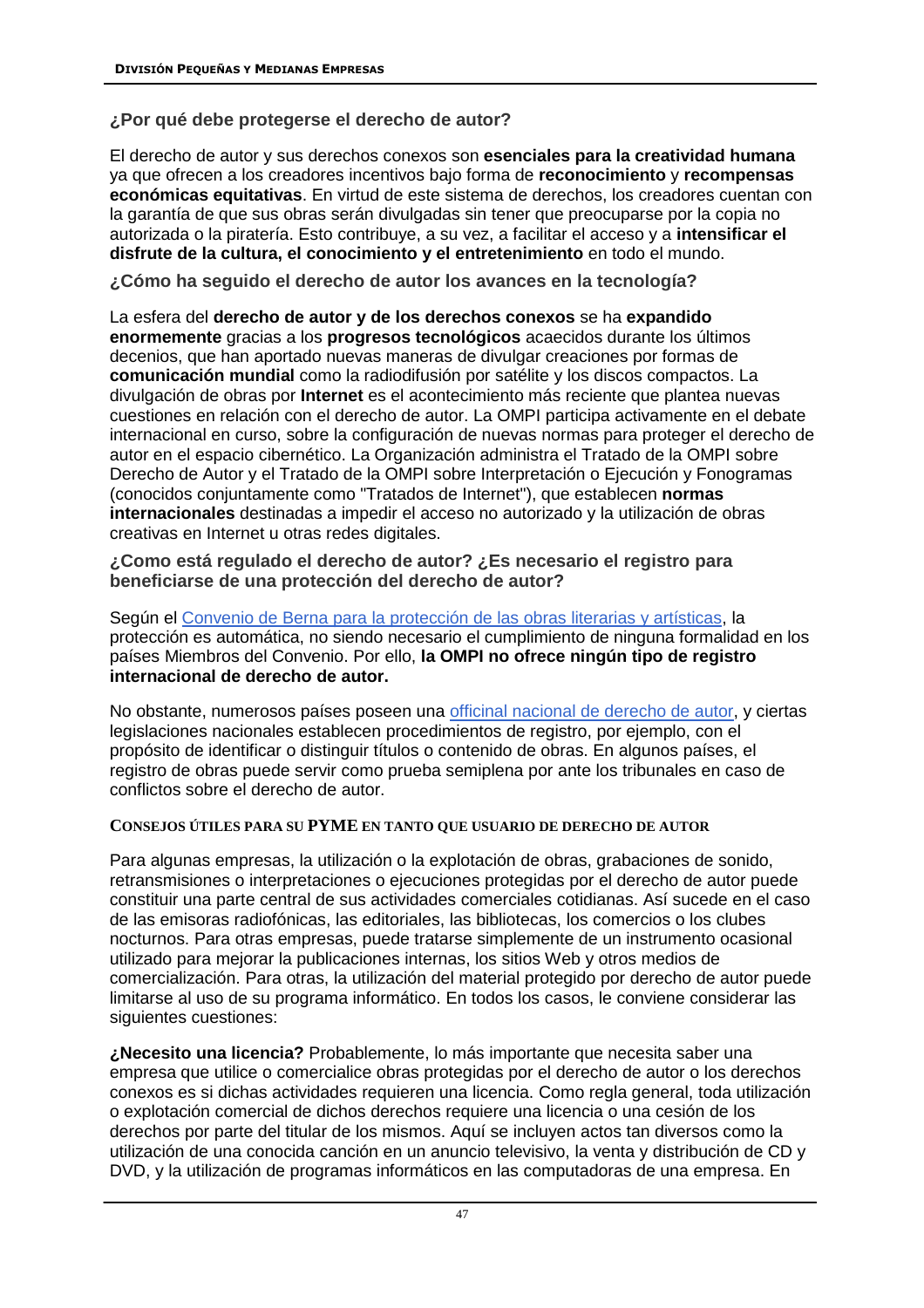relación con la concesión de licencias, deberá averiguar si los derechos son administrados por una organización de gestión colectiva o por el autor o productor directamente antes de negociar un acuerdo de licencia que le permita utilizar o explotar el producto. Recuerde que los pleitos relacionados con las infracciones del derecho de autor pueden ser muy onerosos y que es conveniente considerar dichas cuestiones antes de meterse, usted o su empresa, en problemas. También puede solicitar asesoramiento sobre los términos de su acuerdo de licencia antes de firmarlo. En el caso de ciertos productos como los paquetes de programas informáticos, por lo general se recibe la licencia del producto al comprar lo. Los términos y condiciones de la licencia figuran con frecuencia en el paquete que puede devolverse sin o se está de acuerdo con los términos y condiciones de la misma.

**¿Existe una sociedad de gestión colectiva?** Las sociedades de gestión colectiva simplifican considerablemente el proceso de obtener licencias para distintas obras. En lugar de tratar directame nte con cada autor o titular del derecho, las sociedades de gestión colectiva of recenalos usuarios una fuente centralizada en la que pueden negociarse tarifas y términos de utilización, y obtenerse autorizaciones de manera sencilla y rápida. En los últimos años, la creación de sistemas centralizados o de "ventanilla única", que reúnen a varias sociedades de gestión colectiva que pueden emitir autorizaciones de manera fácil y rápida, se ha considerado especialmente útil para las producciones de multimedios que requieren una amplia gama de autorizaciones. Siempre que sea posible, al tratar con las sociedades de gestión colectiva e conomizará tiempo y dinero. En su oficina de derecho de autor nacional podrá obtener detalles relativos a las sociedades de recaud ación que funcionanen supaís.

**¿Pueden utilizarse de manera gratuita las obras publicadas en Internet?** Una idea errónea muy generalizada es que las obras publicadas en Internets on de domino público y, por consiguiente, pueden ser utilizadas libremente po r cualquiera sin autorización del titular del derecho. Cualquier obra protegida por el derecho de autor o los derechos conexos, desde las composiciones musicales, a los productos multimedios, pasando por los artículos periodísticos y las producciones audio visuales para la que no haya expirado el plazo de protección, está protegida independientemente de que haya sido impresa en papel o publicada en otros medios como, por ejemplo, en Internet. En todos los casos se debe, por lo general, obtener la autorizació n del titular del derecho antes de su utilización. Del mismo modo, precisará una autorización si su PYME desea publicar o incluir en su sitio Web obras, grabaciones de sonido, radiodifusiones o interpretaciones o ejecuciones protegidas por el derechodeau tor.

# **CONSEJOSÚTILESPARA SU PYMEENTANTOQUETITULA RDELDERECHODEAUT OR**

Sisu empresa forma parte integrante de los sectores relacionados con el derecho de autor, por ejemplo, porque crea, publica, graba, distribuye o vende obras protegidas por derecho de autor o derechos conexos, debería usted conocer bien sus derechos y adoptar las medidas necesarias para ejercerlos, conceder licencias y hacerlos valer. Pero aunque no formedirectamente parte de los sectores relacionados con el derecho de autor, tal v ez su empresa produzca ocasionalmente obras protegidas por el derecho de autor o los derechos conexos. Publicaciones empresariales, folletos, sitios Web, anuncios televisivos ográficos, vídeos de comercialización, es probable que que de n protegidos por la legislación sobre derechodeautor.

Encualquier caso, si usted cree que su empresa ha creado obras protegidas por el derecho de autor o los derechos conexos y desea explotar al máximo las ventajas que derivan de esas obras para su PYME, sería conveniente que consultara a su oficina nacional de derecho de autor o aunabogado especializado. A continuación figuran algunas preguntas que le ayudarán a comprender mejor el sistema de derecho de autor en su país: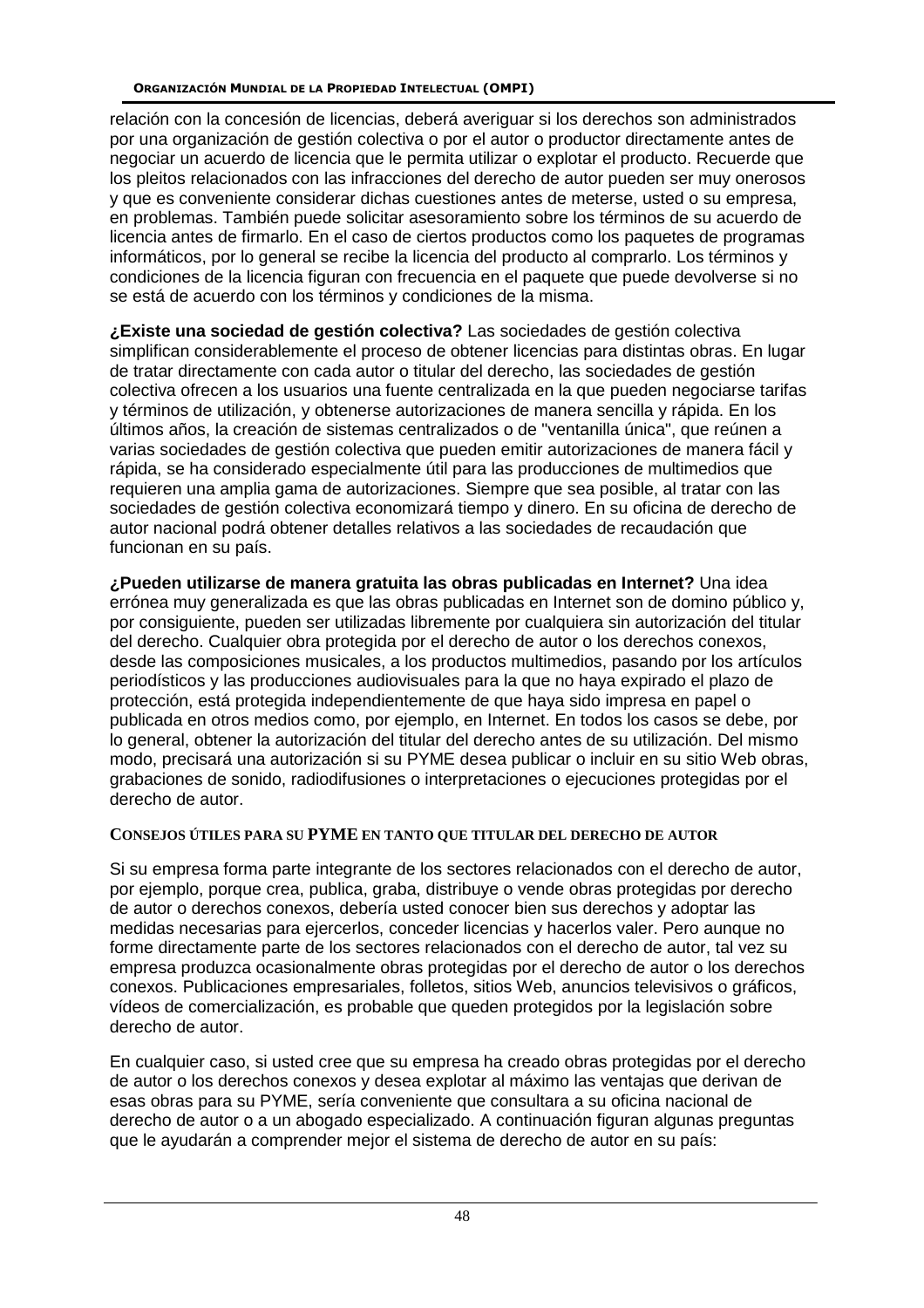**¿Existe un depositario de derecho de autor?** Por no rma general, la protección del derecho de autor es automática y no depende de registro alguno. Sin embargo, en algunos países existe un depositario del derecho de autory es aconsejable registrar allí su obra, pues ello le sería de gran ayuda, por ejemplo, en caso de suscitarse una controversia acerca de la titularidad de la obra.

**¿Quién es titular de los derechos?** Por lo general, el titular del derecho de autor sobre una obra es el creador original o el autor de la obra. Sin embargo, hay excepciones a esta norma. En algunos países, por ejemplo, se considera que los derechos patrimoniales sobre una obra protegida por derecho de autor recaen inicialmente en el empleador/productor, mientras que en otros, se considera que se cedieron otransfirieron al empleado r/productor. Por lotanto, es aconsejable que averigüe cuales son las normas específicas en su propio país.

**¿Cuáles son mis derechos?** Los derechos exclusivos que se confieren a los autores y los titulares de derechos varían según la legislación nacional de derecho de autor de los distintospaíses. Sinembargo, habitualmente los derechos exclusivos engloban, por ejemplo, el derecho de reproducción (el derecho a realizar copias), el derecho de interpretación o ejecución en público, el deradiodifusión, el de adaptación. Asimismo, en un número cada vez mayor de países los titulares de derecho de autor gozan de derechos relativos a la distribución de sus obras por Internet, así como de la protección contra la acción de eludir las medidas tecnológicas de protecci ón. Es decir que sería conveniente averiguar qué derechos prevé su legislación nacional sobre derecho de autor para que su PYME aproveche plenamente la protección del derecho de autor y los derechos conexos. También cabe recordar que, con el propósito de f acilitar el comercio legítimo de obras protegidas por derecho de autor, los derechos patrimoniales concedidos a los autores tienen un plazo de validez de 50 años a partir de la muerte del creador, con arreglo a los tratados de la OMPI. Algunas legislacione sprevén plazos de protección más largos. Generalmente, los organismos de gestión colectiva pueden brindar información concreta sobre este tema. Recuerde también que la protección del derecho de autor incluye habitualmente los derechos morales, es decir, e lderecho a reivindicar la paternidad de una obra y el derecho a oponerse a cambios que pudieran perjudicar la reputación del creador.

**OTROS CONSEJOS ÚTILES PARA SU PYME EN TANTO QUE TITULA R DEL DERECHO DE AUT OR**

**¿Cómo puedo obtener protección internacional para mis obras?** Si el país del que es usted nacional o residente haratificado los convenios internacionales en materia de derecho de autory derechos conexos administrados por la OMPI, como el Convenio de Berna, o es miembro de la Organización Mundial de lComercio y har espetado sus obligaciones en virtud del Acuerdo sobre los ADPIC, o si ha publicado usted su obra por primera vez, o al menos simultáneamente, en uno de los países mencionados, su obra protegida por el derecho de autor beneficiará de protec ción automática en un gran número de países. De no ser así, es posible que existan acuerdos recíprocos entre su país y otros países extranjeros que ofrezcan derechos similares.

**¿Cómo puedo conceder licencias sobre mis obras?** Si desea conceder licencias sob re sus obras a usuarios tales como organismos de radiodifusión, editores, o incluso establecimientos recreativos, desde bares a clubes nocturnos, una buena solución podría consistir en hacerse socio de una sociedad de gestión colectiva. Las organizaciones de gestión colectiva supervisan la utilización de obras en nombre de los creadores y se ocupan de negociar las licencias y recaudar las remuneraciones. Las sociedades de gestión colectiva son particularmente frecuentes en el ámbito de las obras musicales y literarias en las que puede haber un gran número de usuarios de la misma obra y resultaría difícil, tanto a los usuarios como al titular de los derechos, obtener la autorización específica para cada utilización, y supervisar las distintas utilizaciones. C uando no existen sociedades de gestión colectiva, los acuerdos de licencia se negocian individualmente con el licenciatario. Puede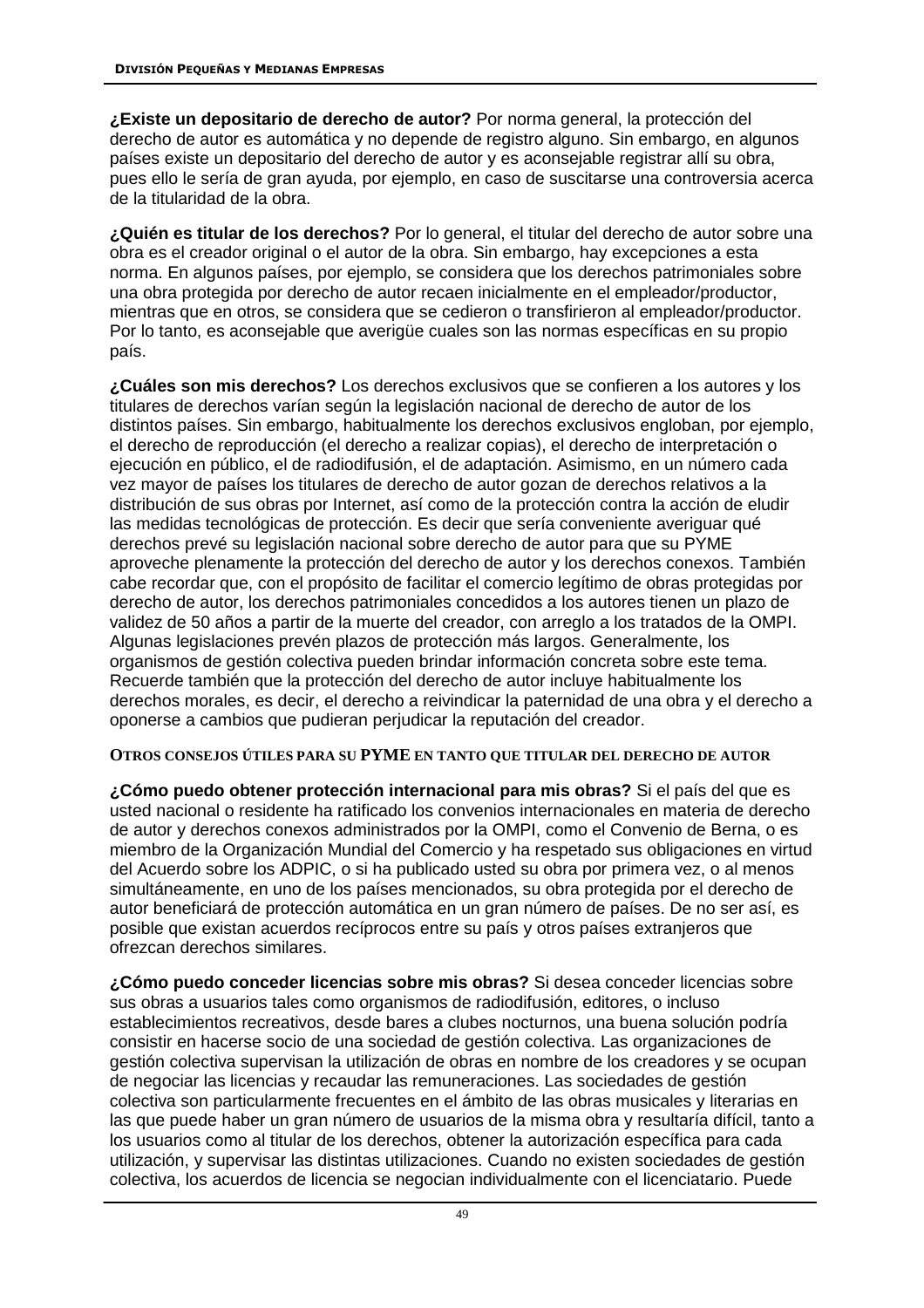ser útil solicitar as esoramiento de un experto para obtener términos ventajos os en el contrato delicencia.

¿Cómopuedo hacer valer mis derechos? El creador de una obra goza del derecho de permitiroprohibir la utilización de su obra. Si usted descubre que una persona utiliza sus obras protegidas por el derecho de autor sin su autorización, puede usted hacer valer sus derechos de manera administrativa y en los tribunales. En numeros os países, existen las llamadas medidas en la frontera destinadas a impedir la importación de productos protegidos por el derecho de autor que hayan sido falsificados. Es sumamente importante que siu sted descubre que sus derechos están siendo infringidos, solicite asesoramiento a un agente o abogado de propiedad intelectual, a la oficina de derecho de autoro a la sautoridades aduaneras (véase asimismo"; Qué debe hacer su PYME par a resolver controvers ias en materia de propiedad intelectual?"). Algunas obras tales como programas informáticos, fonogramas y obras audiovisuales pueden incluir medidas tecnológicas de protección (por ejemplo el cifrado o los sistemas de acceso condicionado) para protegerlos de la utilización sin licencia. Dichos sistemas son medios que pueden utilizar los titulares delos derechos para limitar el acceso a los clientes que aceptan ciertas condiciones (entre ellas, el pago) parautilizarlas obras.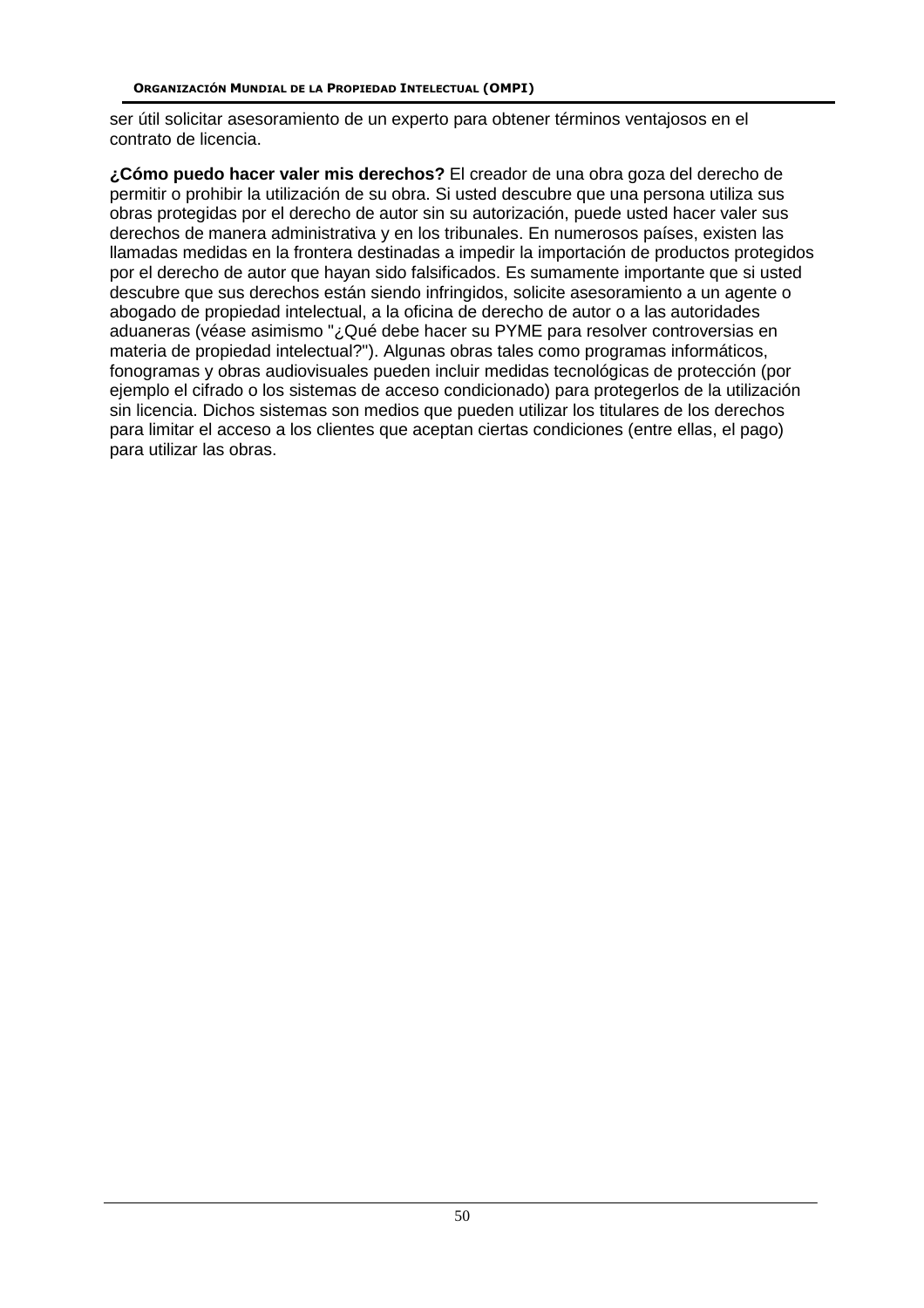# **¿CÓMO PROTEGER LAS INN OVACIONES MEDIANTE MODELOS DE UTILIDAD ?**

# **¿Qué es un modelo de utilidad?**

Un modelo de utilidad es un derecho exclusivo que se concede a una invención vo ermite al titular del derecho impedirater ceros utilizar comercialmente la invención protegida, sin su autorización, durante un período limitado. De acuerdo con su definición básica, que puede variar de un país a otro (en el que se brinde dicha protección), un modelo de utilidad se a semeja a una patente. De hecho, los modelos de utilidad se denomina naveces "pequ eñas patentes" o "patentes de innovación".

Las principales diferencias que existen entre los modelos de utilidad y las patentes son las siguientes:

- Los requisitos para obtener un modelo de utilidad son menos estrictos que para las patentes. Sibien siempre debe satisfacer se el requisito de la "novedad", los requisitos de la "actividad inventiva" son mucho más laxos o incluso no existen. En la práctica, seutiliza la protección mediante modelos de utilidad para innovaciones menores que quizás no satisfagan los criterios de patentabilidad.
- El plazo de duración de la protección por modelos de utilidad es más corto que el de las patentes y varía de país en país (por lo general, varía de siete a 10 años, sin posibilidad de ampliación o renovación).
- En la mayorí a de los países que brindan protección mediante modelos de utilidad, las oficinas de patentes no examinan el fondo de las solicitudes con anterioridad al registro. Esto significa que el proceso de registro sueles er considerablemente más sencillo y de una duración promedio de seismeses.
- Es mucho más económico obtener y mantener modelos de utilidad (véase "¿Cómo puede su PYME adquiriry mantener derechos de propiedad intelectual?").
- En algunos países, la protección mediante modelos de utilidad pu ede obtenerse únicamente para ciertos campos de la tecnología y se aplica únicamente a productos yno aprocesos.

Los modelos de utilidad se consideran particularmente adaptados para las PYME que efectúan mejoras "menores" en productos existentes o adapte n dichos productos. Los modelos de utilidad se utilizan principalmente para las innovaciones mecánicas.

La "Patente de innovación", inaugurada recientemente en Australia, fue introducida como resultado de una amplia investigación acerca de las necesidades de las pequeñas y medianas empresas, a fin de permitirles entrar a bajo costo en el sistema de propiedad intelectual. Véase el enlace al comunicado de prensa en [IP Australia](http://www.ipaustralia.gov.au/library/PDFS/general/20010427 Media Release.pdf).

Sólo algunos países ofrecen la posibilidad de acogerse a la protección mediante modelo de utilidad.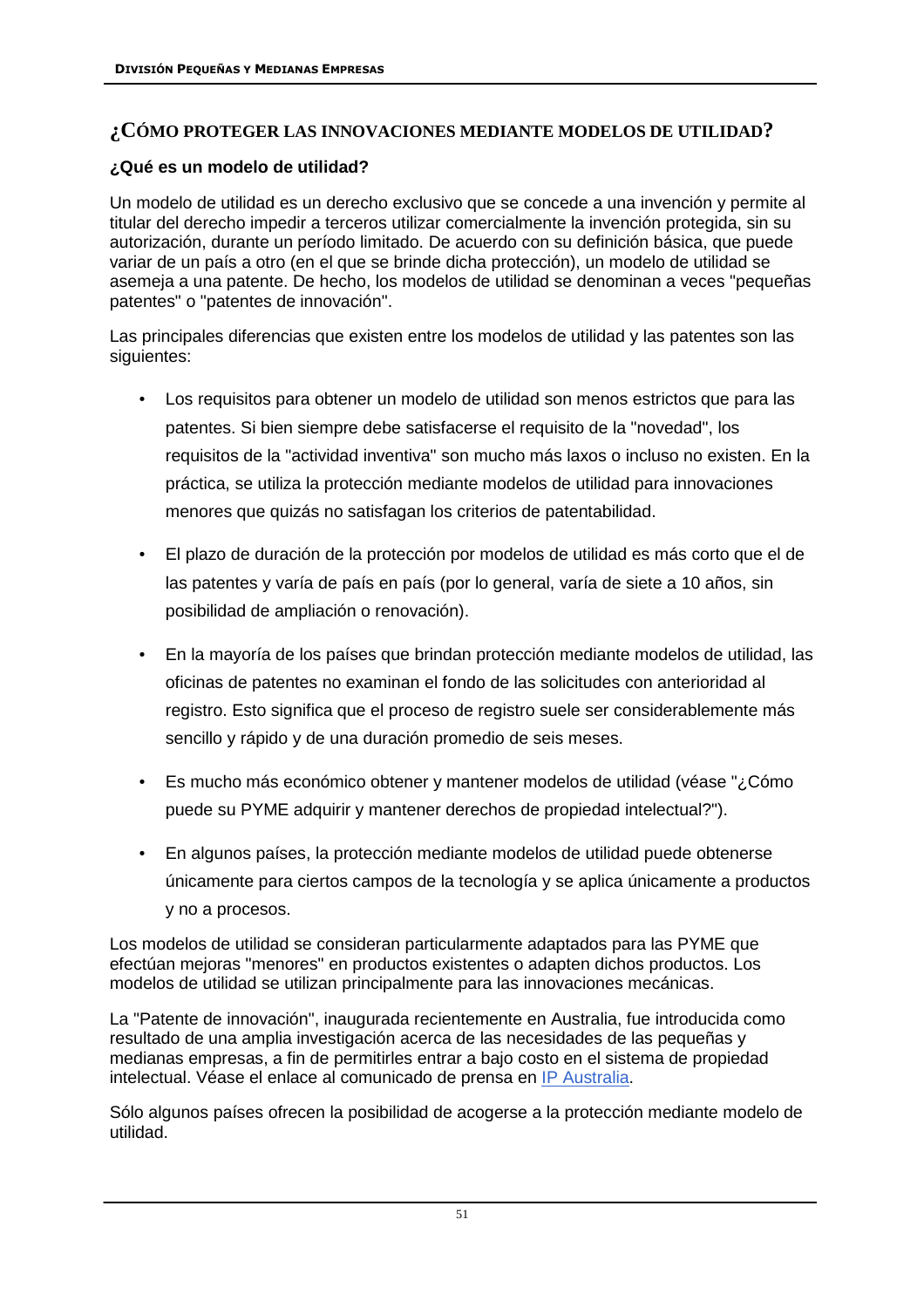### **¿DÓNDE PUEDEN OBTENERS E MODELOS DE UTILIDA D?**

Actualmente, sólo un pequeño, aunque significativo, número de países ofrece protección mediante modelo de utilidad. Estos países son los siguientes: Alemania, Argentina, Armenia, Australia, Austria, Belarús, Bélgica, Brasil, Bulgaria, China, Colombia, Costa Rica, Dinamarca, Eslovaquia, España, Estonia, Etiopía, Federación de Rusia, Filipinas, Finla ndia, Francia, Georgia, Grecia, Guatemala, Hungría, Irlanda, Italia, Japón, Kazajstán, Kenya, Kirguistán, Malasia, México, OAPI, Países Bajos, Perú, Polonia, Portugal, República Checa, República de Corea, República de Moldova, Tayikistán, Trinidad y Tabago , Turquía, Ucrania, Uruguayy Uzbekistán.

En los países cuya legislación nacional no prevé la protección por modelos de utilidad, las PYME pueden solicitar una patente (véase" ¿Cómo puede su PYME adquirir y mantener derechos de propiedad intelectual?" y "C ómo transformar las invenciones en activos rentables para su PYME") o mantener la invención como secreto comercial (véase "Cómo protegerlossecretos comerciales desuPYME").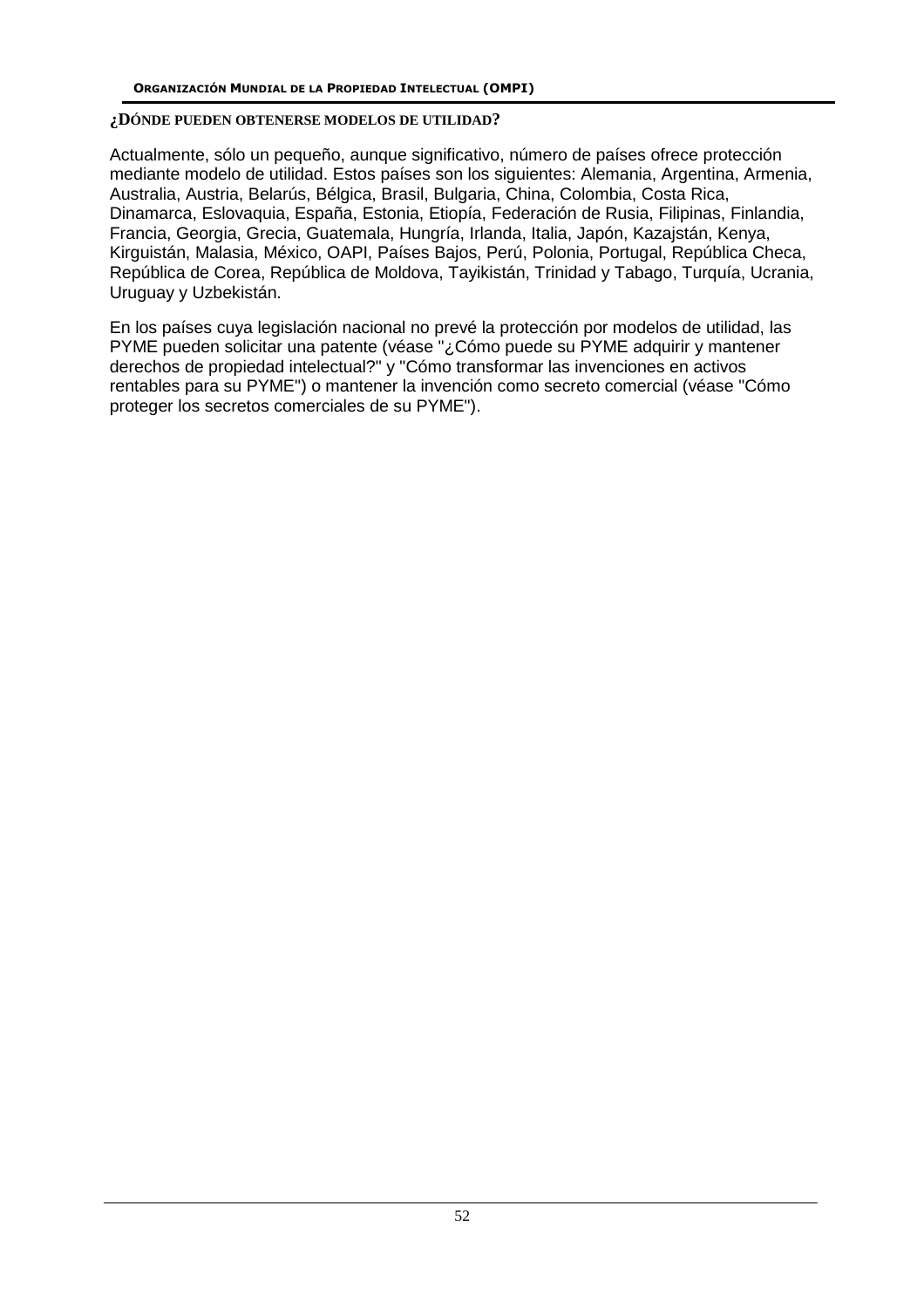# **¿COMO ADMINISTRAR LOS ACTIVOS DE PROPIEDAD INTELECTUAL DE SU PYME?**

La administr ación de los activos de propiedad intelectual de una empresa trasciende la simple adquisición de los derechos de propiedad intelectual oficiales por conducto de una oficina nacional de propiedad intelectual. Los derechos de patentes o marcas no tienen gran valor a menos que sean explotados apropiadamente. Además, es posible que parte de la valiosa propiedad intelectual de una empresa no requiera el registro oficial sino que precise otras medidas de protección (por ejemplo, acuerdos de confidencialidad). Las empresas que deseen obtener pleno rendimiento de sus conocimientos especializados y creatividad deberían tomar las medidas apropiadas para establecer una estrategia para su empresa en materia de propieda dintelectual e intentar incluir la ensuestrategia empresaria lo en eral. Esto implica que se incluyan cuestiones de propiedad intelectual al elaborar los planes empresariales y las estrategias de comercialización. Una estrategia básica en materia de propiedad intelectual debería incluir al menos las siguien tes medidas:

## **Una política sobre la adquisición de propiedad intelectual**

Unúnico producto o servicio puede estar protegido por distintas formas de derechos de propiedad intelectual que abarquen distintos aspectos de dicho producto o servicio. Las PYME debe n optar por el mejor paquete de protección y asegurarse de que han adquirido todos los derechos oficiales lo antes posible (véase "¿Cómo su PYME puede adquirir y mantener derechos de propiedad intelectual?"). Las PYME deben recordar asimismo que la creación de una cartera exhaustiva en materia de propiedad intelectual puede suponer una inversión considerable. Esto es especialmente cierto en el caso de las patentes. Por consiguiente, las PYME deben evaluar cuidadosamente los costos y beneficios de la protección mediante patentes caso por caso y elaborar una estrategia o política relativa a la adquisición de patentes que se adecue a su presupuesto y oportunidades de comercialización (para obtener un panorama de las estrategias de patentes véase el documento **WIPO/IPR/MCT/99/5**.A enformato Adobe PDF (eninglés)).

## **Una política sobre la explotación de la propiedad intelectual**

Los activos de propiedad intelectual pueden explotarse de distintas maneras. Entre éstas se<br>
incluye la comercialización de productos vservic ios protegidos mediantes propiedad incluye la comercialización de productos y servic intelectual; la firma de acuerdos de licencia o de franquicia; la venta de activos de propiedad intelectual a otras empresas; la creación de empresas conjuntas; la utilización de la propiedad intelectual para obtener acces o a la tecnología de otras empresas mediante acuerdos de concesión recíproca de licencias; o la utilización de la propiedad intelectual para obtener créditos empresariales. Las empresas decidirán en cada caso el mejor modo de explotar sus activos de propie dad intelectual tanto en el plano nacional como internacional.

## **Una política sobre la supervisión de la propiedad intelectual**

Esimportante consultar regularmente las bases de datos sobrepatentes y marcas a fin de conocer los nuevos acontecimientos técnico sy las nuevas tecnologías, identificar nuevos productos, encontrar nuevas oportunidades comerciales, supervisar las actividades de los competidores, identificar a posible sinfractores y evitar infringir los derechos de los competidores. Véase asimismo "Có moutilizar información depatentes en beneficio de su PYME" v "Cómo realizar búsquedas de marcas".

## **Una política sobre la observancia de la propiedad intelectual**

Resulta capital contar con una política clara en materia de observancia de la propiedad intelectual debido a las pérdidas que puede ocasionar la existencia de productos falsificados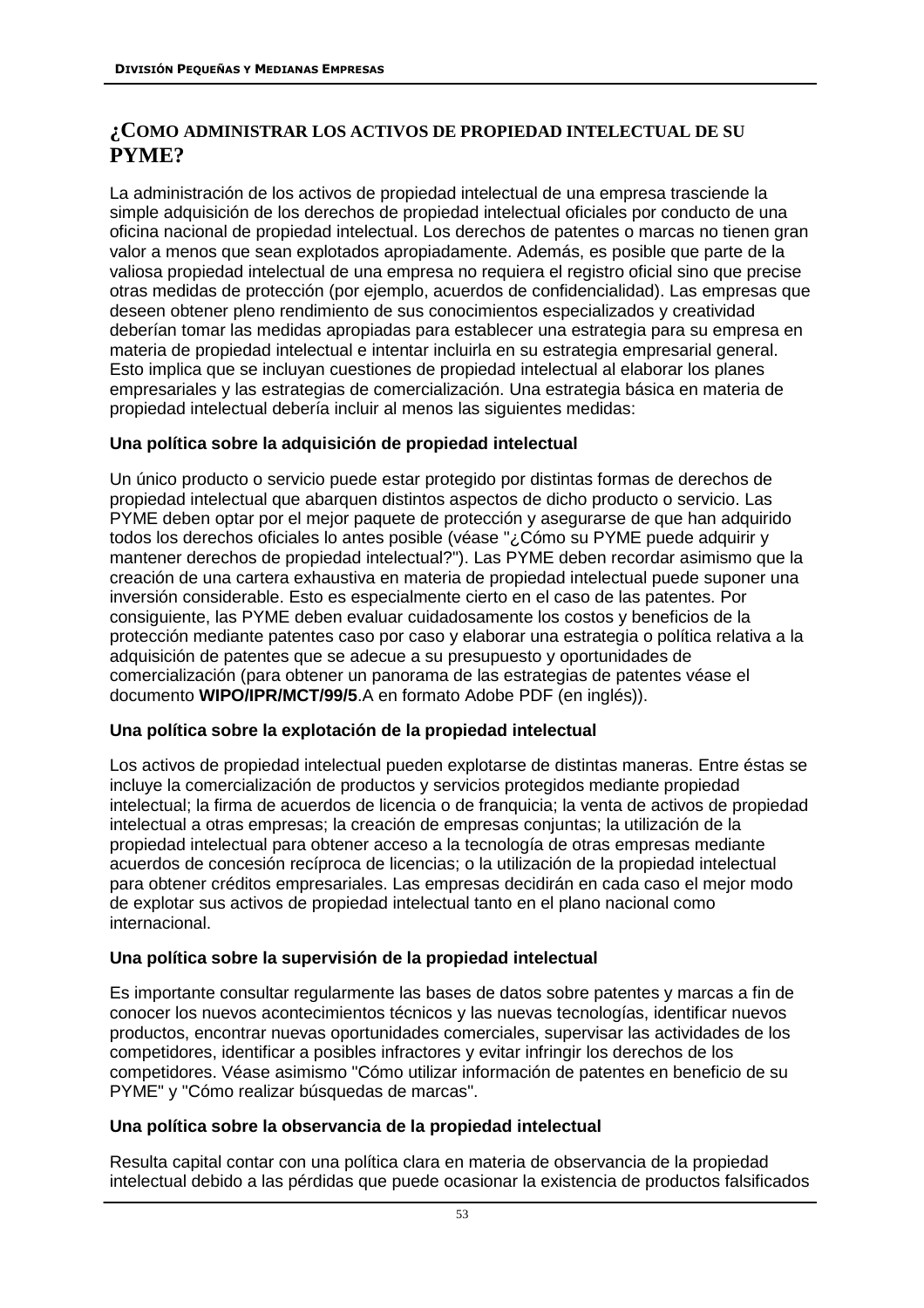en el mercado y los altos costos que suponen ciertos litigios relativos a la propiedad intelectual. Véase"; Quépuede hacer su PYME para solucionar controver sias en mat eria de propiedad intelectual?"

EneldocumentodelaOMPI" TheManagementofIntellectualPropertyRigthsbySmalland Medium Sized Enterprises " (véase WIPO/ACAD/E/93/12 disponible enformato Adobe PDF (eninglés)) figura una descripción del modo en que d istintas empresas condistintos niveles de capacidad tecnológica pueden elaborar una estrategia en materia de propiedad intelectual para a justarla a sus propias necesidades.

### **ALGUNASMEDIDASIMPOR TANTES QUE DEBENCON SIDERARSE ALELABORA RUNAES TRATEGIAEN MATERIADEPROPIEDAD INTELECTUAL:**

- Buscaren las bases de datos sobremarcas para evitar utilizar una marcava existente y proteger las marcas antes de lanzar un nuevo producto o servicio con una nueva marca de fábrica. Es importante estudiar los mercados de exportación en esta etapa y evitar la utilización de marcas de fábrica que puedan tener un significado no deseado en unidioma extranjero.
- Identificar la materia patentable y asegurase de que se patenta con tiempo suficiente para evitar que los competido respuedan presentar la misma invención.
- Asegurarse de que las invenciones patentables no secomparten conterceros o se publican antes de presentar una solicitud de patente. A fin de satisface r los criterios de patentabilidad, las invenciones deben conta r con un elemento de "novedad". La divulgación de una invención en una etapa temprana (por ejemplo, por medio de la publicación) harámás difícil que la invención se considere nueva y, por consiguiente, patentable.
- Asegurarse de que se guarden los secreto scomerciales en el seno de la empresa y preparar, cuando resulte apropiado, acuerdos de confidencialidad al negociary compartir información con asociados, a fin de proteger los secretos comerciales.
- Para las empresas que se dedican a la exportación, ase que reseque la propiedad intelectual está protegida en todos los mercados de exportación potenciales. En el caso de las patentes, cabe recordar que una empresa, por lo general, cuenta con  $12$ meses a partir de la fecha de presentación de una solicitud nacio concela para presentar la misma solicitud de patente en otros países.
- Utilice su cartera de propiedad intelectual al buscar fuentes para financiar su empresa (por ejemplo, incluya sus activos de propiedad intelectual, particularmente las patentes, los modelos de utilidad y los dibujos y modelos industriales en su plan empresarial para convencer a los inversores de las oportunidades comerciales que se of recena sue moresa).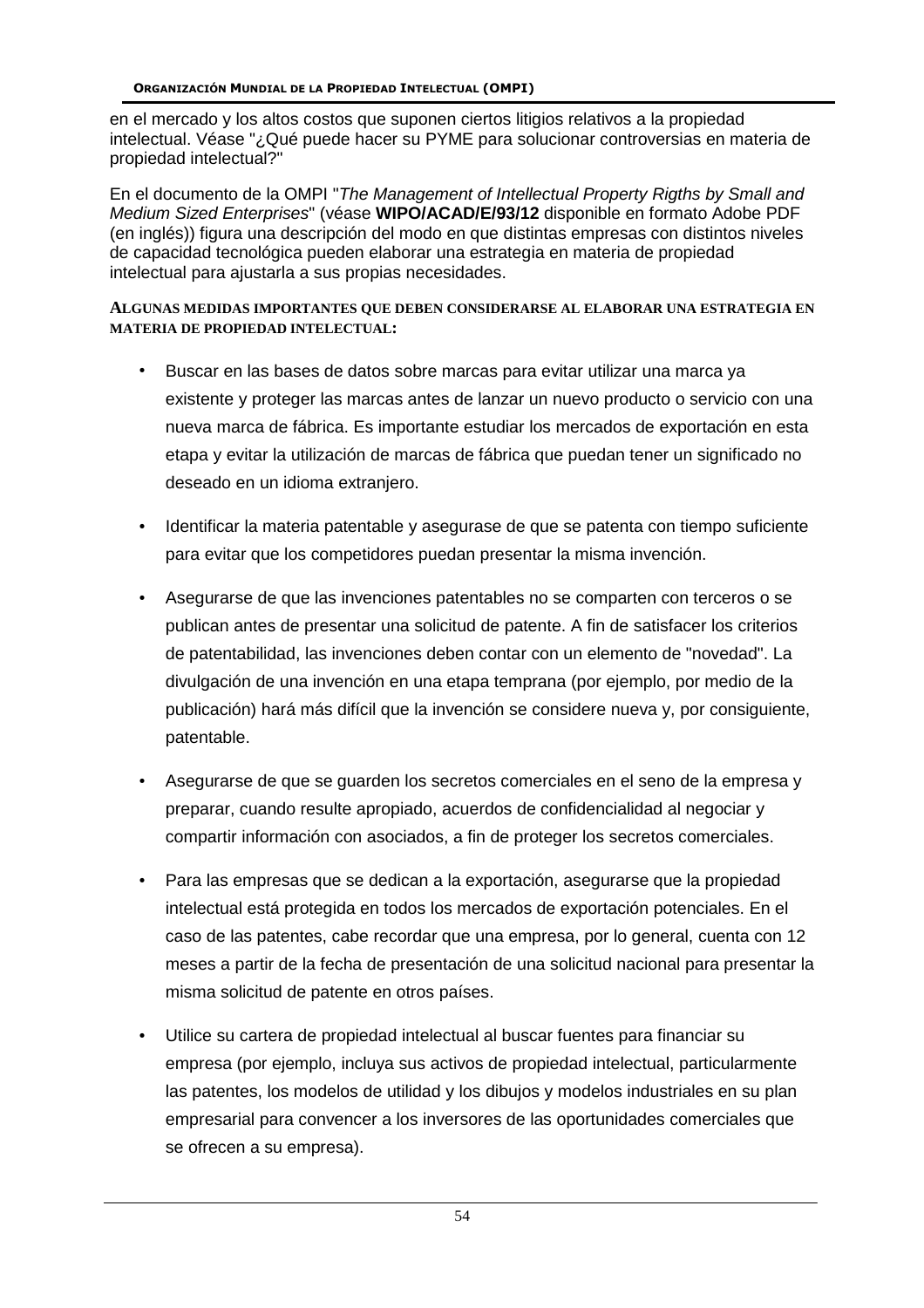- Utilice la información sobrepatentes disponible en las bases de datos sobrepatentes para elaborar sus estrategias comerciales.
- Alrealizar proyectos de investigación y desarrollo conjuntos con otras empresas o institutos de investigación, asegúrese de que que de claro quién será el titular de la propiedad intelectual potencial generada por el proyecto.
- Supervise el mercado y asegúrese de que no se están infringiendo sus activos de propiedad intelectual. Sidetecta una infracción de sus derechos de propiedad intelectual, es aconse jable consultar a un abogado (véase asimismo" ¿Qué puede hacer su PYME para resolver controversias en materiade propiedad intelectual?").
- Sino está seguro del mejor modo de proteger los activos intangibles de su empresa, podría resultar conveniente realizar una revisión de su propiedad intelectual a fin de determinar toda la información valiosa de su empresa y de elaborar una estrategia en materia de propiedad intelectual. En ocasiones, las empresas ignoran la riqueza de activos que pose en enforma de información, i de as creativas y conocimientos especializados por lo que no toman las medidas apropiadas para protegerlos.

Esta lista no es en absoluto exhaustiva. Se trata de algunas de las estrategias básicas adoptadas con éxito por empresas que han integrado plenamente los derechos de propiedad intelectualensuest rategia comercial.

## **OTROS ENLACES Y DOCUM ENTACIÓN**

- "The Management of Intellectual Property Rights by Small and Medium Sized Enterprises" (véase WIPO/ACAD/E/93/12 disponible en inglés enformato Adobe PDF)
- "The Role of Intellectual Property Rights in the Pro motion of Competitiveness and Development of Enterprises " (véase WIPO/IPR/MCT/99/5. A disponible en inglés en formato Adobe PDF)
- "Corporate Strategies for Managing, Exploiting and Enforcing Intellectual Property Rights" (véase WIPO/IP/PK/98/7 disponible en inglés enformato Adobe PDF)

## **E N L A C E S**

- IP Australia [http://www.ipaustralia.gov.au/strategies/X\\_home.htm](http://www.ipaustralia.gov.au/strategies/X_home.htm)
- IPRHelpdesk [http://www.ipr-helpdesk.org/t\\_en/i/patent\\_strategy/home.asp](http://www.ipr-helpdesk.org/t_en/i/patent_strategy/home.asp)
- La Propiedad Intelectual enel Reino Unido [http://www.intellectual-property.gov.uk](http://www.intellectual-property.gov.uk/)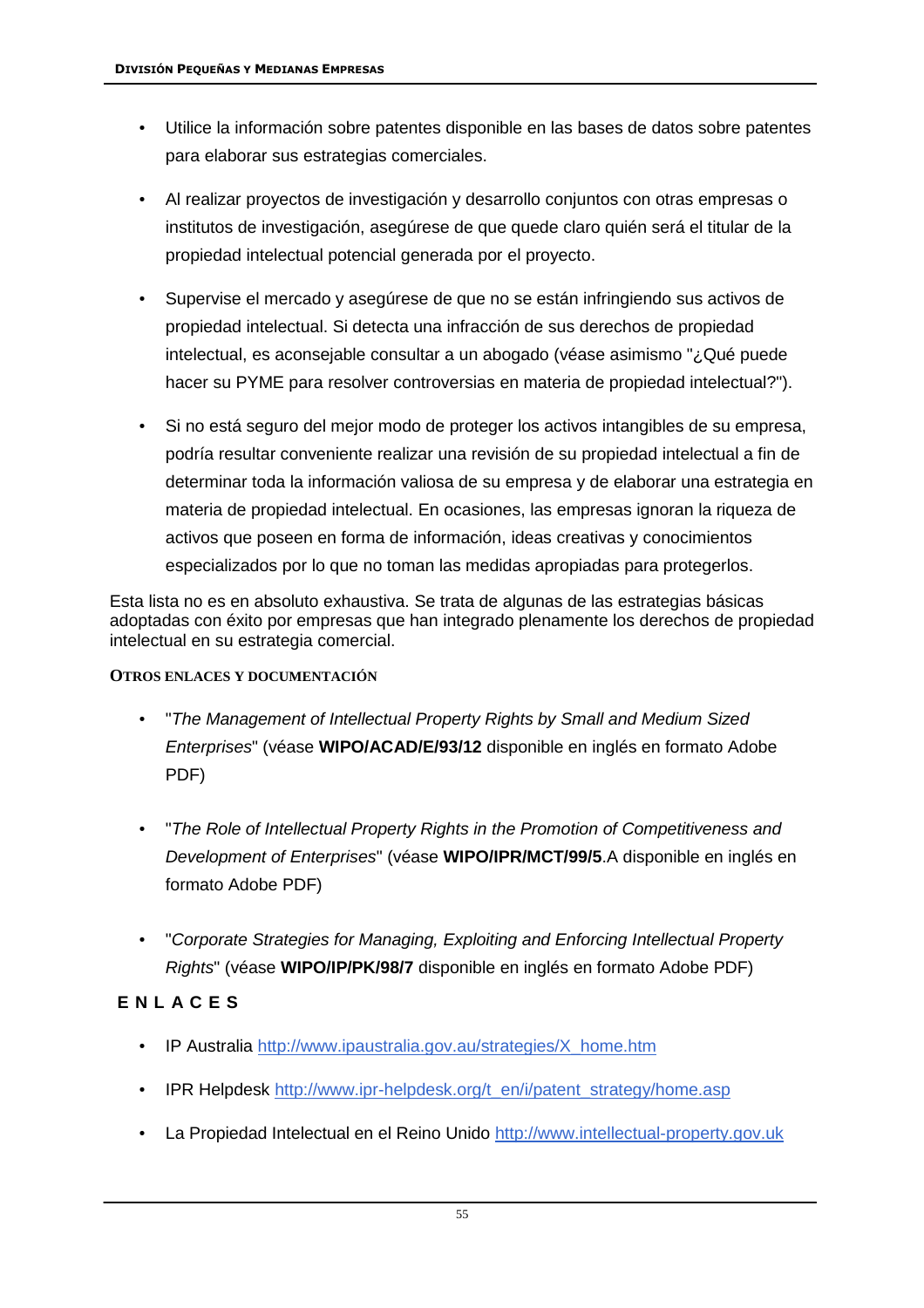## **¿CÓMO UTILIZAR LA INFO RMACIÓN SOBRE PATENT ES EN BENEFICIO DE SU PYME?**

## **¿Qué es la "Información sobre patentes"?**

La "Información sobrepatentes" es la información técnica y jurídica que figura en los documentos de patentes que publican periódicamente las oficinas de patentes. Un documento de patente inclu ye la descripción completa del modo enque funciona una invención patentada y las reivindicaciones que determinan el alcance de la protección, así como detalles acerca de quién patentó la invención, cuándo se patentó, y referencias a la documentación perti nente. Unos dos tercios de la información técnica que se divulga en las patentes nunca se publica en ningún otro lugar y la totalidad de los documentos de patente del mundo se acerca a los 40 millones de documentos. Esto significa que la información sobre patentes es la colección más exhaustivade datos tecnológicos clasificados.

### **¿POR QUÉ RESULTA ÚTIL PARA SU PYME LA INFORMACIÓN SOBR E PATENTES ?**

Lainformación sobre patentes resulta útil a las PYME por varias razones. Probablemente, la más importante de ella s sea que las patentes constituyen una fuente de información técnica única que puede resultar de gran utilidad a las PYME para planificar su estrategia comercial. La mayor parte de las invenciones se divulgan al público por primera vez cuando se publica la patente o, si así lo dispone la ley, cuando se publica la solicitud de patente. Así pues, las patentes son un medio privilegiado para informarse acerca de la investigación y las innovaciones en curso mucho antes de que los productos innovadores aparez can en elel mercado. La información técnica que contienen los documentos de patentes pueden proporcionar a su PYME información valios a que puede utilizar se para:

- Evitar incurrir en gastos innecesarios buscando loque vaes conocido
- Conocer y evaluar tecnologías para la concesión de licencias y la transferencia de tecnologías
- Conocertecnologías alternativas
- Mantenersealtantodelasúltimastecnologías en suámbito de especialidad
- Encontrar soluciones a problemasté cnicos
- Obtenerideas para seguir innovando

Desde el punto de vista de la estrategia comercial de su empresa, la información sobre patentes le avudaráa:

- $\cdot$  Encontrar asociados
- Encontrarproveedoresymateriales
- Supervisar las actividades de los competidores reales y potenciales
- Identificarlosme rcadosespecializados para productos específicos

Por último, las PYME pueden utilizar la información que contienen los documentos de patentespara: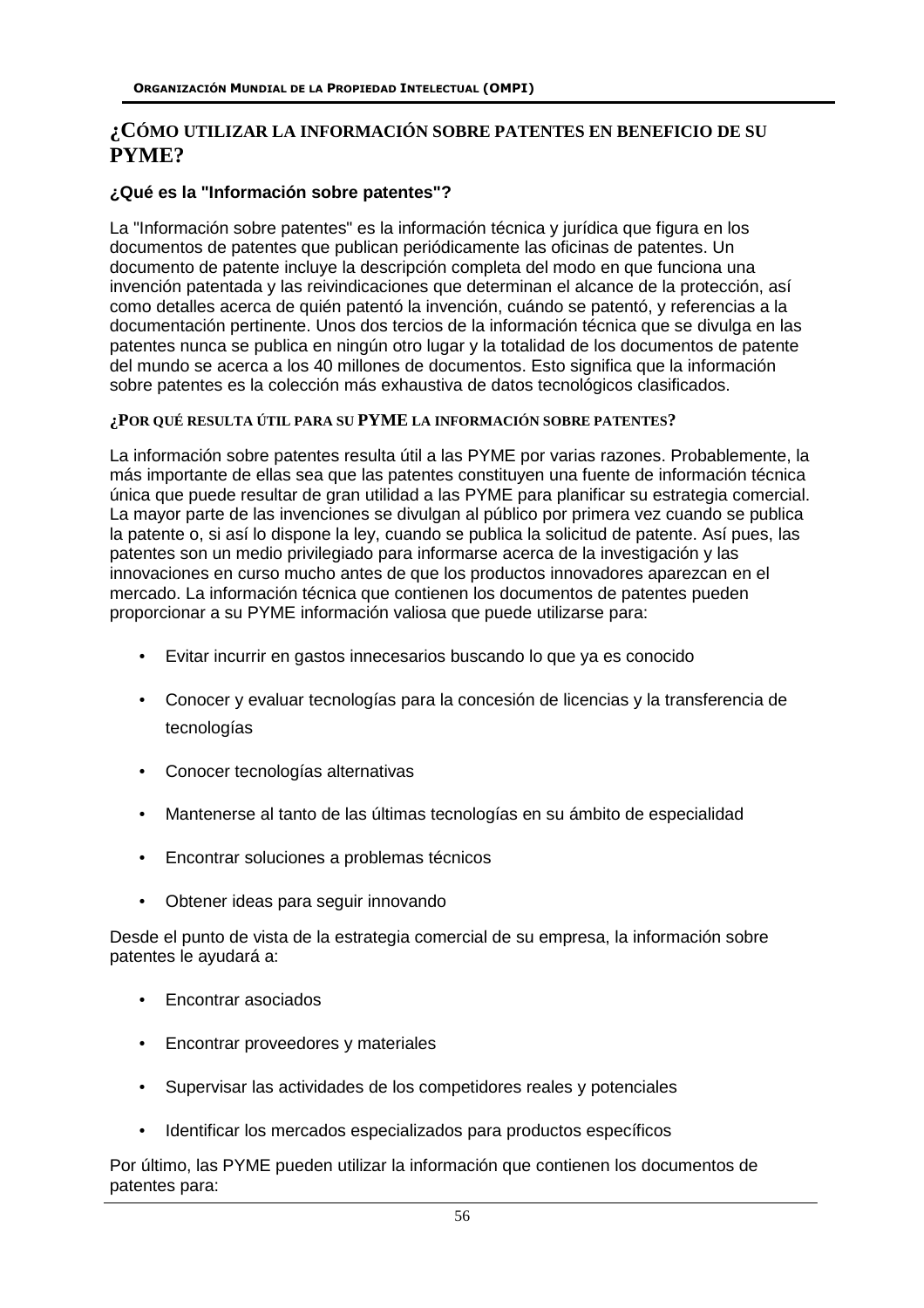- $\cdot$  Evitar posibles infracciones
- Evaluar la patenta bilidad de sus propias invenciones
- Haceroposición a la concesión de patentes que entre nen conflicto con supropia patente

### **¿CUÁLES SON LAS VENTAJ AS DE LOS DOCUMENTOS DE PATENTES COMO FU ENTE DE INFORMACIÓN?**

- Contienen información que no suele divulgar se en ningún otro tipo de documentos.
- Siguen un model or elativ amente estándar que incluye un resumen, información bibliográfica, una descripción de la invención, y en la mayoría de los casos dibujos que la ilustran, así como una gran profusión de detalles sobre el solicitante.
- Seclasifican de conformidad con los ám bitos técnicos (para más información, véase "Información general sobre el Sistema de Clasificación Internacional de Patentes")
- Ofrecene jemplos sobre la aplicabilidad industrial de una invención.
- Abarcan prácticamente todos los campos de la tecnología.

## **¿DÓNDE Y CÓMO PUEDE OB TENERSE INFORMACIÓN SOBRE PATENTES ?**

La creación de bases de datos de patentes sus ceptibles de búsqueda en Internetha facilitado considerablemente el acceso a la información sobre patentes reduciendo significativamente los costos. Don de no pueda accederse a bases de datos en Internet, pueden consultarse bases de datos sobre patentes de manera manual, en microfilms o CD - ROM, en las oficinas nacionales de patentes o por medio de organizaciones comerciales. Entrelas fuentes de informació n sobrepatentes se incluyen las siguientes:

- Biblioteca Digital de Propiedad Intelectual de la OMPI: http://ipdl.wipo.int/ (base de datos electrónica exhaustivas obre las solicitudes internacionales de patente presentadas desde 1997 en virtud del sistema d el PCT).
- Oficinas nacionales de patentes: por logeneral, proporcionan servicios de información tecnológica basados en informacións obrepatentes a cambio de una tasa.
- Agentes de patentes/abogados de patentes u organizaciones comerciales.
- Búsquedas manu ales individuales en centros de patentes, bibliotecas u oficinas nacionales de patentes.
- Búsquedas electrónicas individuales por medio de bases de datos electrónicas o CD ROM.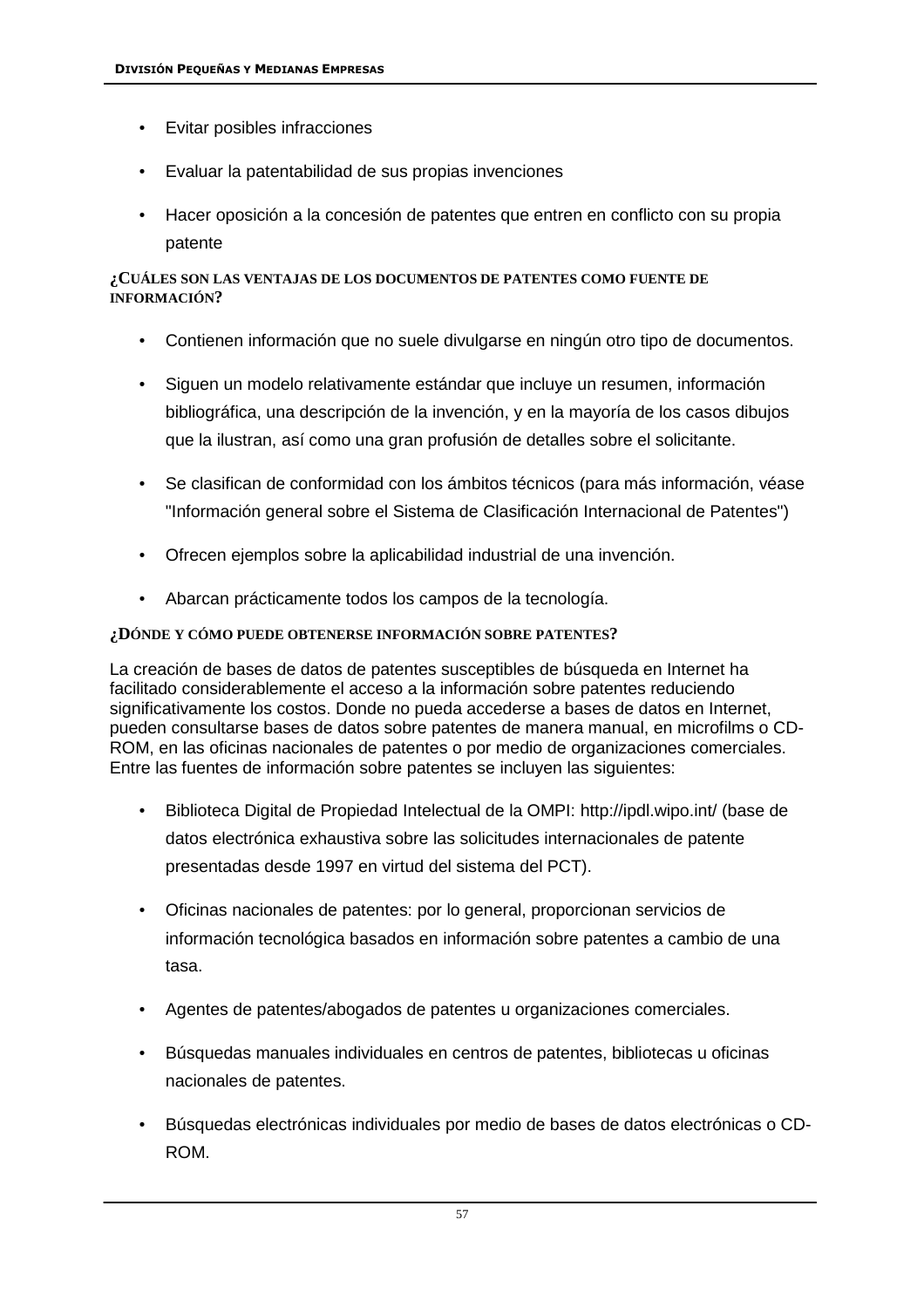### **Enlaces con varias bases de datos gratuitas en línea sobre patentes**

• http://ipdl.wipo.int/en/links/

## **OTROSENLACESYDOCUM ENTACIÓN**

- "PatentInformationandDocumentation:ContentsofaPatentDocument " (véase WIPO/IP/CM/99/16 disponible en inglés enformato Adobe PDF).
- "PatentDocumentsasaSource of Technological Information (véase WIPO/IP/ET/00/9disponible en inglés enformato Adobe PDF).
- Servicios de información sobrepatentes de la División de Ciencia, Tecnología y Negocios de la British Library (STB) http://www.bl.uk/services/stb/patents.html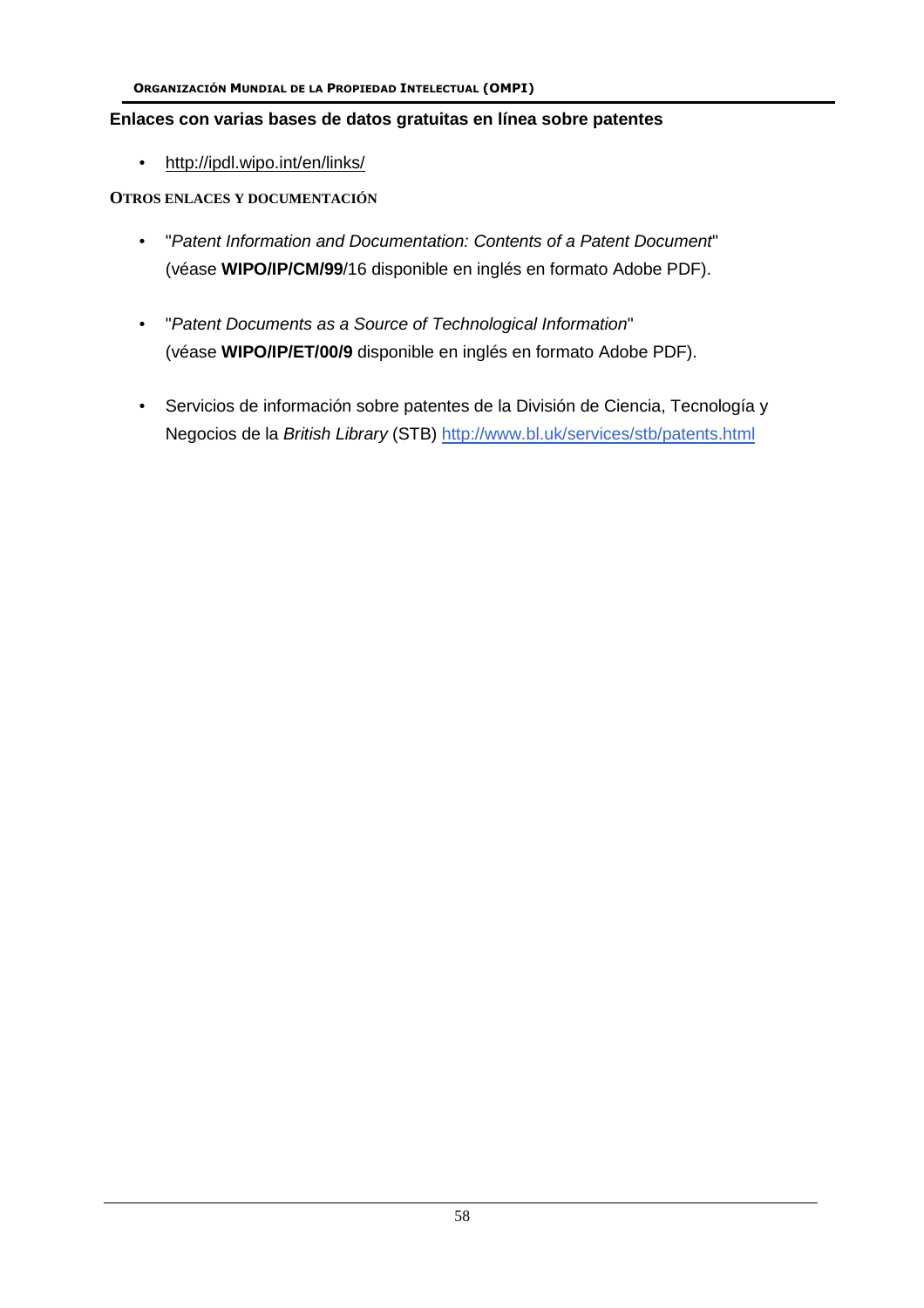# **LA CONCESIÓN DE LICEN CIAS SOBRE DERECHOS DE PROPIEDAD INTELEC TUAL:** UNCOMPONENTEVITAL DELAESTRATEGIACOM ERCIALDESU PYME

Si usted desea iniciar un nuevo negocio, ampliar uno ya existente (ampliar su territorio o la naturaleza del negocio), adquiriruna determinada tecnología o mejorar la calidad de los productos o servicios de su PYME y, por ende, su posición en el mercado, la concesión de licencias sobre de rechos de propiedad intelectual podría ser un instrumento eficaz para alcanzar dichosobietivos empresariales.

Un acuerdo de licencia es una asociación entre un titular de derechos de propiedad intelectual(licenciante) y otra persona que recibe la autorización de utilizar dichos de rechos (licenciatario) a cambio de un pago convenido de antemano (tasa o regalía). Existen distintostipos de acuerdos de licencias que pueden dividirse de manera general en las siguientes categorías:

- Acuerdos delicencia tecnológica
- Acuerdos de licencia y acuerdos de franquicias obremarcas
- Acuerdos de licencias obrederecho de autor

En la práctica, todos o varios de dichos acuerdos suelen formar parte de un único acuerdo ya que este tipo de transferencias generalmente no se refieren a un sólo tipo de derecho de propiedad intelectual sino a numer osos derechos. Pueden encontrarse asimismo acuerdos de licencia en otras circunstancias, como durante una fusión o adquisición, o en el curso de las negociaciones destinadas a establecer una empresa conjunta.

Todos esos mecanismos, ya sea por separado o compuntamente, proporcionarán a su PYME, entanto que licenciante o licenciatario, una amplia gama de posibilidades para hacer negocios en su propio país o en el extranjero. En tanto que titular de propiedad intelectual y licenciante.su PYME podrá ampliars unegocio hasta las fronteras del negocio de sus asociados y obtener así un caudal constante de ingresos adicionales. En tanto que licenciatario, su PYME puede fabricar, vender, importar, exportar, distribuir y comercializar distintos productos y servicios ; operaciones que no le estarían permitidas en otras circunstancias.

En el contexto internacional, sólo se puede concluir un acuerdo oficial de licencia si el derecho de propiedad intelectual sobre el que desea conceder una licencia está protegido asimismo en el otropaís o países que le interesan. Si su derecho de propiedad intelectual no está protegido en dicho país o países, no sólo no podráconce de runalicencia sobre el mismo, sino que no tendráningun de recho de restringir su utilización por parte de terceros.

### **LICENCIAS TECNOLÓGICA S**

SisuPYME está interesada en:

• mejorar la calidad de sus productos o manufacturar un nuevo producto utilizando derechos que pertenecen a terceros y se encarnan en una patente, un modelo de utilidad, o conocimiento sespecial izados protegidos mediante un secreto comercial, la solución podría consistir en adquir ir dichos derechos por medio de una cuerdo de licencia tecnológica, o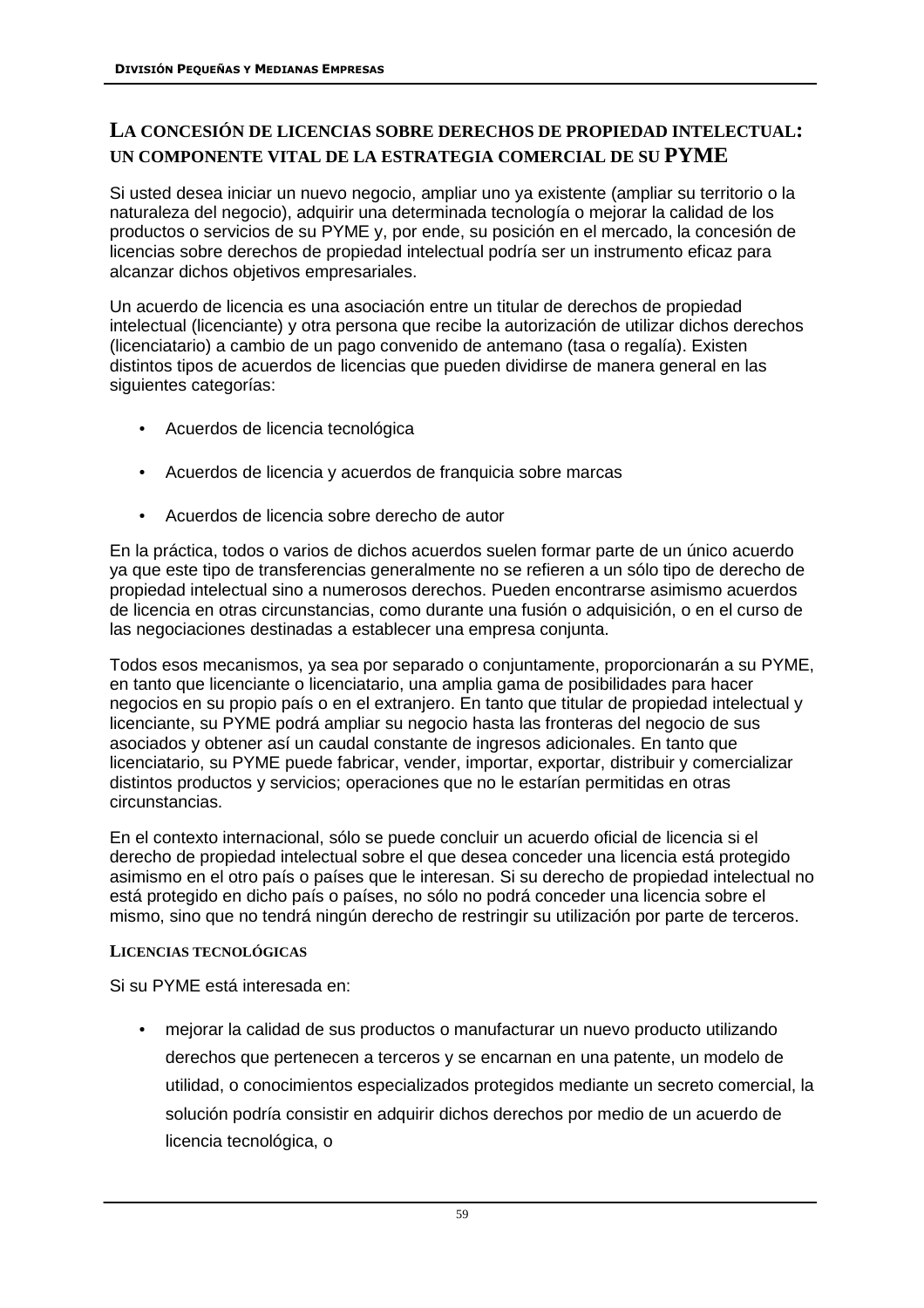• introducirse en un nuevo mercado o ampliar el mercado existente para un producto de cuyos derechos es titular su PYME por medio de una patente, modelo de utilidad o conocimientos especializados protegidos por un secreto comercial entonces podría autorizar a terceros la utilización de su proceso o producto por medio de una cuerdo de licencia tecnológica.

Por medio de un acuerdo de licencia tecnológica, el **licenciante** autoriza al **licenciatario** a utilizar su tecnología de conformidad con ciertos términos y condiciones previamente convenidos. Setrata, por consiguiente, de un contrato contraído de manera v oluntaria entre dos partes que contiene términos y condiciones previamente convenidos. Para mayor información sobre licencias tecnológicas véase "otros enlaces."

## **Empresas conjuntas**

Una empresa conjunta puede consistir entoda una variedad de relaciones com erciales que conciernen a dos o más empresas que ponen sus recursos en común con objeto de establecer una empresa comercial común. Con frecuencia, en dichos acuerdos una parte aporta la tecnología o los conocimientos especializados que posee y la otra part e aporta capacidades financieras y de gestión al proyecto. Por consiguiente, la empresa conjunta suele incluir un acuerdo de licencia concluido por las partes a fin de reglamentar la utilización de la información protegida y las compensaciones derivadas de su uso.

## **ACUERDOS DE FRANQUICI A O DE LICENCIA DE M ARCAS**

SisuPYME está interesada en:

- comercializar un producto o servicio siendo así que la marca (marca de fábrica) de dicho producto pertenece a terceros, o
- introducirse en un nuevo mercado o ampliar el mercado existente para un producto o servicio del que su PYME estitular de los derechos gracias a una marca,

puede optar por el acuerdo de licencia de marcas o el acuerdo de franquicia.

La función principal de una marca o de una marca de servicio consist e en diferenciar los productos y servicios de una empresa de los de sus competidores, identificando con frecuencia el origen de los mismos y haciendo referencias implícitas a la calidad y a la reputación de la empresa. Esta función resulta encierta medida en periudica da si el titular de la marca concede a otra empresa licencia para utilizar la marca por medio de una cuerdo de licencia de marca. Por consiguiente, al titular de la marca le conviene, y confrecuencia se establece por ley o por contrato, mantener una relación estrecha con el licenciatario, a fin de garantizar que se mantengan las normas de calidad y que no se induzca a engaño al consumidor.

Por medio de un acuerdo de franquicia, el titular de cierta técnica u otros conocimientos especializados que ha obtenido, cierta reputación en relación con la utilización de una marca de fábrica o deservicio (la empresa cedente) puede hacer equipo con otra empresa (el concesionario) que aportará sus propias capacidades o recursos financieros para proporcionarp roductos o servicios directamente al consumidor. La empresa cedente garantizará, por medio del suministro de capacidades técnicas y de gestión, que el concesionario mantenga la calidad y otras normas relativas a la utilización de la marca de fábrica o des ervicio que suelen requerir características normalizadas como, por ejemplo, un uniformedistintivo de la marca.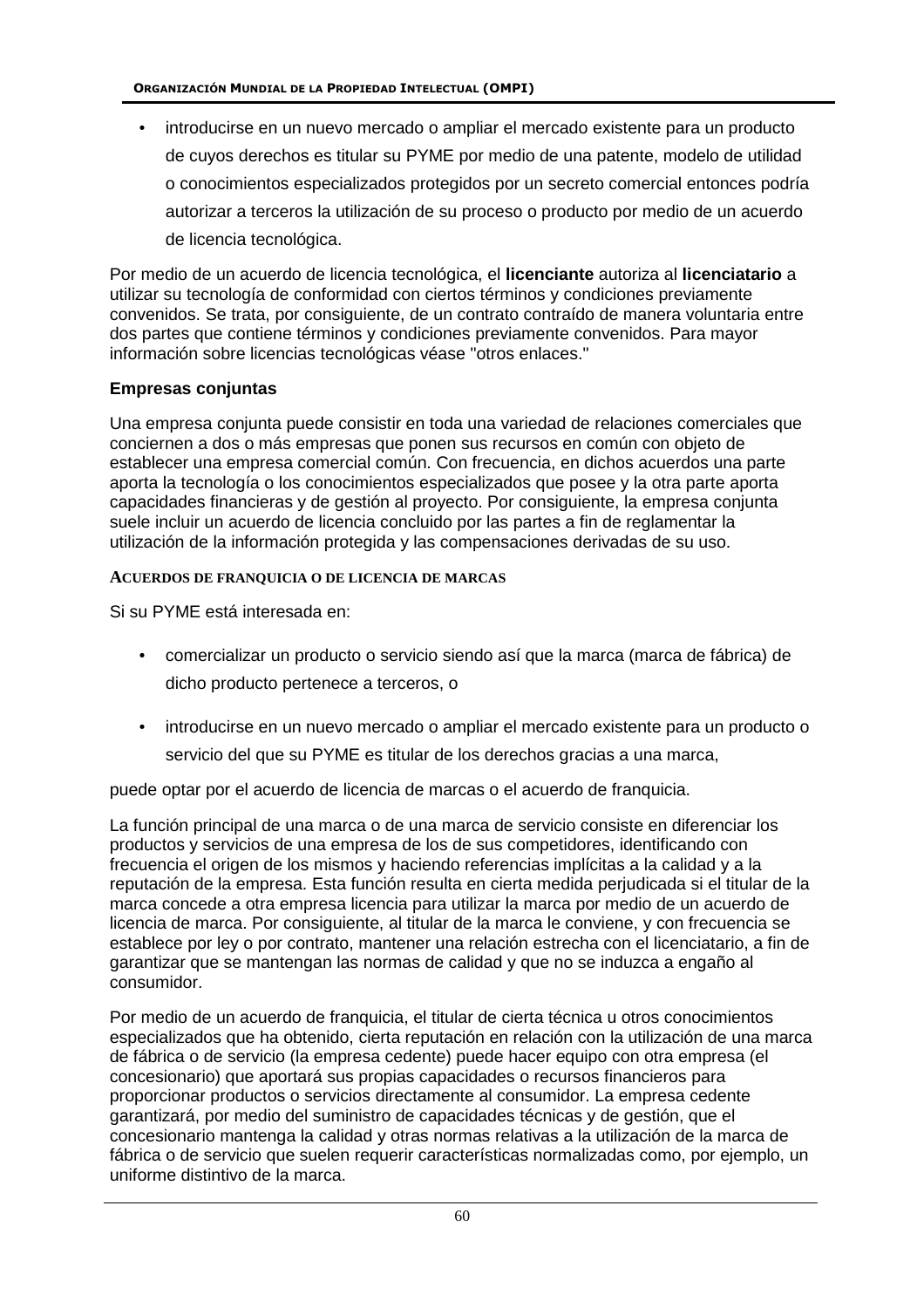### **ACUERDOS DE LICENCIA DE DERECHO DE AUTOR**

SisuPYME está interesada en:

- fabricar, distribuir o comercializar las obras literarias o artísticas decreadores, o
- introducirse en un nuevo mercado o ampliar el mercado y a existente para las obras literarias y artísticas de su empresa

puede considerar la posibilidad de concluir un acuerdo de licencia de derecho de autor. Numerosostitulares de derechos encuentran difícil administrar sus propios de rechos y han formado organizaciones de gestión colectiva que les representan y administran sus derechos en su nombre. Si está usted interesado en adquirir dichos derechos deberá dirigirse a la organización de que stión colectiva que esté autorizada para conceder licencias relativas a los distintos derechos de sus miembros.

#### **OTROS ENLACES Y DOCUM ENTACIÓN**

### **Centro de Transferencia Tecnológica Nacional (NTTC)**

Sitio Web: [http://www.nttc.edu](http://www.nttc.edu/)

El NTTCseocupa exclusivamente del campo de la investigación y los negocios estadounidenses pero da pistas acerca del modo de accedera tecnologías que duermen en las estanterías de los laboratorios.

### **Intellectual Property Technology Exchange, Inc** .

Sitio Web: [http://www.techex.com](http://www.techex.com/)

Fundada en 1999, TechEx es una empresa privada que ofrece la posibilidad de comprar y vender nuevas tecnologías en el ámbito biomédico por Internet. Se trata, no obstante, de un sistema reservado alos miembros y restringido ausuarios que reciban autorización como profesionales de la concesión de licencias y capitalistas de riesgo.

## **Technology New Zealand**

Sitio Web: <http://www.technz.co.nz/business/license/praclic.htm> Este sitio tiene por objeto brindar fuentes de asesoramiento y asistencia tecnológica que existen principalmente en Internet, y en particular, of recerdirectrices para negociarun acuerdo de licencia.

#### Seminario sobre la concesión de licencias en materia de propiedad intelectual de la **Facultad de Derecho de la Universidad de Dayton**

Sitio Web: <http://www.udayton.edu/~lawtech/cle99iplic.htm>

Este sit io ofrece do cumentos sobre distintos as pectos de la concesión de licencias.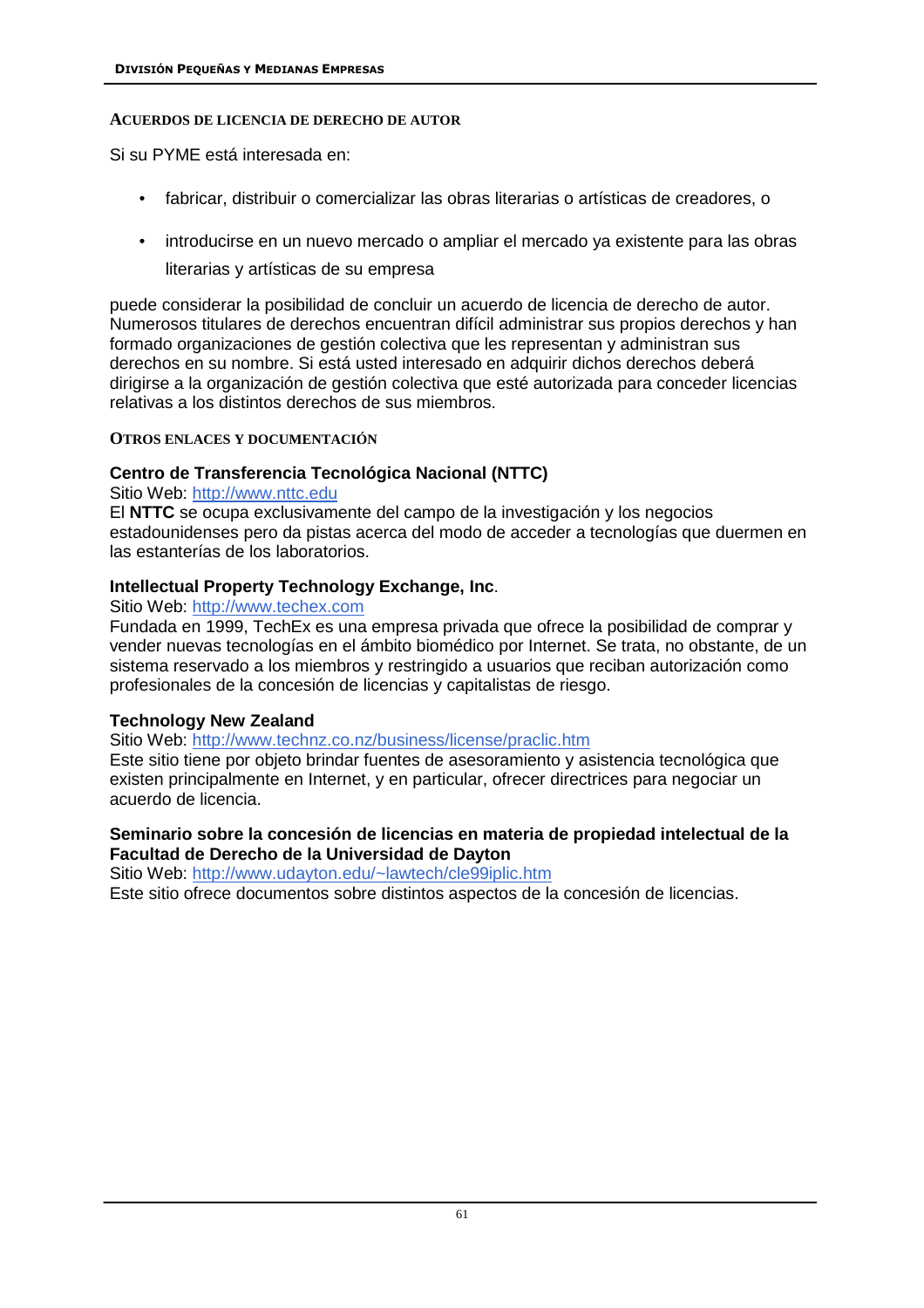# **¿OUÉPUEDEHACERSU PYMEPARARESOLVERLAS CONTROVERSIASEN MATERIA DE PROPIEDAD INTELECTUAL ?**

Cuantomás valiosos son los activos de propiedad intelectual de su PYME, mayor es la posibilidad de que terceros deseen utilizar los y, si esposible, sin pagar por ellos. ¿Cuenta usted con una estrategia para impedirlo? Si pese a sus esfuerzos, se están imitando, copiando o infringiendo los derechos de propiedad intelectual desuPYME sin su autorización, ¿qué puede hacer? ¿Cuáles son sus alternativas? ¿Cómo calibra ustede l costo y los beneficios de las distintas alternativas? ¿O seprecipita usted simplemente a los tribunales?

Si, desde su punto de vista, la pérdida de ingresos, ventas o beneficios es desdeñable puede usted "ignorar" la violación de los derechos de propiedad intelectual de su PYME. Si la violación y a es considerable o está a punto deserlo, deberá encontrar lo antes posible a los culpables y tratar conellos de manera exp editiva y metódica. No obstante, esposible que en otras ocasiones se le acuse a usted de robaro infringir los de rechos de propie dad intelectual de terceros de manera deliberada ono.

En ambas situaciones, antes de emprender una acción oficial, resulta ac onsejable solicitar asesoramiento jurídico a un profesional competente en materia de propiedad intelectual, que podrá evaluar de manera más atinada las posibilidades de que su PYME resuelva con éxito el problema, al costo más bajo posible. El costo se calc ulará con base al tiempo que se emplee en obtener dicha decisión, las tasas que deberá pagar al tribunal o tribunales y a su abogadoo abogados, y los costos directos o indirectos de las alternativas que tendrá usted que considerar y adoptar en caso de dec isión negativa. Deberá asimismo evaluar las posibilidades que existen de ganar el caso, la cantidad de compensación y daños y perjuicios que puede, de manera razonable, esperar obtener de la parte infractora, así como la posibilidad de deber reembolsar, as í como su cuantía, las tasas del abogado en caso de que se falle una decisión final a su favor.

Es evidente que en ambas situaciones se debe sopes ar cuidados amente los pros y los contras de las distintas alternativas.

## **ARBITRAJE Y MEDIACIÓN**

En muchos casos, entablar un litigio en un tribunal que se a competente para juzgar su caso, resultaría el modomás oneros o de hacer frente a una infracción, en particular cuando los derechos de propiedad intelectual de su PYME hay an sido infringidos por varios "competidores" en la misma o en distintas iuris dicciones. En dicho caso, su PYME deberá hacer valer sus derechos en distintos lugares vantedistintos tribunales. Por ello, esposible que prefiera un mecanismo alternativo de solución de controversias, que suele ser mecanos oneroso y menos largo. Además, la mediación ofrece la ventaja adicional de que suele contribuir a preservar buenas relaciones comerciales con una empresa con la que su PYME puede desear colaborar en el futuro.

## **¿Litigio judicial o mecanismo alternativo de solución de controversias?**

Dependiendo del fondo de su caso, la mediación (o conciliación) y/o el arbitraje pueden constituir una buena alternativa a los procedimientos judiciales. No obstante, puede recurrirse a estas alternativas únicamente cuando la controversia en relación con los derechos de propiedad intelectual se plantea entre parte se nun contrato, por ejemplo, entre un licenciante y un licenciatario, o entre asociados de una empresa conjunta que han decidido recurrir a la mediación y/o el arbi traje en lugar de presentar el caso ante un tribunal competente. En el momento de redactar el contrato original es conveniente considerar de antemano la posibilidad de que surian controversias y establecer los medios para solucionarlas. Una vez que ha surg ido una controversia, es más difícil e incluso a veces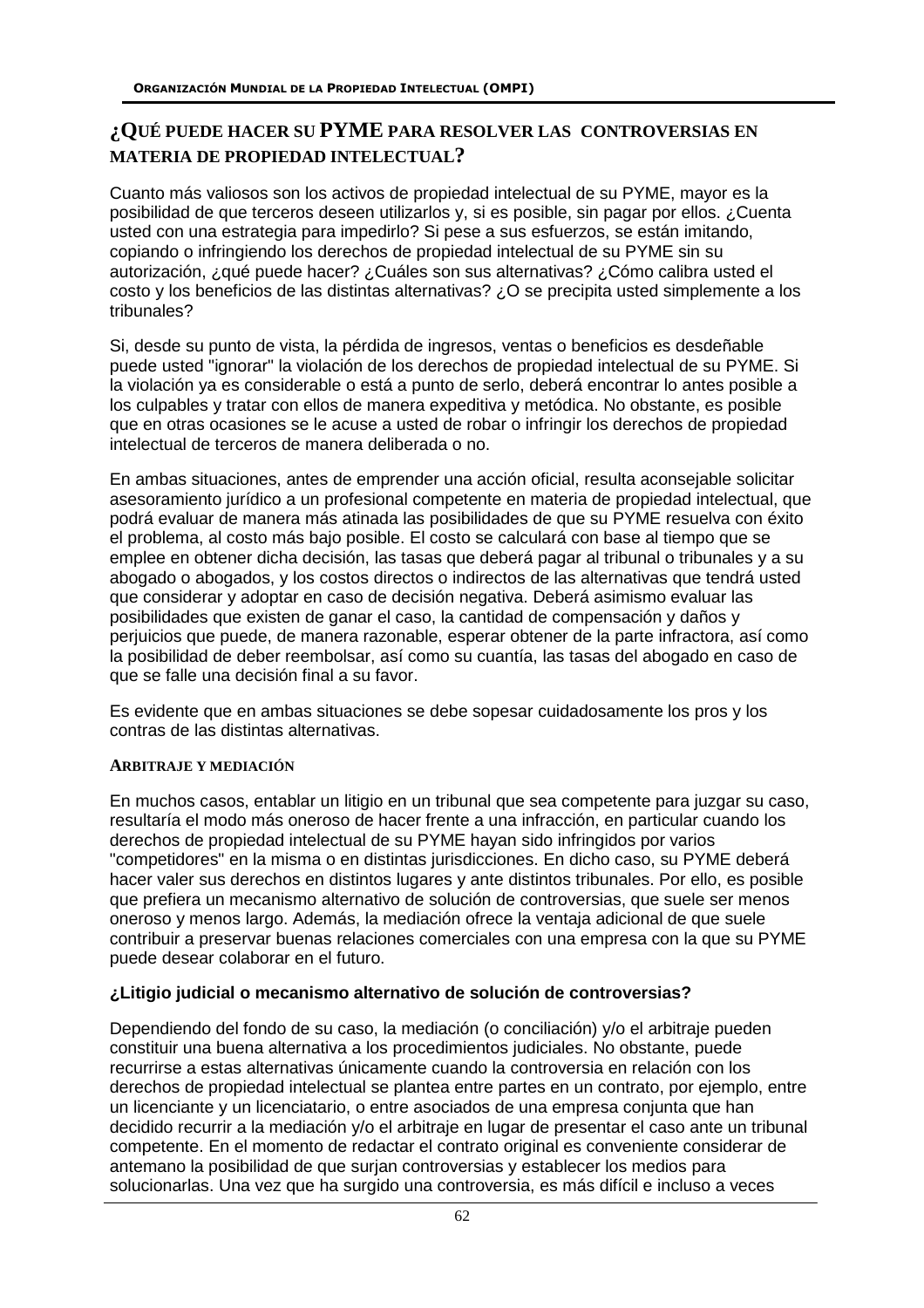imposible llegar a una cuerdo sobre la mediación y/o el arbitraje. No obstante, su PYME puede optar por solicitar al Centro de Arbitraje y Mediación de la OMP la uese ponga en contacto con la otra empr esa, con la que ha surgido la controversia, a fin de ayudar a las partes a decidirse a presentar la controversia al Centropara solucionar la en virtud de las normas de mediación, arbitraje o arbitraje acelerado de la OMPI. Confrecuencia, la mediación y el arbitraje son un sustituto excelente, o almenos en el caso de la mediación, un preludio menos oneros o allitigio ante los tribunales. Resultaría conveniente que su PYME, como parte de su estrategia comercial, incorporas e las cláusulas apropiadas en los acuerdos pertinentes dando así la posibilidad de solucionar las controversias en materia de propiedad intelectual en primera (y, deser posible, única) instancia mediante la mediación o el arbitraie.

## **El Centro de Arbitraje y Mediación de la OMPI**

Entrelas distintas instituciones a las que puede recurrir su PYME en búsqueda de asistencia para solucionar su controversia sin recurrir a procedimientos judiciales está el Centro de Arbitraje y Mediación de la OMPI, institución que le ofrece una gran variedad des ervicios para solucionar las controversias comerciales entre empresas privadas, incluidas las PYME. El Centro es especialmente útil en la esfera de la solución de controversias en materia de nombres de dominio.

El sitio Web del Centro de Arbitraje y Mediac ión de la OMP lo frece una descripción detallada de las ventajas de la mediación y/o el arbitraje y de sus diferentes servicios.

## **¿CÓMO HACER RESPETAR L OS DERECHOS DE PROPI EDAD INTELECTUAL DE SU PYME?**

La obtención y el mantenimiento de un derecho de propieda dintelectual no tienes entidos i no puede hacerse valer dicho derecho en el mercado. Es la amenaza de sanciones lo que permite que se explote un derecho de propiedad intelectual como activo comercial. Cuando se considera en este contexto, la existencia de un sistema eficaz para hacer valer los derechos se convierte en un aspecto central de un sistema eficaz de propiedad intelectual.

## **¿Por qué deben hacerse valer los derechos de propiedad intelectual?**

El objetivo principal de obtener protección mediante prop i edad intelectual es permitir a su PYME cose charlos frutos de las invenciones y creaciones de sus empleados que se traducen en derechos de propiedad intelectual para su PYME. Estos activos de propiedad intelectual setraducen en beneficios únicamente cuan do pueden hacerse valer los derechos de propiedad intelectual adquiridos; de otro modo, los infractores y falsificadores sacarán siemprepartido de la ausencia de un mecanismo eficaz para hacer respetar los derechos a fin de beneficiarse de su trabajo. En resumen, es esencial que su PYME haga valer sus derechos de propiedad intelectual a fin de:

- Preservar la validez jurídica de sus derechos de propiedad intelectual ante la autoridad pública pertinente.
- Evitar que se produzcan infracciones en el mercado, o poner fin a las que vas e están produciendo, a fin de evitar daños como la pérdida de cliente la orientación.
- Obtener compensación por los daños sufridos, por ejemplo, la pérdida de ingresos derivados de la infracción de sus de rechos de propiedad intelect ual en el mercado.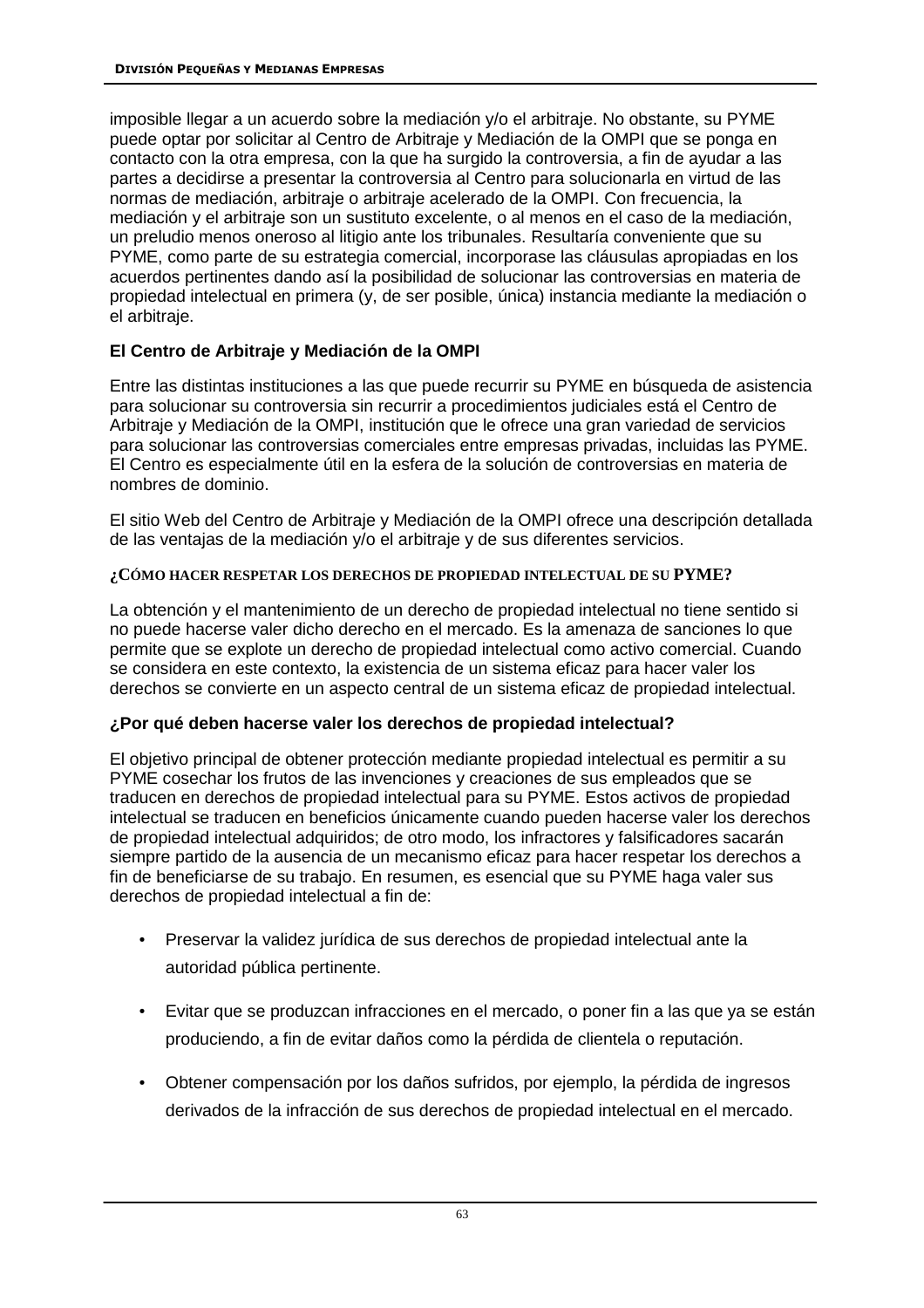## **¿QUIÉN DEBE TOMAR LA I NICIATIVA DE HACER R ESPETAR LOS DERECHOS ?**

La iniciativa de hacer respetar los de rechos de propiedad intelectual incumbe principalmente altitular de dichos derechos. Es responsabilidad de su PYME, en tanto que titu lar de derecho de propiedad intelectual, identificar las infracciones/falsificaciones desus derechos de propiedad intelectual y decidir qué medidas tomará. Si bien en la mayoría de los casos se inclinará por emprender procedimientos civiles, en el caso de la falsificación y la piratería es posible que desee, si existe dicha posibilidad, iniciar procedimientos penales.

Noobstante, incumbe a los gobiernos nacionales o estatales crear instituciones que faciliten la observancia de los de rechos de propiedad in telectual. Los órganos judiciales y, en algunos casos, administrativos como las oficinas de propiedad intelectual o las autoridades aduaneras son instituciones gubernamentales que pueden tener que abordar casos de infracción o de falsificación. Cuando exis ten medidas en la frontera para impedir la importación de productos de marca falsificados o productos protegidos por el derecho de autor pirateados, la sautoridades aduaneras desempeñan una función principal en lo tocante a la observancia de los derechos de propieda dintelectual en la frontera ofronteras internacionales de supaís. De conformidad con las disposiciones de la legislación aplicable, las autoridades aduaner as deben emprender acciones por propia iniciativa, por solicitud del titular del derecho, o ejecutar órdenes del os tribunales. Además, en algunos países, existen asociaciones industriales que ayudan a sus miembros a hacer respetar sus derechos de propiedad intelectual (véase [http://www.bsa.org](http://www.bsa.org/) o [http://www.riaa.com/index.cfm\)](http://www.riaa.com/index.cfm)

### **DISPONIBILIDADDELOS PROCEDIMIENTOSPARA HACERRESPETARLOS DERECHOS**

El Acuerdo sobre los Aspectos de los Derechos de Propiedad Intelectual relacionados con el Comercio (Acuerdo sobre los A DPIC) obliga a los miembros de la Organización Mundial del [Comercio \(](http://www.wto.org/indexsp.htm)países industrializados y numeros os países en desarrollo) a establecer los mecanismos prescritos para hacer respetar los derechos depropied ad intelectual. Las disposiciones pertinentes del Acuerdo sobre los ADPIC intentangarantizar que los procedimientos y recursos civiles, administrativos y penales satisfagan las normas mínimas en relación con las pruebas y la disponibilidad de mandamientos iudiciales, daños, otras medidas de subsanación, derecho de información, indemnización de la parte demandada y procedimientos administrativos.

Resulta de importancia capital para su PYME en tanto que titular de derechos de propiedad intelectual conocer qu é autoridades judiciales en un gran número de países gozan de la potestad de dictar medidas provisionales rápidas y eficaces destinadas a poner término a una presunta infracción.

A fin de impedir la importación de productos de marca falsificados y producto sprotegidos por el derecho de autor pirateados, existen medidas en la frontera (en la frontera internacional) a las que puede acogerse el titular del derecho en numeros os países por conducto de las autoridades aduaneras nacionales. En tanto que titular de un derecho de propiedad intelectual, su PYME puede recibir con más facilidad a vuda de las autoridades aduaneras en la frontera; en caso contrario, tendría que enfrentarse a numerosos infractores una vez que los productos se hubieran distribuido en el país

Paramás detalles relativos al Acuerdo sobre los ADPIC véase: [http://www.wto.org/spanish/tratop\\_s/trips\\_s/intel2\\_s.htm](http://www.wto.org/spanish/tratop_s/trips_s/intel2_s.htm)

## **¿CÓMOHACERVALERLOS DERECHOSDEPROPIEDA DINTELECTUALDESU PYME?**

Siempreresulta útil y, confrecuencia necesario, solicitar el asesoramiento de expertos cuando haya descubierto que se están infringiendo sus derechos de propiedad intelectual.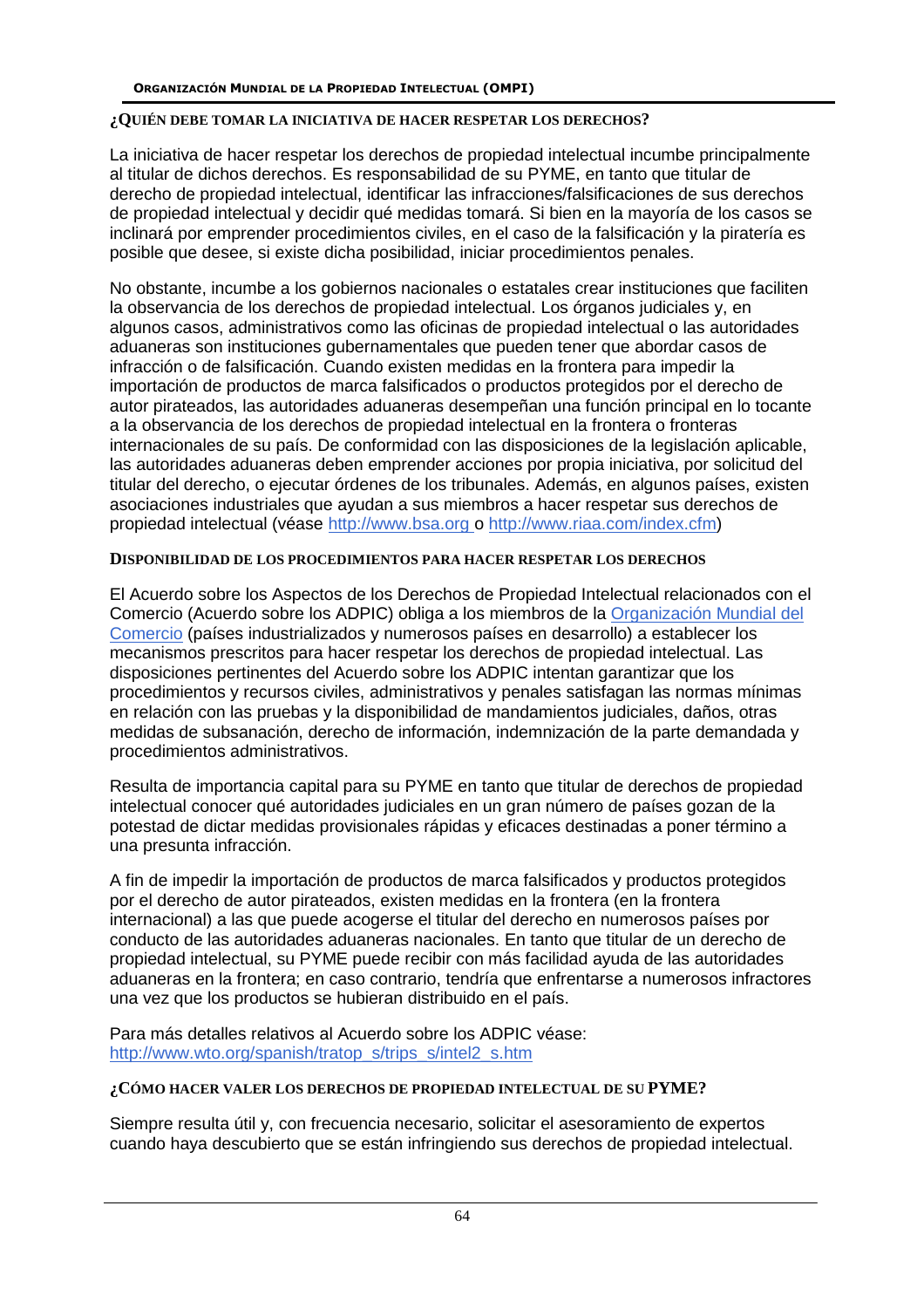A fin de evitar inmovilizar los limitados recursos financieros y humanos de su PYME en los procedimientos de un litigio, se descubre que se están infringiendo los derechos de propiedad intelectual de su PYME, el primer paso consiste en enviar una carta (conocida comúnmente como "carta de intimación a cesar en la práctica") al presunto infractor informándole de la posible existencia de un conflicto entre los derechos de propiedad intelectual de su PYME y su actividad comercial (identificando el área exacta del conflicto) y sugiriendo que se busque una solución al problema.

Es ac onsejable solicitar la asistencia de un abogado al escribir una carta de "intimación a cesar en la práctica", a fin de evitar los procedimientos judiciales iniciados por el presunto infractor en los que éste afirma que no se ha producido ni es inminente ni neguna infracción. Este procedimiento suele resultar eficazenel caso de infracciones involuntarias yaque el infractor, en la mayoría de los casos, interrum pesus actividades o sepresta a negociar un acuerdo de concesión de licencia.

Siseenfrentausted auna situación de infracción de liberada que incluya, en particular, la falsificación y la piratería, es aconsejable que solicite la asistencia de las autoridades encargadas de hacer respetar la ley a fin de sorprender a linfractor en sus locales comerciales e impedir la infracción, preservando las pruebas pertinentes en relación con la presunta infracción. Además, las autoridades judiciales competentes pueden obligar al infractor a que le comunique la identidad de terceras personas implicadas en la produc ción y distribución de los productos o servicios infractores, así como desus redes de distribución. Comomedida disuasoria eficaz de la infracción, las autoridades judiciales pueden, previa solicitud de su PYME, dictaminar que se destruyan los productos i nfractores o sevendan al margen de las redes comerciales sin ningún tipo de compensación.

Siporcualquier motivo su PYME desea evitar los procedimientos judiciales, puede considerar la posibilidad de utilizar los mecanismos alternativos de solución de componente de proversias que se encuentren a su disposición, tales como el arbitraje o la mediación (véase "Arbitraje y mediación")

## **OTROS ENLACES Y DOCUM ENTACIÓN**

"The Role of The Government Authorities in the Enforcement of Intellectual Property Rights (véase WIPO/IPR/JU/BEY/99/5B disponible en inglés enformato Adobe PDF)

## [http://docsonline.wto.org/gen\\_home.asp?language=1](http://docsonline.wto.org/gen_home.asp?language=1)

Alutilizar este enlace podrá acceder a los siguientes do cumentos de la OMC (por "M iembro" seentenderámiembro de la Organización Mundial del Comercio, a saber, en la mayoría de los casos, el nombre del país en cuestión)

- IP/N/6/(miembro)/\*(respuesta a la lista de cuestiones sobre la observancia de los derechos).
- IP/C/5 (miembrosquei nforman a otros miembros acerca del modo en que satisfacen sus obligaciones en materia de observancia de los derechos).
- IP/Q4/(miembro)/\*(responde a pregunta srelativas a la observancia delos derechos planteadas por otros Estados miembros).
- IP/N/1/(miembro)/E/\*(notificaciones delos Estados miembros acercades us leyes en materia de observancia de los derechos).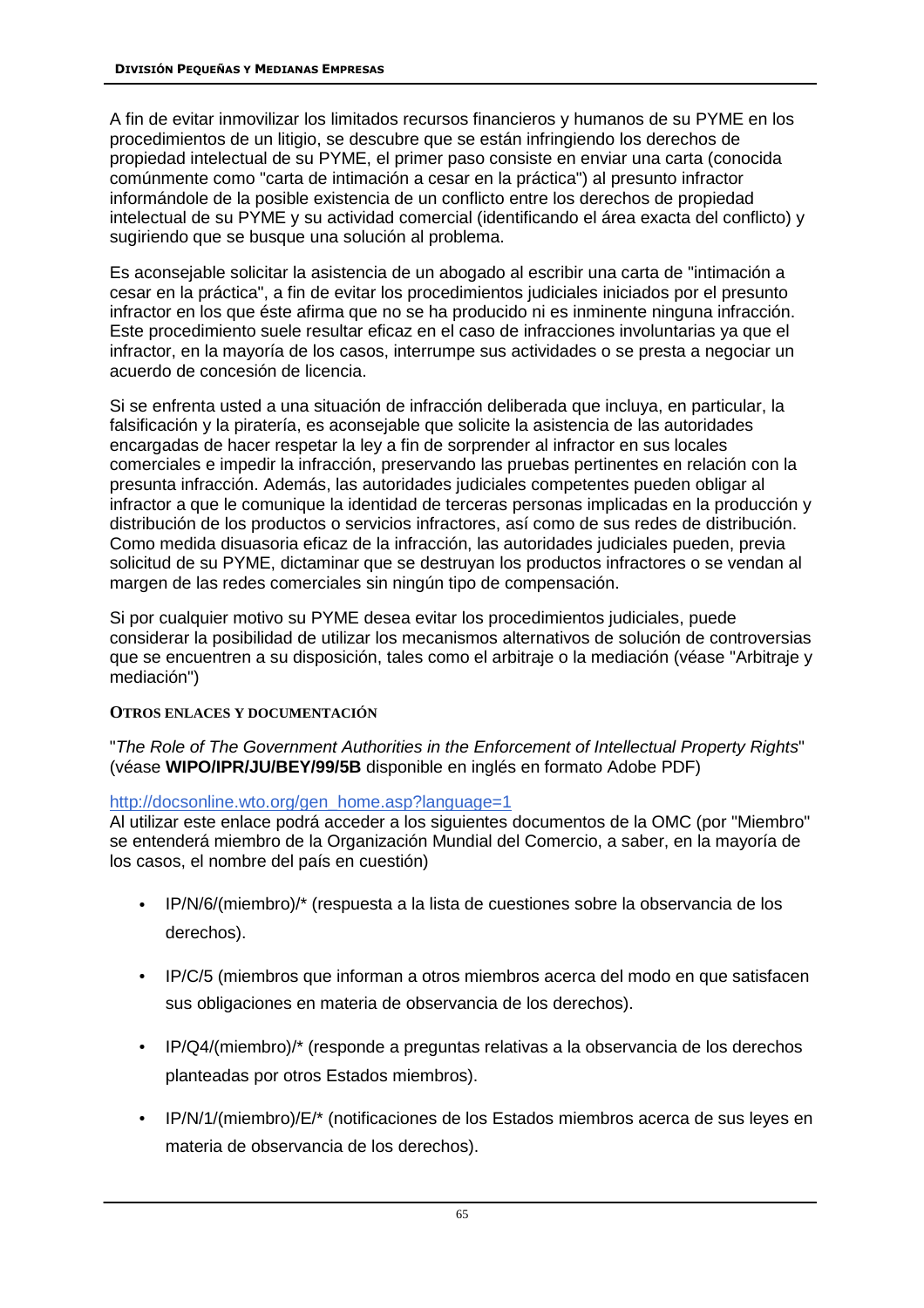# **¿CÓMO PUEDEN LAS MARCA S COLECTIVAS , LAS MARCAS DE CERTI FICACIÓN Y LASINDICACIONESGEO GRÁFICASRESULTARÚT ILESPARALAS PYME?**

Ganarselaco nfianza del cliente y su fidelidade suna ardua tarea para las pequeñas y medianas empresas (PYME). Conindependencia de la calidad de los productos, acceder a los comercios de venta al pormenor, los mercados locales y las redes de distribución, y conseguir que los consumidores conozcan los productos requiere una inversión considerable que puede sobrepasar el presupuesto de muchas empresas. Debido a sure ducida escala de producción, para muchas PYME es difícil llevar a cabo una importante campaña de comercialización que les permita colocar sus productos en el mercado varanjearse una reputación que atraiga a los consumidores potenciales. ¿Entonces, qué opciones existen?

El viejo adagio "si no puedes con ellos, únete a ellos" contiene mucha sabiduría. Al trabajar juntas, las PYME pueden elaborar una campaña conjunta de comercialización de sus productos, usando **marcas colectivas** . Dehecho, muchos aseguran que uno delos grandes desafíos de las PYME no es tanto su tamaño como su aislamiento. Las marcas colectivas pueden ofrecer un punto de partida útil para la asociación de PYME que comercializan productos similares, lo cual permite aumentar la confianza en sus productos y establecer la reputación de los mismos.

Las PYME también pueden registrar su product ocomo indicación geográfica, si consideran que existe una relación clara entre dicho producto y la zona geográfica de la que procede. Esto garantiza el derecho exclusivo de utilizar la indicación geográfica (por ejemplo, "champagne" o "tequila") para la promoción de sus productos.

Finalmente, pueden recurrira **marcas de certificación** para certificar que el producto cumple ciertos requisitos normativos e indicar así a los consumidores que ha sido controlado por una organización competente y que cumple con las normas necesarias. Esto también puede ayudar a una empresa a comercializar sus productos y a mejorar su imagement relos consumidores.

## **Signos distintivos**

Marcascolectivas

**Indicaciones geográficas** 

**Marcas de certificación** 

### **LAS MARCAS COLECTIVAS**

La leg islación sobre propiedad intelectual de muchos países contiened isposiciones relativas a la protección de las marcas colectivas. Las **marcas colectivas** se definen comúnmente como signos que permiten distinguir el origen geográfico, el material, el modo de fabricación u otras características comunes de los bienes y servicios de las distintas empresas que utilizan la marca colectiva. El propietario de la misma puede ser una asociación de la que son miembros esas empresas o cualquier otra entidad, ya sea una institución pública o una cooperativa.

El propietario de la marca colectiva es el responsable de garantizar que sus miembros cumplan ciertas normas (generalmente incorporadas en los reglamentos de uso de marcas colectivas). Así pues, la función de la marc acolectiva es informar al público acerca de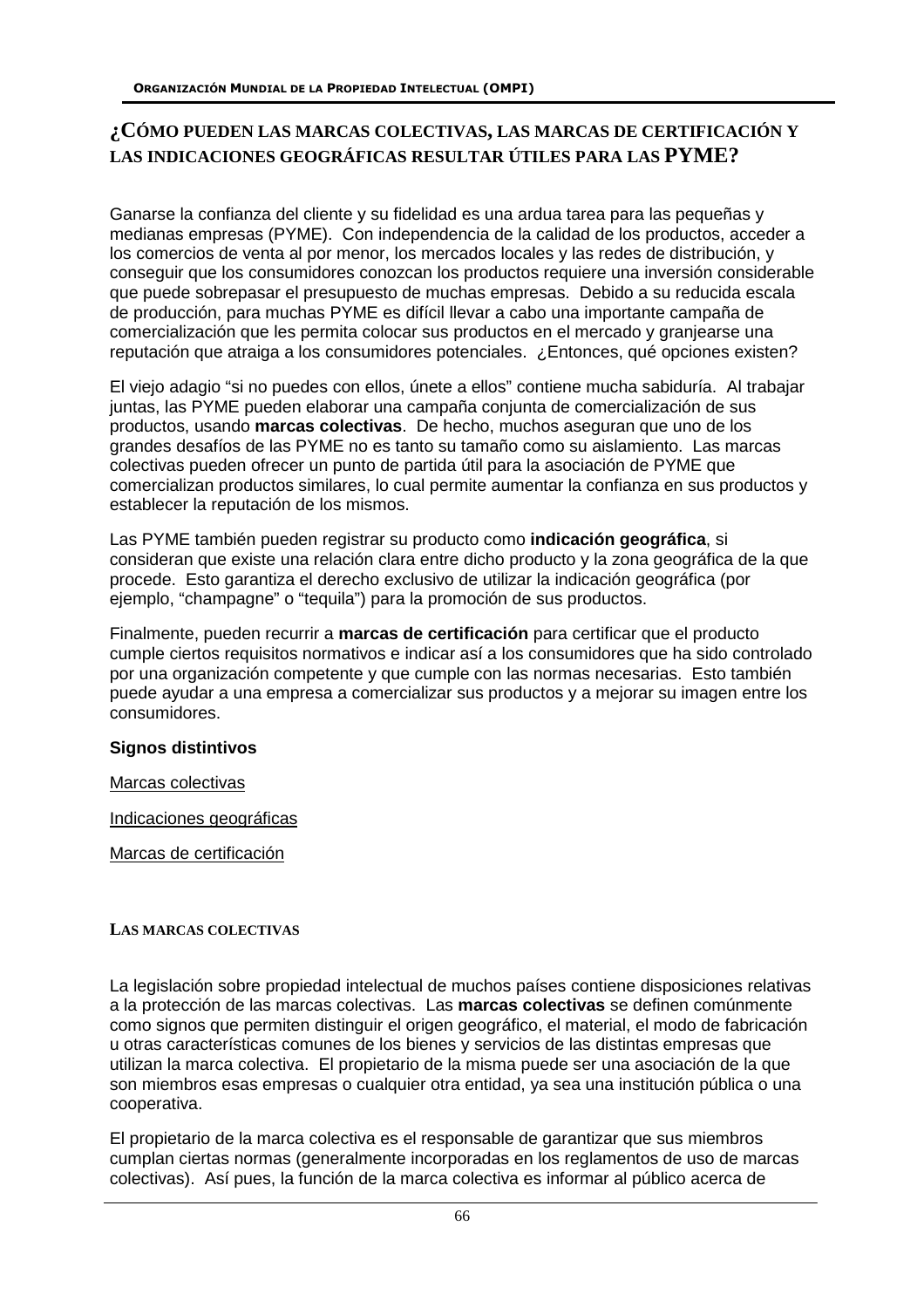ciertas características del producto para el que se utiliza dicha marca. La mayor parte de los países exigen que cualquier solicitud de marca colectiva venga acompañada de una copia del reglamento que rige el u so de dicha marca.

Las marcas colectivas se utilizan a menudo para promocionar productos característicos de una región. En esos casos, la creación de una marca colectiva nosólo ayuda a comercializar estos productos dentro y, en ocasiones, fuera del país, sino que proporciona un marco para la cooperación entre los productores locales. De hecho, la creación de una marca colectiva debe acompañarse del desarrollo de ciertas normas y criterios y de una estrategia común. En ese sentido, las marcas colectivas pueden convertirse en un poderoso instrumento de desarrollo local.

Cabe mencionar, por ejemplo, los productos que poseen ciertas características de rivadas de la región en que se producen y relacionadas con las condiciones históricas, culturales y sociales de esa región. El uso de las marcas colectivas puede servir para plas marestas características y favorecer la comercialización de los productos encuestión, en beneficio de todos los productores.

Porlotanto, las asociaciones de PYME pueden registrarmar cascolectivas convistas a comercializar conjuntamente los productos de un grupo de PYME y mejorar así el reconocimiento de esos productos. Las marcas colectivas pueden utilizarse junto con la marca de fábrica de un producto de terminado. De este modo la sempresa spueden diferenciar sus propios productos de los de la competencia, al mismo tiempo que se benefician de la confianza de los consumidores en los productos os ervicios que se ofrecen conesamarca colectiva.

Las marcas colectivas pueden ser, por total not instrumentos útiles que avudan a las PYME a superar algunas de las desventajas asociadas a supequeño tamaño o a su aislamiento en el mercado. [Las oficinas nacionales de propiedad industr](http://www.wipo.int/news/es/links/ipo_web.htm)a induceden ofrecer más información sobre los procedimientos de registro y la utilización de las marcas colectivas y de certificación.

Como ilustración práctica del funcionamiento de las marcas colectivas, véanse los estudios de caso de las marcas " [Chirimoya Cumbe](http://www.wipo.int/sme/es/case_studies/chirimoya.htm) " [enlace] y " [APDL Cajamarca](http://www.wipo.int/sme/es/case_studies/apdl.htm) " [enlace].

## **LASINDICACIONESGEOG** RÁFICAS

## **¿Qué es una indicación geográfica?**

Una indicación geográfica es un signo utilizado para productos que tienen un origen geográfico concreto y poseen cualidades o una reputación de rivadas específicamente de su lugar de origen. Por lo general, una indicación geográfica consiste en el nombre dell ugar de origen de los productos. Un ejemplo típico son los productos agrícolas que poseen cualidades de rivadas de sulugar de producción y están sometidos a factores geográficos específicos, como el clima y el terreno. El hecho de que un signo de sempeñe la función de indicación geográfica depende de la legislación nacional y de la percepción que tengan de ese signo los consumidores. Las indicaciones geográficas pueden utilizarse para una amplia gama de productos agrícolas como, por ejemplo, "Toscana" par ael aceite de oliva producido en esa región italiana (indicación geográfica protegida en Italia en virtud de la Ley N.º 169 de 5 de febrero de 1992), o "Roquefort" para cierto que so producido en Francia (indicación protegida en la Unión Europea en virtud del Reglamento CEN.<sup>º</sup> 2081/92 y en los Estados Unidos en virtud del registro de la marca de certificación USN. <sup>o</sup> 571.798).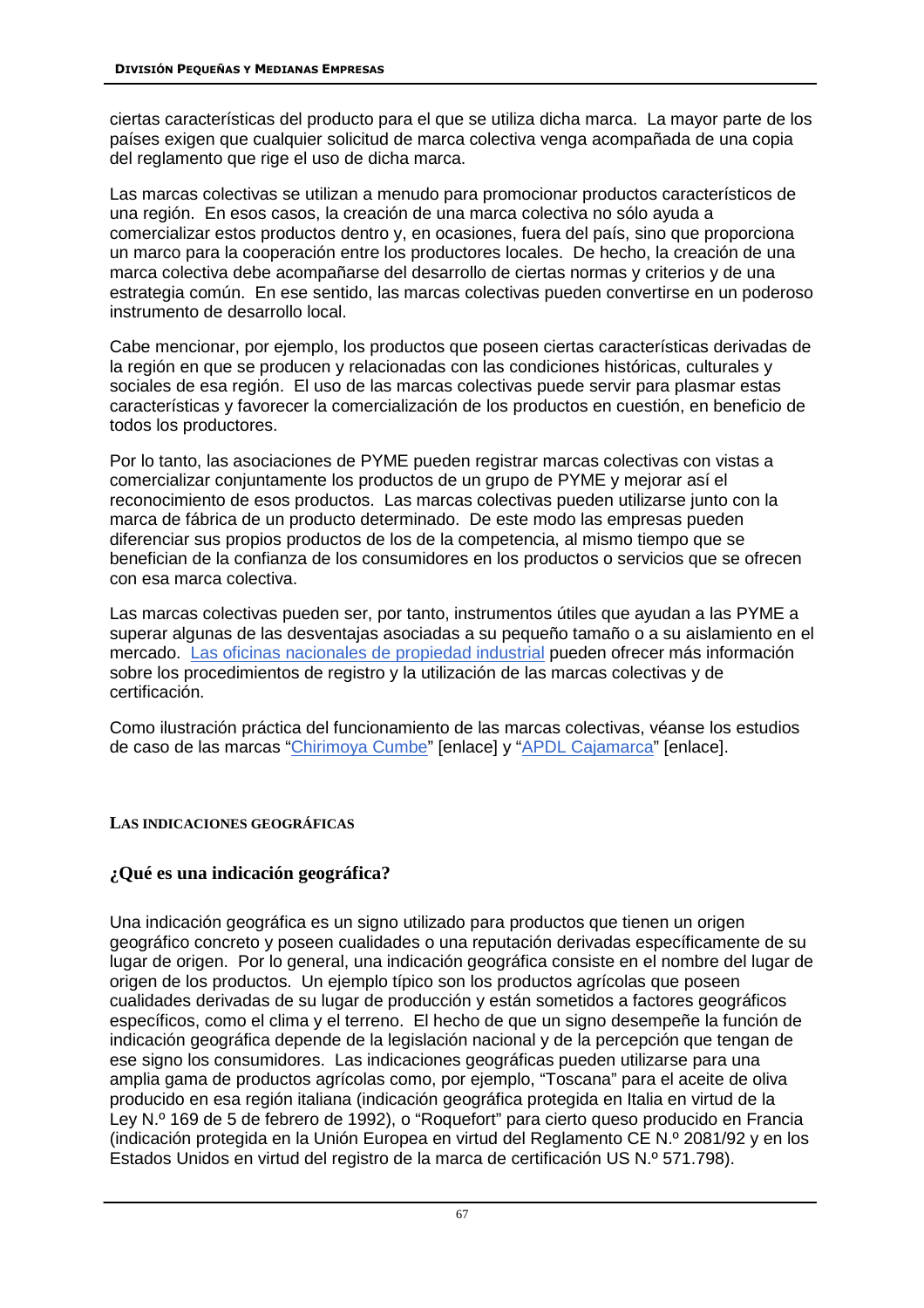## **¿Pueden usarse las indicaciones geográficas para productos agrícolas únicamente?**

Lautilización de las indicaciones geográficas no selimita a los productos agrícolas. Pueden asimismo servir para destacar las cualidades específicas de un producto que sean consecuencia de factores humanos propios del lugar de origen de los productos, tales como los conocimientos y las tradiciones de f abricación. El lugar de origen puede ser un pueblo o una ciudad, una región o un país. Un ejemplo es el término "Switzerland" (Suiza) o "Swiss" (suizo), considerado como indicación geográfica en numerosos países para productos fabricados en Suiza y, en p articular, para relojes.

## **¿Qué es una denominación de origen?**

Una de nominación de origen es un tipo especial de indicación geográfica, que se aplica a productos que poseen una calidad específica derivada exclusiva o esencialmente del medio geográfico en el quese elaboran. El concepto de indicación geográfica engloba a las denominaciones de origen.

**¿Qué función tiene una indicación geográfica?**

Una indicación geográfica hace referencia al lugar o región de producción que determina las cualidades específicas del producto originario de dicho lugar o región. Es importante que las cualidades y la reputación del producto sean atribuibles a dicholugar. Habida cuenta de que dichas cualidades dependen del lugar deproducción, cabe hablar de "vínculo" específic o o entre los productos y su lugar de producción original.

## **¿Por qué hay que proteger las indicaciones geográficas?**

Los consumidores per ciben la sindicaciones geográficas como indicadores del origen y de la calidad de los productos. Muchas indicaciones geo gráficas han adquirido una reputación que, de no ser adecuadamente protegida, podría ser desvirtuada por empresas deshonestas. La utilización deshonesta de indicaciones geográficas por terceros no autorizados esperiudicial para los consumidores y los productores legítimos. Induce a engaño a los consumidores, que creen estar comprando un producto genuino con cualidades y características específicas cuando en realidad se trata de una imitación sin valor. Perjudica asimismo a los productores, que pierden u na parte importante de sus ganancias y ven mermada la reputación de sus productos.

## **¿Qué diferencia hay entre una indicación geográfica y una marca?**

Una marca es un signo que utiliza una empresa para distinguir sus propios bienes y servicios de los desus competidores. La marca confiere a su titular el derecho de impedira terceros la utilización de la misma. Una indicación geográfica indica a los consumidores que un producto procede de cierto lugar y posee ciertas características de rivadas de dicho luga representar repre de producción. La indicación geográfica puede ser utilizada por todos los productores que fabrican sus productos en el lugar designado por la indicación geográfica y cuyos productos comparten las cualidades típicas de su lugar de origen.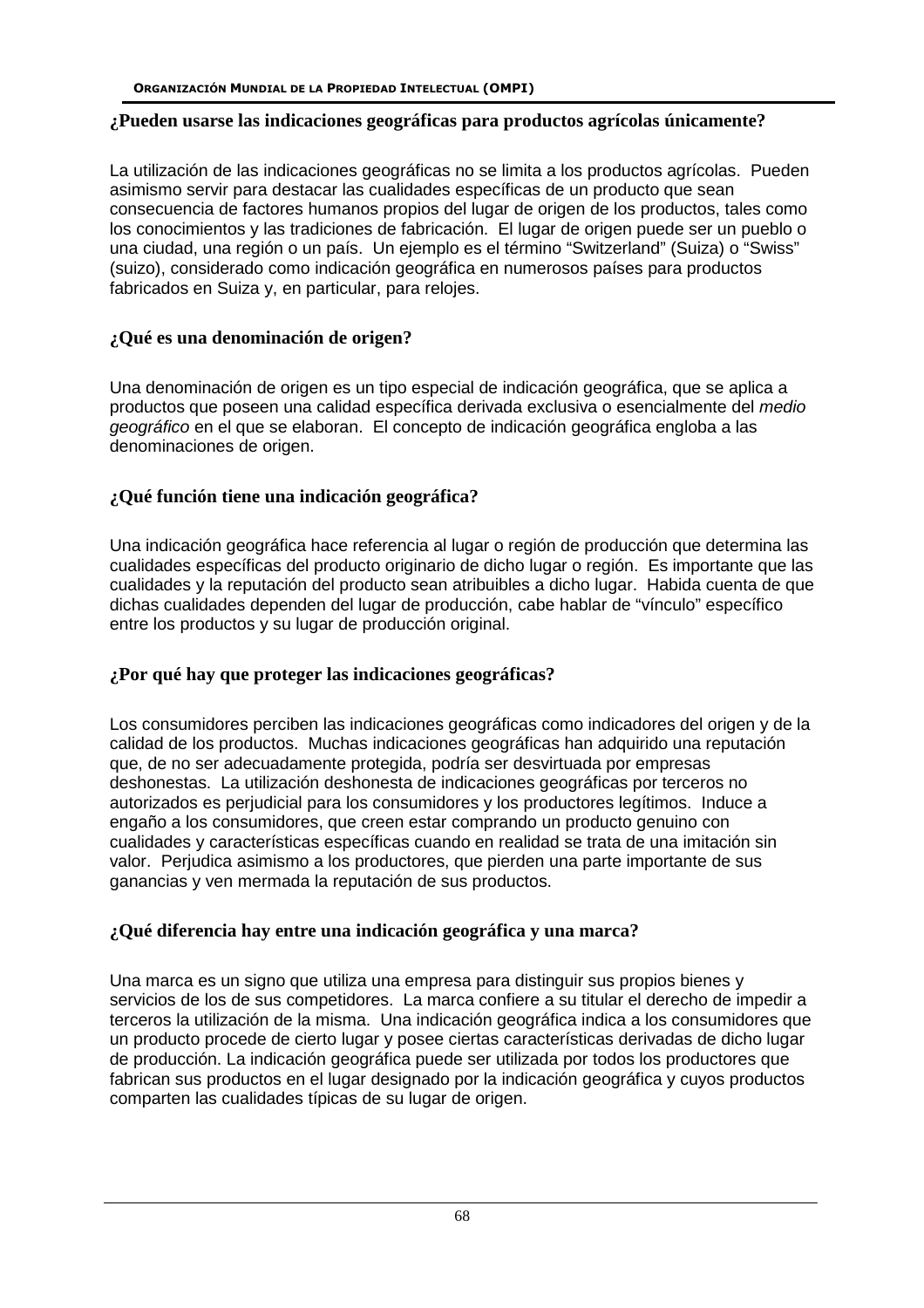# **¿Cómo se prot egen las indicaciones geográficas?**

Las indicaciones geográficas se protegen de conformidad con las legislaciones nacionales y en virtud de una amplia gama de conceptos, como las leyes contra la competencia desleal, las leyes de protección del consumidor, las leyes para la protección de las marcas de certificación, las leyes especiales para la protección de las indicaciones geográficas o las denominaciones de origen. En resumen, las partes no autorizadas no deben utilizar las indicaciones geográficas sidi cha utilización puede inducir a error sobre el verdadero origen del producto. Las sanciones aplicables van desde mandamientos judiciales que prohiben la utilización no autorizada, a caso sextremos como penas deprisión, pasando por el pago de daños y perj uicios y multas.

## **¿Cómo se protegen las indicaciones geográficas en el ámbito internacional?**

Varios tratados administrados por la Organización Mundial de la Propiedad Intelectual (OMPI) rigen la protección de las indicaciones geográficas, especialmente el Convenio de París para la Protección de la Propieda dindustrial de 1883 y el Arregio de Lisboa relativo a la Protección de las Denominaciones de Origen y su Registro Internacional. Asimismo, en los Artículos 22 a 24 del Acuerdo sobre los Aspectos de los Derechos de Propiedad Intelectual relacionados con el Comercio (Acuerdo sobre los ADPIC) se define la protección internacional de las indicaciones geográficas en el marco de la Organización Mundial de l Comercio (OMC).

## **¿En qué consiste una indicación geogr áfica "genérica"?**

Untérmino geográfico que se utiliza para designar un tipo de producto en vez del lugar de procedencia del mismo deja de desempeñar la función de indicación geográfica. Cuando esta situación perdura durante un período considerable en un país determinado, los consumidores acabarán utilizando el término geográfico que designaba anteriormente el lugar de origen de cierto producto para referirse a productos similares que no son producidos en el mismo lugar (por ejemplo, "Mostaza de Dijon" pa ra designar un tipo de mostaza fabricado en la ciudad francesa de Dijon).

## **¿Qué puede hacer la OMPI para proteger las indicaciones geográficas?**

La OMPI administra varios tratados internacionales que se ocupan en parte o totalmente de la protección de las indicaciones geográficas (véanse, especialmente, el Convenio de París para la Protección de la Propieda dindustrial y el Arregio de Lisboa relativo a la Protección de las Denominaciones de Origen y su Registro Internacional). Por otro lado, y por medio de la labor del Comité Permanente sobre el Derecho de Marcas, Diseños Industriales e Indicaciones Geográficas, compuesto por representantes de los Estados miembros y de otras organizaciones interesadas, la OMPI intenta hallar nuevas formas de mejorar la protección internacional de las indicaciones geográficas.

## **MARCAS DE CERTIFICACI ÓN**

En ciertos países también se protegen las marcas de certificación. Las **marcas de**  certificación sedan a productos que cumplen con requisitos definidos, sin ser necesaria la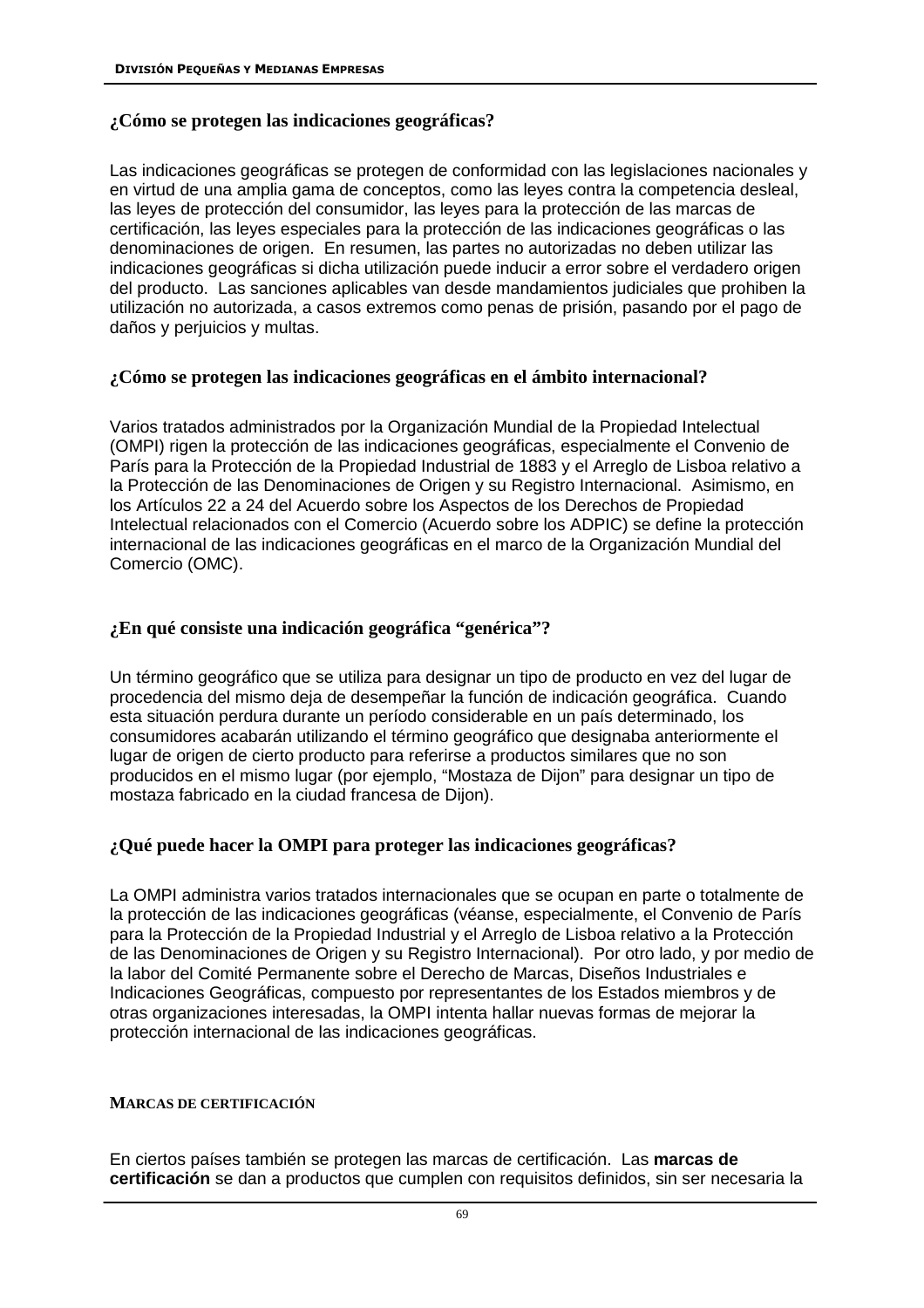pertenencia aninguna agrupación o entidad. Pueden ser utilizadas portodo el que certifique que los productos en cuestión cumplen ciertas normas. Entre las marcas de certificación más conocidas, cabe mencionar a WOOLMARK, que certifica que cualquier produ cto con esa marca está compuesto al 100% de la navirgen.

En muchos países, la principal diferencia entre marca colectiva y marca de certificación es que la primera sólo puede utilizarla un grupo específico de empresas como, por ejemplo, los miembros de una asociación, mientras que la marca de certificación puede ser utilizada por todo aquel que cumpla con los requisitos establecidos por el propietario de la misma. Un requisito importante para que se otorque una marca de certificación es que se considere que el electron el el la entidad que solicita el registro de la marca es "competente para certificar" los productos a los que se aplica.

Las marcas de certificación pueden utilizar se junto con la marca de fábrica de un producto determinado. La etiqueta que se utiliza como ma reade certificación será la prueba de que los productos de la empresa cumplen con las normas específicas exigidas para su utilización.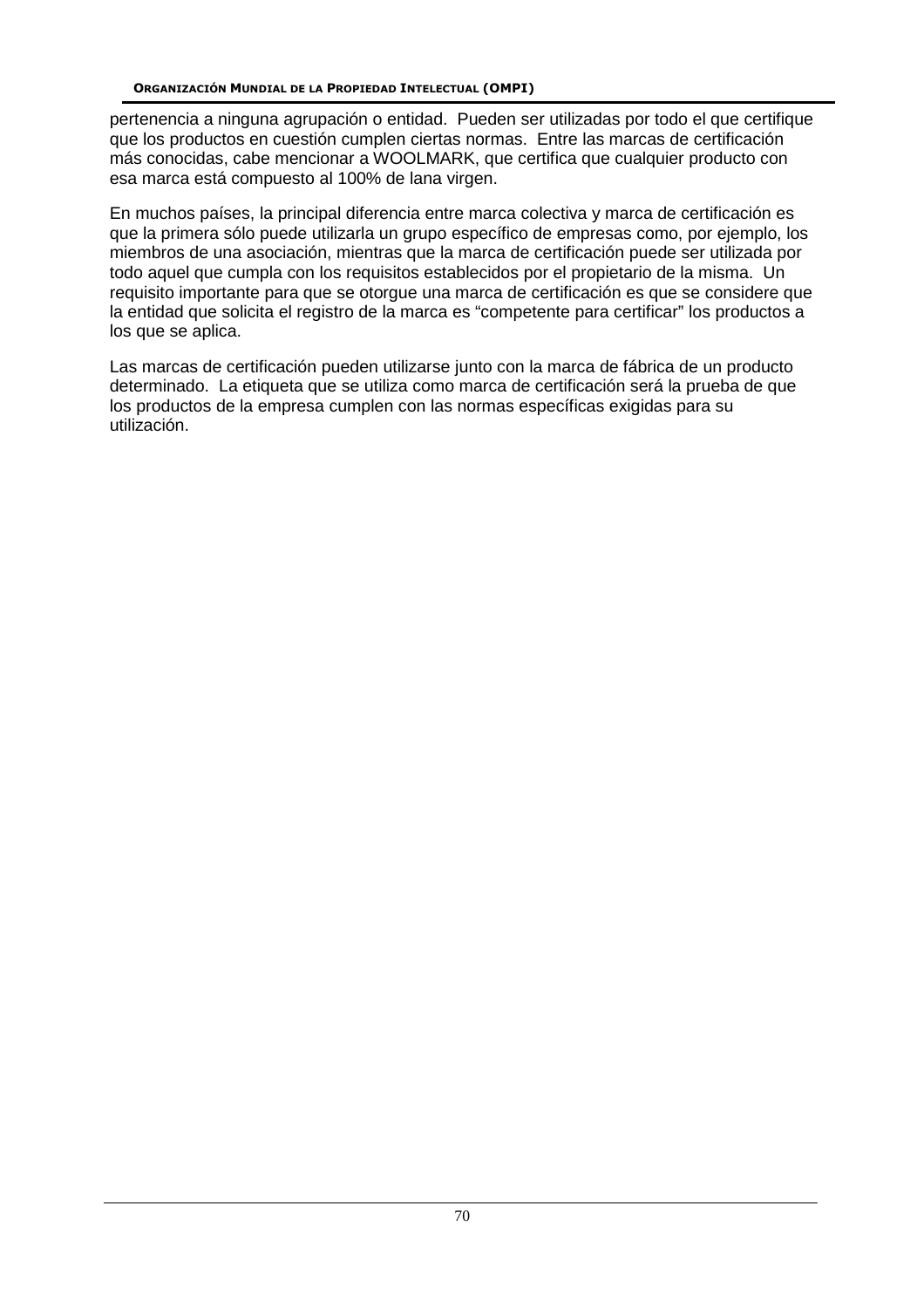# **ANNEX**

## **GESTIÓN COLECTIVADEL DERECHODE AUTORYLOS DERECHOS CONEXOS**

El objetivo de este proyecto es hacer una breve res eña del amplio y complejo concepto de gestión colectiva del derecho de autor y los derechos conexos. En ulteriores folletos se profundizarán más aspectos de esta gestión (como los derechos de los artistas intérpretes o ejecutantes, los sistemas de informac ión sobre la gestión de derechos, los derechos de reproducción reprográficos, etc.).

Pero, para definir el concepto y exponer sus principales características, examinemos primero lo que entendemos por derecho de autor y derechos conexos.

## **¿Qué es el Derecho de Autor?**

Cuando una persona crea una obra literaria, musical, científica o artística, pasa a ser titular de esa obra y es libre de decidir acerca de su uso. Incumbe, pues, a dicha persona (el "creador", o el "autor" o el "titular del derecho") lo que dese a hacer con su obra. Puesto que, por ley, la obra está amparada por el derecho de autor desde el momento de su creación no es necesario proceder a trámite alguno, como el registro o depósito para obtener protección. Lo que se protegeno son las ideas sino la forma enque se expresan esasideas.

#### **Por derecho de autor se entiende la protección jurídica que se otorga al titular del derecho de una obra original del que es autor. El derecho de autor comprende dos categorías principales de derechos: los derechos patrimoniales y los derechos morales.**

Por **derechos patrimoniales** seentienden los derechos de reproducción, radiodifusión, interpretación y ejecución públicas, adaptación, traducción, recitación pública, exposición pública, distribución, etc. Por **derechosm orales** seentiende el derecho de lautora oponerse a cualquier deformación, mutilación o modificación de su obra que pueda ir en detrimento de su honor o reputación.

Ambas categorías de derecho son prerrogativa del creador. Por ejercicio del os derechos se entiende que el creador tiene de recho autilizar la obra, o autorizar a terceros el uso de la misma, o a prohibir su uso. Por principio general, las obras protegidas por derecho de autor no pueden utilizar se sin previa autorización del titular del derecho . No obstante, según la legislación nacional de derecho de autor de que se trate, existen pequeñas excepciones a esta norma. En principio, el derecho de autor es un derecho vitalicio y no expira hasta pasados, por lo menos, 50 años desde la muerte del crea dor.

Esos aspectos jurídicos se estipulan en una serie de convenios internacionales en los que son parte hoy la mayoría de los países. Tras adherirse a esos tratados, incumbe a los Estados miembros velar por que sus respectivas legislaciones nacionales est énenarmonía con las normas internacionales en este ámbito.

En el **plano internacional** , los derechos patrimoniales y morales quedan estipulados en el **Convenio de Berna para la Protección de las Obras Literarias y Artísticas** , más conocido como "Convenio de Berna". Adoptado en 1886, ese Convenio ha sido objeto de varias revisiones a la par de la incidencia de las nuevas tecnologías en la protección que prevé. De la administración de ese Convenio se encarga la Organización Mundial de la Propiedad Intelectual (OMPI), uno delo sorganismos internacionales especializados del sistema de las Naciones Unidas.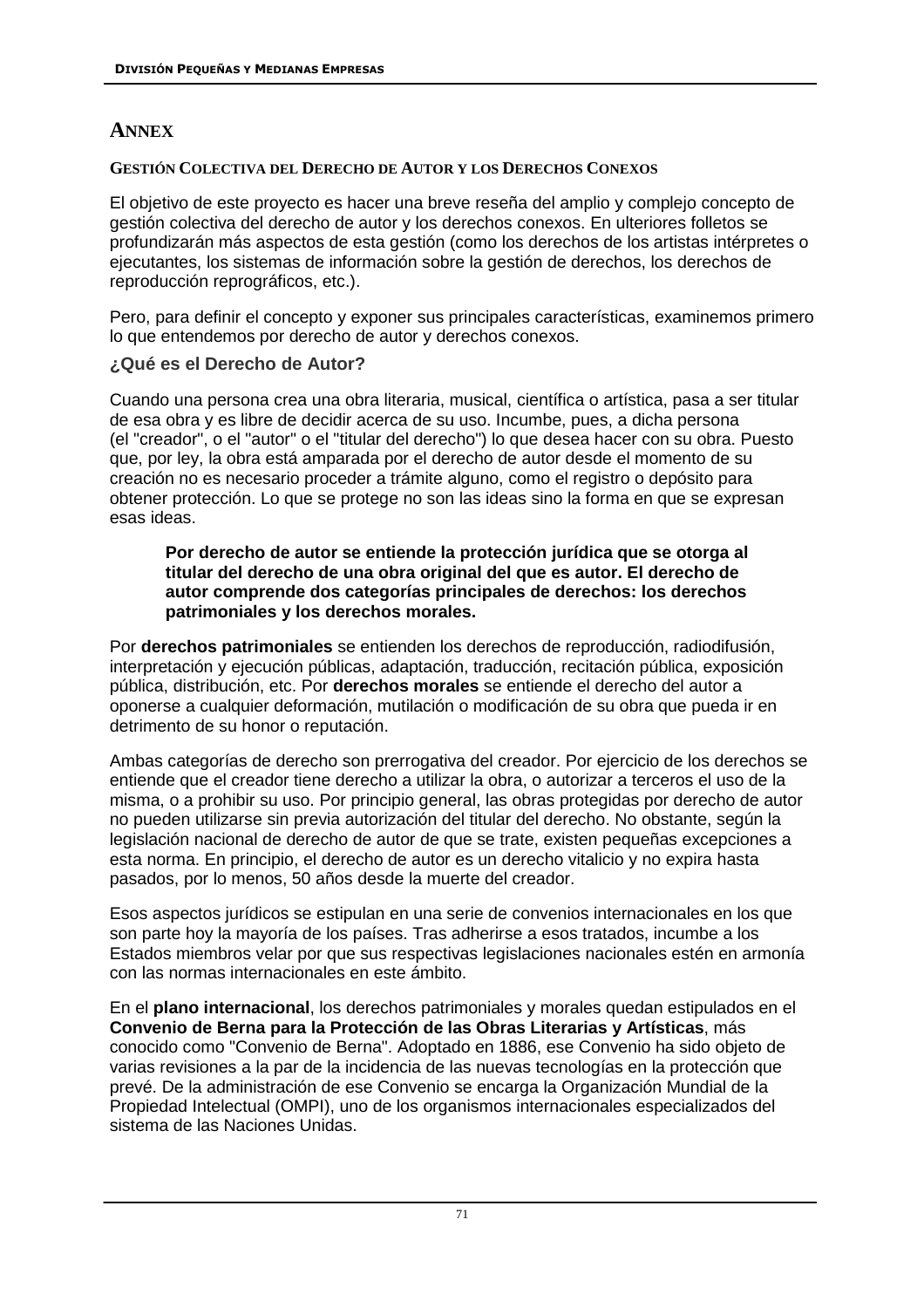## **¿Qué se entiende por Protección de los Derechos Conexos?**

Mientras que los derechos que abarca el derecho de autor serefieren a los autores, los "derechos con exos" se aplicana otras categorías de titulares de derechos, los artistas intérpretes o ejecutantes, los productores de fonogramas y los organismos de radiodifusión.

#### **Por derechos conexos se entienden los derechos que se conceden a los artistas intérpretes o ejecutantes, los productores de fonogramas y los organismos de radiodifusión en relación con sus interpretaciones o ejecuciones, fonogramas y radiodifusiones.**

A diferencia del derecho de autor, los derechos conexos se otorgan a los titulares que entran en la categoría de intermediarios en la producción, grabación o difusión de las obras. Su conexión con el derecho de autor se justifica habida cuenta de que las tres categorías de titulares de derechos conexos intervienen en el proceso de creación intelect ual por cuanto prestan asistencia a los autores en la divulgación de sus obras al público. Los músicos interpretan las obras musicales de los compositores; los actores interpretan papeles en las obras de teatro escritas por los dramaturgos; y los productor es de fonogramas o, loque es lo mismo, "la industria de la grabación", graban y producen canciones y música escrita por autores y compositores, interpretada o cantada por artistas intérpretes o ejecutantes; los organismos de radiodifusión difunden obras y fonogramas en sus emisoras.

En el **plano internacional** los derechos conexos quedan estipulados en **la Convención Internacional sobre la Protección de los Artistas Intérpretes o Ejecutantes, los Productores de Fonogramas y los Organismos de Radiodifusión** , má s conocida como "Convención de Roma". Aprobada en 1961, esa Convención no ha sido objeto de revisión en ningún momento. De su administración se encargan en forma conjunta la Organización de las Naciones Unidas para la Educación, la Ciencia y la Cultura (UN ESCO), la Organización Internacional del Trabajo (OIT) y la OMPI.

A su vez, el Acuerdo sobre los Aspectos de los Derechos de Propiedad Intelectual relacionados con el Comercio (Acuerdo sobre los ADPIC), de 1994, incluye o aborda esta protección internacion al.

Perolaprotección en virtud del derecho de autory los derechos conexos estambién objeto de otros tratados internacionales; para más información a ese respecto, diríjas e ala OMPI (en la dirección que figura en la última página).

### **¿Qué se entiende por Gestión Colectiva del Derecho de Autor y los Derechos Conexos?**

Comoya se ha mencionado, el creador de una obratiene de recho a autorizar o prohibir el uso de sus obras; un dramatur go puede autorizar que su obras e ponga en escena sobre la base de una ser ie de condiciones previamente establecidas; une scritor puede negociar un contrato con una editorial para la publicación y distribución de su libro; y un compositor o músico puede autorizar la grabación de su obra o interpretación en disco compacto. Esos ejemplos ilustran la manera en que los titulares de derechos pueden ejercerlos de manera individual.

Por lo que respecta a ciertos tipos de utilización, es evidente que resulta prácticamente imposible llevar a cabo una gestión individual de los derechos. Lo sautores no tienen posibilidad de controlar todos los usos que se hacen de sus obras y, por ejemplo, no pueden ponerse en contacto con todas y cada una de las emisoras de radio o de televisión para negociar las autorizaciones necesarias para la utilizació nel es usobras viar em un eración que les corresponde. Por otro lado, tampoco es factible que los organismos de radiodifusión soliciten permisos específicos de cada autor a la hora de utilizar una obra protegida por derecho de autor. Cada año, una cadena de televisión difunde un promedio de 60.000 obras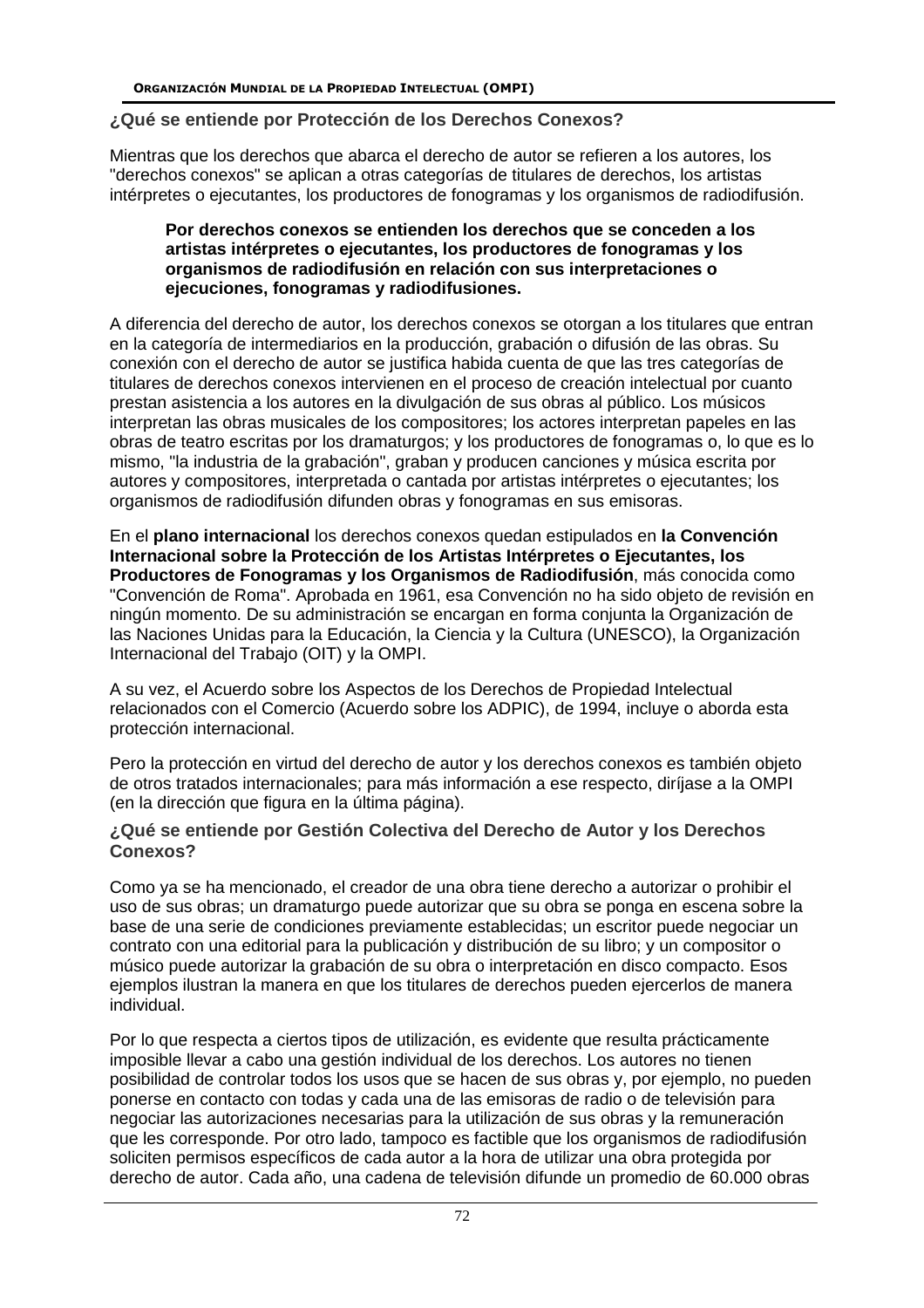musicales; en teoría, habría que ponerse en contacto con cada uno de los titulares de derechos sobre esas obras para solicitar la debida autorización. Es evidente la imposibilidad material de gestionar esas a ctividades de forma individual, tanto para el titular de derechos como para el usuario; de ahí la necesidad de crear **organizaciones de gestión colectiva** cuyo cometido es el de ocuparse de los problemas que se plantean entre usuarios y titulares de derechos en esas esferas fundamentales.

#### **Por gestión colectiva se entiende el ejercicio del derecho de autor y los derechos conexos por intermedio de organizaciones que actúan en representación de los titulares de derechos, en defensa de sus intereses.**

#### **¿Por qué es necesaria la Gestión Colectiva del Derecho de Autor y los Derechos Conexos?**

Los compositores, escritores, músicos, cantantes, artistas y todas las personas dotadas de actitudes creativas constituyen el patrimonio más valios o de la sociedad y, gracias a su ingenio creativo, enriquecen la esencia misma de nuestra vida cultural. Ahora bien, para fomentar su capacidad artística y estimular su creatividad, la sociedad debe ofrecer incentivos a esas personas, en particular, retribución a cambio de la autorización para utilizar sus obras.

Las organizaciones de gestión colectivas on un punto de enlace entre creadores y usuarios de obras protegidas por derecho de autor (por ejemplo, las emisoras de radio) ya que garantizan que los creadores reciban la debida retribuc ión por el uso de sus obras.

## **¿Quién forma parte de las Organizaciones de Gestión Colectiva?**

Pueden ser miembros de las organizaciones de gestión colectiva todos los titulares de derecho de autory de rechos conexos, se trate de autores, compositores, editor es, escritores, fotógrafos, músicos y artistas intérpretes o ejecutantes. Los organismos de radiodifusión son un caso aparte por cuanto se considera que entran en la categoría de usuarios aunque son titulares de determinados de rechos sobre sus radiodifusio ines. Al pasar aformar parte de una organización de gestión colectiva, los miembros tienen que proporcionar determinados datos personales y declarar las obras que hayan creado. Esa información se integra en los archivos de la organización de gestión colect i va a fin de facilitar la tarea de determinar el uso de que son objeto las obras y la retribución por el uso de las mismas, que debe efectuarse a los debidos titulares de derechos. Las obras de claradas por los miembros de la organización constituyen lo que se conoce como repertorio "nacional" o "local" (encontraposición al repertorio internacional en el que constan las obras gestionadas por las organizaciones de gestión colectiva en todo el mundo).

## **¿Cuáles son los Derechos que Comúnmente son Objeto de Gest ión Colectiva?**

Por lo general, las organizaciones de gestión colectivas e ocupan de los siguientes derechos:

· el derecho de representación y ejecución pública (la música que se interpreta y ejecuta en discotecas, restaurantes, y otros lugares públicos);

· el derecho de radiodifusión (interpretaciones o ejecuciones en directo y grabadas por radio ytelevisión);

· los derechos de reproducción mecánica sobre las obras musicales (la reproducción de obras en disco compacto, cintas, discos, casetes, minidiscos u otras formas de grabación);

· los derechos de representación y ejecución sobre las obras dramáticas (obras de teatro);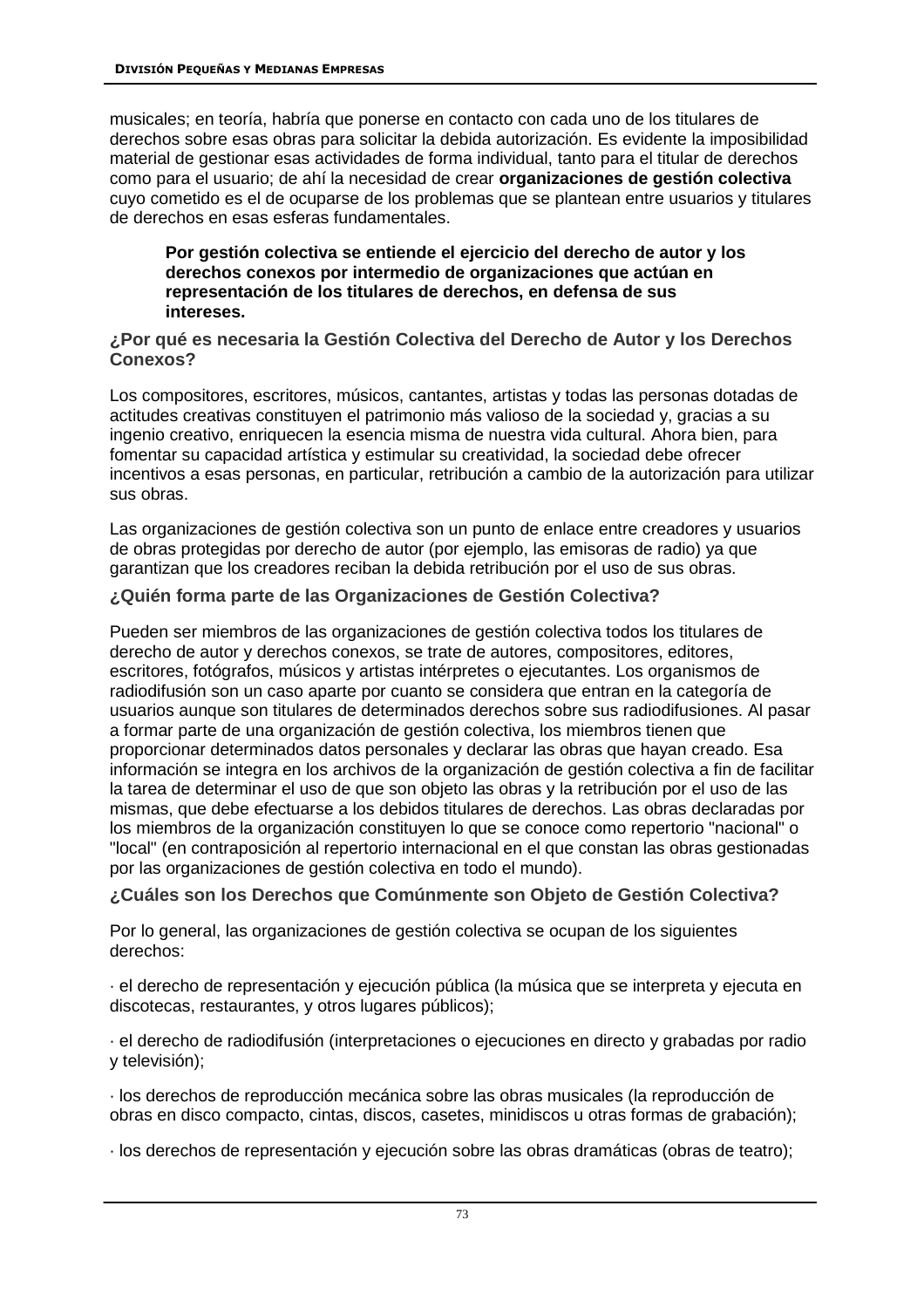· el derecho de reproducción reprográfica sobre las obras literarias y musicales (fotocopiado);

· los derechos conexos (los derechos de los artistas intérpretes o ejecutantes y los productores de fonogramas a obtener remuneración por la radiodifusión o la comunicación de fonogramas al público).

# **¿Qué Viene A Ser En La Práctica La Gestión Colectiva?**

Enfunción de la categoría de obras de que se trate (música, literatura, obras dramáticas, producciones de "multimedios", etc.) existen distintos tipos de organizaciones de gestión colectiva o de grupos dependientes de esas organizaciones, a cada uno del os cuales incumbirá gestionar el derecho de la uese trate.

Las **organizaciones de gestión colectiva** "tradicionales", que actúan en representación de sus miembros, negocian las tarifas y las condiciones de utilización con los usuarios, otorgan licencias y autorizaciones de uso, y recaudany distribuy en las regalías. El titular del derecho no participa directamente en ninguna de esas tareas.

Los **centros de gestión de derechos ("clearance centers")** otorgan a los usuarios licencias en función de las condiciones de utilización de las obras y las cláusulas de de remuneración fijadas por cada miembro individual del Centro que sea titular de derechos (por ejemplo, en el campo de la reprografía, los autores de obras escritas como libros, revistas y publicaciones periódicas). En ese sentido, el Centro viene a ser una gente del titular de derechos a quién incumbe directamente la estipulación de las condiciones para el uso de sus obras.

Los " **sistemas centralizados o de ventanilla única** ", son una especie de coalición de distintas organizaciones de gestión colectiva que e ofrecen servicios centralizados y facilitan la rápida obtención de autorizaciones. Esas organizaciones están ganando terreno a medida que aumenta el número de producciones de "multimedios" (producciones que implican varios tipos de obras, incluido el uso de programas de computadora) para las que se necesitan muchas autorizaciones.

**ENELÁMBITODELASOBRASMUSICALES** (incluidas todas las modalidades: música moderna, jazz, música clásica, música sinfónica, "blues" y música pop, ya sea de carácter instrumental o vocal), la catalogación, la concesión de licencias y la distribución son los tres pilares en los que se apoya la gestión colectiva de los derechos de representación, y de ejecución y radiodifusión públicas.

La organización de gestión colectiva negocia con los usuarios (emisoras de radio o de televisión, discotecas, cines, restaurantes, etc.) o con los grupos de usuarios a fin de otorgarles la autorización para utilizar las obras protegidas por derecho de autor que forman parte de surepertorio a cambio de un pago con sujeción a determinadas condiciones. Sobre la base de la información archivada (información sobre los miembros y sobre sus obras) y los programas suministrados por los usuarios (por ejemplo, el registro de la música emitida por las emisoras de radio), la organización de gestión colectiva distribuye regalías a sus miembros con arreglo a las normas de distribución establecidas. Por lo general, de las regalías por derecho de autor se deduce un porcentaje para cubrir costos administrativos y, en determinados países, otro para actividades de promoción social y cultural. La suma que se distribuye entre los titulares de derecho de autor corresponde al uso de las obras y va acompañada de un desglose de tallado de la utilización de las mismas. Esas act ividades y operaciones se llevan a cabo con ayuda de sistemas informatizados especialmente concebidos con ese fin.

**ENELÁMBITODELASOBRASDRAMÁTICAS** (los guiones, los espectáculos de mímica, los ballet, las obras de teatro, las óperas y otros espectácul os musicales), la práctica de la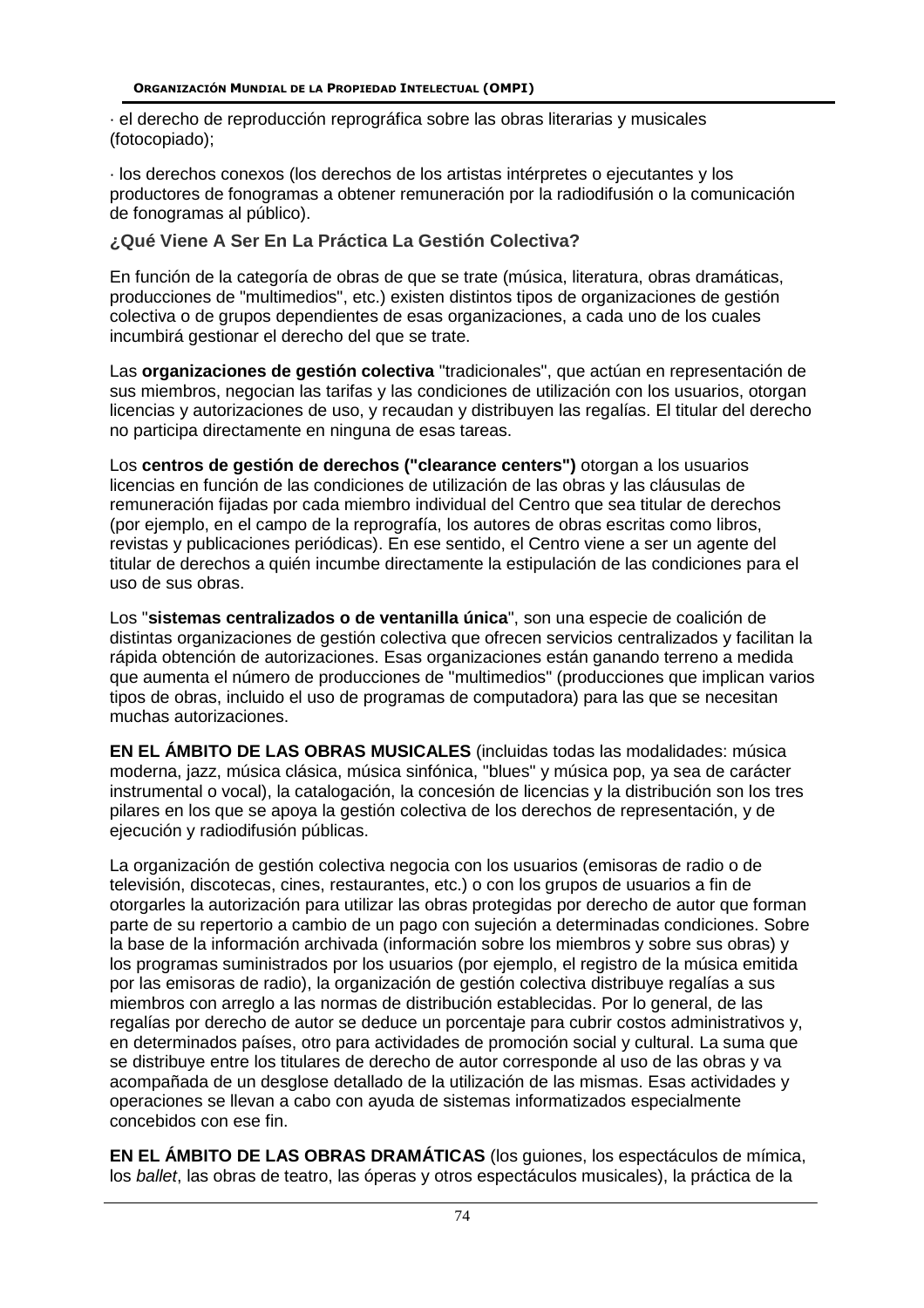gestión colectiva difiere en cierto modo, puesto que la organización de gestión colectiva actúa en calidad de agente representante de los autores y negocia un contrato general con los organismos que representan a los teatro s, en el que se establecen las condiciones mínimas de explotación de las obras correspondientes.

Además, para la representación de la obra, se exige otra autorización de la utor, para lo cual se concierta un contrato individual en el que se establecen las condiciones específicas del autor. A continuación, la organización de gestión colectiva notifica a los interesados que el autor en cuestión ha concedido su permiso y se encarga de recaudar la remuneración correspondiente.

**ENELÁMBITODELASOBRASIMPRESAS** (libros, revistas y otras publicaciones periódicas, diarios, informes y letras de canciones), la gestión colectiva se centra principalmente en la concesión del derecho de reproducción reprográfica, es decir, la autorización para que el material protegido por ueda ser fotocopiado por entidades como bibliotecas, organizaciones públicas, universidades, escuelas y asociaciones de consumidores. En caso de que estén contempladas en determinadas convenciones internacionales, las legislaciones nacionales a veces incorreportance una delicencia sno voluntarias. En esos casos, se prevé que, para el ejercicio de un derecho de utilización de una obra a cambio de remuneración no se precisa el consentimiento previo del titular del derecho. Las organizaciones de gestión colec tiva se encargan de administrar la remuneración. En el caso particular de la reproducción confines de uso privado y personal, la legislación de algunos países contiene disposiciones específicas para la remuneración equitativa de los titulares de derechos sobre la base de un baremo que se aplica a la utilización del materia o fotocopias, o de ambos.

**ENELÁMBITODELOSDERECHOSCONEXOS** , la legislación de algunos países prevée l derecho de remuneración de los artistas intérpretes o ejecutantes y de los produ ctores de fonogramas cuando las grabaciones sonoras comerciales se comunican al público o se utilizan para sura diodifusión. Las remuneraciones pagaderas por dichos usos serecaudan y distribuyen por medio de organizaciones conjuntas establecidas por los a rtistas intérpretes o ejecutantes y los productores de fonogramas o por medio de organizaciones independientes, en función de las relaciones que mantengan estos últimos y de la situación jurídica del país.

## **¿Dónde llevan a cabo su Labor las Organizaciones d e Gestión Colectiva?**

La aplicación de las leyes nacionales que establecen los derechos sobre las obras literarias y artísticas y los objetos de derechos conexos tiene efecto únicamente dentro del os límites del país. De conformidad con el principio de trat onacional, estipulado en el Convenio de Berna a la vez que en la Convención de Roma, los titulares extranjeros de derechos deben ser objeto del mismo trato que los nacionales, en la mayoría de los casos. Las organizaciones de gestión colectiva respetan es e principio y, mediante acuerdos de representación recíproca, administran los repertorios extranjeros dentro de su territorio nacional, intercambian información y distribuyen las regalías a los titulares extranjeros de derechos.

## **Relaciones con las Organiza ciones no Gubernamentales**

Hoy existe una red mundial bien consolidada de organizaciones de gestión colectiva, de cuya representación se encargan con mucha eficacia organizaciones no gubernamentales como la Confederación Internacional de Sociedades de Autor es y Compositores (CISAC), la Federación Internacional de Organizaciones de Derechos de Reproducción (IFRRO), y en el plano europeo, la Asociación de Organizaciones Europeas de Artistas Intérpretes (AEPO), por sólo mencionar algunas.

En el marco de sus act ividades internacionales de cooperación para el desarrollo, la OMPI trabaja en estrecha colaboración con estas organizaciones, a las que vienen a añadirse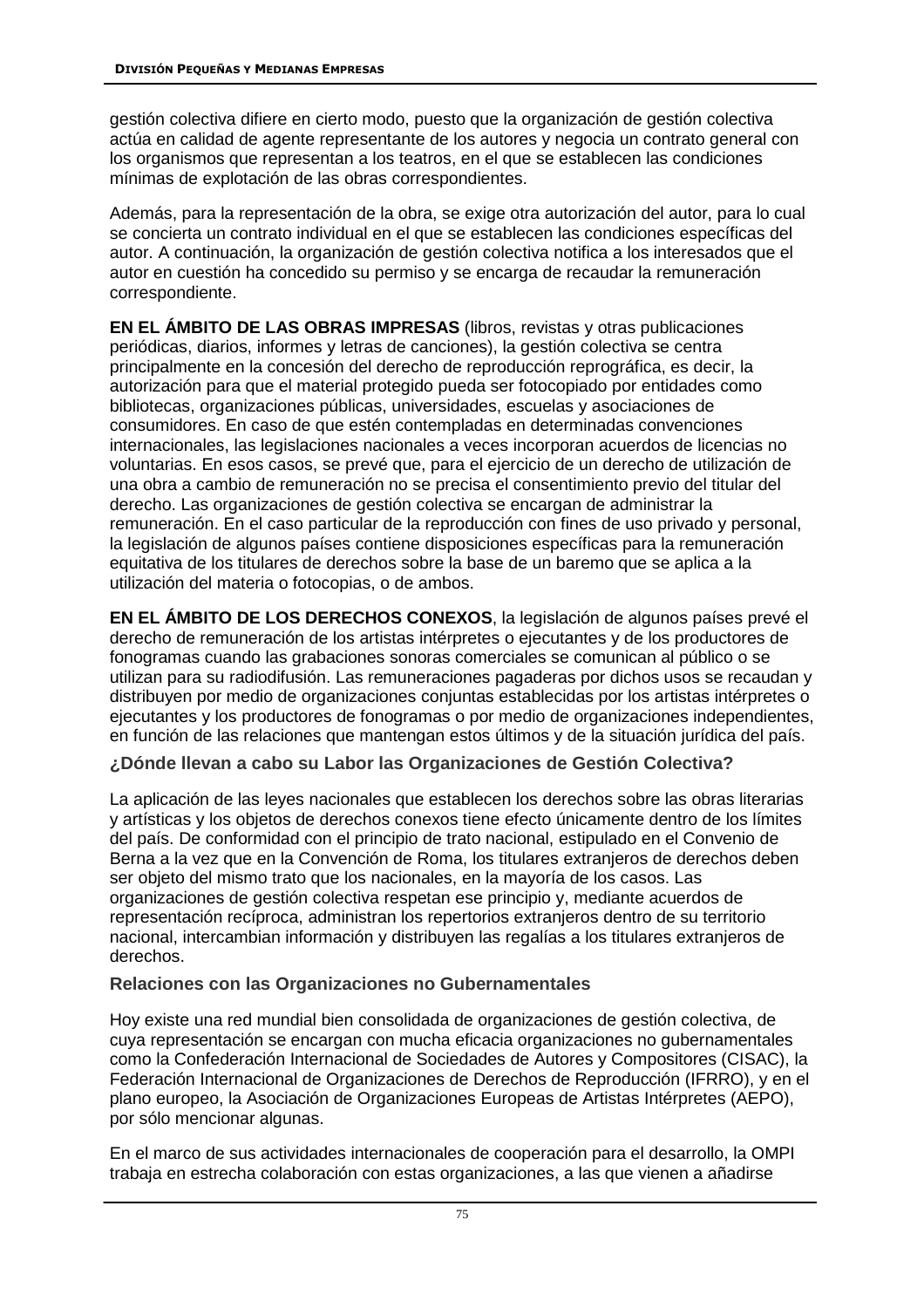otras como la Federación Internacional de Actores (FIA), la Federación Internacional de Músicos (FIM) , la Federación Internacional de Productores de Fonogramas y Videogramas (IFPI), etc. A instancias de los países en desarrollo, se presta asistencia para establecer organizaciones de gestión colectiva y para consolidar las ya existentes, velando porque funcionen de la manera más eficaz en todos los aspectos, entre otros, a la hora de responder a los desafíos del entorno digital. Esas actividades se llevan a cabo en el marco del Programa de Cooperación para el Desarrollo de la OMPI.

#### **Dimensiones socioeconómic as y culturales**

La gestión colectiva es un valioso instrumento en el ámbito de la música y otras artes creativas. En un entorno en el que se protege adecuadamente el derecho de autor y los derechos conexos y que cuenta con un eficaz sistema para la gestión de esos derechos, los creadores encuentran verdaderos incentivos para desarrollar y explayar toda su creatividad artística. Es una coyuntura que alienta a los creadores acontribuir al desarrollo cultural, atrae inversiones extranjeras y, por lo general, permite que el público se beneficie de una amplia gama de obras artísticas. Es evidente que todos esos factores repercuten favorablemente en las economías nacionales; los sectores culturales representancer ca del 6% del producto nacional bruto de algunos p aíses; una parte considerable de ese porcentaje procede de los ingresos por concepto de gestión colectiva del derecho de autor y los de rechos conexos.

Algunas organizaciones de gestión colectiva ofrecen **asistenciasocial** a sus miembros. Entre las prestacio nes suele figurar la asistencia en el pago por la atención y el seguro médico, pensiones vitalicias tras la jubilación o alguna clase de ingresos garantizados cuyo monto se establece sobre la base de la sregalía sque se hayan pagado anteriormente.

Algunas organizaciones de gestión colectiva patrocinan **actividades culturales** a fin de promover el repertorio nacional de las obras, tanto en el plano nacional como en el extranjero. Por otra parte, participan en la organización de festivales de teatro, concursos musicales, representaciones de muestras del folclore nacional y antologías musicales, así como en otras actividades de ese tipo.

Habida cuenta de que la cobertura social y la sactivida de scultura les depromoción no son funciones obligatorias, las organizac iones de gestión colectiva también pueden asum irlas introduciendo una deducción de las regalías recaudadas. Sin embargo, estas organizaciones no comparten el mismo punto de vista respecto de la deducción, cuyo monto no debería superar, según la CISAC, el 1 0 por ciento de los ingresos netos.

# **La Gestión Colectiva y el Entorno Digital**

Las obras protegidas por derecho de autor serán difundidas cada vez más en forma digital gracias a las redes mundiales como Internet. En ese sentido, será necesario adaptar la gestión colectiva del derecho de autorylos de rechos conexos por parte de las entidades públicas, semipúblicas y privadas a fin de aprovechar las ventajas y la eficacia que ofrecen las tecnologías de la información. Las oportunidades cada vez mayores que se ofrecen a los titulares de derechos en Internet y la presencia cada vez mayor de productos de "multimedios" influyen en las condiciones de la protección, el ejercicio y la gestión del derecho de autor y los derechos conexos, así como en la observancia de los mismos.

En el mundo virtual del nuevo milenio, la gestión de los derechos adquiere una nueva dimensión. En la actualidad, la sobra sprotegidas se digitalizan, se cargany se descargan, se copian y se distribuyen en Internet, a fin de enviar la sa cualque ier lugar del mundo. Las posibilidades cada vez mayores que ofrece estared, permiten el almacenamiento masivo y la distribución en línea de material protegido. Hoy ya es normal la posibilidad de descargar el contenido de un libro o de escuchar y grabar mú sica procedente del ciberespacio. Las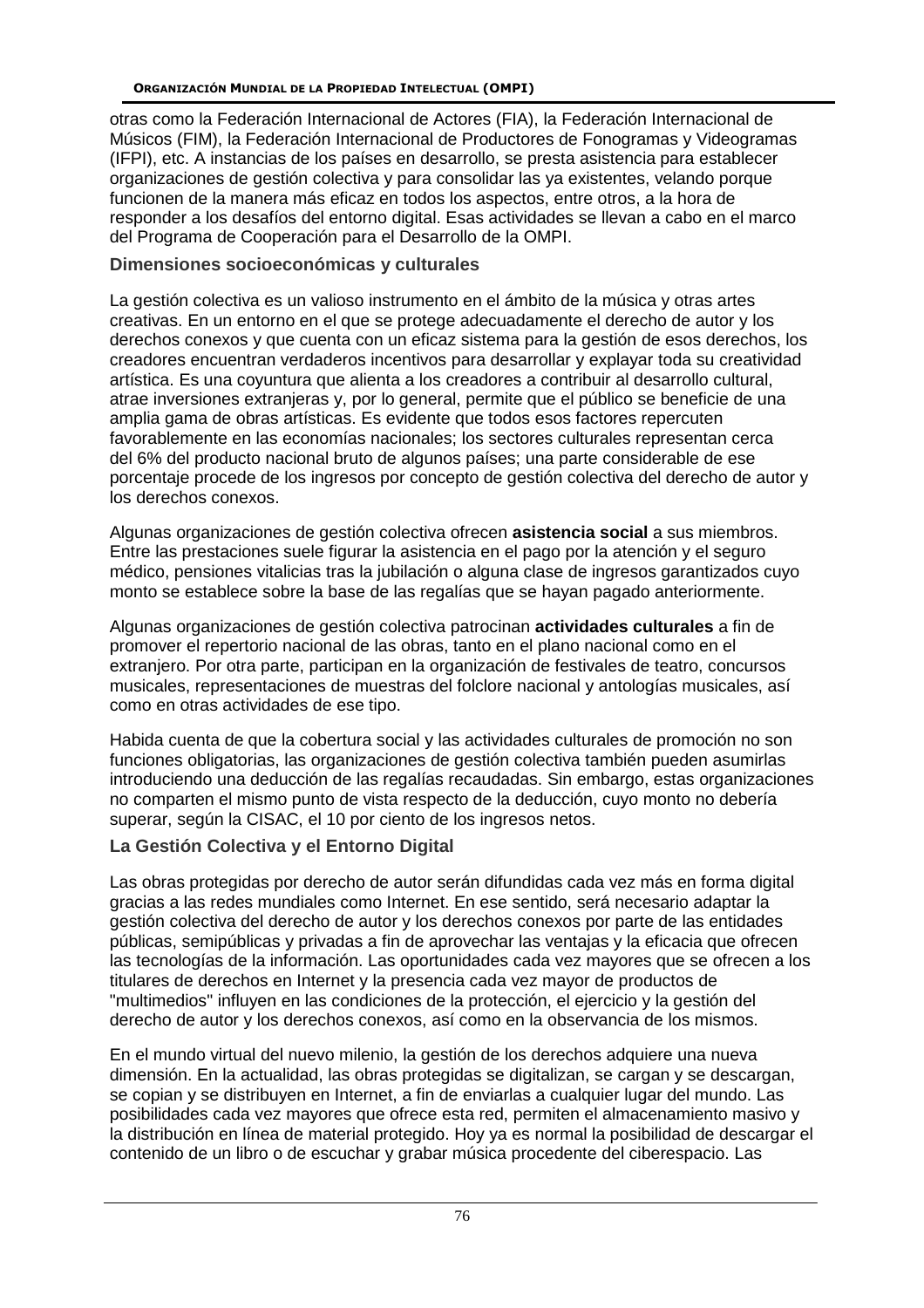posibilidades son infinitas pero también son muchos los problemas que se plantean a los titulares, los usuarios y las organizaciones de gestión colectiva.

Muchas organizaciones de gestión colectiva cuentan consistemas para el suministro en línea de información relacionada con la concesión de licencias para la explotación de varias categorías de obras y su contenido, la supervisión de la utilización de las obras y la recaudación v distribución de las remuneraciones corr espondientes a las distintas categorías de obras dentro del entorno digital. Esos sistemas de información digital que funcionan sobre la base de sistemas y códigos numéricos incorporados en portadores digitales como los discos compactos y las películas, pe rmiten obtener la adecuada identificación de las obras, de los titulares del derecho y de los soportes digitales, así como otros datos pertinentes. Es evidente la necesidad de contar con una protección jurídica adecuada a fin de impedir cualquier intento d e eludir las medidas tecnológicas de protección y de garantizar que no se produzca ningún tipo de supresión o alteración de cualquiera de los elementos de los sistemas de información digital u otros.

En 1996, y con el fin de abordar los problemas planteado spor la protección y la gestión del derecho de autor en la era digital, se concertaron dos tratados. Conocidos por el nombre de "Tratados Internet", el Tratado de la OMPI sobre Derecho de Autor y el Tratado de la OMPI sobre Interpretación o Ejecución y Fo nogramas (respectivamente, el WCT y el WPPT véanse los folletos de información de la OMPI sobre dichostratados) es os tratados abordan, entre otras cuestiones, las relacionadas con las obligaciones relativas a las medidas tecnológicas de protección y ala información sobre la gestión de derechos en el entorno digital, altiempo que velan por la protección del os titulares de derechos de obras divulgadas por Internet; contienen también disposiciones en cuya virtud se exige a los legisladores nacionales que prevean la protección eficaz de las medidas tecnológicas, por ejemplo, prohibiendo la importación, la fabricación y la distribución de medios o materiales ilícitos que permitan eludir dichas medidas, así como los actos que vayan en perjuicio de los sistema s de información sobre la gestión de derechos.

Sepueden solicitar ala OMPI otros folletos específicamente centrados en el derecho de autor, los derechos conexos y los tratados WCT y WPPT. Para más información sobre la gestión colectiva, sírvanse ponerse en contacto con la División de Gestión Colectiva del Derechode Autor de la OMPI, llamando al número de teléfono +41 -223389143 (Secretaría), consultando el sitio Web de la OMPI en [www.wipo.int., o](http://www.wipo.int.,/) dirigirse a la